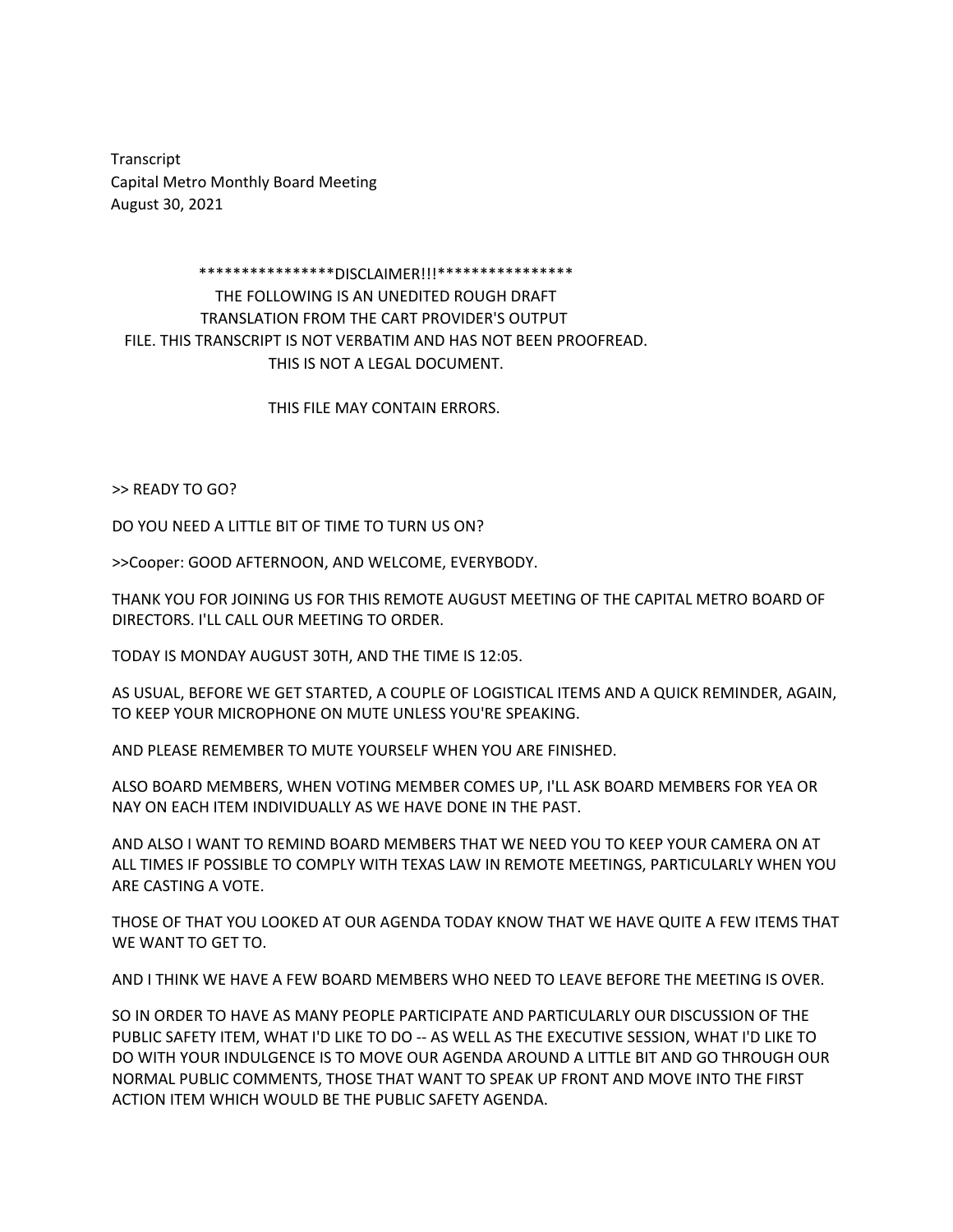SO IF THERE'S NO OBJECTION TO THAT, THAT IS THE WAY THAT WE'LL PROCEED.

HEARING NONE, THEN WE'LL TAKE UP OUR FIRST AGENDA ITEM WHICH WILL BE PUBLIC COMMENT.

AND OUR FIRST SPEAKER WILL BE ATP PRESIDENT BRENT PAYNE.

>> CHAIRMAN COOPER, CAN YOU HEAR ME?

>> Cooper: YES.

>> THANK YOU.

FIRST OF ALL, THANKS FOR GIVING ME THIS TIME TO SPEAK TO ALL OF THE BOARD MEMBERS, PRESIDENT CLARK AND THEN, OF COURSE, CHAIRMAN COOPER.

AND I WANTED TO HAVE -- ON BEHALF OF ATU, I WANTED TO SPEAK IN SUPPORT OF CAPITAL METRO'S, YOU KNOW, PROVIDING MORE PROTECTION FOR, ONE, THE RIDING PUBLIC.

AND FOR MY BUS OPERATORS AND MECHANICS WHEN WE'RE OUT THERE.

THIS IS DEALING WITH THOSE KINDS OF POLICE GOING TO THE TRANSIT POLICE STOP.

CAPITAL METRO HAS DEFINITELY KEPT ME AND MY EXECUTIVE BOARD WELL INFORMED, WE'RE PART OF THE PROCESS, AND ATU IS 100% BEHIND SUPPORTING THIS.

AND I JUST WANTED TO SAY THANK YOU PRETTY MUCH.

>> Cooper: WELL, THANK YOU -- WE ARE THANKFUL FOR YOU BEING WITH US TODAY.

>> OKAY.

WELL, OTHER THAN THAT -- NO, I'M JUST SAYING OTHER THAN THAT, I DIDN'T REALLY HAVE ANYTHING ELSE.

I JUST WANTED TO SPEAK IN SUPPORT OF IT 100%.

>> Cooper: GOOD.

THANK YOU.

OUR NEXT SPEAKER WILL BE ZENOBIA JOSEPH.

ED, DO YOU HAVE HER OR SHOULD WE COME BACK TO HER?

NEXT SPEAKER IS ISAIAH SMITH.

>> I'M HERE, CAN YOU HEAR ME?

>> YES, MR. SMITH.

>> ALL RIGHTY.

IF YOU CAN HEAR ME, I WANTED TO START OFF BY SAYING THANK YOU, MEMBERS OF THE BOARD, FOR GIVING ME THE OPPORTUNITY TO SPEAK.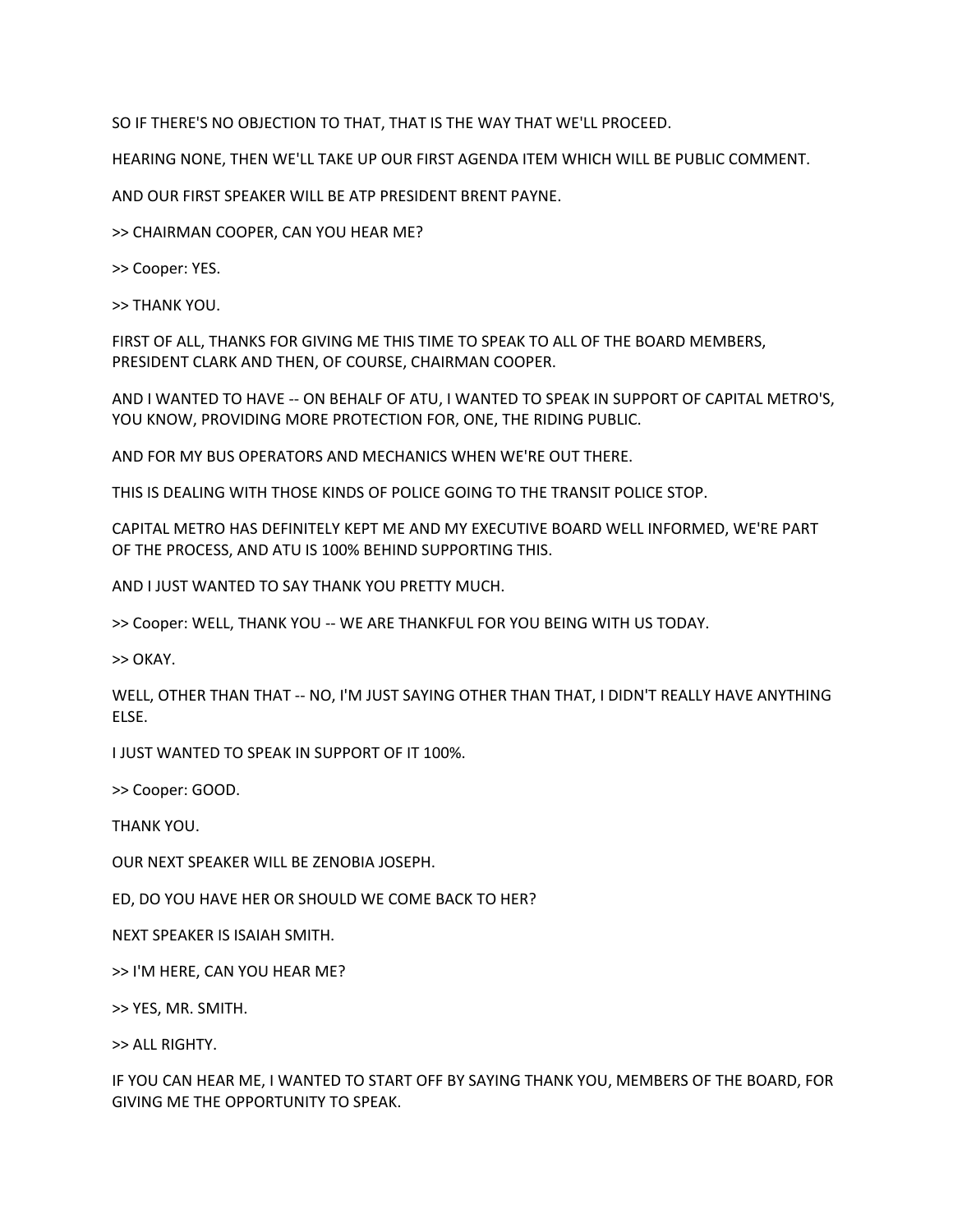AND THE MEMBERS OF THE PUBLIC, INCLUDING BUS OPERATORS AND TRANSIT PROFESSIONALS SHOULD HAVE A RIGHT TO HAVE A GOOD RELATIONSHIP WITH MEMBERS OF THE BOARD.

AND ALSO ADDRESS THINGS THAT CONCERNS THEM.

I HAVE BEEN A BUS OPERATOR WITH DIFFERENT CONTRACTORS OF CAP METRO SINCE OCTOBER 2018.

ON AUGUST 3RD OF THIS YEAR, [indiscernible] I JUST WANTED TO SAY THAT I HAVE BEEN WORKING AS A TRANSIT PROFESSIONAL FOR TWO YEARS AND SEVEN MONTHS.

I HAVE ENJOYED EVERY BIT OF WORKING WITH THE COMMUNITY, HOWEVER, I DID NOT ENJOY WORKING WITH THE MEMBERS OF MANAGEMENT, ESPECIALLY WHEN THE M.P. TRANSPORTATION TOOK OVER OPERATIONS.

ONE OF THE REASONS WHY I DECIDED TO RESIGN IS DUE TO MY EDUCATIONAL INTERESTS, AND -- WELL, SOME INDIVIDUALS IN THE TRANSPORTATION PUT ON PART-TIME THAT ARE BUDDY, BUDDY WITH MEMBERS OF MANAGEMENT.

HOWEVER, SINCE I'M A COLLEGE STUDENT AND I'M OUTSPOKEN, I WAS BASICALLY TOLD BY A MEMBER OF MANAGEMENT THAT THE COMPANY COULDN'T AFFORD TO PUT ME ON PART-TIME, DESPITE EVERYONE BEING PUT ON PART-TIME AND NOT BEING A FULL-TIME COLLEGE STUDENT.

I THINK THAT IS TOTALLY UNACCEPTABLE AND VERY UNFAIR, ESPECIALLY WHEN I'M DEDICATING MULTIPLE YEARS OF SERVICE TO HELPING CUSTOMERS.

THE LAST THING -- ONE OF THE OTHER REASONS THAT I DECIDED TO RESIGN FROM MY POSITION IS DUE TO THE FACT THAT MB TRANSPORTATION IS CURRENTLY IN A LAWSUIT RIGHT NOW, A FAIRLY EXTENDED LAWSUIT, BECAUSE THEY CANNOT PAY PEOPLE CORRECTLY.

AND I'M THE MASTERMIND BEHIND THAT LAWSUIT.

AND I WILL TELL YOU THAT I REALLY DO NOT APPRECIATE WORKING MY TIME MULTIPLE YEARS AND WHEN THIS COMPANY COMES INTO OFFICE, THEY ALWAYS MESSED UP ON THE PEOPLE'S PAYCHECK -- EVERY SINGLE PAYCHECK PERIOD.

ALL OF US KNOW IT.

I MEAN, I'VE HAD TO WAIT TWO WEEKS -- TWO WEEKS -- FROM ONE PAY PERIOD TO ANOTHER PAY PERIOD BECAUSE THEY COULD NOT GET MY PAYCHECK CORRECTLY.

AND THAT'S TOTALLY UNACCEPTABLE.

THIS IS NOT JUST A ONE THING, THIS IS A HUGE ISSUE THROUGHOUT ALL OF CAP METRO THAT WE CANNOT STAND.

AND I HAVE MET A LOT OF PEOPLE THAT HAVE, YOU KNOW, BEEN DRIVING FOR YEARS THAT HAVE TOLD ME THAT THEY HAVE LEFT AND THAT THEY'RE GOING TO FIND OTHER PLACES OF EMPLOYMENT DUE TO MANAGES OF MANAGEMENT IN TRANSPORTATION.

THEY ARE A PAIN TO US AND I DON'T APPRECIATE THEM AND THEY LIKE TO CAUSE FIGHTS WITH EMPLOYEES WHEN THEY SHOULD BE FOCUSING ON MAKING SURE THAT EVERYONE IS PAID CORRECTLY AND MAKING SURE THAT OPERATORS ARE SAFE WHEN COMING TO WORK.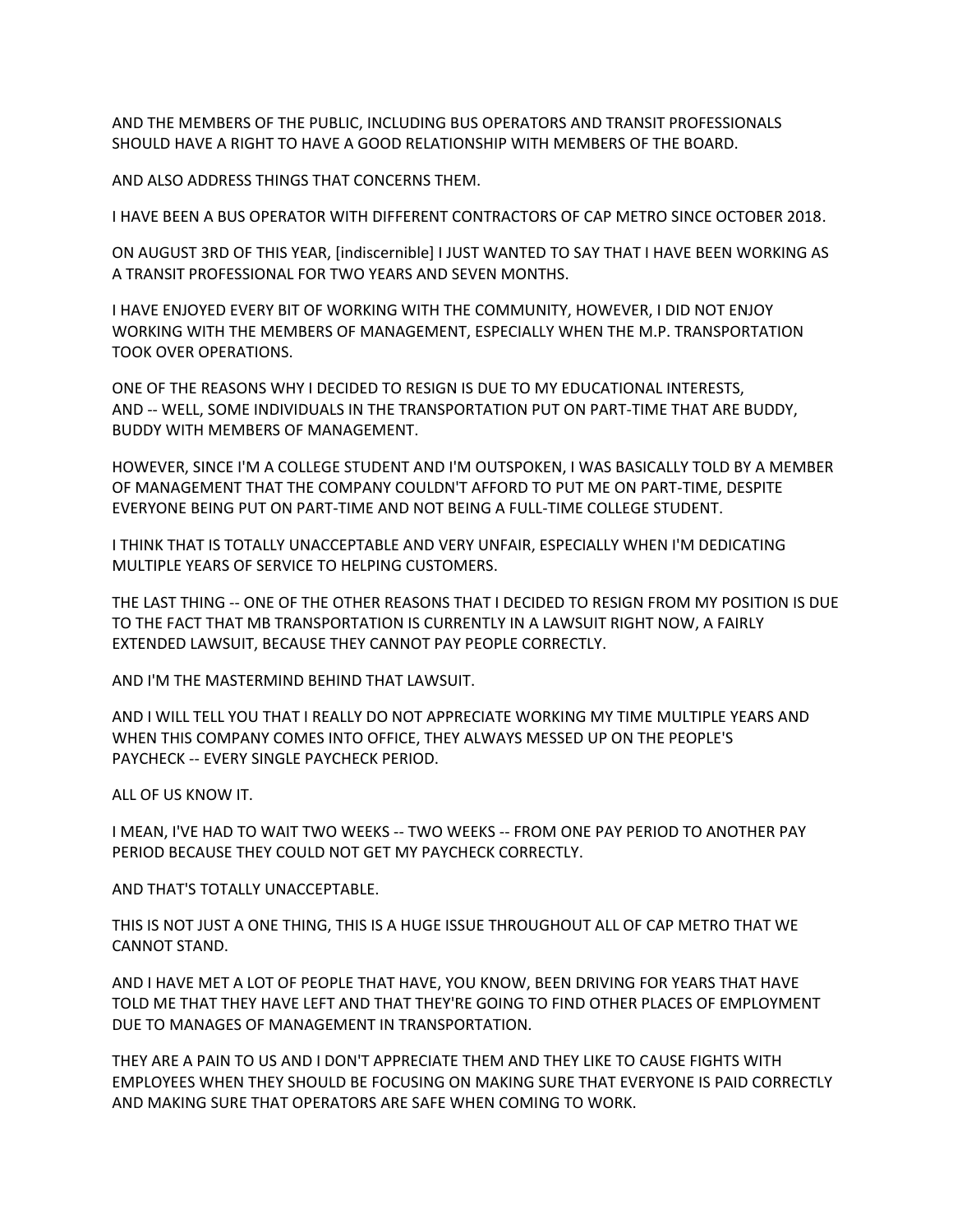SO THOSE ARE MY REASONS FOR RESIGNING AND BEING TOLD THAT THEY COULDN'T AFFORD TO PUT ME ON PART-TIME, WHICH I REALLY DON'T APPRECIATE.

SO I WANTED TO MAKE SURE THAT THE MEMBERS OF THE CAP METRO BOARD ARE AWARE OF THESE ISSUES AND I REALLY DON'T BELIEVE THAT "PROJECT CONNECT" WILL BE ACCOMPLISHED WITH MB TRANSPORTATION, BECAUSE IF YOU HAVE MEMBERS OF MANAGEMENT AT MB TRANSPORTATION THAT DO NOT -- AND I CAN TELL YOU RIGHT NOW THAT DO NOT TREAT EMPLOYEES CORRECTLY -- YOU'RE NOT GOING TO HAVE EMPLOYEES WANTING TO COME TO WORK.

I MEAN, WE'VE HAD A LOT OF PEOPLE QUIT BECAUSE OF MP TRANSPORTATION.

IF WITHOUT THEM, I THINK THAT THINGS WOULD BE A LITTLE BIT DIFFERENT, BUT I CAN'T STAND TRANSPORTATION AND I ABSOLUTELY DO NOT APPRECIATE THEM DELIBERATELY MESSING UP ON PEOPLE'S PAYCHECKS AND I WANTED TO JUST MAKE YOU GUYS AWARE OF THAT.

AND, LASTLY, BECAUSE THIS IS THE FEDERAL FUNDS, I THINK THAT THIS COULD BE CONSIDERED FRAUD.

BECAUSE IF YOU ACTUALLY LOOK AT THE COMPANY, THEY HAVE BEEN SUED ALL ACROSS THE UNITED STATES FOR THESE TYPES OF SCHEMES -- ALL ACROSS THE UNITED STATES.

THEY'RE IN FEDERAL COURT EVERYWHERE.

MEMBERS OF THEIR MANAGEMENT DO NOT UNDERSTAND THAT WHEN -- THAT YOU DON'T MESS WITH PAYCHECKS OF SPECIFIC EMPLOYEES, THAT IS SOMETHING THAT YOU JUST DON'T DO, BUT THEY LOVE TO DO IT.

SO I JUST WANTED TO MAKE YOU GUYS AWARE OF THAT AND I DO THANK YOU GUYS FOR YOUR TIME.

>> Cooper: THANK YOU, MR. SMITH.

>> UM-HMM.

>> Cooper: OUR NEXT SPEAKER WILL BE DONNA DEVINE.

>> I AM ON?

>> HELLO?

>> HELLO, I'M PRESENT.

CAN YOU HEAR ME?

>> YES, MA'AM.

GO AHEAD, PLEASE, YOU'LL HAVE THREE MINUTES.

>> OKAY, THANK YOU SO MUCH FOR ALLOWING ME TO SPEAK HERE AT THIS BOARD MEETING.

I AM A BUS OPERATOR, AND I HAVE BEEN WITH MV TRANSPORTATION FOR A YEAR AND A HALF.

AND I WANTED TO COME HERE TODAY TO SPEAK ABOUT THE PHYSICAL SAFETY OF BUS DRIVERS.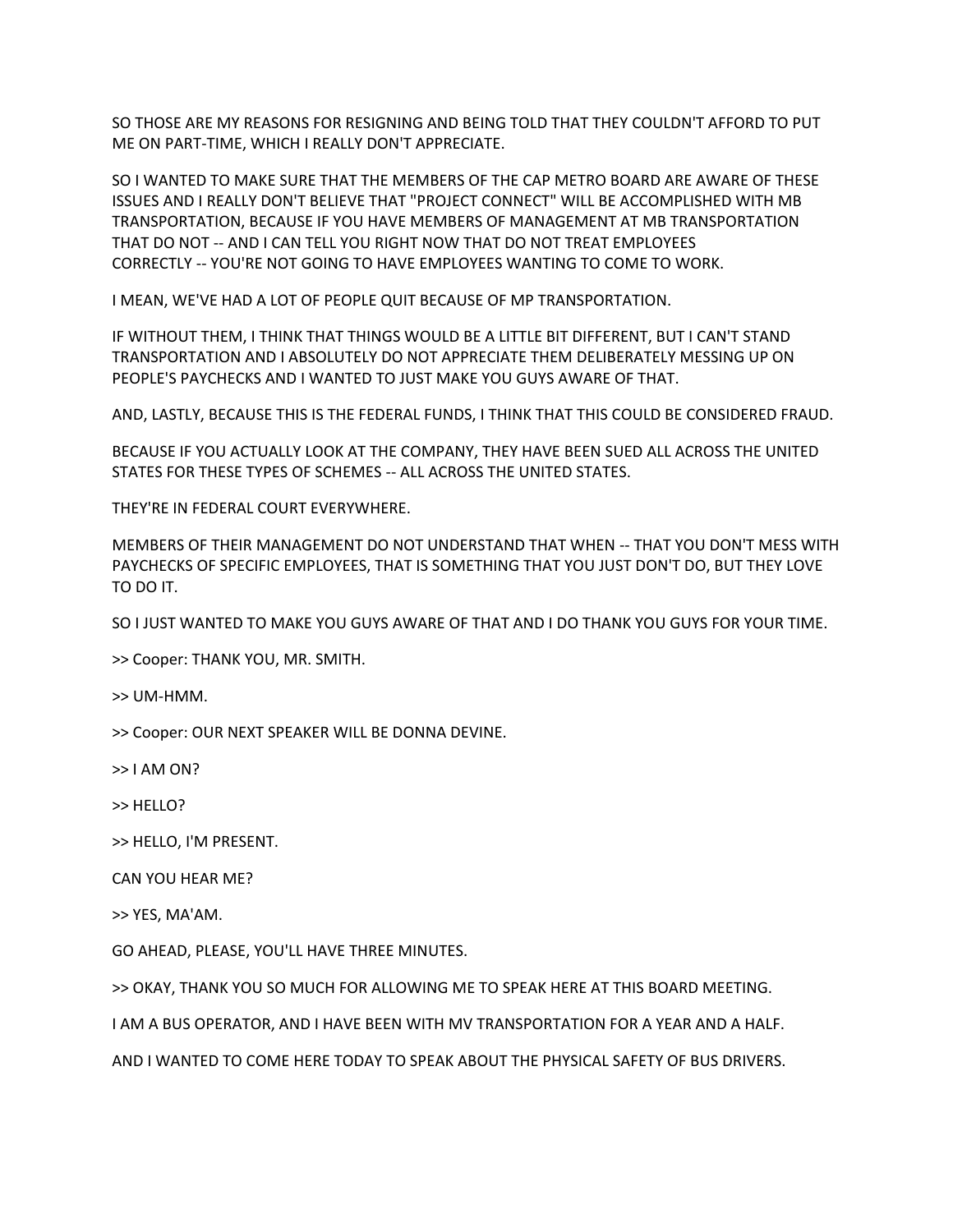AND AS YOU GUYS PROBABLY UNDERSTAND THERE'S A LOT THAT WE HAVE TO CONTEND WITH OUT IN THE FIELD, WITH ALL TYPES OF CUSTOMERS AND OCCASIONALLY WE NEED HELP, SO SAFETY IS ALWAYS A BIG CONCERN FOR ME.

AND I WANTED TO POINT OUT SPECIFICALLY SOMETHING THAT'S BEEN GOING ON.

WE HAVE A NO CELLPHONE POLICY ON THE BUS IN FRONT OF THE STAND B LINE IF WE WANTED TO USE THE PHONE WE EITHER HAVE TO DIS-BOARD AND USE IT OUTSIDE, OR STEP BEHIND THE STAND B LINE.

BUT RIGHT NOW THEY HAVE A POLICY.

AND THAT INCLUDES CALLING 911.

SO I FELT THAT IT WAS AN URGENCY TO PRESENT THIS TO YOU AND TO LET YOU GUYS KNOW THAT THIS IS AN ISSUE BECAUSE OFTEN WHEN A BUS DRIVER ENDS UP IN A VERY SCARY SITUATION WHERE THEY MIGHT TRAPPED IN A CERTAIN AREA, THAT THE INABILITY TO CALL 911 CAN BE IN CONFLICT WITH WHAT THE DRIVER IS ACTUALLY GOING THROUGH.

SO I'M ACTUALLY ONE OF THOSE PEOPLE.

UNFORTUNATELY, I ENDED UP IN A SITUATION ABOUT TWO WEEKS AGO WHERE I WAS FORCED TO CALL 911 FROM MY BUS SEAT.

SO THERE WAS A PATRON WHO WAS SCREAMING AND THREATENING BODILY HARM AND WOULD NOT ALLOW ME TO GET OUT OF MY SEAT SO I NEEDED TO CALL 911.

I HAVE BEEN PUT ON UNPAID SUSPENSION AND I'VE BEEN IN THAT STATUS FOR THE LAST TWO WEEKS AND MY FUTURE IS UNCLEAR.

SO I'VE NEVER HAD A PROBLEM WITH MAKING ANY PERSONAL CALLS WITH A PHONE.

AND OF COURSE I COULDN'T FORESEE THAT I WOULD BE THREATENED OR HELD TO MY SEAT.

AND IT'S A JOB THAT I ENJOY, I REALLY ENJOY SERVING CUSTOMERS AND DRIVING BUSES.

AND I'VE HAD A DIFFICULT TIME MY OWN SELF RECONCILING HOW MY COMPANY IS DEALING WITH THIS AND MY ABILITY TO CALL 911.

SO I WANTED TO PRESENT THAT HERE TO YOU GUYS BECAUSE THE ABILITY TO CALL 911 IS AN URGENT SITUATION THAT I FEEL THAT SHOULD BE AFFORDED TO EVERY BUS DRIVER AND I WOULDN'T WANT ANY BUS DRIVERS TO BE PUNISHED FOR BEING IN THAT POSITION.

AND THAT'S WHAT I WANTED TO BRING TO YOUR ATTENTION.

SO THANK YOU SO MUCH FOR YOUR EAR AND THANK YOU FOR HAVING ME.

THAT'S ALL.

THANK YOU.

>> Cooper: THANK YOU, MS. DEVINE.

WE APPRECIATE YOUR SERVICE.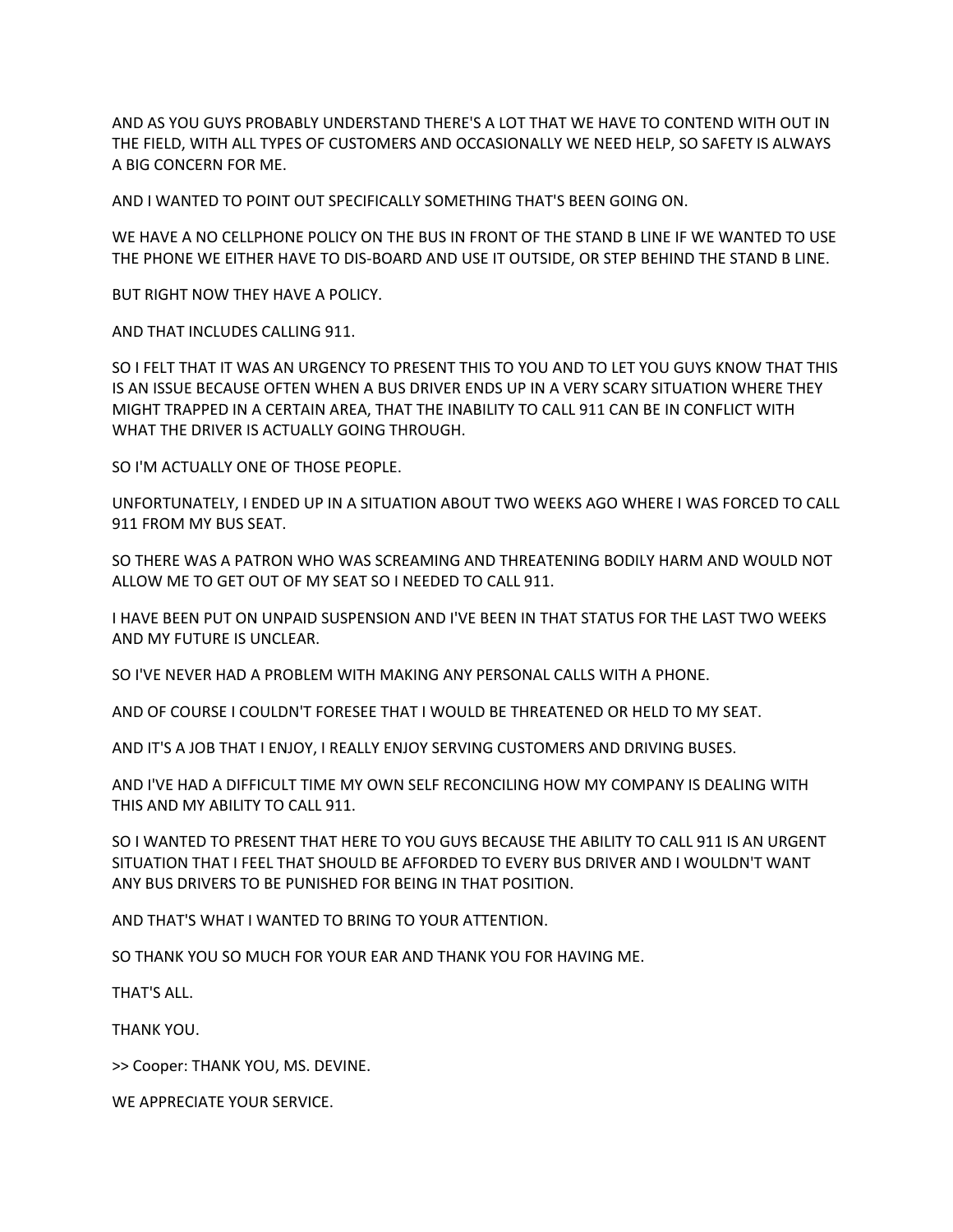OUR NEXT SPEAKER WILL BE LIKELY TO BUTCHER THE NAME, ELIZAH LAZAR?

>> CAN YOU HEAR ME?

>> Cooper: YES, GO AHEAD, PLEASE.

YOU'LL HAVE THREE MINUTES.

>> THANK YOU, CHAIR AND VICE-CHAIR AND BOARD MEMBERS.

THANK YOU FOR THE OPPORTUNITY TO SPEAK TO YOU TODAY.

I SERVE ON A COMMITTEE IN OUR COMMUNITIES AND I'M A LIFETIME TRANSIT USER AND A DAILY CUSTOMER OF CAP METRO.

TODAY WE'RE ASKING YOU TO POSTPONE TAKING ACTION ON -- ACTION ITEM 1 ON YOUR AGENDA

THE RESOLUTION ESTABLISHING THE TRANSIT POLICE DEPARTMENT.

WE ARE ASKING FOR THIS POSTPONEMENT WITH AUSTIN JUSTICE COALITION AND THE URBAN LEAGUE [indiscernible].

THIS IS AN EXTREMELY IMPORTANT DECISION, IMPACTING OUR COMMUNITY AND TRANSIT AGENCY FOR A LONG TIME TO COME.

THIS RESOLUTION WOULD -- AND I QUOTE -- AUTHORIZE THE ESTABLISHMENT OF THE CAPITAL METRO TRANSIT POLICE, DIRECT THE PRESIDENT AND CEO TO ENGAGE WITH PROFESSIONALS TO GUIDE THE DEVELOPMENT OF THE PROGRAM, INCLUDE IN THE CAPITAL METRO YEAR BUDGET SUFFICIENT FUNDING TO CONTINUE THIS WORK OVER THE NEXT YEAR, INCLUDING RESOURCES NECESSARY TO HIRE STAFF.

WITH THE PRESIDENT AND THE CEO REPORTING BACK TO THE BOARD ON PROGRESS AT A BOARD MEETING IN EARLY 2022.

THUS, I REALLY WANT TO BE CLEAR THE DECISION BEING MADE TODAY IS CRITICAL AND FINAL.

IF THE BOARD VOTES IN FAVOR OF THIS RESOLUTION TODAY, THERE'S LITTLE SPACE FOR THE BOARD AND THE COMMUNITY MEMBERS TO SHAPE THIS PROPOSAL.

THIS IS THE KIND OF DECISION THAT WE SHOULD BE TAKING IN THE RIGHT WAY AS A COMMUNITY, NOT IN A QUICK WAY.

IT IS OBVIOUS THAT THE ASSOCIATED PERSONNEL AND POLICE MATTERS AND POLICY MATTERS THAT NEED TO BE CONSIDERED BEING SURE THAT OUR BUS DRIVERS AND OUR BUS RIDERS ARE SAFE.

AND I APPRECIATE CAP METRO IS WITH PUBLIC SAFETY AND TO ADDRESS THESE ISSUES.

BEFORE TAKING ANY DECISION ON THE CREATION OF THE NEW DEPARTMENT, THE BOARD SHOULD CONDUCT A DATA-DRIVEN AND ETHNICALLY FOCUSED ANALYSIS FOR A NEED FOR THE TRANSIT POLICE DEPARTMENT WHILE ENGAGING WITH KEY STAKEHOLDER GROUPS AND TRANSIT RIDERS AND COMMUNITY MEMBERS AND BUS DRIVERS.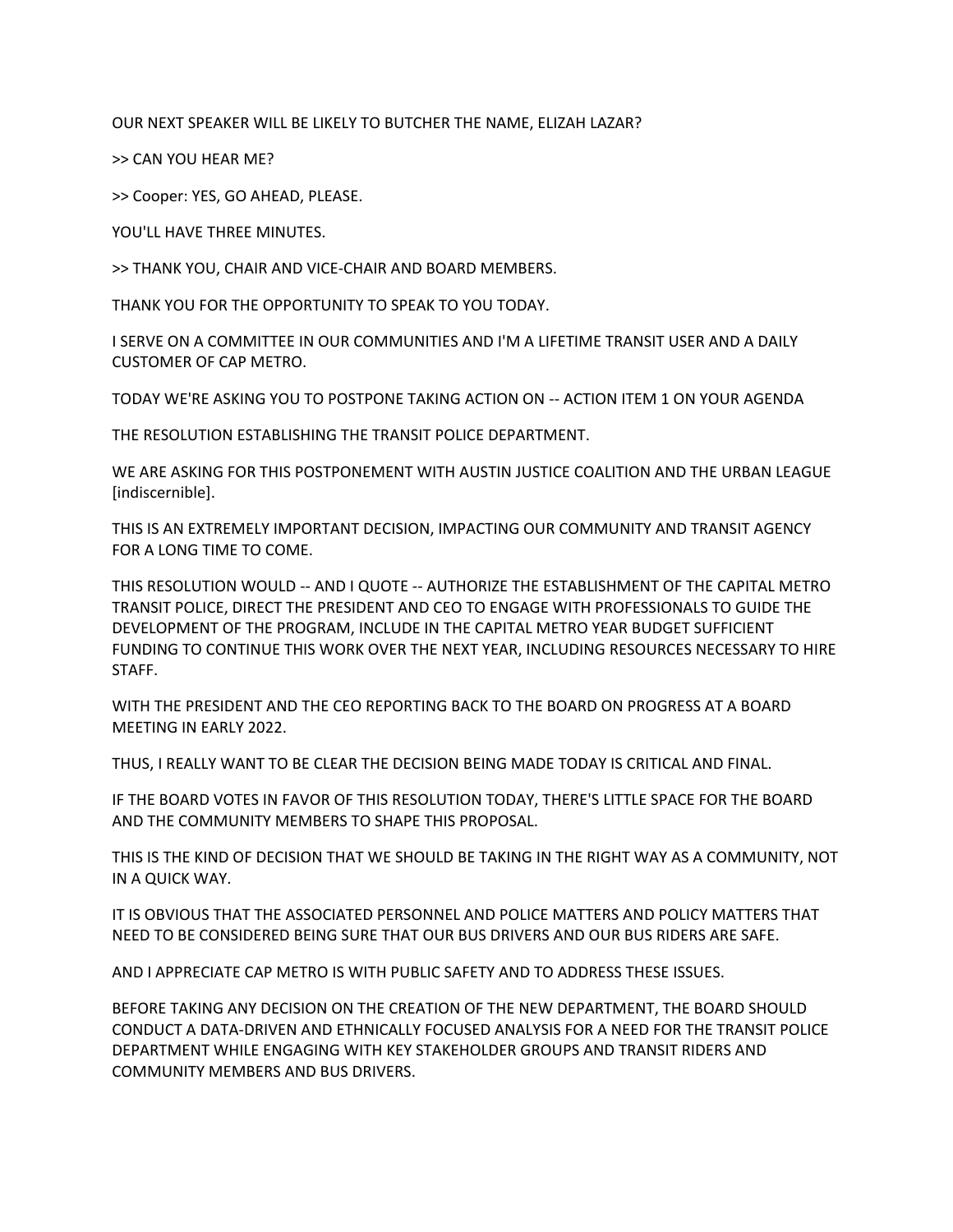IT IS CRITICAL TO FULLY UNDERSTAND THE IMPACT OF THIS DECISION BEFORE CREATING A NEW DEPARTMENT.

IN THE MEANWHILE, THE DEPARTMENT SHOULD CONTINUE TO EXPAND ITS PUBLIC SAFETY PROGRAMS THROUGH THE ENGAGEMENT OF THE PUBLIC SAFETY AMBASSADORS AND INTERVENTION SPECIALISTS IN COLLABORATION WITH OUR BUS DRIVERS.

I APPRECIATE THE PAST OPPORTUNITIES TO ENGAGE FROM CAP METRO, BUT WE NEED TO EXPAND THE FURTHER OPPORTUNITIES FOR THE COMMUNITY TO ENGAGE IN THIS CRITICAL ISSUE.

WE HOPE THAT THE BOARD WILL POSTPONE THIS IMPORTANT DECISION TODAY AND TAKE THE TIME TO INFORM OUR COMMUNITY FULLY ABOUT THIS CRITICAL ITEM.

THANK YOU ALL SO MUCH AND I APPRECIATE THE WHO, THAT YOU ALL DO.

>> Kitchen: CHAIR COOPER, CAN I ASK -- THE PAST SPEAKER SAID THAT HE WAS SPEAKING FOR A COUPLE OF GROUPS, COULD HE REPEAT THOSE GROUPS AGAIN?

>> THANK YOU.

I CAN REPEAT THOSE.

THIS IS THE PLANNING OUR COMMUNITIES, AND WE'RE ALSO IN COLLABORATION WITH JUST LIBERTY, THE AUSTIN JUSTICE COALITION, THE AUSTIN URBAN LEAGUE AND PEOPLE UNITED FOR MOBILITY ACTION.

>> Cooper: THANK YOU, THANK YOU.

OUR NEXT SPEAKER WILL BE STEVEN ZIGMAN.

>> HOW ARE YOU?

>> Cooper: HI.

MR. ZIGMAN, YOU WILL HAVE THREE MINUTES.

>> CAN YOU HEAR ME?

>> Cooper: YES, WE CAN HEAR YOU FINE.

WELCOME.

YOU WILL HAVE THREE MINUTES.

THANK YOU.

>> THANK YOU, AND THANK YOU VERY MUCH TO THE BOARD FOR ALLOWING ME TO SPEAK TODAY.

I AM AN URBAN PLANNER AND A PH.D STUDENT AND A FAIRLY REGULAR TRANSIT USER OF CAP METRO.

SO FOR ME THE GOAL OF A TRANSIT AGENCY IS TO ENABLE CITIZENS TO EFFECTIVELY ACCESS THE BENEFITS THAT COME WITH LIVING IN THE AUSTIN AREA.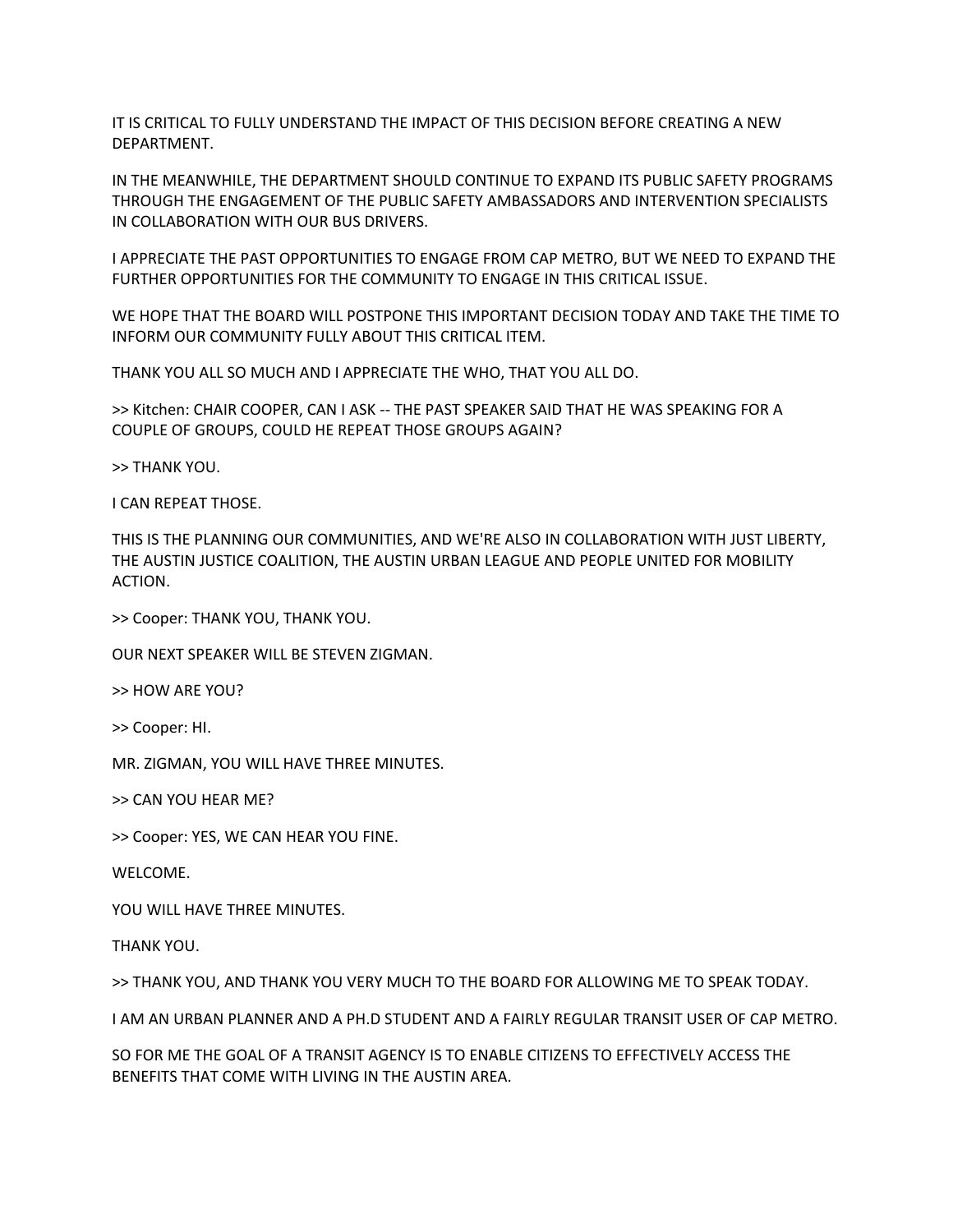OF COURSE, SAFETY IS PART OF THIS.

BUT I BELIEVE THAT THE POLICE SHOULD BE SEEN AS A TRANSIT -- BY THE TRANSIT AGENCY AS A LAST RESORT AND NOT A FIRST RESPONSE.

SOME REASONS FOR THIS -- AS REPORTED IN THE STATESMAN, A SUPER MAJORITY OF CAP METRO RIDERS ALREADY DO FEEL SAFE RIDING CAP METRO SERVICES.

SO WHAT EXACTLY IS THE PURPOSE OF INCREASING THE INVOLVEMENT OF POLICE IN TRANSIT OPERATIONS?

I THINK THIS IS A CRUCIAL QUESTION BECAUSE POLICE TEND TO BECOME ALL-PURPOSE PROBLEM SOLVERS.

FOR EXAMPLE, THE GREATER CLEVELAND RCA TRANSIT POLICE BECAME MORE AND MORE INVOLVED IN DAY-TO-DAY OPERATIONS THAT WERE WELL OUTSIDE OF THEIR SKILL SET AND THIS WAS A PATTERN OF CONSTITUTIONAL VIOLATIONS AND THEIR EXTRAORDINARY DISTRICT COURT JUDGE ORDERING FOR TRANSIT ENFORCEMENT.

AND IN THE INTERIM THE AGENCY IS NOW PAYING FOR CONSULTANTS ANDS TO IMPROVE THEIR HIRING PRACTICES OF TRANSIT POLICE, AND HAVE CONFLICT MEDIATION TRAINING AND REDESIGN THEIR FARE SYSTEM.

THESE COSTS COULD HAVE GONE TO IMPROVING TRANSIT SERVICE AND EMPLOYEE WORK CONDITIONS.

AND WE SHOULD NEVER MAKE DECISIONS THAT WILL LIKELY INFRINGE ON THE CONSTITUTIONAL RIGHTS OF PASSENGERS, WHICH WILL HAPPEN WHEN POLICE ARE INTRODUCED TO CONFLICTS AS A MATTER OF POLICY AND NOT AS A LAST RESORT.

SECONDLY, AND MOST IMPORTANTLY, WE ARE A VISION ZERO POLICY FOR PEDESTRIAN SAFETY AND WE SHOULD DEFINITELY HAVE THAT SAME STANDARD FOR TRANSIT PASSENGERS.

I REMIND YOU THAT OSCAR GRANT WAS MURDERED BY TRANSIT POLICE AND WE SHOULD NEVER MAKE A DECISION THAT COULD CONTRIBUTE TO A PASSENGER BEING KILLED BY POLICE OFFICERS.

THE POTENTIAL FOR THIS IS REAL WITH THE INTRODUCTION OF ARMED POLICE OFFICERS IN DAILY SERVICE OPERATIONS.

FINALLY, I'D LIKE TO CLOSE ON A MORE POSITIVE NOTE.

I APPLAUD CAP METRO FOR THE HUGE STEPS THAT I HAVE MADE TO IMPROVE TRANSIT OFFERINGS IN THE AUSTIN AREA AND THIS INCLUDES SAFETY.

WE SHOULD TAKE THIS OPPORTUNITY AS A COMMUNITY TO INNOVATE IN THE AREA OF TRANSIT OPERATION SECURITY, WHETHER THAT IS SAFETY AMBASSADORS, CONFLICT MEDIATORS, SOCIAL WORKERS, AS PART OF RIDE-ALONGS -- THIS IS AN AREA THAT THERE'S A HUGE AREA OF OPPORTUNITY TO INNOVATE AND I THINK THAT'S EXACTLY WHAT LEADERSHIP AT THIS BOARD CAN OFFER.

I REALLY WOULD SINCERELY ASK THAT YOU POSTPONE THIS DECISION TO APPROVE THE ESTABLISHMENT OF A TRANSIT POLICE FORCE UNTIL THE STUDIED IMPACTS THAT WOULD LIKELY HAPPEN FOR PASSENGERS.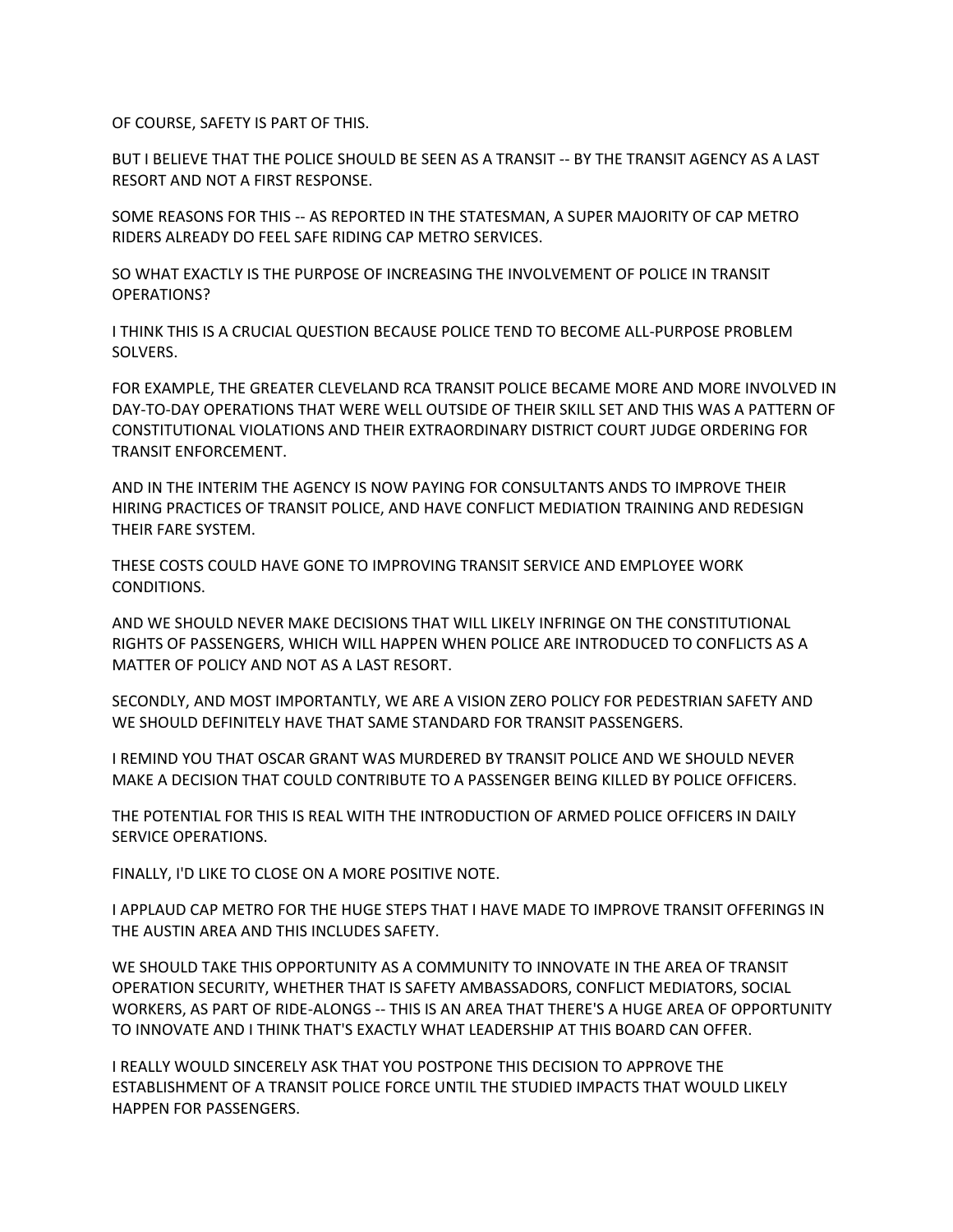THANK YOU VERY MUCH AGAIN FOR THE OPPORTUNITY TO SPEAK.

>> Cooper: THANK YOU, MR. ZIGMAN.

OUR NEXT SPEAKER WILL BE MR. HERNANDEZ.

>> CAN YOU HEAR ME?

>> Cooper: YES, MR. FERNANDEZ, WELCOME.

YOU'LL HAVE THREE MINUTES.

THANKS.

>> OH, SURE, THANK YOU.

MY NAME IS GARINO FERNANDEZ AND I'M WITH THE COALITION OF MEXICAN-AMERICAN LANDOWNERS IN EAST AUSTIN.

[indiscernible] AND, FIRST, I WOULD LIKE TO THANK CAP METRO AND ITS ONGOING COMMUNITY ENGAGEMENT AND SPONSORSHIP OF THE COMMUNITY PROGRAMS AS WE WILL ALSO PARTNER AGAIN THIS YEAR TO PROMOTE NATIONAL VOTER REGISTRATION DAY.

AND WE'RE ALSO PLEASED TO HAVE JUST AWARDED OVER \$25,000 IN SCHOLARSHIPS THROUGH LULAC FOR STUDENTS FROM MANOR AND DEL VALLE AND AISD.

ON THE POLICE ISSUE, MY CONCERN IS THAT THE INEQUITY ON THE POLICIES.

BECAUSE RIGHT NOW I WROTE THE RAIL WITH A FRIEND OF MINE AND HIS SON FOR JUST A FUN RIDE AND IT'S THE ENFORCEMENT OF THE MASKS WERE REALLY, REALLY STRICT.

MY FRIEND WOULD PULL IT DOWN TO BREATHE BETTER AND THROUGH THE CAMERA THE PERSON WOULD COME OUT AND TELL HIM, YOU HAVE TO PUT IT ON OR YOU NEED TO GET OFF AT THE NEXT STOP.

FINE.

WELL, I GO TO A SOCCER GAME AND WHEN I LEAVE THE SOCCER GAME, THE TRAIN ISN'T ONLY PACKED SHOULDER-TO-SHOULDER, BUT LAW ENFORCEMENT IS NOT WEARING A MASK.

SO THIS IS A FEAR THAT I HAVE WITH SOMETHING LIKE THIS COMING INTO PLACE IS THAT IT WILL BE INEQUITABLE IN ITS APPLICATIONS LIKE THE WAY THAT IT IS RIGHT NOW.

UNTIL WE'RE ABLE TO SEE CONSISTENCY IN APPLICATION OF POLICIES, WILL THE PUBLIC BUY INTO WHAT NEEDS TO BE DONE?

I STRONGLY SUPPORT THE SAFETY OF THE BUS DRIVERS, BECAUSE I'M A BUS RIDER -- BEEN ALL OF MY LIFE SINCE I WAS A KID -- AND I HAVE SEEN THE DRAMATIC UNFORTUNATE SITUATIONS THAT THEY ARE PLACED IN.

BUT I THINK THAT WE NEED MORE DISCUSSION, WE NEED MORE INPUT, WE NEED MORE INFORMATION, TRANSPARENCY.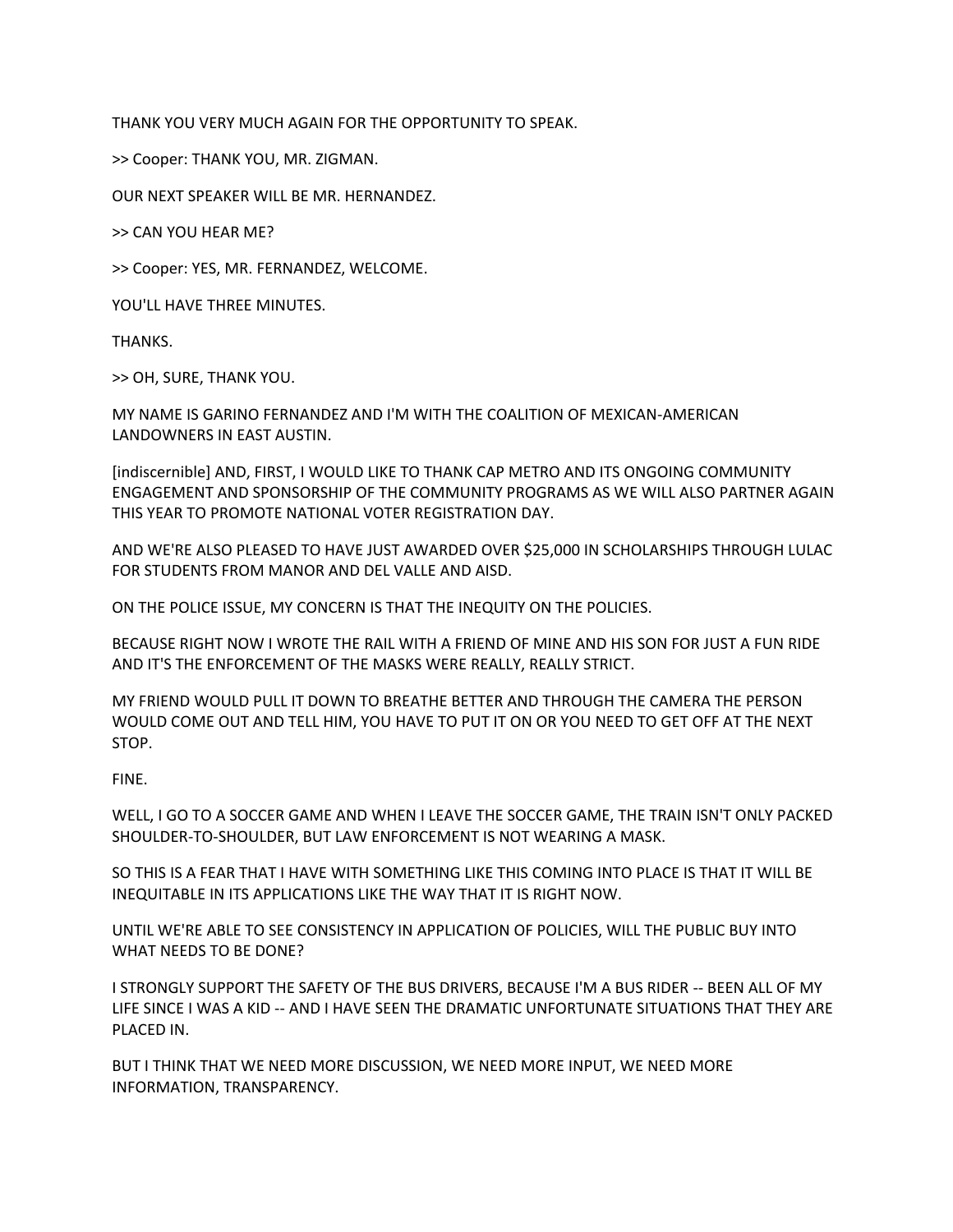THEY SAY THAT THERE'S 13 SPOTS THAT ARE HOT SPOTS.

I WANT TO KNOW WHAT THOSE SPOTS ARE.

THEY HAVEN'T BEEN ABLE TO SHARE THAT WITH US.

SO, YOU KNOW, YOU CAN [indiscernible] THE NUMBER 22325, IN A REQUEST TO POSTPONE MOVING FORWARD SO WE CAN COME UP WITH A VERY -- A BETTER UNDERSTANDING OF WHAT IT IS THAT WE ARE GOING TO PUT IN PLACE, AND THAT IT IS SAFE FOR EVERYBODY.

AND SO -- THAT'S MY PLEA AND MY REQUEST.

AND, AGAIN, THANKS CAP METRO, FOR ITS CONTINUED ENGAGEMENT.

AND I WANT TO PRAISE THE ORANGE LINE HANDS ON PROJECT THAT RANDY PARTICIPATED IN.

I THINK THAT IT WAS GENUINE AND RANDY JUST CONTINUES TO SURPRISE ME WITH HIS CAPACITY AND INTELLIGENCE IN RUNNING THIS TRANSIT -- TRANSPORTATION DEPARTMENT.

THANK YOU.

>> Cooper: THANK YOU, MR. FERNANDEZ.

I APPRECIATE YOUR COMMENTS.

IT CONTINUES TO SURPRISE US AS WELL.

OUR NEXT SPEAKER WILL BE JASMINE SMITH.

>> HI, CAN Y'ALL HEAR ME?

>> Cooper: WE CAN, MISS SMITH.

WELCOME.

YOU WILL HAVE THREE MINUTES.

>> THANK YOU.

ESTEEMED MEMBERS OF THE BOARD, MY NAME IS JASMINE SMITH AND I COME TO YOU TODAY IN MY CAPACITY AS CHAIR FOR PEOPLE UNITED FOR MOBILITY ACTION, FOR JUSTICE AND ADVOCACY FOR THE AUL.

AND THE CREATION OF THE TRANSIT POLICE DEPARTMENT.

FIRST, I WOULD LIKE TO OFFER MY APPRECIATION TO THE BOARD AND YOUR DUE DILIGENCE IN THIS MATTER AND YOUR GOAL OF CREATING A SAFER TRANSIT EXPERIENCE FOR ALL RIDERS.

HOWEVER, WE HAVE AT THE AUSTIN URBAN LEAGUE IN PARTNERSHIP WITH OUR FELLOW MEMBERS, THE PLANNING OUR COMMUNITIES, AND JUST LIBERTY AND [indiscernible] ASK YOU TO TAKE A BEAT AND ALLOW FOR MORE TIME TO TRULY HONOR WHAT YOU ARE ABOUT TO VOTE ON -- THE CREATION OF AN ENTIRE POLICE DEPARTMENT.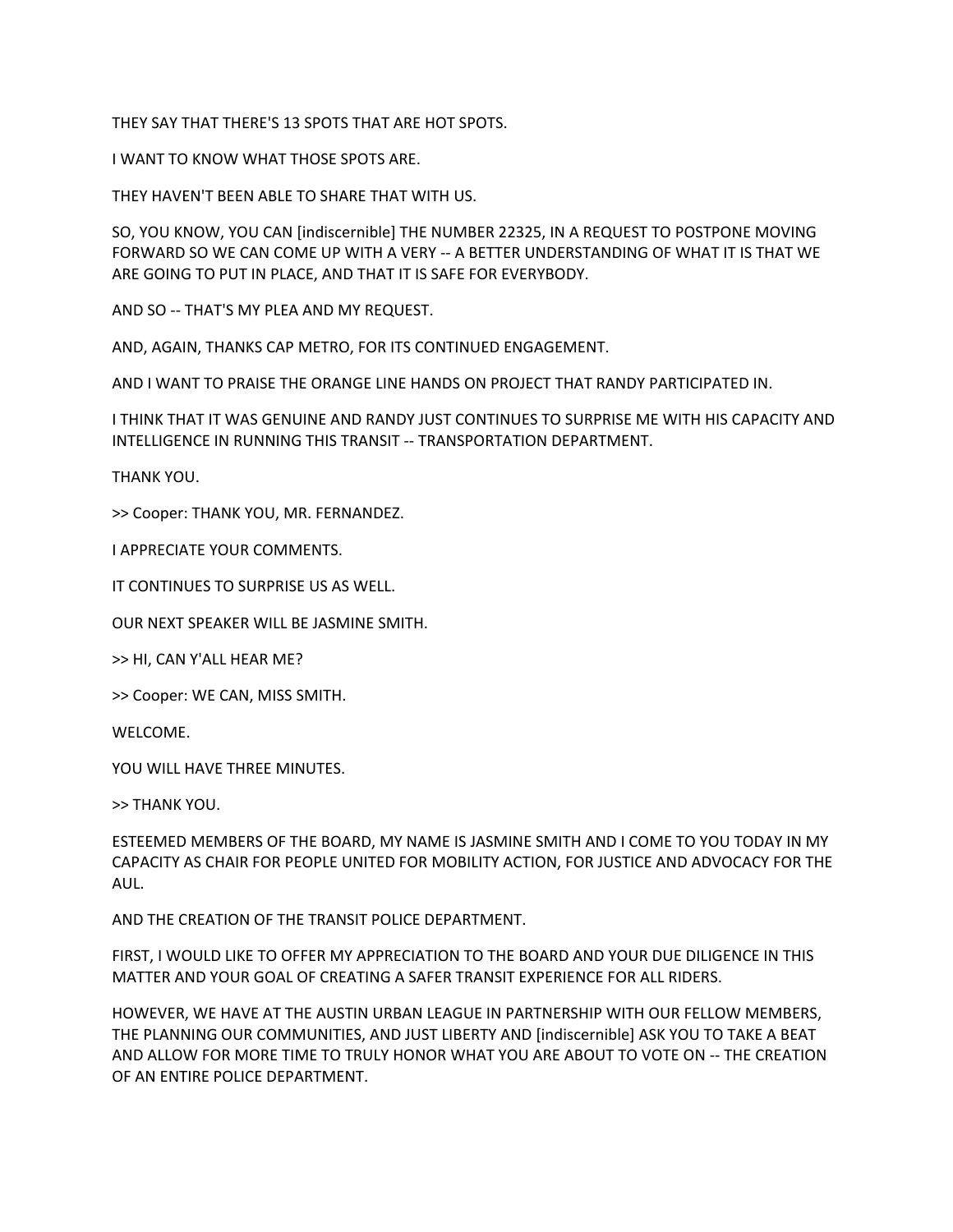I WOULD LIKE TO CORRECT YOU TO THE PRESENTATION POSTED BY STAFF IN THE MEETING BACKUP.

IF YOU VOTE YEA, IT WILL BE OFF A MERE 570 PEOPLE, 406 WHICH WERE CUSTOMERS.

OUT OF THE 406, AND OVERWHELMINGLY 80% HAVE FINED, AND 32% ARTICULATING THE NEED FOR ENHANCED SECURITY.

PLEASE NOTE THIS IS ENHANCED SECURITY AND NOT EXPLICITLY A POLICE DEPARTMENT.

THAT MEANS THAT YOU ARE CORROBORATING THE ASSUMPTION OF THE [indiscernible] OFF THE COMMENTS OF A MERE 184 PEOPLE ON A SURVEY THAT HAS MUCH OPPORTUNITY FOR GROWTH IN ITS METHODOLOGY.

YOU WOULD BE CASTING YOUR VOTE FOR THE CREATION OF HISTORICALLY OPPRESSIVE SYSTEM BASED ON BROAD METHODOLOGIES ON A SMALL DATA SET AT A TIME WHEN THE FISCAL BUDGET IS AT A DEFICIT OF \$1.4 MILLION.

WHILE I APPRECIATE THE GOAL OF THE CREATION OF THE ENHANCED SAFETY FOR ALL TRANSIT USERS AND PROVIDERS, WE SHOULD NOT DO SO IN A MANNER THAT DOES NOT OPTIMIZE THE COMMUNITY ENGAGEMENT AND DATA-DRIVEN PRACTICES.

IF YOU STILL AREN'T ABLE TO DECIDE FOR THE BENEFIT OF POSTPONEMENT WE ASK YOU TO CREATE A PROCESS FOR EXPLORING THIS OPTION BASED ON DATA AND COMMUNITY ENGAGEMENT AS OPPOSED TO ESTABLISHING THE POLICE DEPARTMENT TODAY.

YOU HEARD TESTIMONY TODAY FROM BUS DRIVERS WHO ARTICULATED THAT SHE'D LIKE INCREASED SAFETY BUT DERIVED IT TO AN INTERNAL POLICY THAT DISALLOWED HER FROM MAKING CALLS FROM WHERE HE SAT, NOT NECESSARILY THAT SHE WANTED THE CREATION OF AN ADDITIONAL POLICE DEPARTMENT.

IGNORING HER CORE ISSUE OF PROCEDURES DUE TO THE LACK OF UNDERSTANDING AND INSTEAD CREATING WHAT YOU BELIEVE WOULD ALLEVIATE HER CORE ISSUES IS NOT SAVING HER NOR YOUR PROVIDERS NOR YOUR RIDERS AND, UNFORTUNATELY, IT'S THE BROAD METHODOLOGY USED TO SUPPORT THE DECLARATION.

LET US REIMAGINE SAFETY RATHER THAN TO FOLLOW A TEMPT LATE.

WE IN AUSTIN HAVE A NARRATIVE OF BEING DIFFERENT AND I HOPE THAT THIS URGES US TO BE BETTER.

THIS DELEGATION BASED ON AN ASSUMPTION, CORROBORATED BY METHODOLOGIES, THAT IS BROAD, TESTED UPON A MINISCULE DATA SET IS NOT HOW WE CHART A COURSE FOR BETTER, RATHER, I ARGUE THAT IT ONLY ENSURES THE REALITY OF REMAINS THE SAME AND POSSIBLY MARGINALIZING VULNERABLE POPULATIONS ON OUR EXPEDITED ROUTE TO MEDIOCRITY.

PLEASE POSTPONE AND AT THE VERY LEAST MAKE THIS ONE OF EXPLORATION RATHER THAN ALLOCATION.

LET US INNOVATE, RATHER THAN DELEGATE.

THANK YOU.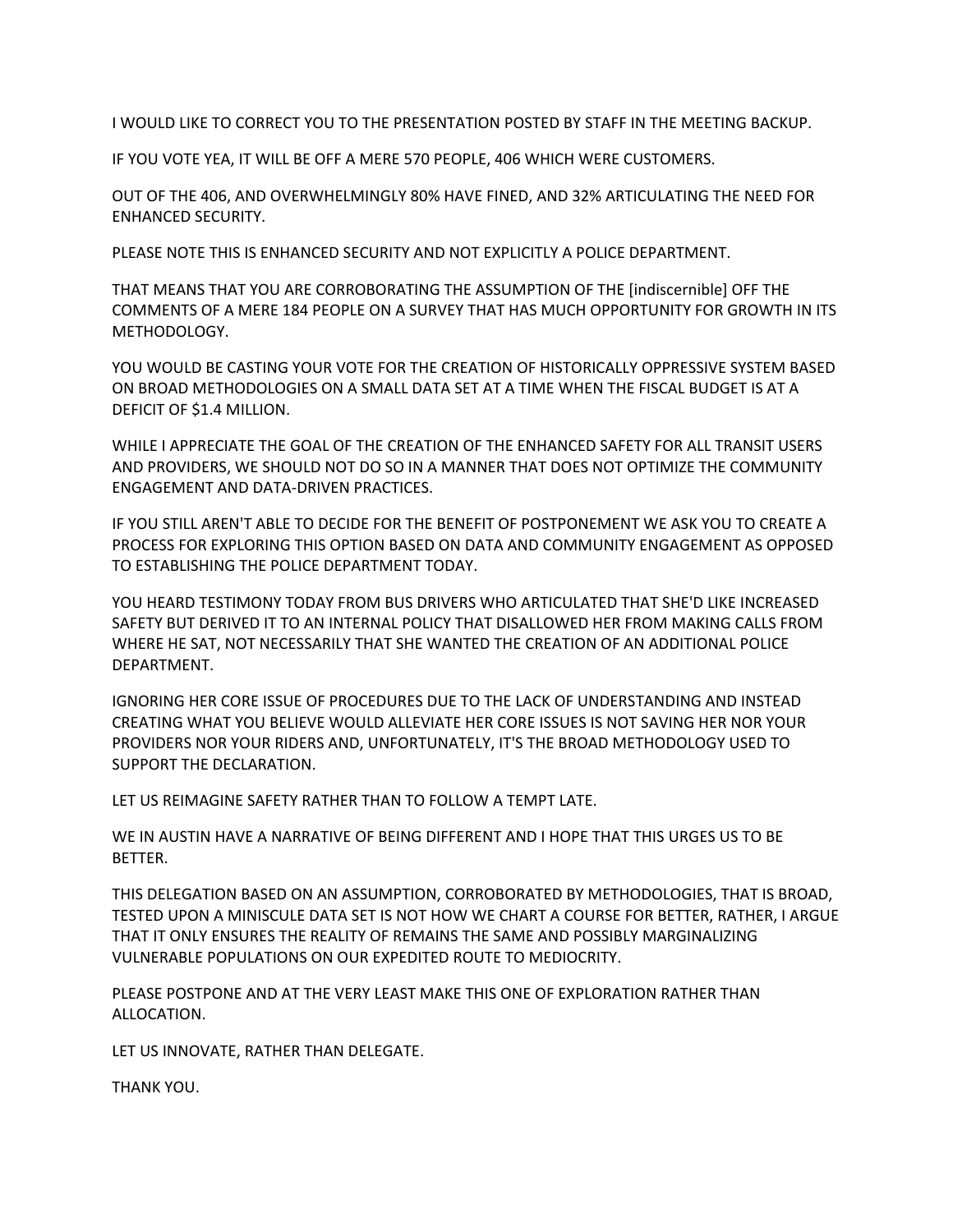>> Cooper: THANK YOU

OUR NEXT SPEAKER WILL BE J.P. CONNALLY.

HELLO?

MR. CONNALLY, ARE YOU WITH US?

ED, DO YOU HAVE HIM?

OUR NEXT SPEAKER WILL BE KATHIE MITCHELL.

>> HI, CAN Y'ALL HEAR ME?

>> Cooper: YES, MA'AM.

WELCOME.

YOU WILL HAVE THREE MINUTES.

>> THANK YOU SO MUCH.

MY NAME IS KATHIE MITCHELL AND I AM WITH JUST LIBERTY AND I AM PART OF THIS COALITION THAT IS COMING TOGETHER TO ASK YOU TO POSTPONE THIS ITEM.

WHILE IT GETS MORE STUDY.

I DON'T WANT TO USE THE EXPLETIVE COMMENTS THAT YOU HAVE HEARD SO I WILL TRY TO KEEP IT BRIEF.

AUSTIN TRANSIT SYSTEM CRISSCROSSES THE CITY AND AUSTIN ALREADY IS PROTECTED BY LAYERS OF POLICE AGENCIES.

WE HAVE THE SHERIFF, THE CONSTABLES, ACD AND IN SOME AREAS NOW STATE TROOPERS.

SINCE AUSTIN REMAINS AMONG THE NATION'S SAFEST CITIES WITH RATES OF VIOLENT CRIME THE ENVY OF OTHER TEXAS CITIES, THIS TRANSIT POLICE AGENCY MAY BE A HAMMER HOPING TO FIND A NAIL.

I WAS VERY INTERESTED IN THE COMMENTS FROM THE BUS DRIVER WHO BASICALLY POINTED OUT THAT THE ONLY THING PREVENTING HER FROM CONNECTING WITH THESE LAYERS OF EXISTING POLICE AGENCIES IS A CELLPHONE POLICY.

THAT CERTAINLY COULD BE REVIEWED AND CHANGED.

THE CITY OF AUSTIN JUST ADDED MILLIONS OF DOLLARS TO APD'S BUDGET OVER AND ABOVE THE 019 LEVELS, THE 144TH CADET CLASS WILL GRADUATE SOON.

THREE MORE CADET CLASSES WERE INCLUDED IN THE RECENT CITY BUDGET.

EVEN SO, A VALID INITIATIVE BACKED BY APA REQUIRES THE CITY TO HIRE HUNDREDS MORE POLICE OFFICERS, REGARDLESS OF THE HARM TO OTHER CITY PRIORITIES.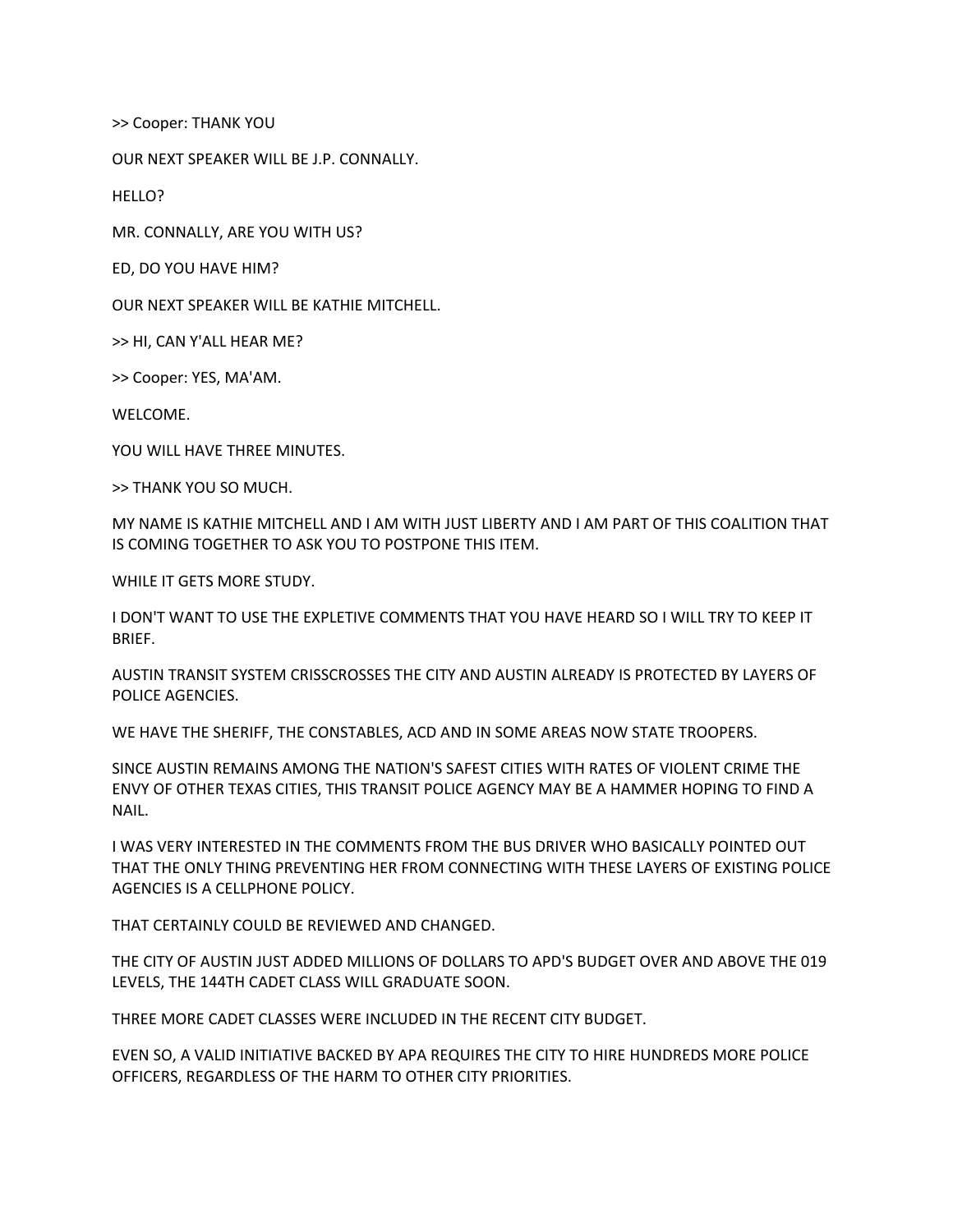IN THIS MOMENT, AND I WANT TO POINT THAT OUT -- THIS IS A VERY COMPLICATED MOMENT FOR THIS ISSUE TO COME UP.

THE TRANSIT STAFF COMES TO YOU WITH A PROPOSAL TO APPROVE THE CREATION OF YET ANOTHER POLICE AGENCY IN AUSTIN, SPECIFICALLY AIMED AT POLICING THOSE WHO RIDE OUR BUSES AND TRAINS.

MANY OF WHOM ARE THE LOW-INCOME WORKERS AND PEOPLE OF COLOR WHO ARE ALREADY OVER-POLICED.

I THINK THAT YOU HAVE BEEN TOLD THAT DETAILS ARE TO COME, BUT THOSE DETAILS MATTER.

HOW MANY OFFICERS?

AND WHAT WILL THEY BE DOING?

THIS IS A VEXING QUESTION WITH WHICH POLICE AGENCIES EVERYWHERE ARE WRESTLING

WHAT IS THE PLAN FOR ACCOUNTABILITY FOR THIS NEW SET OF OFFICERS?

THE OFFICE OF POLICE OVERSIGHT WILL HAVE JURISDICTION AND THE REVIEW PANEL WON'T EITHER

WHAT HAPPENS WHEN ONE OF THESE OFFICERS SHOOTS A BUS DRIVER OR A BYSTANDER?

WHAT ABOUT COMMUNITY CONCERNS RELATED TO EQUITY AND ENFORCEMENT AS YOU HAVE JUST HEARD?

THE NEW AGENCY WILL NEED TO HAVE AN INTERNAL AFFAIRS AND ITS OWN EVIDENCE SYSTEM.

WILL IT NEED CIT SPECIALISTS AND A MENTAL HEALTH UNIT?

THIS IS ALL HUGELY EXPENSIVE.

WHAT IS THE SCOPE OF THE NEW LEGAL LIABILITY THAT CAP METRO WILL FACE FOR POSSIBLE POLICE MISCONDUCT?

AND HOW WILL ALL OF THESE NEW COSTS START TO CONSTRAIN WHAT YOU CAN SPEND ELSEWHERE IN YOUR BUDGET?

IT IS LIKELY THAT TO ENSURE CIVILIAN OVERSIGHT YOU WILL END UP CREATING NOT ONE AGENCY, BUT TWO.

KEEPING OUR TRANSIT RIDERS SAFE REQUIRES A RANGE OF STAFFING AND AN UNDERSTANDING OF THE NEEDS OF THE POPULATIONS.

POLICE SHOW UP WITH ARRESTS AS THEIR PRIMARY TOOL AND SMALL ARMS AS THEIR PRIMARY LEVERAGE.

REGARDLESS OF THE NATURE OF THE PROBLEM.

THE RESOLUTION BEFORE YOU CREATES THIS DEPARTMENT EVEN THOUGH MOST OF THESE CRITICAL DETAILS HAVE NOT BEEN WORKED OUT.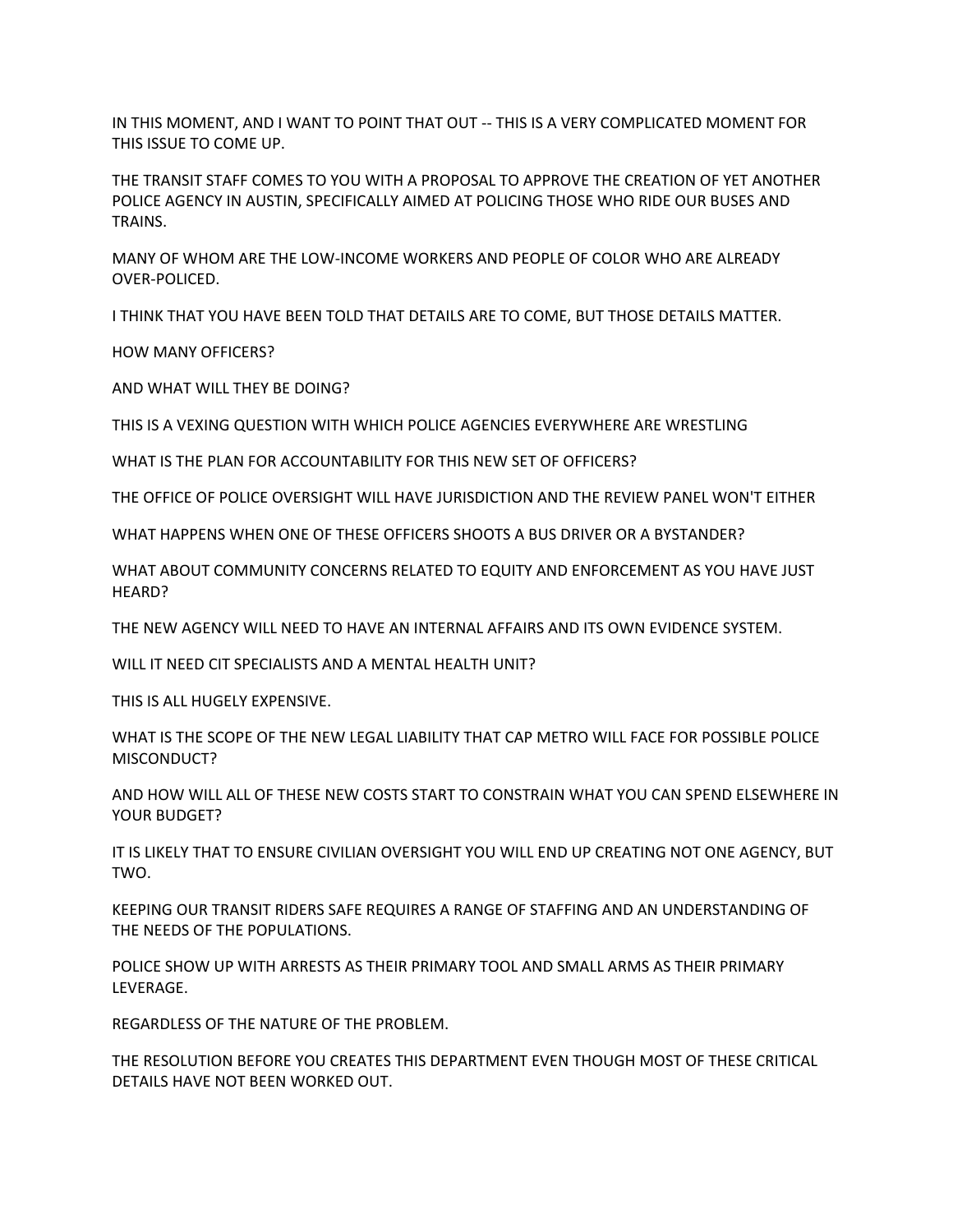THEN YOU WILL CERTAINLY BE ASKED TO FUND PROVISIONS IMMEDIATELY IN THE 2022 BUDGET.

SO IF YOU VOTE FOR THIS TODAY YOU WILL SOON HAVE A POLICE DEPARTMENT ON YOUR HANDS WITH ALL THAT ENTAILS.

SO WE COME TO YOU ASKING FOR YOU TO VOTE NO OR POSTPONE THIS DECISION UNTIL YOU HAVE MORE INFORMATION.

THANK YOU.

>> Cooper: THANK YOU.

ED, DO WE HAVE MISS JOSEPH BACK?

OKAY, VERY WELL.

WHAT ABOUT MR. CONNALLY.

>> HELLO, I'M HERE, CAN YOU HEAR ME?

>> Cooper: YES.

THIS IS J.P. CONNALLY?

>> YES, I'M THE ORGANIZING DIRECTOR FOR THE AUSTIN JUSTICE COALITION.

>> Cooper: YOU WILL HAVE THREE MINUTES.

THANK YOU.

>> THANK YOU.

THANK YOU FOR TAKING THE TIME TO LISTEN TO SOME COMMUNITY TESTIMONY TODAY ON THIS VERY IMPORTANT ISSUE.

I AM HERE TO JOIN MANY VOICES WHO HAVE ALREADY MADE MANY EXCELLENT POINTS, WHICH I DON'T NECESSARILY NEED TO REPEAT ABOUT THE IMPORTANCE OF POSTPONING ITEM B1 WHICH IS THE RESOLUTION TO ESTABLISH THE CAPITAL METRO TRANSIT POLICE.

NO ONE IS DENYING THE NEED FOR SAFETY FOR EMPLOYEES AND CUSTOMERS.

THAT SAFETY IS CRUCIAL.

BUT IT'S A NON-SEQUITUR TO SAY THAT BECAUSE WE NEED SAFETY THAT, THEREFORE, WHAT IS BEING PROPOSED RIGHT NOW IS THE ONLY OR THE BEST WAY TO ACHIEVE THAT SAFETY.

IT IS A LOT MORE WORK AND THOUGHT THAT NEEDS TO AND CAN GO INTO THIS, AND MANY MORE MINDS FROM OUR COMMUNITY CAN AND SHOULD BE BROUGHT INTO THIS PROCESS.

ALTHOUGH I'M NOT SPEAKING FOR THE COMMISSION, I AM A MEMBER OF THE CITY POLICE REVIEW COMMISSION.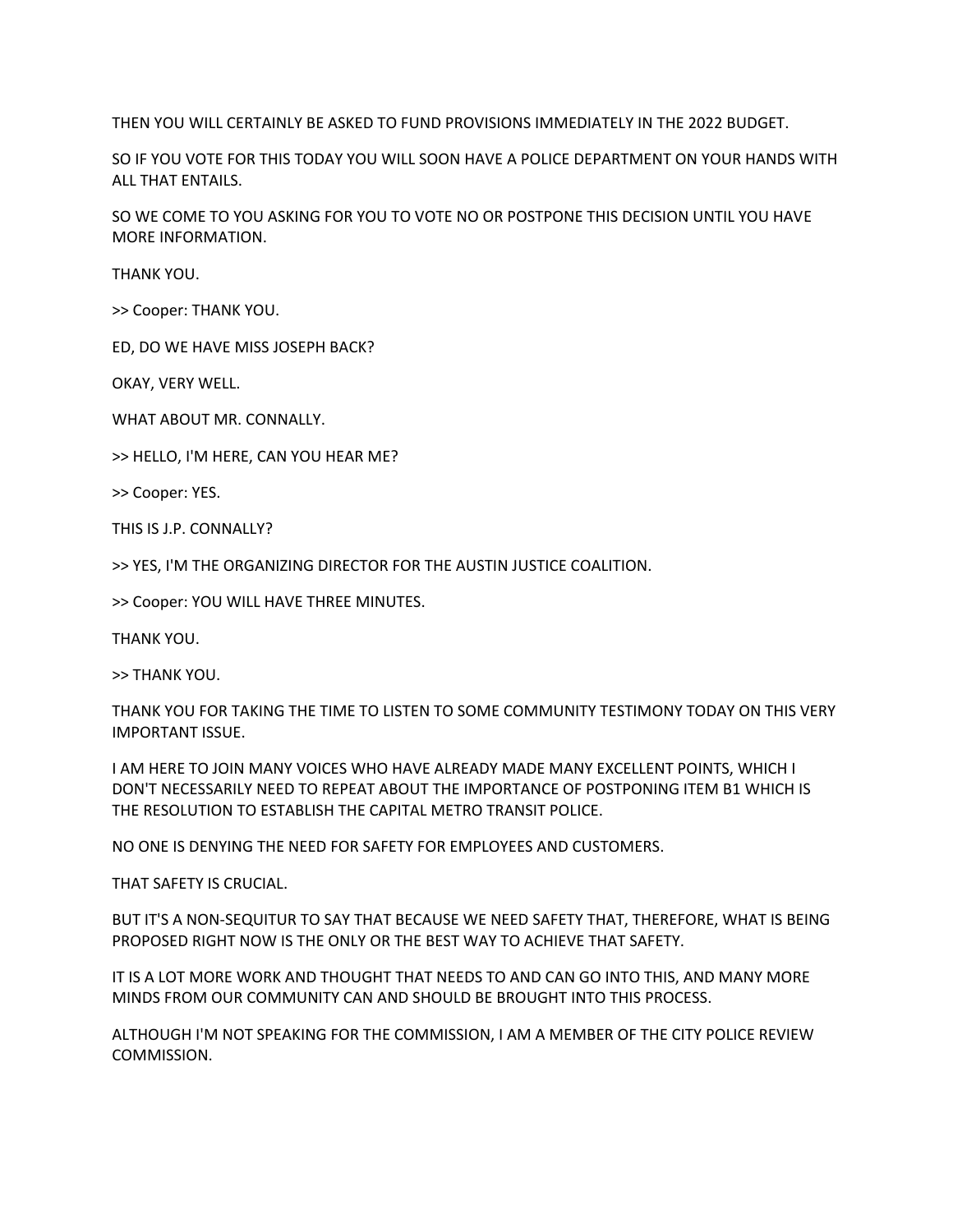AND IN MY JOB AS A POLICE REVIEW COMMISSIONER, I SEE HOW DIFFICULT POLICE OVERSIGHT WORK CAN BE.

WITHOUT PROPER TOOLS AND MEASURES FOR ACCOUNTABILITY, YOU KNOW, YOU NEED THINGS LIKE A GOOD BODY CAMERA POLICY, AND COMPLAINT INTAKE PROCESS AND YOU NEED EVIDENCE GATHERING, YOU NEED A PROCESS TO DISCIPLINE OFFICERS WHO VIOLATE POLICIES.

YOU NEED POLICE FORCES -- IF YOUR POLICE FORCE HAS LITTLE OVERSIGHT AND DOESN'T HAVE A PROCESS THOROUGHLY THOUGHT OUT, YOUR POLICE FORCE WILL ANTAGONIZE THE MEMBERS OF THE COMMUNITY, PARTICULARLY BLACK AND BROKEN FOLKS WHO MAKE UP YOUR CORE RIDERSHIP IN AUSTIN.

SO THE BOARD NEEDS TO MAKE SURE THAT IT'S NOT HANDING OFF ALL OF THESE DECISIONS TO STAFF, BUT THAT IT IS THOROUGHLY REVIEWING WHAT IS ON THE TABLE AND WHAT IT WILL LOOK LIKE.

THE BOARD NEEDS TO TAKE MUCH MORE RESPONSIBILITY FOR THIS BEFORE STAMPING APPROVAL.

PUBLIC SAFETY ARM BASS ADDERS ARE EXCELLENT SPECIALISTS AND PROGRAMS ARE GREAT IDEAS.

WE SUPPORT THOSE.

BUT WHAT IS BEFORE YOU TODAY IS NOT THAT.

WHAT IS BEFORE YOU TODAY IS THE CREATION OF AN ACTUAL POLICE FORCE WHICH MEANS THAT THE TAXPAYERS WILL NOW BE FUNDING ONE MORE POLICE FORCE IN THE AUSTIN METRO AREA AND, YOU KNOW, I -- I DON'T KNOW HOW TAXPAYERS IN AUSTIN FEEL ABOUT THIS, BUT REGARDLESS OF HOW WE FEEL ABOUT IT AS TAXPAYERS, WE CANNOT STAMP THE APPROVAL OF THIS BEFORE WE CAREFULLY UNDERSTAND WHAT IS ON THE TABLE AND WHAT ARE THE PITFALLS, WHAT ARE THE DANGERS.

SO, YOU KNOW, WE HAVE HEARD THE SALES PITCH.

AND NOW WE NEED TO LOOK THOROUGHLY AT WHAT IS BEING PROPOSED.

AND THERE'S ACCURATE DATA PRESENTED TO US AS A COMMUNITY, AN OPEN COMMUNITY, SO I HOPE THAT THE BOARD WILL TAKE THE OPPORTUNITY TO REALLY ASK DEEP QUESTIONS, TAKE A DEEP DIVE, AND LOOK AT WHAT IS BEING PROPOSED.

I THINK THAT IN A REALLY THOROUGH, CAREFUL WAY, BECAUSE ONCE YOU STAMP THE APPROVAL OF THIS, THERE'S NO GOING BACK.

SO DON'T WASTE THIS OPPORTUNITY, DON'T MISS THIS CHANCE, TO REALLY DO THE WORK, TO TAKE THE TIME NEEDED TO GET IT RIGHT.

THANK YOU SO MUCH.

>> Cooper: THANK YOU, MR. CONNALLY.

ED, DO WE HAVE ANYBODY ELSE WHO WISHES TO SPEAK THAT I HAVEN'T CALLED UPON?

THANK YOU, ED.

THANKS, EVERYBODY.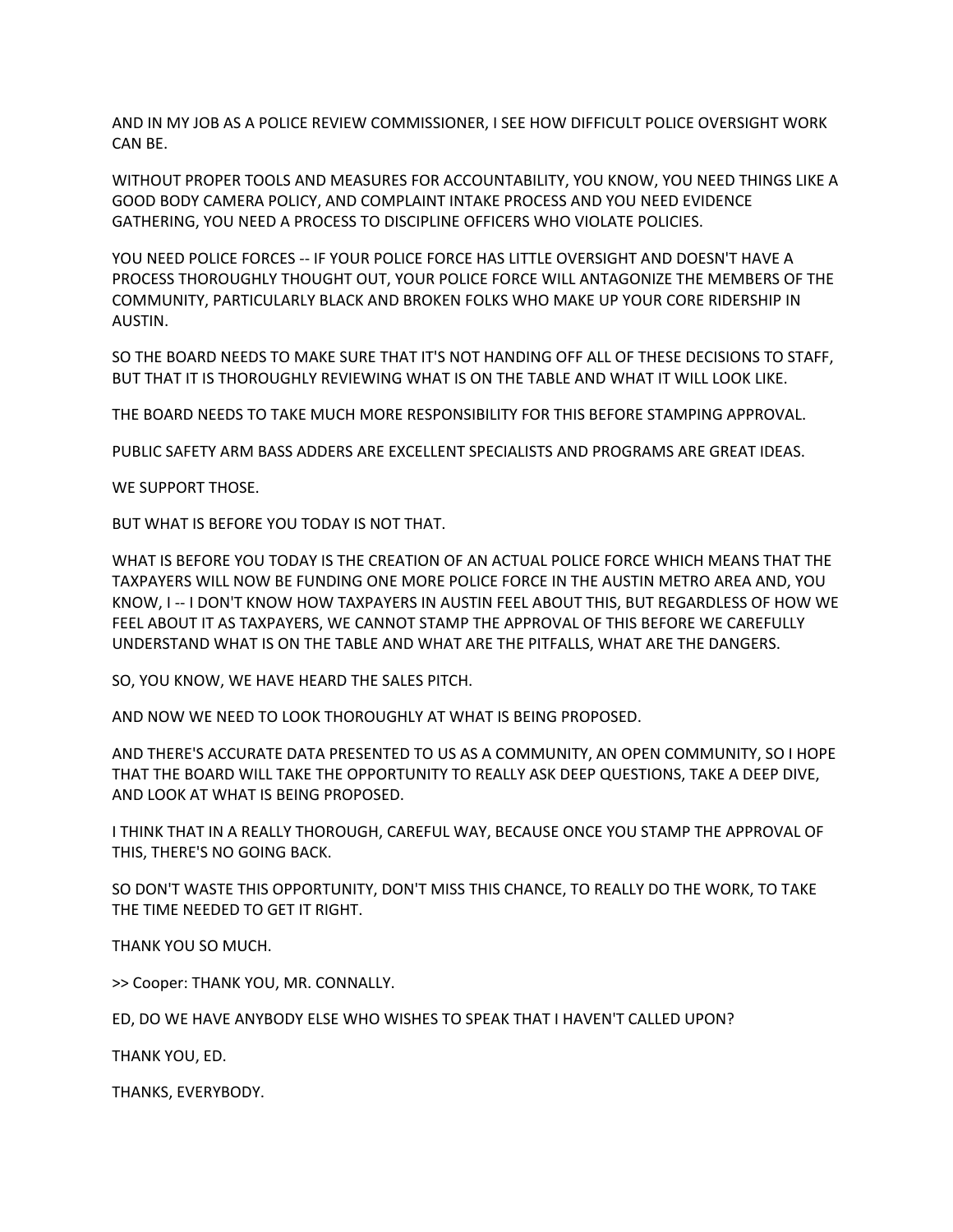WE APPRECIATE THE COMMENTS AND YOU TAKING TIME TO JOIN US.

AND TO MAKE YOUR THOUGHTS KNOWN TO US.

NEXT, AS I MENTIONED AT THE BEGINNING OF THE MEETING, WE'RE GOING TO SKIP AHEAD TO OUR ACTION ITEM AGENDA AND TAKE UP ITEM 1, THE APPROVAL OF A RESOLUTION AUTHORIZING THE ESTABLISHMENT OF A TRANSIT POLICE DEPARTMENT WITH THE CAPITAL METRO PUBLIC SAFETY DIVISION IN ORDER TO ENHANCE SERVICE TO CAP METRO CUSTOMERS AND PUBLIC SAFETY.

I THINK THAT WE HAVE OUR PRESENTATION WITH STAFF.

>> YES, GOOD AFTERNOON, CAN YOU HEAR ME?

>> Cooper: YES, SIR.

>> ALL RIGHT, THANK YOU.

AND GOOD AFTERNOON, CHAIRMAN COOPER, BOARD MEMBERS, PRESIDENT AND CEO CLARKE.

PRIOR TO ASKING FOR AUTHORIZATION TO MOVE FORWARD WITH THIS TRANSIT POLICE DEPARTMENT, I WOULD LIKE TO PROVIDE YOU AND OUR ATTENDEES WITH A PRESENTATION.

AND I'M GOING TO TRY TO SHARE IT NOW.

AND PLEASE TELL ME IF YOU CAN SEE THE PRESENTATION.

>> Cooper: WE'RE GOOD, THANK YOU.

>> ALL RIGHT, THANK YOU.

SO AGAIN, I AM GARDNER TABON, AND I SERVE AS CAPITAL METRO'S EXECUTIVE VICE PRESIDENT AND THE CHIEF SAFETY OFFICER.

I'M PLEASED TO PRESENT YOU A TOTAL LOOK OF OUR CAPITAL METRO PUBLIC SAFETY PROGRAM.

AND A BIT ABOUT OUR APPROACH, YOU WILL SEE IN THE NEXT SLIDE, WE ARE TAKING A THREE-PRONGED APPROACH.

TO OUR DAILY CHALLENGES WITH REGARD TO THE DAILY OPERATIONS AND SERVICE CALLS, SPECIAL EVENTS, AND CRITICAL TRANSIT INFRASTRUCTURE.

SO MORE ABOUT OUR THREE-PRONGED APPROACH WITH SPECIFIC FOCUS ON OUR INTERVENTION SPECIALISTS AND I'LL GO INTO WHAT THEY DO A BIT LATER, PUBLIC SAFETY AMBASSADORS AS WELL AS TRANSIT POLICE THAT YOU WILL HAVE THE OPPORTUNITY TO AUTHORIZE LATER.

SO PUBLIC SAFETY AMBASSADORS -- THE PRIMARY INTERFACE WITH OUR CUSTOMERS AND PREPARED TO LOOK AT ALL SAFETY ISSUES OR POLICY VIOLATIONS, RESPOND AND/OR TAKE CARE OF INAPPROPRIATE RESOURCES AND HELPING CUSTOMERS TO PURCHASE TICKETS AND IMPROVEMENTS TO INFRASTRUCTURE SUCH AS TRIPPING HAZARDS, CONNECTING PEOPLE WITH THE INTERVENTION SPECIALISTS, OR CONTACTING POLICE WHERE NEEDED.

EMPHASIS ON "WHERE NEEDED."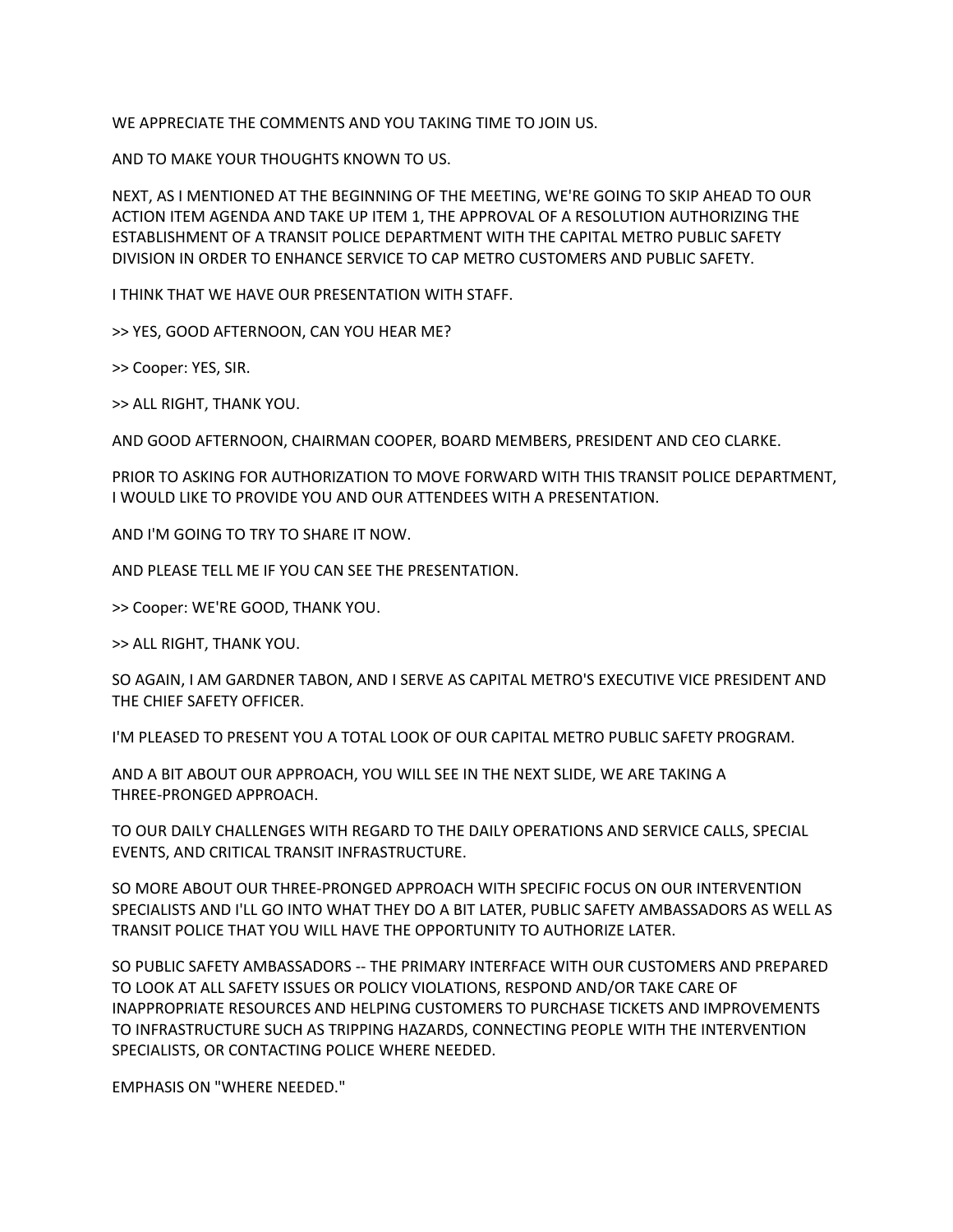INTERVENTION SPECIALISTS DISPATCH AS NEEDED TO STATIONS, STOPS AND VEHICLES AND OTHER INFRASTRUCTURE.

EQUIPPED WITH SOCIAL SERVICE SKILLS AND TRAINING.

ABLE TO CONNECT PEOPLE WITH NECESSARY SOCIAL SERVICES THAT THEY MAY NEED.

ASSISTING WITH TRAINING OTHER STAFF, AND OPERATORS.

AND, LASTLY, TRANSIT POLICE.

THEY WILL BE DISPATCHED AS NEEDED FOR SPECIFIC, ESCALATED PUBLIC SAFETY SITUATIONS, THEY WILL BE EQUIPPED WITH SOCIAL SERVICE SKILLS AND APPROPRIATE TRAINING.

AS PREPARED TO SELL A FARE TICKET OR TO WRITE A CITATION.

THEY WILL BE INVOLVED IN ONGOING, TRANSIT-SPECIFIC PUBLIC SAFETY DRILLS AND OTHER TRAINING.

THEY WILL BE A PRIMARY RESOURCE AGAINST TRANSIT-RELATED TERRORISM AS WELL.

TRANSIT POLICE, AGAIN, THE BOARD ACTION WILL BE REQUESTED LATER TODAY, WHICH IS WHY I AM HERE.

THIS FUNCTION IS CURRENTLY PROVIDED THROUGH OUR PARTNERSHIP WITH AUSTIN POLICE DEPARTMENT.

LET ME DEDICATE IT, AND THE SPECIALIZED RESOURCES TO BE RECOMMENDED FOR CAPITAL METRO MOVING FORWARD.

SO CURRENTLY OUR TOP FIVE EMERGENCY CALLS INCLUDE GENERAL REQUESTS FOR ASSISTANCE, POLICE PRESENCE REQUESTED FOR A VARIETY OF REASONS.

MISCELLANEOUS, SUCH AS NO MASKS OR MASK RELATED.

IF THERE'S A DISTURBANCE, WHETHER IT'S VERBAL OR PHYSICAL.

AND IT'S TO CHECK THE WELFARE OF AN INDIVIDUAL, AN INDIVIDUAL THAT MAY BE SLEEPING AT ONE OF OUR STOPS OR INCLUDING ONE OF OUR BUSES.

PUBLIC SAFETY ACTIVITIES FISCAL YEAR 2021.

SO WORKING ON OUR APPROACH TO PUBLIC SAFETY, AND IT STARTED EARLY 2020.

SO IN THIS FISCAL YEAR, WE HIRED TWO COMMUNITY INTERVENTION SPECIALISTS.

WE HIRED A PUBLIC SAFETY AMBASSADOR SUPERVISOR.

WE ARE HIRING -- WE'RE IN THE PROCESS OF HIRING -- 15 PUBLIC SAFETY AMBASSADORS.

AND THE AMERICAN PUBLIC TRANSPORTATION ASSOCIATION OR APTA, HAD CONDUCTED A PEER REVIEW.

AND YOU WILL LEARN MORE ABOUT THAT A BIT LATER IN THE PRESENTATION.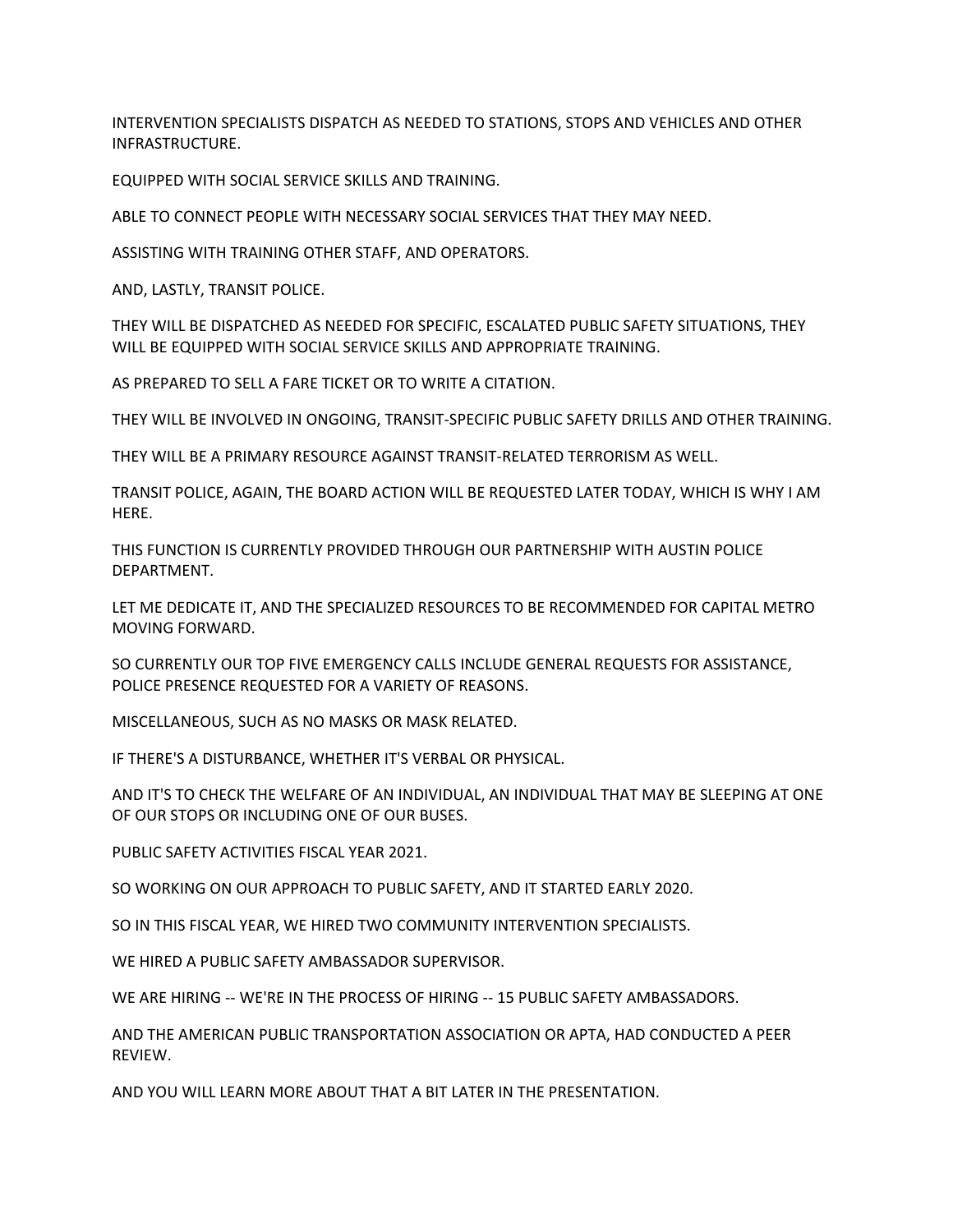AND WE'VE HAD CONVERSATIONS WITH NUMEROUS STAKEHOLDERS THROUGHOUT THE REGION.

AND WE'VE ALSO CONDUCTED AN OPERATOR AND CUSTOMER SURVEY.

MORE ABOUT PUBLIC SAFETY STAKEHOLDER ENGAGEMENT.

SO, AGAIN, APTA CAME TO US THE FIRST PART OF THIS YEAR AT OUR REQUEST TO CONDUCT A REVIEW, A PEER REVIEW, STAKEHOLDER AND POLICY INTERVIEWS WERE HELD.

CUSTOMER SURVEYS WERE HELD, AND STAKEHOLDER BRIEFINGS AND OUR ACCESS COUNCILS WERE BRIEFED.

-- COMMITTEES WERE BRIEFED.

SO MORE ABOUT THE APTA PEER REVIEW.

THE PEER REVIEW PANEL WAS CONVENED TO CONDUCT AN ANALYSIS AND MAKE RECOMMENDATIONS TO IMPROVE THE CAPITAL METRO PUBLIC SAFETY PROGRAM.

IT WAS AN OBSERVATION, ONE OF MANY, THERE IS NO ONE-SIZE-FITS-ALL POLICING MODEL FOR TRANSIT AGENCIES.

METHODOLOGY INCLUDED A REVIEW OF THE STATE OF THE INDUSTRY AND INTERVIEWS OF LOCAL STAKEHOLDERS, INCLUDING CAPITAL METRO WORKFORCE, ADVOCATES AND POLICYMAKERS.

HERE'S SOME KEY FINDINGS.

JUST THREE OF THEM OF MANY.

CAPITAL METRO IS IN A POSITION TO ESTABLISH AN IN-HOUSE TRANSIT POLICE MODEL THAT BLENDS ELEMENTS THAT WILL ENHANCE THE PUBLIC SAFETY PROGRAM.

THAT IS TO SAY, INTERVENTION COUNSELORS AND PUBLIC SAFETY AMBASSADORS.

THERE WAS AN OVERWHELMING SUPPORT FROM UNION MEMBERS, CAPITAL METRO STAFF, STAKEHOLDERS, AND BOARD MEMBERS FOR IN-HOUSE TRANSIT POLICE OFFICERS WHO ARE A PART OF THE CAPITAL METRO PUBLIC SAFETY PROGRAM.

THE PLANNED SYSTEM EXPANSION, COMMUNITY DESIRE FOR ACCOUNTABILITY, AND EQUITABLE SERVICES AND THE SHORTAGE OF AVAILABLE APD OFFICERS ARE REASONS FOR CREATING A TRANSIT POLICE CONTINGENT.

FOR THE PUBLIC SAFETY SURVEY, IT WAS CONDUCTED IN SPRING OF 2021.

SO, 500 TOTAL -- 570 TOTAL SURVEYS WERE COMPLETED.

164 WITH CAPITAL METRO OPERATORS AND FRONTLINE STAFF.

63% OF THEM WERE BUS OPERATORS.

406 WITH CAPITAL METRO CUSTOMERS, WHICH ARE ALREADY FREQUENT RIDERS AT LEAST ONCE PER WEEK.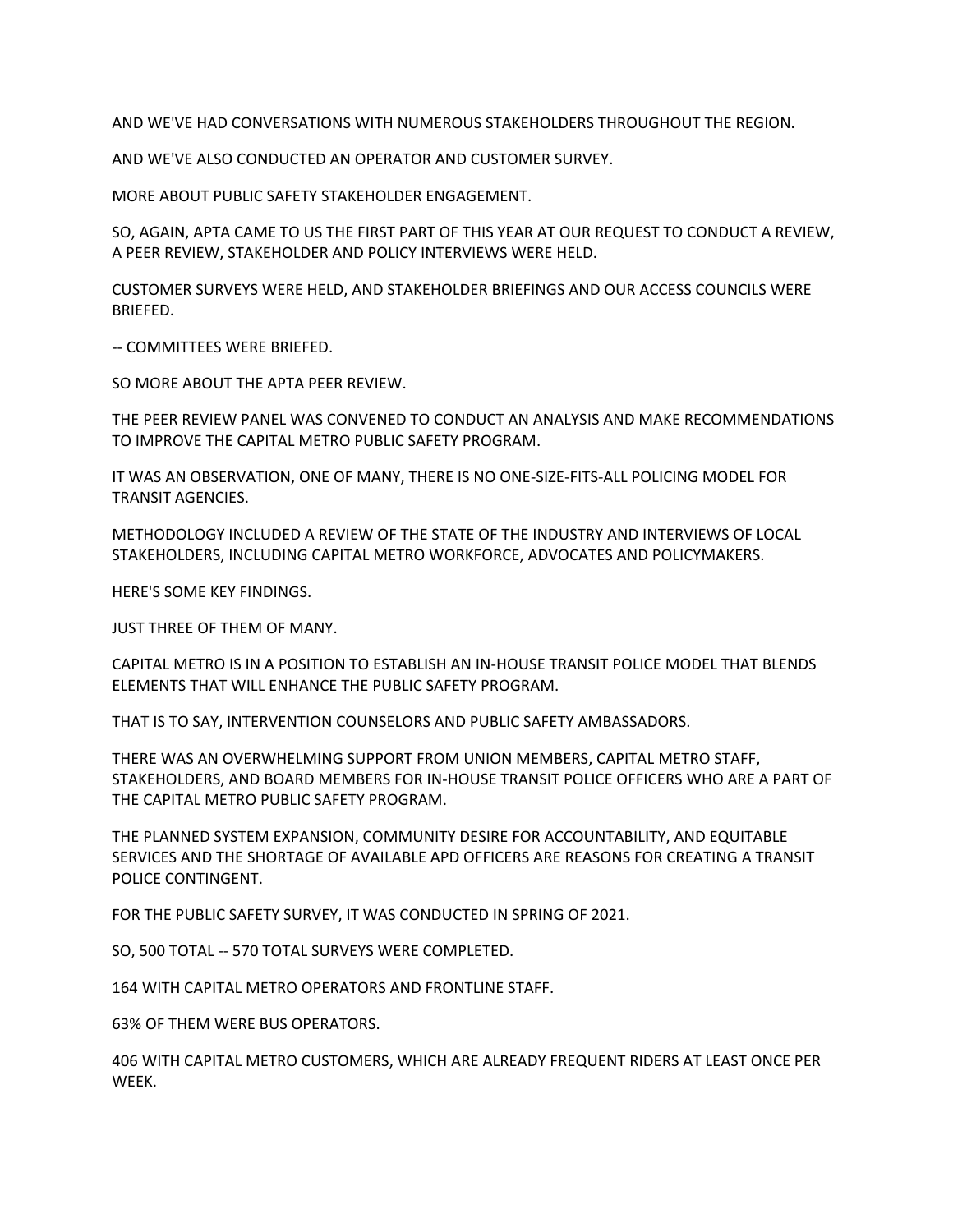48 ROUTES WERE REPRESENTED IN THE RESPONSE.

ALL RIDE THE BUS AND 5% ALSO RIDE THE TRAIN.

KEY FINDINGS -- 80% OF OUR CUSTOMERS THINK THAT SECURITY IS GOOD AND DO NOT SEEM TO FAULT CAPITAL METRO FOR SAFETY ISSUES.

THEY WOULD FEEL SAFER WITH MORE CAMERAS AND VISIBLE SECURITY SYMBOLS, UNIFORMED CAPITAL METRO STAFF AND/OR POLICE OFFICERS.

53% OF FRONTLINE STAFF SEE SECURITY AS NEEDING IMPROVEMENT.

THE STAFF FEEL UNSAFE WHILE WORKING.

AND THAT'S 30%.

AND AT BUS STOPS AND STATIONS, 24%.

FRONTLINE STAFF WANT TO SEE POLICE OFFICERS AND/OR UNIFORMED STAFF TO CREATE A SENSE OF SECURITY ON THE VEHICLES AND AT STATIONS.

UNSAFE PASSENGER BEHAVIOR IS THE PRIMARY CAUSE OF MOST OF THE STATION CONCERNS EMPLOYEES AND CUSTOMERS HAVE.

AND SURVEY KEY FINDINGS CONTINUED -- SURVEY PARTICIPANTS INDICATED THAT CAPITAL METRO SHOULD CONSIDER INCREASING VISIBLE SECURITY MEASURES SUCH AS UNIFORMED SECURITY, ESPECIALLY ON ROUTES WITH MORE CALLS FOR SERVICE.

THIS PROVIDES DETERRENTS, PREVENTION, AND MORE TIMELY RESPONSE FOR BOTH EMPLOYEES TO IMPLEMENT TO HAVE A STRONG MARKETING PLAN TO ALERT THE COMMUNITY OF INCREASED SAFETY MEASURES.

KEY QUESTIONS THAT WE'VE HEARD.

DO WE HAVE -- DO WE HAVE A USE OF -- DO WE HAVE TO USE THE TERM "POLICE"?

YES, POLICE MUST IDENTIFY THEMSELVES AS POLICE FOR THE SAKE OF CLEAR IDENTIFICATION TO THE COMMUNITY AND TO COVER LEGAL REQUIREMENTS FOR THEIR SERVICES.

ANOTHER QUESTION IS WHAT TYPES OF POLICIES WILL THE POLICE OFFICERS FOLLOW?

IN ADDITION TO THE FOLLOWING REQUIREMENTS, TO FOLLOWING THE REQUIREMENTS UNDER THE LAW, WE WILL WORK WITH CONSULTANTS, THE PUBLIC SAFETY ADVISORY COMMITTEE, AND OTHER STAKEHOLDERS TO IDENTIFY AND SHAPE SPECIFIC POLICIES, TRAININGS, AND STANDARDS FOR THE POLICE.

SO WHAT IS OVERSIGHT LOOK LIKE?

AND THE CAPITAL METRO BOARD WILL APPOINT A PUBLIC SAFETY ADVISORY COMMITTEE, AND THERE WILL BE AN OVERSIGHT FUNCTION THAT REPORTS DIRECTLY TO THE BOARD.

IN SUMMARY, CAPITAL METRO'S PUBLIC SAFETY PROGRAM AIMS TO PROTECT CAPITAL METRO STAFF, ITS CUSTOMERS IN A COMMUNITY FROM HARM USING MULTIPLE STRATEGIES.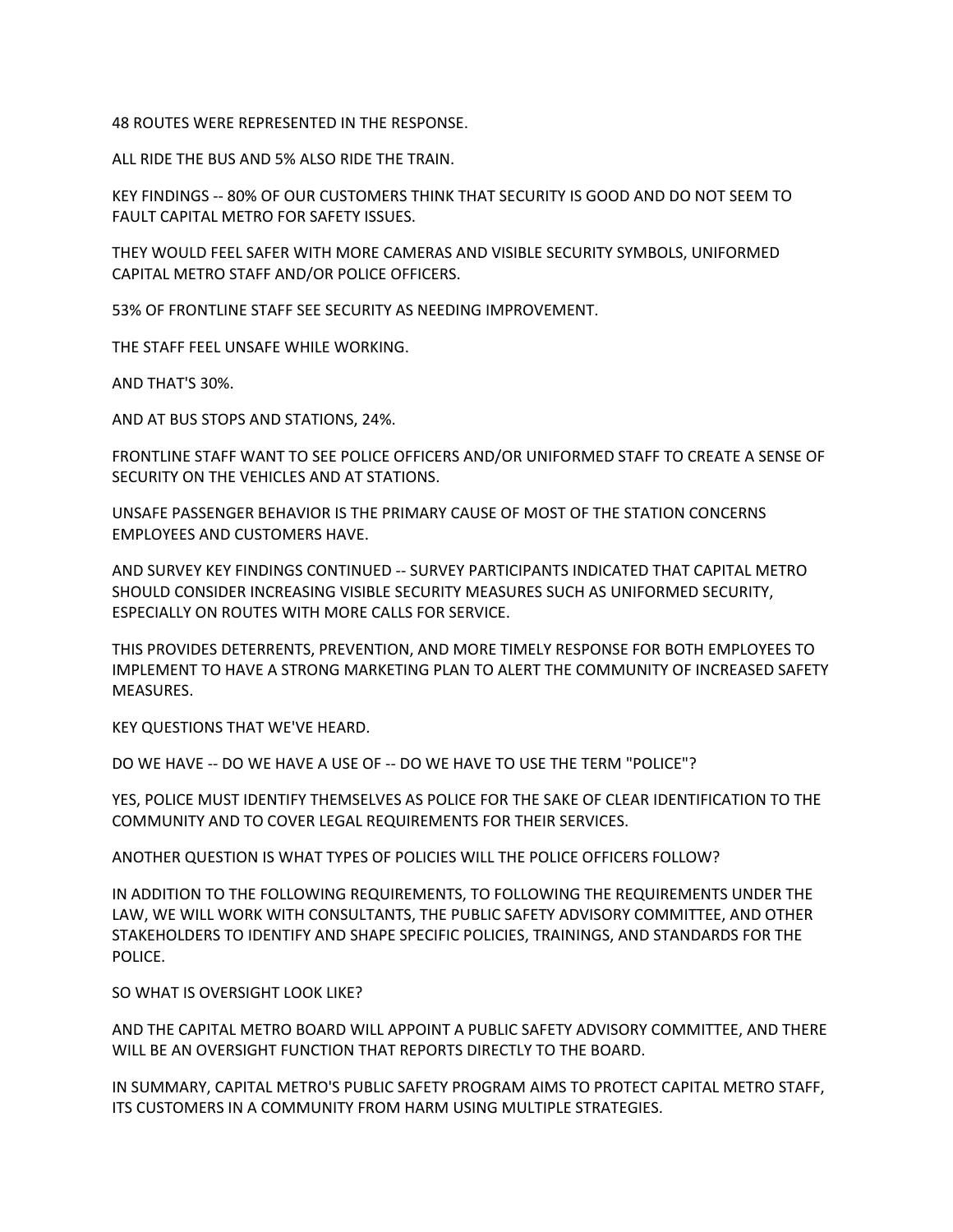TRANSIT POLICING IS A SPECIALIZED SERVICE, AND A SPECIALIZED AND DEDICATED POLICE -- TRANSIT POLICE DEPARTMENT IS NECESSARY TO BEST SERVE OUR CUSTOMERS, STAFF AND PUBLIC'S SAFETY AT LARGE.

OUR CUSTOMERS AND STAFF HAVE INDICATED SUPPORT TO DATE, AND WILL CONTINUE TO BE ENGAGED AS WE WORK THROUGH THIS PROCESS.

THE BOARD ACTION REQUEST AUTHORIZES STAFF TO CONTINUOUS THIS WORK, BRING THE COMMUNITY ALONG WITH THE PROCESS TO ESTABLISH COMMUNITY-ORIENTED TRANSIT POLICE, WHICH IS ANTICIPATED TO TAKE MORE THAN 18 MONTHS.

SUMMARY OF THE RESOLUTION.

ENGAGE THE CONSULTANT TO GUIDE THE DEVELOPMENT AND IMPLEMENTATION.

ENGAGE CAP METRO DE&I COUNCIL AND BOARD COMMITTEE.

DEVELOP A PUBLIC SAFETY ADVISORY COMMITTEE CHARTER.

AND APPOINTMENT PROCESS FOR BOARD CONSIDERATION.

DEVELOP A STAFF TRAINING PROGRAM AND PROFESSIONAL STANDARDS BASED ON INPUT FROM INDUSTRY STANDARDS AND THE PUBLIC SAFETY ADVISORY COMMITTEE.

CREATE A PROCESS BY WHICH POLICE AUDITING AND OVERSIGHT IS ADDRESSED.

INCLUDE FUNDING IN THE FY2022 OPERATING BUDGET TO CONTINUE THE WORK.

NEXT STEPS AFTER APPROVAL -- ENGAGE CONSULTANTS WITH SIGNIFICANT TRANSIT POLICING EXPERIENCE TO GUIDE LONG-RANGE FINANCIAL PLANS.

FY2022 BUDGET TO INCLUDE PUBLIC SAFETY AMBASSADORS, INTERVENTION SPECIALISTS AND POSITIONS WITHIN POLICE DEPARTMENT REPORT BACK TO THE BOARD ON PROGRESS AND PERIODICALLY THROUGHOUT ITS IMPLEMENTATION.

OUR PUBLIC SAFETY CONSULTANT THAT WILL BE COMING ON BOARD UPON APPROVAL IS A FORMER CHIEF WANDA DUNHAM AS SHE RETIRED FROM THE METROPOLITAN ATLANTA TRANSIT AUTHORITY, THE NINTH LARGEST TRANSIT AGENCY SERVING 947 SQUARE MILES, INCLUDING CLAYTON TO FULTON COUNTIES.

SHE SERVED 14 YEARS AS AGM OR ASSISTANT GENERAL MANAGER AND CHIEF OF POLICE AND EMERGENCY MANAGEMENT.

SHE LED A 400-PLUS MEMBER POLICE DEPARTMENT, PROVIDING SECURITY FOR MULTIPLE FACILITIES, STATIONS, BUSES, MOBILITY, AND LIGHT RAIL -- ACTUALLY HEAVY RAIL -- THROUGHOUT THE SERVICE AREA.

AND WITH A TOTAL OF 30 YEARS EXPERIENCE.

FUTURE COMMUNITY ENGAGEMENT OPPORTUNITIES INCLUDE WE WANT TO INFORM CUSTOMERS AND STAFF ABOUT OUR APPROACH TO PUBLIC SAFETY AND PROVIDE OUR OPPORTUNITIES TO INFLUENCE DIRECTION.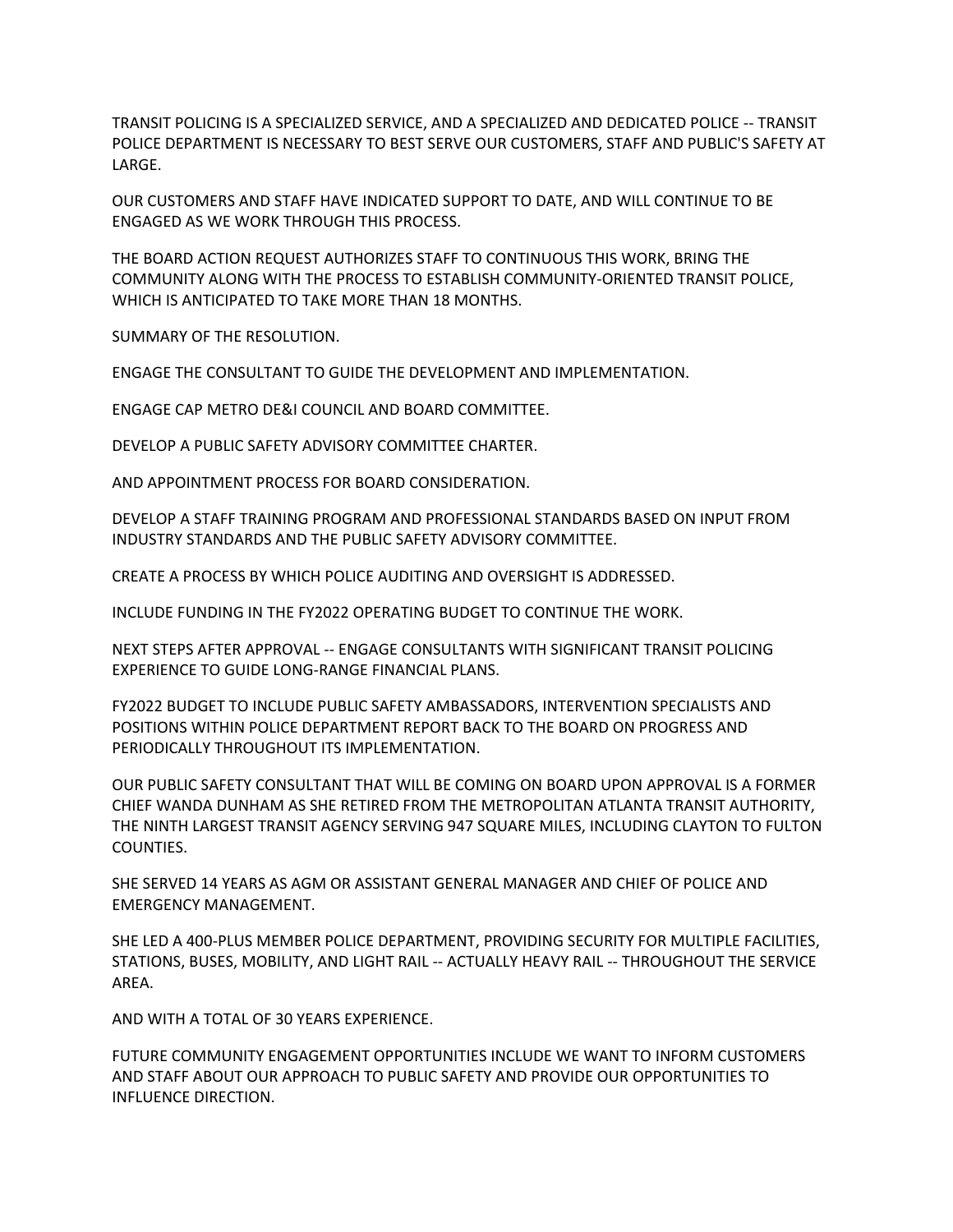AND WE'LL BE ASKING WHAT TYPES OF CHARACTERISTICS DO YOU SEE THAT YOU THINK THAT MAKE A GOOD POLICE CHIEF.

AND WHAT ARE EXAMPLES OF POLICE TRAINING PROGRAMS THAT ARE GETTING IT RIGHT?

OPPORTUNITIES TO REVIEW THE PROPOSED POLICIES AND STANDARDS.

MULTIPLE FREQUENT CHECK-INS WITH DE&I COUNCIL AND THE COMMITTEE, AND COMMUNICATIONS TO THE BROADER PUBLIC ABOUT OPPORTUNITIES TO LEARN MORE AND PARTICIPATE.

AND ENGAGE PARTNERS AND PROVIDE OPPORTUNITIES TO BOLSTER RELATIONSHIP AND GUIDE PROGRAM DEVELOPMENT.

AND WITH THAT, THAT CONCLUDES MY PRESENTATION AND LET ME JUST UNSHARE THIS.

SO I AM OPEN TO TAKING WHATEVER QUESTIONS YOU MAY HAVE OF ME AT THIS TIME.

OH, MEMBER KITCHEN, SORRY ABOUT THAT.

>> Kitchen: YES, THANK YOU.

I KNOW YOU'VE BEEN WORKING ON THIS AND YOU HAVE PROBABLY ANSWERED THIS QUESTION BEFORE, AND I APOLOGIZE, BUT I'M TRYING TO RECALL.

ONE OF THE QUESTIONS THAT WAS RAISED -- I HAVE A LOT OF QUESTIONS -- BUT JUST WANTED WITH A QUICK QUESTION IS -- IS THE THINKING THAT THE TRANSIT POLICE WOULD BE -- WOULD BE CARRYING WEAPONS?

>> YES, THE TRANSIT POLICE AS THEY -- AS OUR TRANSIT SECURITY CURRENTLY DOES, THEY WILL CARRY WEAPONS, YES.

>> Kitchen: OKAY, OKAY.

>> YES, SIR?

MEMBER RENTERIA.

>> Renteria: HOW MUCH -- HOW MANY OFFICERS DO WE PRESENTLY HAVE WORKING FOR US AS POLICE OFFICERS RIGHT NOW?

AND WHAT IS OUR YEARLY BUDGET?

>> SO -- SO RIGHT NOW WE HAVE OVER 100 PART-TIME THAT ARE IN A ROTATION OF SORTS.

I DO NOT HAVE THE BUDGET NUMBER IN FRONT OF ME.

I DO APOLOGIZE.

I CAN GET THAT TO YOU IN SHORT ORDER THOUGH.

AND JUST TO LET YOU KNOW THAT NOT ALL 100 ARE USED, THEY ARE JUST PRETTY MUCH ON A LIST, AND YOU PULL FROM THAT LIST.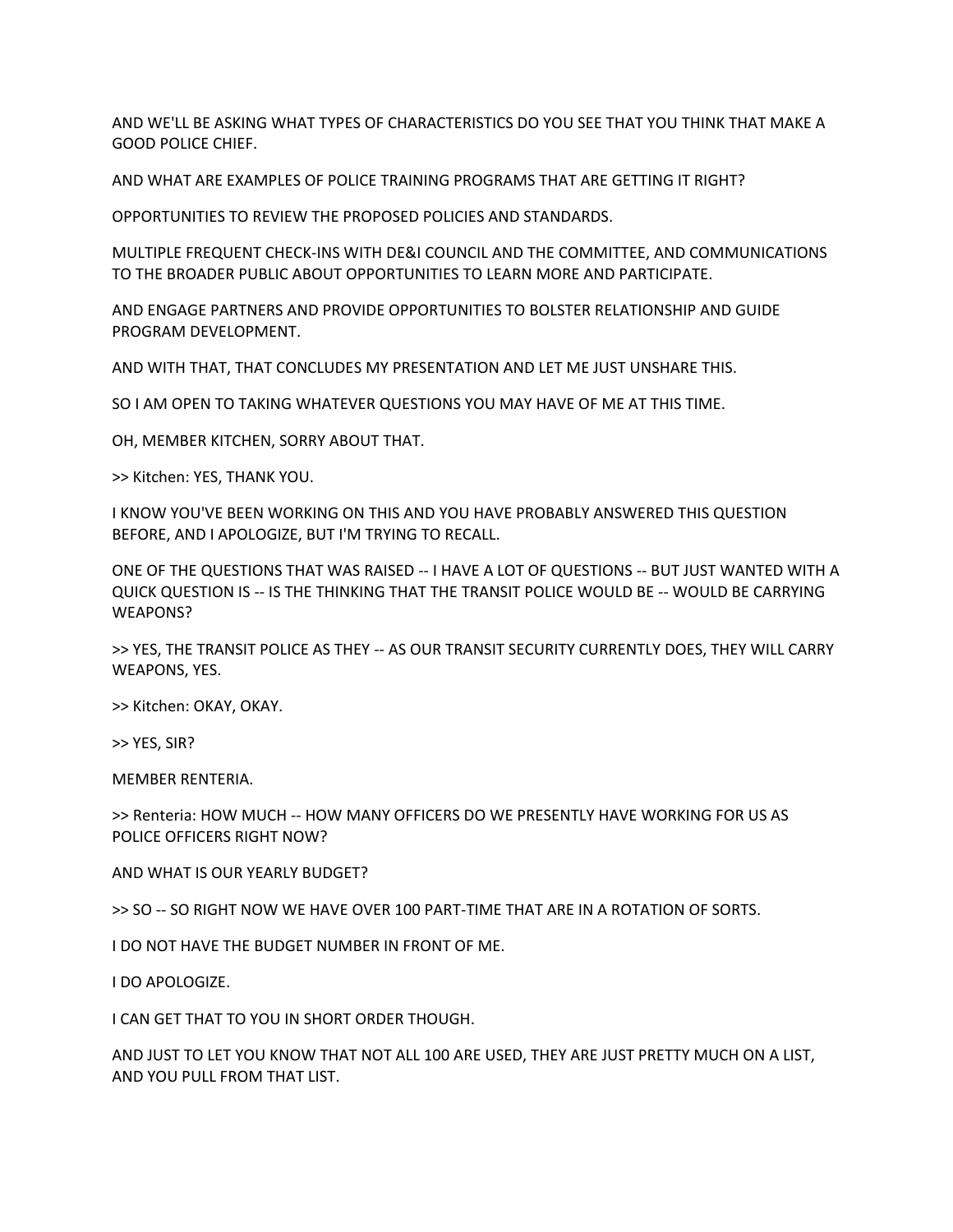>> Renteria: I JUST WANTED PUBLIC TO REALIZE THAT WE RIGHT NOW ARE USING POLICE OFFICERS THAT ARE ARMED AND THAT ARE APD AND WHATEVER THAT ARE CERTIFIED POLICE OFFICERS RIGHT NOW.

>> YES, SIR, THAT IS CORRECT.

>> Renteria: THAT IS CORRECT, ALL OF THEM ARE ARMED RIGHT NOW?

>> THAT IS CORRECT, SIR.

>> Renteria: THANK YOU.

>> Cooper: MEMBER POOL.

>> Pool: THANK YOU, MR. TABON FOR A REALLY GOOD OVERVIEW AND SUMMARY.

I APPRECIATE THE WORK THAT YOU HAVE BEEN DOING.

IT'S BEEN ONE YEAR, IS THAT RIGHT --

>> RIGHT.

SO I HAVE BEEN GIVEN THE AUSTIN RESPONSIBILITIES SINCE ABOUT JANUARY, BUT THIS PROCESS THAT HAS BEEN GOING ON FOR NEARLY TWO YEARS.

>> Pool: AND CAN YOU -- EITHER DIRECT ME TO A LIST OF THE VARIOUS COMMUNITY GROUPS AND STAKEHOLDERS THAT YOU TALKED WITH?

IS IT A REPORT IN THE BACK-UP OR DO YOU HAVE A TOP LINE THAT YOU COULD SHARE TO SHOW THE EXPANSE OF INVOLVEMENT FROM THE COMMUNITY?

>> YES.

WE HAVE A LIST AND WE CAN PROVIDE THAT TO YOU.

I HAVE A FEW FOLKS LISTENING IN THAT CAN ASSIST WITH THAT IN SHORT ORDER.

BUT, YES, IT WAS NUMEROUS INDIVIDUALS AROUND THE -- AROUND THE REGION.

>> Pool: GREAT.

I UNDERSTAND ANECDOTALLY THAT AT SOME POINTS OUR BUS DRIVERS HAVE BEEN CONCERNED FOR THEIR SAFETY AND THE SAFETY OF PASSENGERS.

AND THE RESPONSE TIME TO GETTING APD OFFICER TO THE PLACE HAS, UM, INCREASED THE LEVELS EVER ANXIETY.

COULD YOU TALK ABOUT THAT A LITTLE BIT AND KIND OF GIVE US THE CONNECTION THAT WE MET AND THE PHILOSOPHY BEHIND HAVING THE CAP METRO TRANSIT POLICE/AMBASSADOR CADRE?

>> SURE, SURE, THANK YOU SO MUCH FOR THAT QUESTION.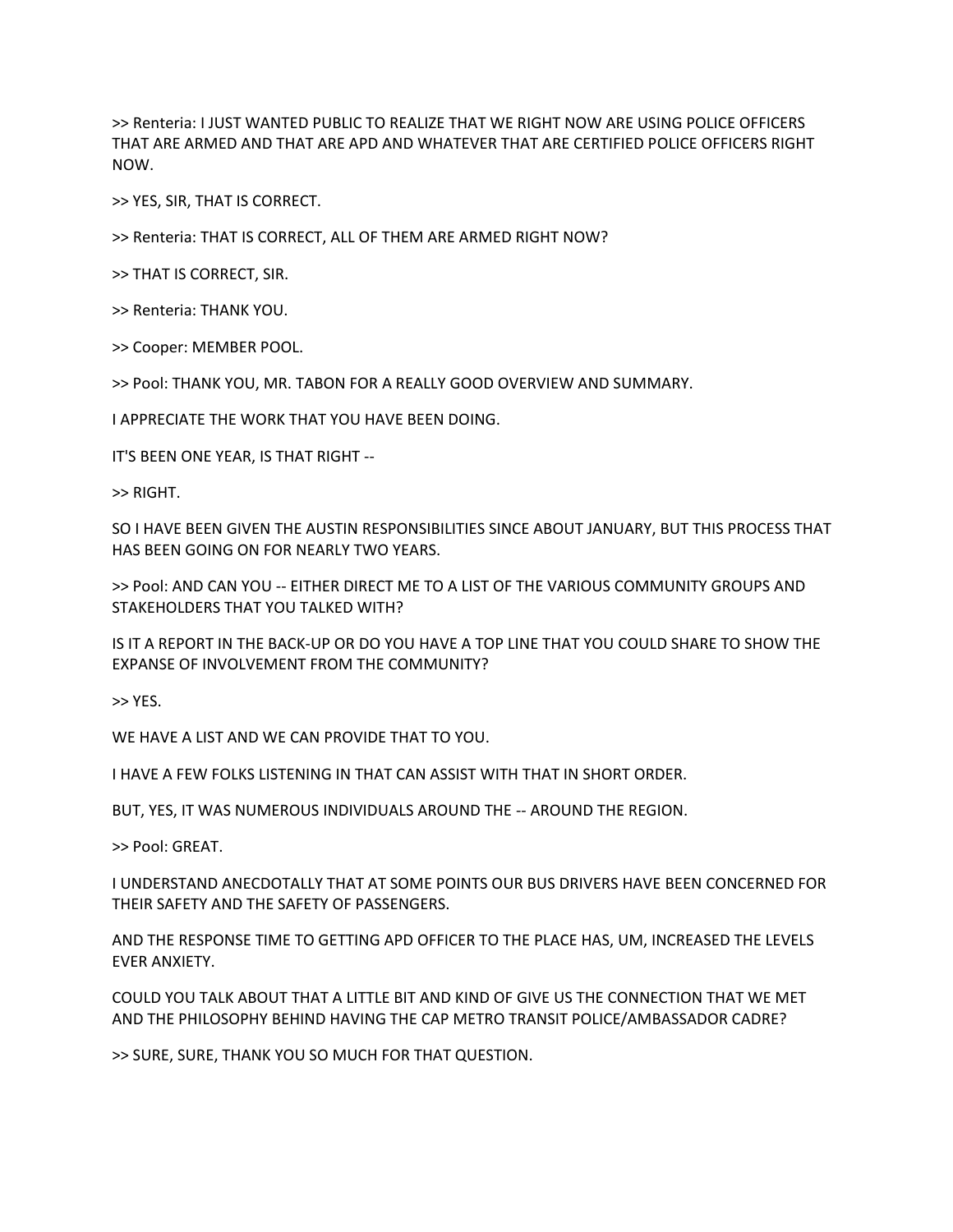TO BEGIN WITH THE FIRST PART OF YOUR QUESTION, THERE ARE NUMEROUS INSTANCES -- AND I LIKE TO SAY THANK YOU TO APD FOR BEING A GOOD PARTNER, FIRST AND FOREMOST.

BUT THEY HAVE CONSTRAINTS, RIGHT?

THEY HAVE LIMITATIONS.

AND THE RESOURCES BEING ONE OF THEM.

AS A RESULT, WHEN WE DO GET CERTAIN CALLS WE'RE NOT ALWAYS ABLE TO RESPOND PERHAPS IN A TIME THAT WE'D LIKE TO SEE THEM RESPOND.

AND SO THAT EXACERBATES TO A DEGREE THE ISSUES THAT MAY BE OCCURRING ON A BUS AND/OR A TRAIN, OR AT ONE OF OUR FACILITIES.

SO, AGAIN, IT'S ABOUT BEING ABLE TO HAVE MUCH MORE EFFICIENT USE OF OUR RESOURCES.

WE HAVE SEVERAL EXAMPLES OF WHERE, YOU KNOW, INDIVIDUALS MAY NOT BE BEHAVING AS WE'D LIKE THEM TO AT ONE OF OUR FACILITIES OR BUSES, AND WE REALLY NEED A MUCH QUICKER RESPONSE TIME.

WE NEED PEOPLE WHO ARE DEDICATED TO OUR ORGANIZATION.

WE REALIZE THAT THEY ARE APD OFFICERS FIRST AND IF THEIR ORGANIZATION REQUIRES THEM TO WORK A PARTICULAR SHIFT OR OVERTIME, THAT THEY ARE OBLIGATED TO GO THERE.

WE NEED TO ENSURE THAT WE HAVE A DEDICATED FORCE, WHICH WILL NOT BE ANYWHERE NEAR THE SIZE OF THEIR FORCE.

I JUST HAVE TO STAY THAT.

WE'RE NOT LOOKING TO HAVE NEAR THE SAME NUMBERS -- IT'S GOING TO BE MUCH MORE -- UM, IT WILL BE A MUCH SMALLER FORCE, TRANSIT FOCUSED.

THEY'LL BE TRAVELING AND MONITORING ACTIVITIES OF OUR VEHICLES THROUGHOUT VARIOUS COMMUNITIES THROUGHOUT THE REGION.

AND THE EMPHASIS -- PERHAPS IF I COULD JUST SHARE A BIT MORE -- WOULD BE TO USE FIRST AND FOREMOST OUR COMMUNITY INTERVENTION SPECIALISTS AS WELL AS OUR PSAs, THE PUBLIC SAFETY AMBASSADORS ASSOCIATION THAT WAY WE WON'T HAVE TO USE POLICE TO INTERVENE.

BUT THERE WILL BE OCCASION WHERE AN OFFICER IS NEEDED.

IT IS ABOUT PROTECTION OF PEOPLE LIKE MY MOM, OKAY, WHO IS ELDERLY.

AND MAY -- IT'S ABOUT PROTECTING PEOPLE OF ALL AGES THAT RIDE OUR VEHICLES.

AND THAT'S THE MAIN FOCUS.

>> Pool: OKAY, JUST TO WRAP UP, IT OCCURS TO ME THAT THAT PIECE RIGHT THERE -- THE IMPORTANCE OF SAFETY FOR ALL WHO RIDE EITHER THE RAILS OR THE BUSES -- WILL HELP US TO ACTUALLY INCREASE THE CHANCES OF PEOPLE -- OF OUR RIDERSHIP.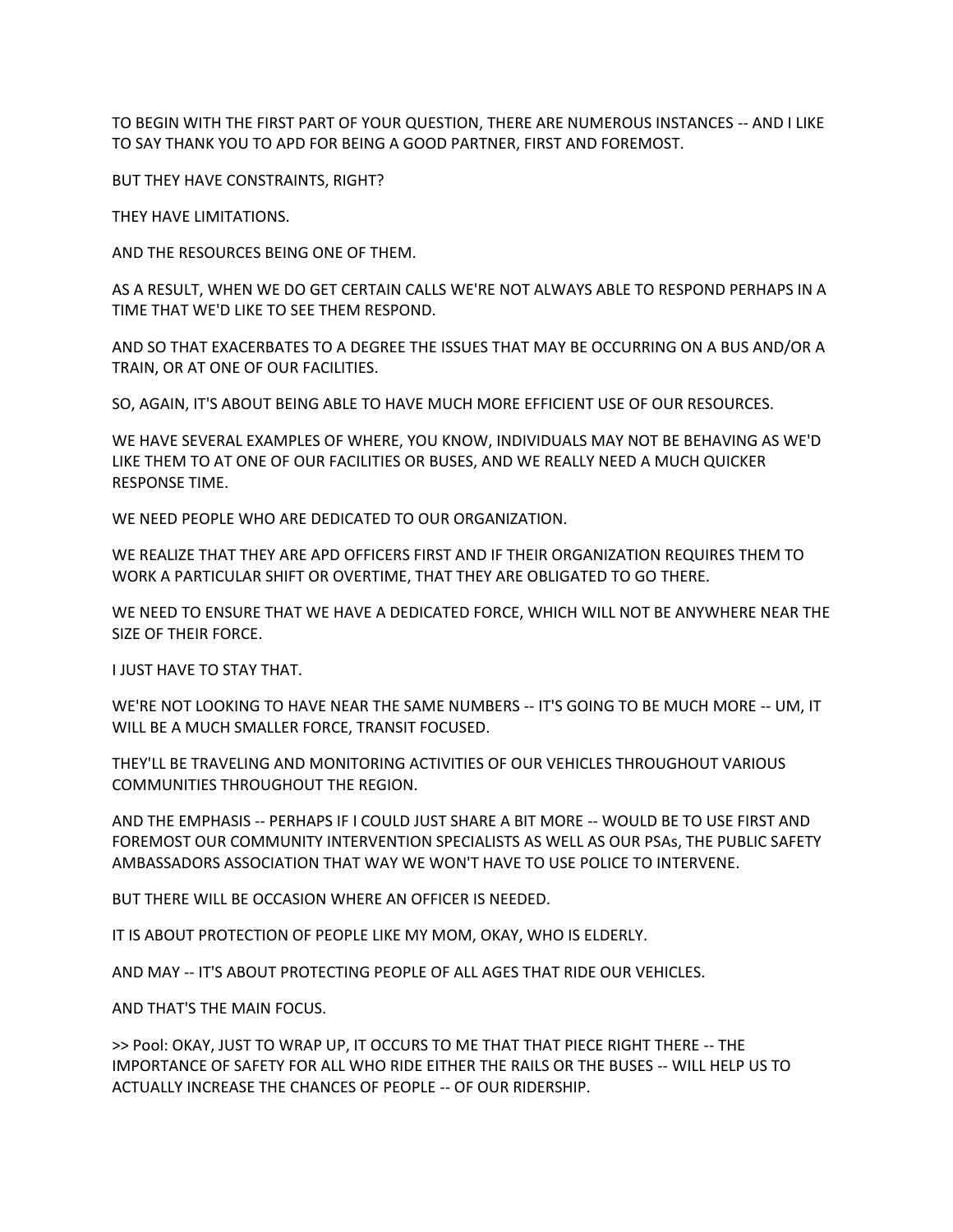I THINK THE MORE PEOPLE FEEL SAFE -- IT'S NOT JUST THE PREDICTABILITY AND THE SCHEDULE AND ITS ARRIVAL AND NOT BEING LATE AND DELIVERING YOU WHEN THE SCHEDULE SAYS THAT YOU WILL BE DELIVERED, IT IS ALSO ENSURING THAT YOU ARE COMPLETELY SAFE WHEN YOU ARE IN OUR CARE.

>> ABSOLUTELY, ABSOLUTELY.

THANK YOU SO MUCH.

I THINK THAT BOARD MEMBER TRAVILLION?

>> Travillion: YES.

>> YES, SIR?

>> Travillion: CAN YOU HEAR ME?

>> I CAN HEAR YOU, SIR.

>> Travillion: OKAY.

WHEN I LISTENED TO THE QUESTIONS OF THE -- OF THE PROPOSAL, IT ALMOST MADE IT SEEM AS IF THIS WAS THE END OF THE PUBLIC PROCESS THAT WOULD ALLOW PEOPLE TO PARTICIPATE, GIVE YOU FEEDBACK, AND EXPLAIN THEIR EXPECTATIONS.

I WANT TO KNOW WHETHER WE CAN SPECIFICALLY INCLUDE ALL OF THOSE GROUPS THAT WERE MENTIONED, SPECIFICALLY INCLUDE THEM AS PER THEIR INVOLVEMENT AND WORK WITH THEM OVER THE COURSE OF THE RECOMMENDATIONS.

AND WHEN WE DEVELOP THOSE RECOMMENDATIONS, WILL THEY BE BROUGHT BACK TO THE BOARD FOR RATIFICATION?

>> SO, SIR, AGAIN, I CAN TELL YOU AS I STATED EARLIER IN THE PRESENTATION THAT THE BOARD WILL BE RESPONSIBLE IN LARGE PART FOR APPOINTING INDIVIDUALS TO THE -- TO THE ADVISORY COMMITTEE.

BUT WE ARE CERTAINLY OPEN TO HEARING ALL CONCERNS FROM THE VERY MANY BODIES WHO PROVIDED US WITH SOME WONDERFUL INPUT EARLIER IN THIS SESSION.

YOU SHOULD KNOW THAT WE ALREADY HAD DISCUSSIONS WITH A FEW OF THE GROUPS THAT PRESENTED, AND WE ARE MORE THAN OPEN TO HAVING ADDITIONAL DISCUSSIONS.

>> Travillion: I JUST WANT TO -- I JUST WANT TO ESTABLISH -- I WANT TO STICK A PIN IN -- IN THE QUESTION -- AND THE QUESTION IS AS WE GO FORWARD THAT WE ARE CONTINUING TO LOOK FOR COMMUNITY INVOLVEMENT -- COMMUNITY INVOLVEMENT WHERE IT HAS BEEN CUT OFF AT THIS POINT.

>> COMMUNITY INVOLVEMENT HAS NOT BEEN CUT OFF.

AS A MATTER OF FACT, IT'S REALLY GOING TO START PICKING UP.

AND THAT'S WHERE WE'RE GOING TO REALLY NEED THEIR INPUT ON CERTAIN ITEMS TO MOVE THIS THING FORWARD.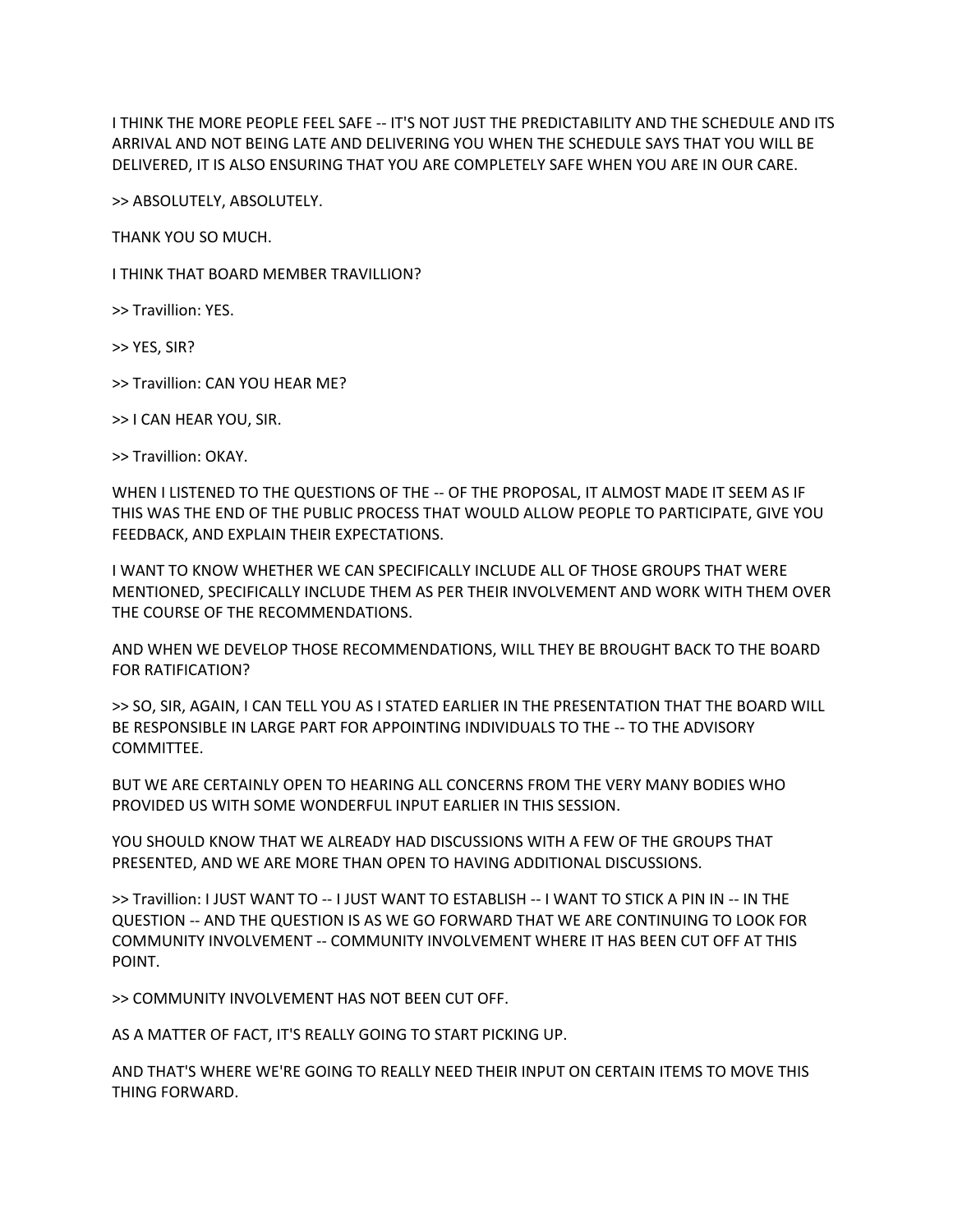BECAUSE AS I ALSO STATED IN THE PRESENTATION IT'S GOING TO TAKE OVER 18 MONTHS TO DEVELOP SO IT'S NOT AS IF WE TURN AROUND AND WE HAVE 25 POLICE OFFICERS IN THE NEXT FISCAL YEAR.

IT'S GOING TO TAKE A LOT OF TIME TO DEVELOP.

WE ARE GOING TO NEED THEIR INPUT WITH THE QUESTIONS THAT I'VE ALREADY PROVIDED IN THE PRESENTATION.

THERE'S NO SMOKE, THERE'S NO MIRRORS HERE.

THIS IS VERY GENUINE.

WE CARE VERY, VERY MUCH FOR OUR SYSTEM AND FOR OUR CUSTOMERS AND MOST OF ALL, OUR MOST PRECIOUS RESOURCES, OUR OPERATORS, FRONTLINE STAFF, CONDUCTORS, ENGINEERING, YOU NAME IT.

SO I HOPE THAT HELPS.

>> Travillion: THANK YOU, SIR.

I JUST WANTED TO BE CLEAR THAT THE PUBLIC COMMENT WASN'T OVER.

THANK YOU VERY MUCH.

>> CRYSTAL.

THANK YOU.

MEMBER -- BOARD MEMBER KITCHEN?

>> Kitchen: YES.

I THINK -- I APPRECIATE THAT -- THAT QUESTION VICE-CHAIR TRAVILLION.

THAT WAS MY QUESTION ALSO.

I DON'T SEE THAT IN THE LANGUAGE OF THIS RESOLUTION.

AND TO BE COMFORTABLE VOTING ON THIS RESOLUTION I WOULD WANT THE STATEMENT THAT YOU JUST ARTICULATED, VICE-CHAIR TRAVILLION, TO ACTUALLY TO BE WRITTEN INTO THE RESOLUTION.

ALTERNATIVELY, PERHAPS WE -- YOU KNOW, THIS IS AUTHORIZING THE ESTABLISHMENT OF -- YOU KNOW, OF A NEW DIVISION AS PART OF OUR BUDGET.

SO WE COULD TRY TO ADD THAT LANGUAGE TO THIS RESOLUTION OR WE COULD JUST MOVE THIS ITEM TO VOTE ON IT WHEN WE VOTE ON THE BUDGET, WHICH I THINK THAT IS AT THE END OF SEPTEMBER.

I DO WANT TO TELL YOU, MR. TABON, THAT I REALLY APPRECIATE ALL OF THE WORK THAT YOU HAVE DONE AND I KNOW THAT YOU'VE WORKED VERY HARD.

SO I DON'T WANT TO SLOW THINGS DOWN, BUT I DO THINK THAT IT IS IMPORTANT THAT WE CAPTURE IN WRITING WHAT YOUR INTENT IS AND WHAT MR. TRAVILLION MENTIONED.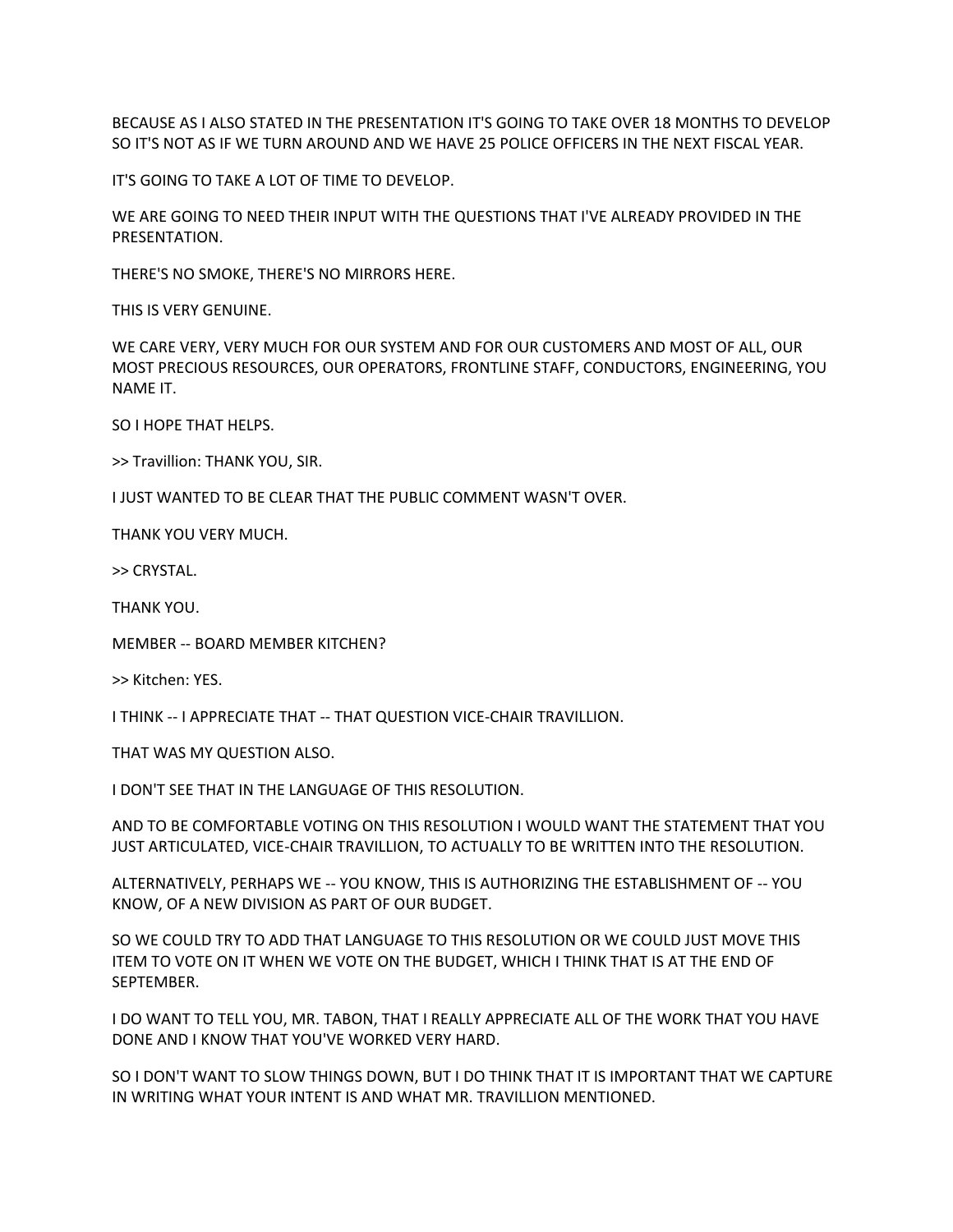SO, CHAIR, I DON'T KNOW IF YOU WANT TO JUST TAKE SOME TIME TO TRY TO WORDSMITH THAT ON THE DAIS OR LET ME ASK MR. TABON -- IF WE POSTPONE THIS I THINK TO THE END OF SEPTEMBER WHEN WE ACTUALLY VOTE ON THE BUDGET, IF WE DID THAT TO GIVE OURSELVES TIME TO -- YOU KNOW, TO WRITE THE KIND OF LANGUAGE THAT'S THE INTENT INTO THE RESOLUTION, IS THAT GOING TO SLOW YOU DOWN?

COULD YOU DO THAT?

I THINK THAT IS ONLY TWO WEEKS OR SO.

>> UM, IT WILL PROVIDE A COUPLE OF THINGS THAT WE -- SOME MILESTONES THAT WE DID HAVE IN PLACE.

HOWEVER, I THINK RANDY WOULD LIKE TO PROVIDE SOME --

>> Kitchen: SO I DON'T KNOW IF IT'S A QUESTION FOR YOU, I'M SORRY, PRESIDENT CLARKE IF I SHOULD HAVE ASKED YOU THAT QUESTION.

>> THAT'S OKAY, BOARD MEMBER.

YOU CAN HELP TO ARTICULATE WHAT YOU EXACTLY LIKE IN THAT.

BECAUSE WE DO HAVE SOME LANGUAGE IN THE RESOLUTION -- SORRY --

>> YEAH, THAT'S WHAT I WAS --

>> WE THOUGHT THAT MAY COVER EXACTLY WHAT THE BOARD MEMBER TRAVILLION MENTIONED, BUT IF YOU THINK THAT IT NEEDS A SLIGHT TWEAK, WE COULD DO THAT.

>> Kitchen: OKAY.

>> BUT IT DOES TALK SPECIFICALLY ABOUT COMMUNITY ENGAGEMENT AND AS GARDNER MENTIONED, THIS IS KIND OF INITIATING THE NEXT STEP IN THE PROCESS.

WE'RE CERTAINLY FAR AWAY FROM CONCLUDING ANY PROCESS.

SECOND, WE NEED --

>> Kitchen: OKAY.

>> IT SAYS -- YEAH, THIS WHOLE THING ABOUT THE PUBLIC SAFETY ADVISORY COMMITTEE -- SO WE HAVE TO DEVELOP A STAFF TRAINING PROGRAM AND MEMBERS, WITH INPUT FROM INDUSTRY BEST PRACTICES AND PUBLIC SAFETY ADVISORY COMMITTEE THAT SHALL INCLUDE INITIATE AND CONTINUOUS TRAINING.

SO THERE'S THAT WHOLE PART.

NUMBER FOUR SAYS IN COLLABORATION WITH THE AFOREMENTIONED GROUPS TO HAVE A ADVISORY COMMITTEE CHARTER.

AND AN ADVISORY APPOINTMENT PROCESS THAT WE WOULD BRING TO THE CAP METRO BOARD FOR APPROVAL AND APPOINTMENTS.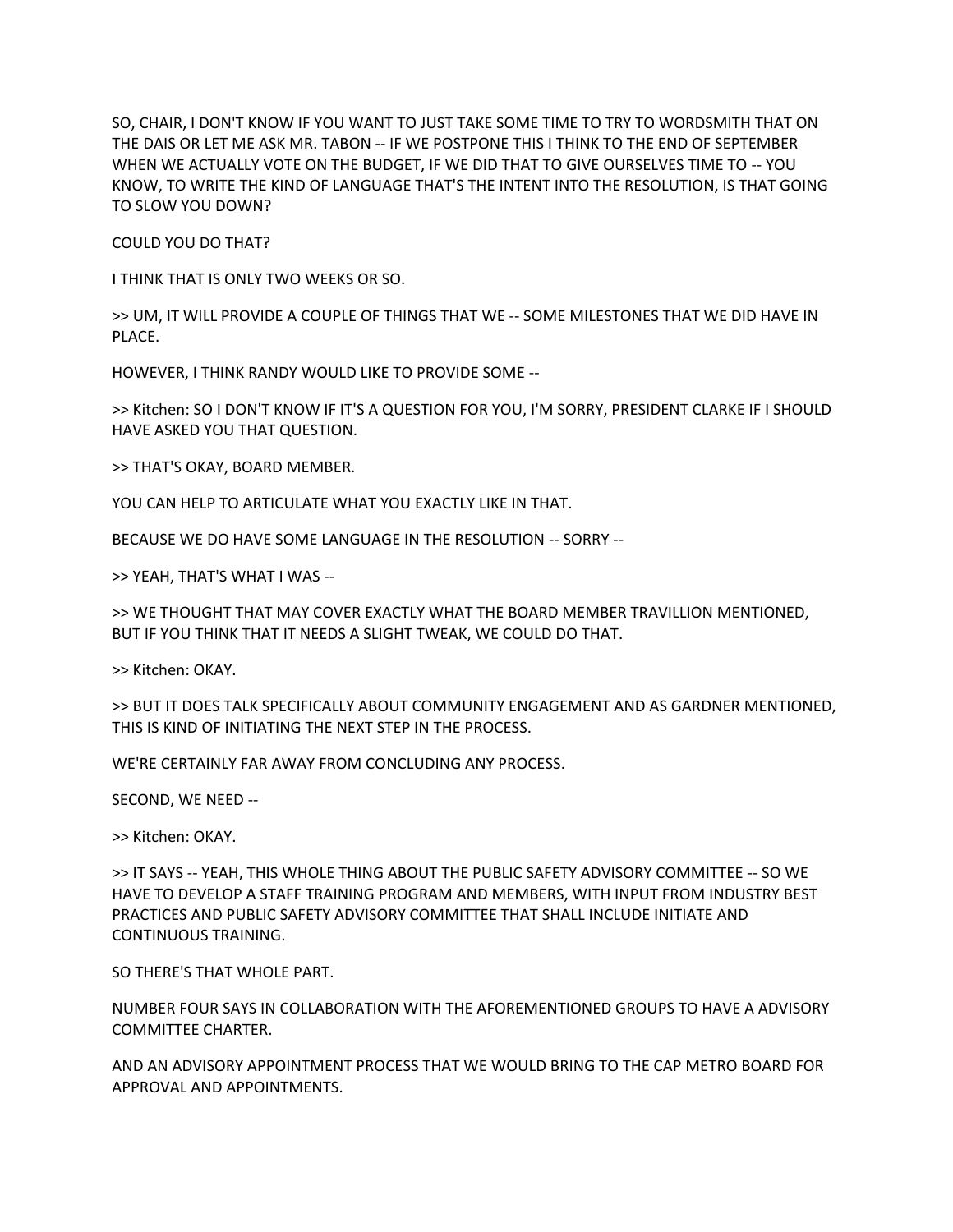SO THE CONCEPT IS THAT YOU ALL KIND OF LIKE CSAC AND ACCESS, WOULD FORM A NEW PUBLIC SAFETY ADVISORY COMMITTEE.

THAT CHARTER WOULD BE A WAY TO TALK ABOUT THE ROLES AND RESPONSIBILITIES OF THAT COMMITTEE.

AND NOMINATING AND PROCESS TO PUT PEOPLE ON THAT COMMITTEE.

SO THOSE PARTS ARE ALL COMMUNITY DRIVEN BECAUSE THEN WE HAVE TO GO THROUGH THIS PUBLIC PROCESS THROUGH EACH ONE OF THOSE TO BRING BACK TO THE BOARD FOR YOU ALL TO APPROVE A CHARTER.

AND THEN SELECT INDIVIDUALS THAT WOULD REPRESENT YOU ALL ON THAT ADVISORY COMMITTEE.

THAT ADVISORY COMMITTEE THEN HELPS TO GARNER THE PUBLIC SAFETY TEAM, FLUSH OUT THE TRAINING AND POLICY PIECE.

SO IT'S KIND OF LIKE TODAY IS YOU TELLING US, YES, WE ARE GOING FORWARD.

THEN IT'S -- OKAY, NOW WE CAN GET A CONSULTANT ON BOARD, SET UP A PROCESS WITH THE JOB DESCRIPTION FOR A CHIEF.

BECAUSE WE NEED AT LEAST ONE PERSON TO ACTUALLY START UP THE OPERATION, GO THROUGH THAT WHOLE COMMUNITY REVIEW PROCESS AND ADVISORY PROCESS.

THAT LEADS THEN TO PROCESSES RELATED TO TRAINING AND ON AND ON AND ON.

SO SOME OF THOSE MAY NOT COME TOGETHER UNTIL EVEN NEXT SUMMER, YOU KNOW, IN THE SPECTRUM OF THE PROCESS.

SO HOPEFULLY THAT ANSWERS YOUR QUESTION.

BUT IF YOU THOUGHT THAT THERE WERE WORDS RELATED TO FOUR OR FIVE, YOU KNOW, THAT MIGHT HELP FURTHER THAT, BECAUSE A LOT OF THE PUBLIC COMMENT WAS REALLY AROUND NUMBER 4, 5 AND 6 ABOUT INTERNAL AFFAIRS, OVERSIGHT, TRAINING AND PUBLIC SAFETY ADVISORY COMMITTEE.

SO HAPPY TO -- ANY SUGGESTED COMMENTS RELATED TO THAT.

>> Kitchen: WELL, I -- I APPRECIATE WHAT YOU'RE SAYING, PRESIDENT CLARK.

BUT ALL THAT YOU EXPLAINED IS NOT WRITTEN INTO THIS RESOLUTION.

AND IT'S JUST IMPORTANT SO THAT THE PUBLIC CAN SEE THAT WE ACTUALLY PUT TO WRITING WHAT THE INTENT IS.

A COUPLE OF THINGS -- THERE'S NO TIMELINE ON THIS.

SO I UNDERSTAND THE INTENT, OF COURSE, IS TO CREATE THIS ADVISORY COMMITTEE QUICKLY, BUT, YOU KNOW, IF YOU JUST READ THE WORDS IT DOESN'T -- IT DOESN'T SAY WHEN THE ADVISORY COMMITTEE WOULD -- WOULD OCCUR.

AND IT ALSO DOESN'T -- IT DOESN'T SPECIFY THAT THE ADVISORY COMMITTEE WOULD WEIGH IN ON A BUNCH OF THESE DECISIONS.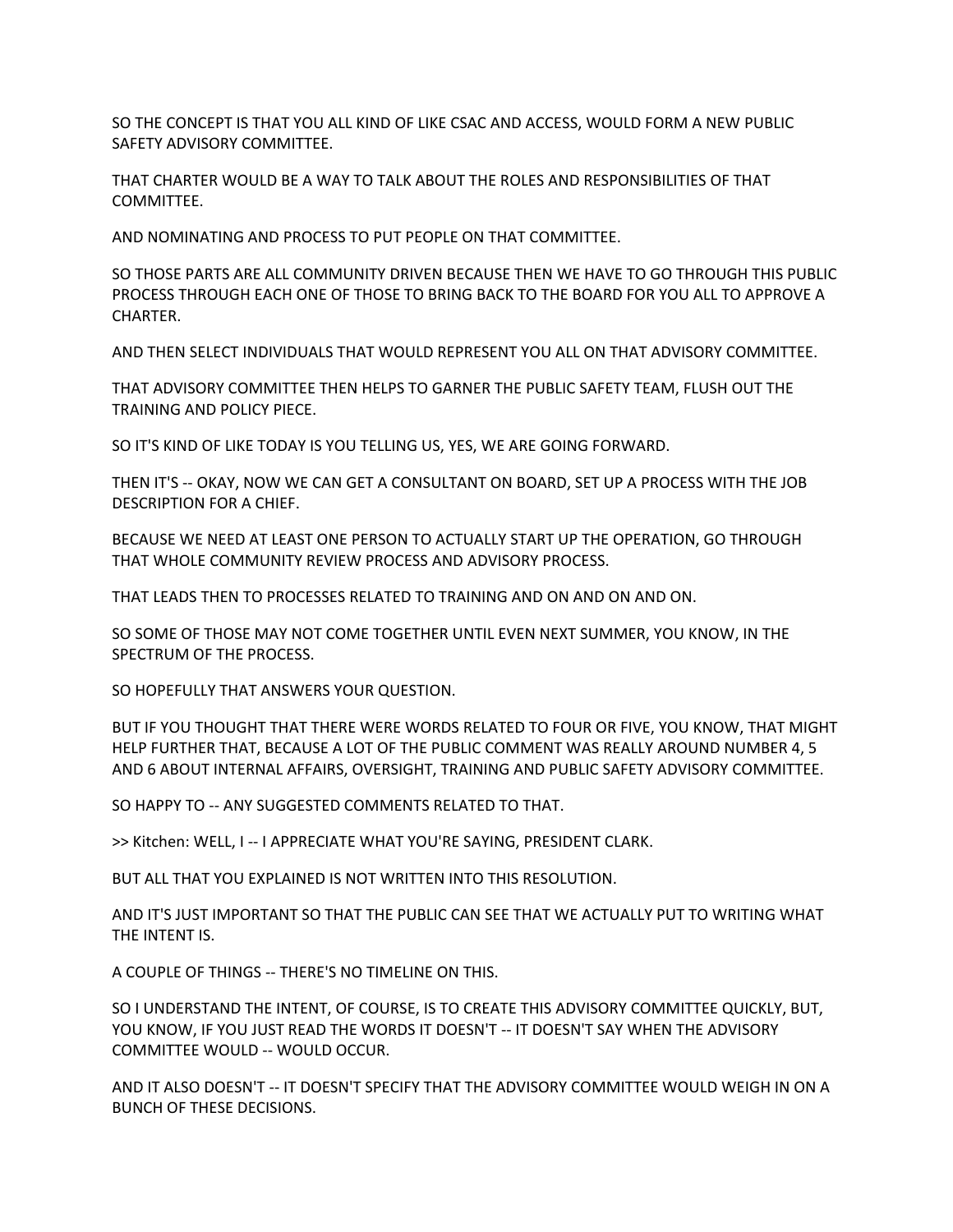SO, OF COURSE, THAT LEADS A QUESTION MARK IN THE PUBLIC'S MIND AS TO THE SCOPE OF THE ADVISORY COMMITTEE IN TERMS OF THE ACTUAL DECISION-MAKING PROCESS.

SO THAT'S ONE AREA THAT I WOULD LIKE TO PUT SOME LANGUAGE AROUND.

THE SECOND THING IS THAT, YOU KNOW, WELL VICE-CHAIR TRAVILLION WHEN HE GETS BACK -- WELL, LET ME SAVE THAT FOR WHEN HE COMES BACK.

SO THAT'S ONE OF THE QUESTIONS.

THE OTHER THING IS THAT THIS DOES MORE THAN -- THAN PROVIDE MR. TABON THE ABILITY TO KEEP ON TRACK.

YOU KNOW, WHICH IS VERY IMPORTANT.

AND I AGREE THAT HE NEEDS TO STAY ON TRACK.

IT ACTUALLY CREATES THE, UM, THE TRANSIT POLICE AND IT DOESN'T COME BACK TO THE BOARD FOR APPROVAL OF ANY SET OF RECOMMENDATIONS.

IT'S BASICALLY COMING BACK TO THE BOARD FOR REPORTING.

SO THAT'S ONE OF THE THINGS THEY THINK THAT WOULD BE IMPORTANT.

AGAIN, THIS IS JUST -- THIS IS A VERY -- THIS IS A VERY IMPORTANT FUNCTION WHICH I AGREE WITH, AND AS YOU KNOW MR. TABON AND PRESIDENT CLARKE, I HAVE EXPRESSED MY SUPPORT.

BUT I AM ALSO HEARING FROM THE COMMUNITY.

AND CAP METRO'S POSITION IN THE COMMUNITY AND THE RELATIONSHIP WITH THE COMMUNITY GROUPS IS VERY IMPORTANT.

AND IF THERE IS A WAY TO ACKNOWLEDGE WHAT WE'RE HEARING, CONTINUE ON COURSE, BUT PERHAPS JUST GIVE THEM A LITTLE BIT MORE TIME TO TALK SPECIFICALLY TO THESE GROUPS, THAT COULD BE VERY IMPORTANT WHILE NOT SLOWING US DOWN.

THE OTHER THING TO UNDERSTAND IS THAT, UM, VICE-CHAIR TRAVILLION ASKED A SPECIFIC QUESTION ABOUT ENGAGEMENT OF THE GROUPS THAT TESTIFIED.

AND THERE WERE FOUR OR FIVE SPECIFIC GROUPS THAT ARE VERY INVOLVED IN THE COMMUNITY ON THIS ISSUE.

AND THIS LANGUAGE DOESN'T TALK ABOUT ENGAGING THOSE GROUPS.

IT ONLY TALKS ABOUT ENGAGING THE DIVERSITY, EQUITY AND INCLUSION COUNCIL WHICH IS A VERY POSITIVE AND IMPORTANT GROUP OF CAP METRO, BUT IT'S NOT A PUBLIC BODY.

AND IT DOESN'T MEET IN A TRANSPARENT WAY.

SO ALL I'M SAYING IS THAT I HEAR WHAT THE INTENT IS, I APPRECIATE THE INTENT, I DON'T HAVE AN ARGUMENT WITH THE INTENT, BUT IT'S NOT IN THIS LANGUAGE.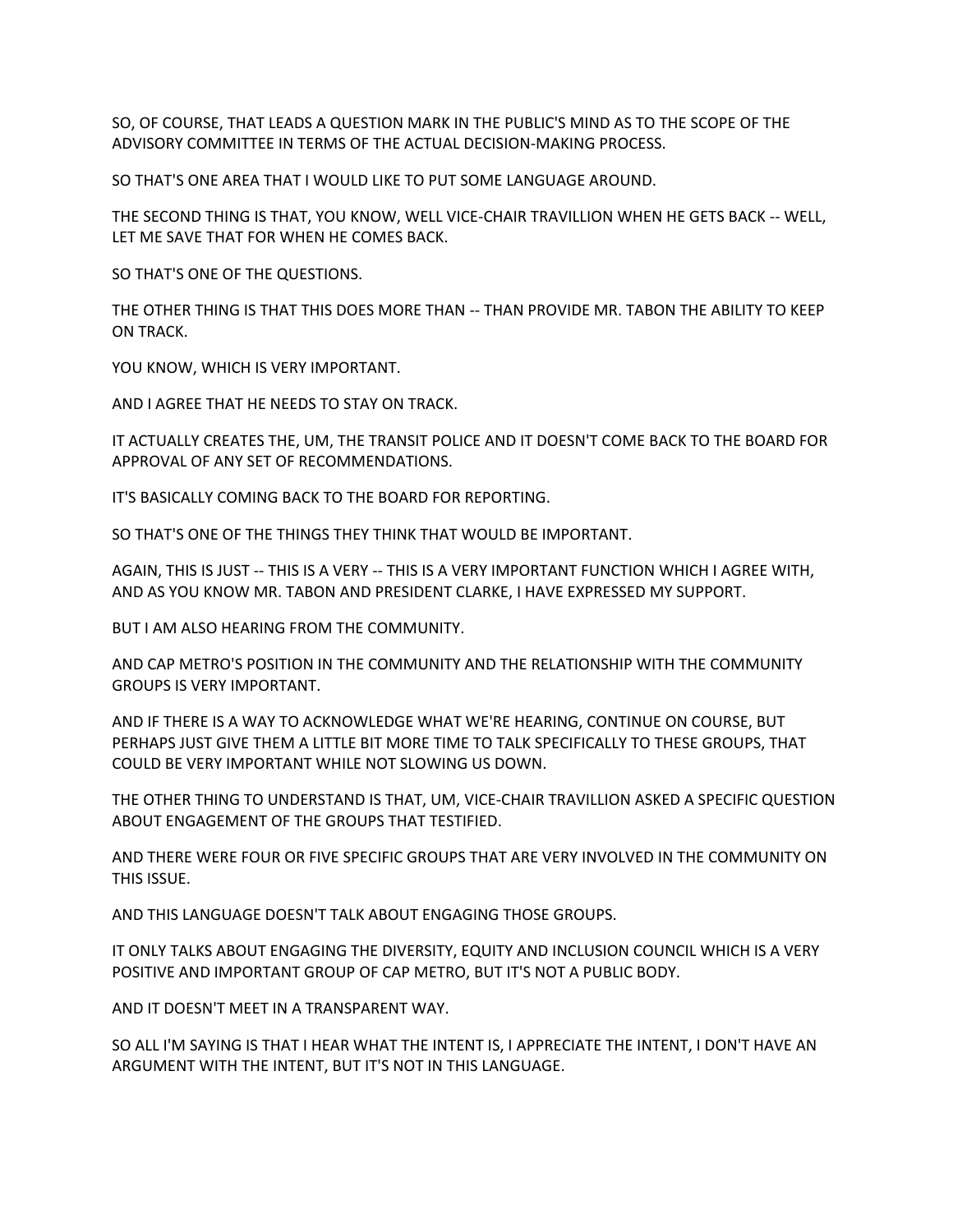SO IF -- IF WE WANT TO SPEND SOME TIME DURING THE REST OF THE MEETING I CAN TRY TO WRITE SOME LANGUAGE THAT I THINK THAT WOULD DO THAT, OR WE COULD POSTPONE IT FOR TWO WEEKS -- MAYBE IT'S TWO -- MAYBE IT'S THREE WEEKS -- AND JUST VOTE ON IT AS PART OF THE BUDGET.

THAT'S WHAT WE'RE DOING HERE IS AUTHORIZING EXPENDITURE OF THE MONEY WHICH IS PART OF THE BUDGET.

>> MEMBER STRATTON?

>> MR. CHAIRMAN, I MOVE THAT WE APPROVE ACTION ITEM NUMBER ONE AND I THINK THAT WHAT WE'RE ESSENTIALLY DOING NOW -- WE'RE HAVING DISCUSSION ABOUT THE MERITS OF ACTION ITEM ONE AND WHETHER OR NOT WE WANT TO AMEND ACTION ITEM NUMBER ONE.

I THINK IT MAKES MORE SENSE FOR TO US JUST MAKE THE MOTION, HAVE THE SECOND, AND DISCUSS THIS AND THEN IF WE DECIDE THAT WE WANT TO MOVE TO POSTPONE IT, THAT IS FINE.

BUT IT SEEMS THAT WE'RE HAVING SUBSTANTIVE DISCUSSION ABOUT IT, AND WE'RE NO LONGER ASKING MR. GARDNER QUESTIONS, WE'RE TRYING TO TAKE ACTION ON THAT NOW.

SO IF I COULD MAKE THAT MOTION FIRST AND THEN I DO HAVE SOME FURTHER QUESTIONS AND COMMENTS ABOUT IT AT THAT POINT.

>> Travillion: SO FOR THE PURPOSES OF DEBATE I'LL SECOND IT.

LET'S GO.

>> Kitchen: CHAIR?

>> Cooper: MEMBER KITCHEN.

>> Kitchen: I WOULD LIKE TO MAKE AN ALTERNATE -- WHAT IS THE RIGHT WORD -- A SUBSTITUTE MOTION TO POSTPONE JUST TO THE END OF SEPTEMBER WHEN WE'RE VOTING ON THE BUDGET AND THAT WOULD BE MY SUBSTITUTE MOTION AT THIS POINT.

AND, THANK YOU, BOARD MEMBER STRATTON, YOU'RE RIGHT, WE NEED TO DO THIS PROCESS THE RIGHT WAY.

SO I APPRECIATE THAT.

SO THAT'S MY -- THAT'S MY ALTERNATE, UM-- NOT USING THE RIGHT TERM -- THAT'S MY -- SUBSTITUTE MOTION, EXCUSE ME.

>> Cooper: I THINK THAT IS A MOTION TO TABLE.

ASHLEY MAY HAVE TO HELP ME HERE.

IS THERE A SECOND --

>> Kitchen: WELL, I DIDN'T WANT TO TABLE IT, I WANTED TO BE SPECIFIC THAT WE WOULD BRING IT BACK AT A SPECIFIC TIME.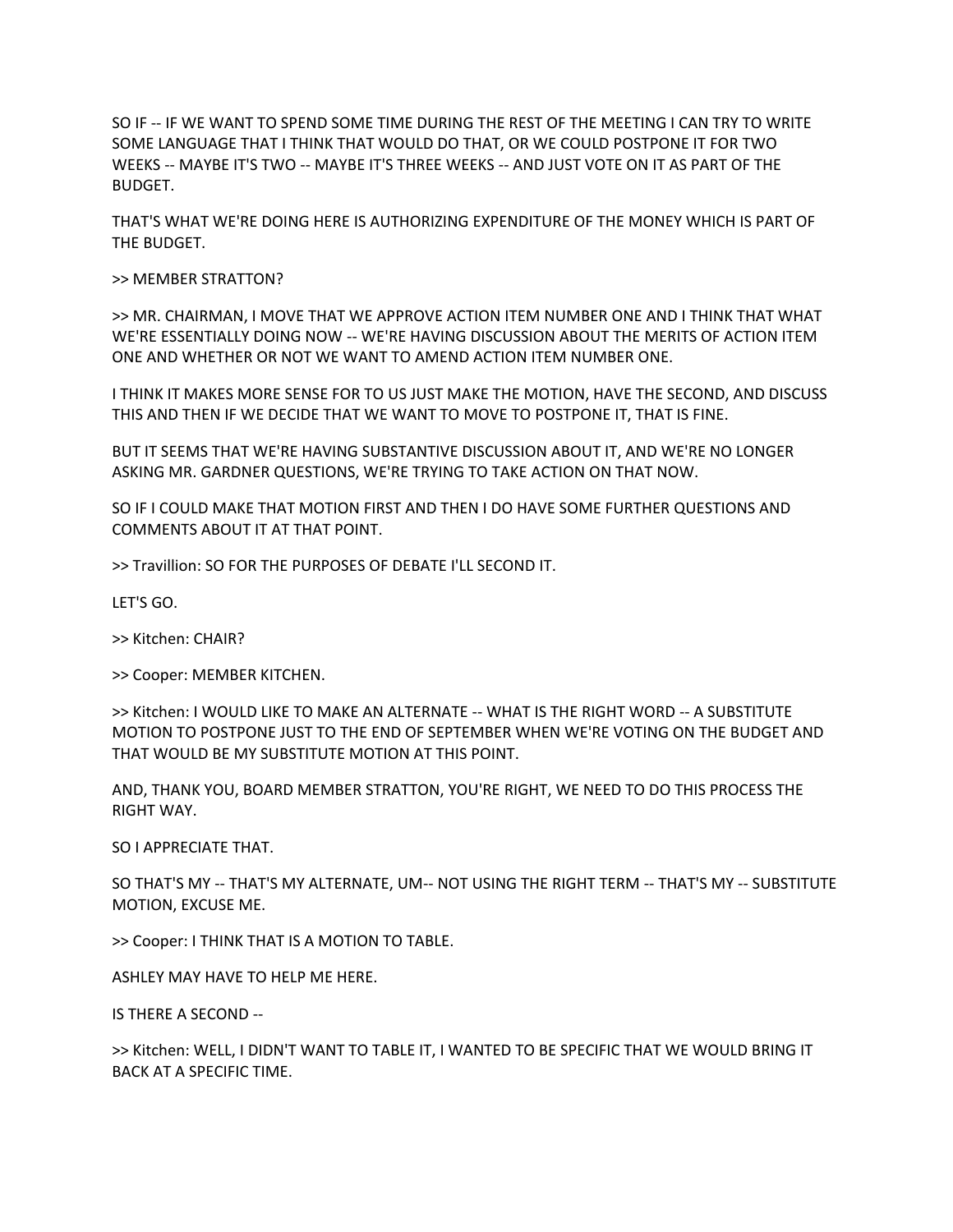SO I DIDN'T WANT TO JUST, UM, SAY THAT -- I WANTED TO BE CLEAR THAT WE WERE GOING TO BRING IT BACK.

SO I DON'T KNOW, CHAIR COOPER, WHAT THE APPROPRIATE MOTION IS FOR THAT.

>> Travillion: SO ARE WE SAYING THAT IT IS NOT POSSIBLE FOR US TO ADD THE APPROPRIATE LANGUAGE NOW AND GET THINGS MOVING?

>> Kitchen: WELL, WE COULD, BUT MY THOUGHT WOULD BE THAT, YOU KNOW, WE'RE -- THAT'S GOING TO TAKE SOME WORDSMITHING AND WE COULD PUT THIS ASIDE AND COME BACK TO IT WHILE I TRY TO WORK ON SOME LANGUAGE.

>> Travillion: AND GET THE WORDSMITHING DONE AND YOU ARE ABLE TO DO THAT WITH THE ELIGIBLE COUNCIL -- I MEAN, IT WOULD BE -- I MEAN, SINCE WE ARE TALKING ABOUT THE BEGINNING OF A PROCESS AND WE WANT TO BEGIN THE PROCESS IN THE PUBLIC DISCOURSE AS SOON AS POSSIBLE, I'D LIKE TO SEE IF WE COULD GET THE LANGUAGE DONE TODAY AND GET STARTED TODAY.

THAT WOULD BE -- THAT WOULD BE WITH EVERYONE'S SATISFACTION.

>> Kitchen: BUT, VICE-CHAIR, THEY'VE ALREADY STARTED.

THEY'VE ALREADY STARTED.

SORRY, GO AHEAD, CHAIR COOPER.

>> Cooper: THE QUESTION IS THAT YOU MADE A MOTION AND THEN I'LL CALL A HIGHER PRIORITY MOTION.

IS THERE A SECOND TO MEMBER KITCHEN'S MOTION?

>> [MULTIPLE VOICES]

>> Cooper: MEMBER POOL.

LET ME ASK IF THERE'S A SECOND TO MEMBER KITCHEN'S MOTION?

>> I HAD A QUESTION, AND DEPENDING ON THE ANSWER TO MY QUESTION I WAS GOING TO DECIDE ON WHETHER TO MAKE THE SECOND.

>> Cooper: GO AHEAD.

>> OKAY.

WHEN THE MEMBER SECONDED THE MAIN MOTION I HAD MY HAND UP BECAUSE I WANTED TO MAKE WHAT I HOPED WOULD BE A FRIENDLY AMENDMENT THAT WE WOULD INCLUDE THE LANGUAGE AND THE DIRECTION FROM MEMBER KITCHEN, BECAUSE I THINK THAT THAT'S AN IMPORTANT DIRECTION.

I THINK THAT IF WE WERE ABLE TO GET THAT WRITTEN TODAY WITH ASSISTANCE, WHICH IS WHAT VICE-CHAIR TRAVILLION IS ENCOURAGING TO DO, THEN I THINK THAT WE MIGHT BRING ALL OF THESE SIDES TOGETHER AND REALLY HAVE A ROBUST AND INCLUSIVE MOTION OF THIS BOARD.

SO THAT WOULD BE THE MOTION THAT HAS BEEN ALREADY MADE WITH THE ADDITIONAL DIRECTION THAT SUMS UP THE CONCERNS THAT MEMBER KITCHEN HAS RAISED.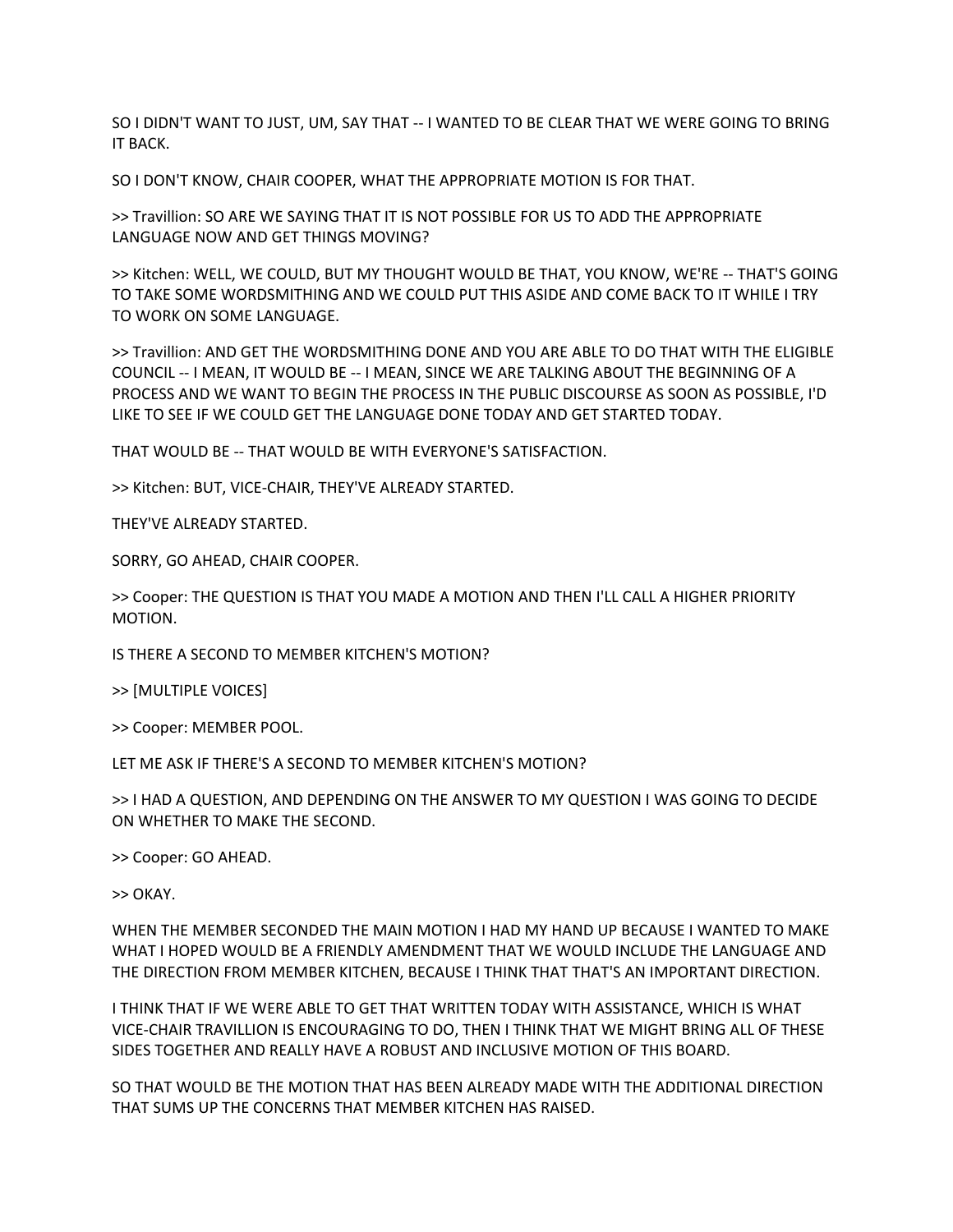>> Cooper: MY SUGGESTION MIGHT BE THAT WE WITHDRAW MEMBER KITCHEN'S MOTION AND HAVE THIS DISCUSSION AND THEN FIGURE OUT WHERE NEXT TO GO.

SO WITHDRAWAL FOR THE TIME BEING.

>> Kitchen: DO YOU WANT ME TO SPEAK TO THAT OR -- OR --

>> Cooper: OR ALTERNATELY IF THERE'S NOT A SECOND WE'LL GO BACK TO THE MAIN MOTION THEN.

AND DISCUSS THAT.

I DON'T SEE A SECOND.

SO LET'S GO BACK TO THE MAIN MOTION.

MEMBER STRATTON, YOU HAVE YOUR HAND UP.

>> Stratton: YEAH, I JUST -- WHAT I WANTED TO NOTE ON THIS IS THAT I UNDERSTAND AND I HAVE BEEN LISTENING TO THE COMMENTS ALL AROUND ON THIS AND I WENT BACK AND I WAS TAKING THE TIME ALSO TO JUST RE-READ THE LANGUAGE MYSELF AND SEE IF I COULD KIND OF THINK THIS THROUGH BASED ON WHAT SOME OF THE CONCERNS THAT I AM HEARING ARE.

AND WHAT I -- WHAT I'M GATHERING HERE IS THAT -- IS I'M RE-LOOKING AT THIS, THERE IS -- THE RESOLUTION ITSELF FROM MY PERSPECTIVE, UM, FROM MY PERSPECTIVE ALREADY HAS WITHIN IT -- TALKS ABOUT ENGAGING THE STAKEHOLDER PROCESS, CAPITAL METRO'S STAKEHOLDER PROCESS.

WE HAVE WITHIN CAPITAL METRO -- AND EVEN CREATING AN ADDITIONAL VEHICLE FOR STAKEHOLDER INVOLVEMENT.

WE CURRENTLY HAVE OUR BOARD ADVISORY COMMITTEES, THE CUSTOMER ACCESS ADVISORY COMMITTEE, AND THE -- THE -- THE -- THE CUSTOMER SERVICE ADVISORY COMMITTEE AND THE ACCESS ADVISORY COMMITTEE.

AND WE HAVE THE EQUITY AND INCLUSION COUNCIL THAT ARE PART OF OUR ORGANIZATION THAT ARE DESIGNED TO -- TO RECEIVE FEEDBACK.

THAT, YOU KNOW, JUST LIKE WE DO HERE AT THE BOARD -- THESE INDIVIDUALS THAT HAVE SPOKEN TODAY AND WE HEARD COMMENTS ACROSS THE BOARD.

WE HEARD INDIVIDUALS WHO WERE OPERATORS AND WE HEARD INDIVIDUALS THAT SPOKE AS WELL AND THEY HAVE THE OPPORTUNITY TO SPEAK AT CSAC AND AT THE ACC AND AT OUR BOARD COMMITTEES -- I FORGOT ABOUT THOSE AS WELL.

SO, YOU KNOW, THERE ARE INHERENTLY I THINK WHAT THIS RESOLUTION IS GETTING AT -- AT LEAST AT THE WAY THAT I READ IT -- AND, YOU KNOW, IF MR. TABON OR RANDY CLARKE WANTS TO JUMP IN AND TELL ME IF I'M MISSING SOMETHING HERE, THE RESOLUTION WAS TO ADDRESS SPECIFICALLY CAPITAL METRO'S CURRENT AND PROPOSED, UM, STAKEHOLDER FEEDBACK MECHANISMS THAT ARE INHERENTLY BUILT WITHIN.

SECONDARILY FROM THAT, AS I WAS HEARING THE QUESTIONS AND FEEDBACK FROM VICE-CHAIR TRAVILLION WITH MR. TABON IT SOUNDS WITHOUT TRYING TO SINGLE OUT ANY ONE GROUP THAT TESTIFIED TODAY OR HAS BEEN INVOLVED IN THE PROCESS BEFORE, THERE HAS BEEN AN EFFORT TO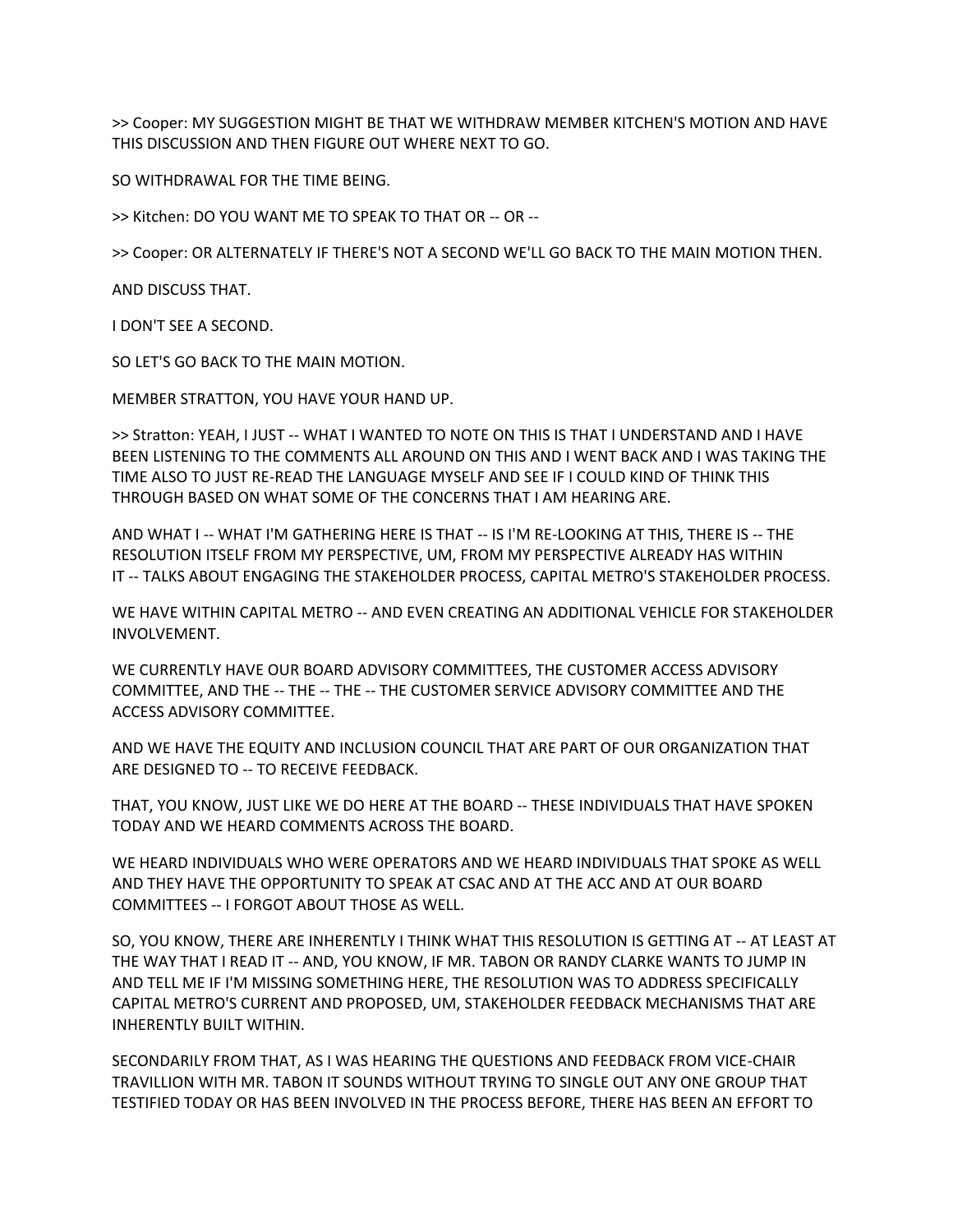ENGAGE INDIVIDUALS FROM THESE GROUPS AND LEADERSHIP OF DIFFERENT GROUPS HAVE BEEN INVOLVED IN THIS PROCESS FOR A PERIOD OF TIME OVER THE COURSE OF THE LAST, YOU KNOW, 18 MONTHS, NEARLY TWO YEARS THAT WE HAVE BEEN DOING THIS, THROUGHOUT DIFFERENT PARTS OF THE PROCESS.

IT SOUNDS TO ME TODAY THAT WE'RE NOT TRYING TO CALL OUT OR NAME ANYBODY, BUT IT SOUNDS, MR. TABON, YOU'RE NOTING -- AT LEAST FROM WHAT I HEARD -- THAT WE HAVE A LIST, THERE IS A LIST OUT THERE, AND ORGANIZATIONS AND INDIVIDUALS HAVE REGISTERED BEFORE US AND SAID BEFORE THAT IN PROVIDING FEEDBACK WITHIN THIS PROCESS OVER THE LAST 18 MONTHS.

>> YES, THAT'S CORRECT.

>> Stratton: OKAY, BUT WHAT I HAVE NOTED IN THE PAST WHEN WE HAVE PASSED RESOLUTIONS AND MOVED THINGS FORWARD, WE DON'T TYPICALLY NAME OUTSIDE ENTITIES OR GROUPS SPECIFICALLY SAYING GO OUT AND GET FEEDBACK FROM, YOU KNOW, -- YOU KNOW, ACME WIDGETS OR ABC OR XYZ.

WE STAY PRETTY FOCUSED TO JUST PROCESS RELATIONS AS IT COMES TO THE COURSE OF LANGUAGE WITHIN OUR RESOLUTIONS FOR THE MOST PART.

AND THAT BEING THE CASE, I FEEL COMFORTABLE THAT -- THAT THIS IS IN HERE LIKE THAT, THAT THE RESOLUTION IS WRITTEN VERY PROCESS-BASED, LAYING OUT -- YOU KNOW, WHAT THE PROCESS IS.

THAT THERE ARE CLEAR EXAMPLES OF STAKEHOLDER FEEDBACK WITHIN OUR OWN PROCESSES, AND EVEN IDENTIFYING THE CREATION OF NEW STAKEHOLDER MECHANISMS WHERE THESE DIFFERENT GROUPS THAT SHOWED UP TODAY -- THAT HAD SHOWED UP BEFORE -- CAN CONTINUE TO SHOW UP AND TO BE A PROCESS AS WELL.

IF I'M MISSING SOMETHING, MR. TABON -- IN TERMS OF WHAT THE INTENT OR THE -- OR, RANDY, IN TERMS OF WHAT THE INTENT HERE WAS -- PLEASE LET ME KNOW.

BUT AS I READ THIS, THAT'S MY VIEW OF WHAT THE LANGUAGE IS, WHICH IS ONE OF THE OTHER REASONS THAT I'M -- YOU KNOW, I -- PERSONALLY FROM MY PERSPECTIVE, I'M OKAY WITH PASSING IT AS IS.

BECAUSE I FEEL LIKE, AGAIN, THIS IS ABOUT CAP METRO'S PROCESSES BEING NAMED, NOT GOING OUT AND LOOKING AT PROVIDING OTHER -- OTHER SPECIFIC OUTSIDE ORGANIZATIONS OR OTHER THINGS LIKE THAT IN A RESOLUTION.

>> Travillion: MR. CHAIR.

>> Cooper: MEMBER TRAVILLION AND THEN MEMBER MITCHELL.

>> Travillion: LET ME SAY THAT I HAVE A GREAT DEAL OF CONFIDENCE HERE WITH OUR CEO AND ALSO OUR VP MR. TABON.

IT'S NOT A QUESTION ABOUT CONFIDENCE IN THE PROFESSIONALS AND THE OPERATION.

IT IS A QUESTION OF THE MOMENT THAT WE FIND OURSELVES IN THIS COMMUNITY.

YOU KNOW, I'M AN AFRICAN-AMERICAN PROFESSIONAL WHO HAS SPENT MOST OF HIS CAREER IN THE SOUTH WORKING.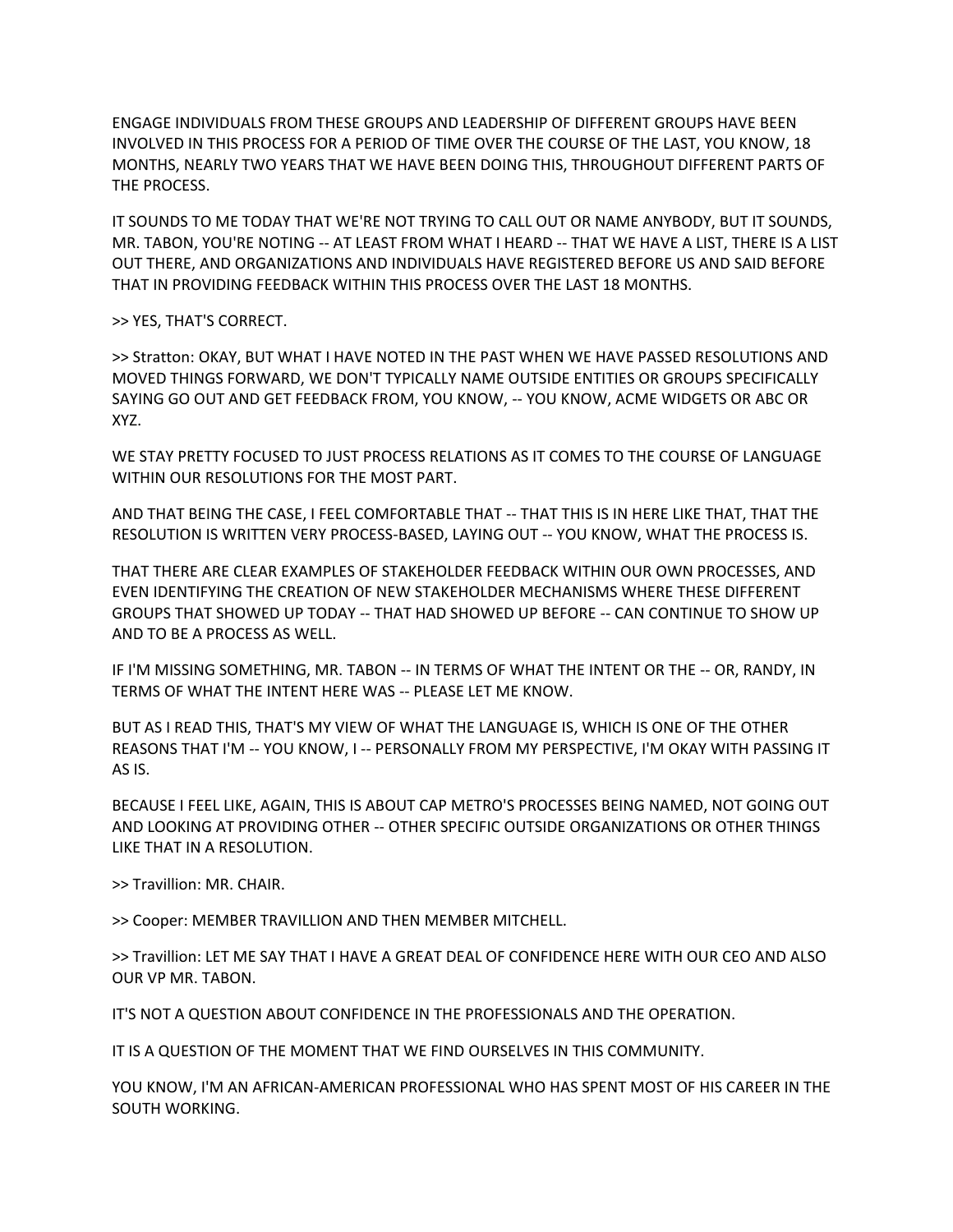AND I'VE HAD A GUN PULLED TO MY HEAD BY -- BY A POLICE OFFICER.

AND ONE TIME WHEN MY SON WAS IN THE FRONT SEAT -- SO YOU THINK ABOUT THE WORD "POLICE," I UNDERSTAND WHAT SOME COMMUNITY MEMBERS ARE SAYING.

BUT WHAT WE ARE SAYING HERE IS THAT WE ARE TRYING TO GET A GROUP THAT IS NOT LIKE WHAT YOU WOULD CALL OUR USUAL POLICE.

WE HAVE MADE SURE THAT WE ARE GOING TO ENGAGE COMMUNITY AMBASSADORS.

WE HAVE MADE SURE THAT WE ARE GOING TO ENGAGE PROFESSIONALLY TRAINED SOCIAL WORKERS.

WE WILL HAVE -- WE WILL HAVE OFFICERS TOO IF THAT NEED COMES, BUT WE HAVE TALKED ABOUT WHERE THE BEST TYPES OF ESCALATION ARE TAUGHT.

EVEN SO, I UNDERSTAND THE COMMUNITY SAYING I DON'T KNOW WHO TO TRUST, THINGS HAVE BEEN DIFFICULT, THEY ARE DIFFICULT FOR ME RIGHT NOW.

AND I WANT TO BE ENGAGED WITH YOU, AND I WANT TO BE INVOLVED WITH YOU.

AND I WANT TO SEE HOW THE -- THE BOARD IS BEING BAKED, IF YOU WILL.

I THINK THAT OUR EXISTING PROPOSAL HAS 95% OF WHAT THE BOARD WANTS AND THE COMMUNITY IS ASKING FOR.

IF THERE IS ADDITIONAL LANGUAGE THAT IS FRIENDLY THAT ENSURES COMMUNITY THAT -- THAT THEY WILL BE ENGAGED AND THEY WILL BE INVOLVED SPECIFICALLY, I THINK THAT WILL BUILD TRUST.

I THINK THAT WILL HAVE THEM SEE US AND SAY WE ARE MOVING IN ONE DIRECTION AND WE HEARD YOU.

AND WE WANT TO HEAR MORE OF YOU.

WE WANT TO INCLUDE YOU.

WE DON'T WANT TO SLOW DOWN THIS PROCESS BECAUSE THIS PROCESS IS BEING CONDUCTED PROPERLY AND WE WANT YOU TO SEE THAT IT IS BEING DONE IN A TRANSPARENT MANNER, AND I THINK THAT TRUST IN THIS COMMUNITY IS WHAT WE WANT.

>> MR. CHAIR?

>> Cooper: I'M SORRY, I HAVE MEMBER MITCHELL NEXT AND I HAVE A QUESTION FOR PRESIDENT CLARKE.

>> THANK YOU, CHAIRMAN.

FROM WHAT I HAVE BEEN HEARING HERE IS THAT EVERYONE

>> THANK YOU.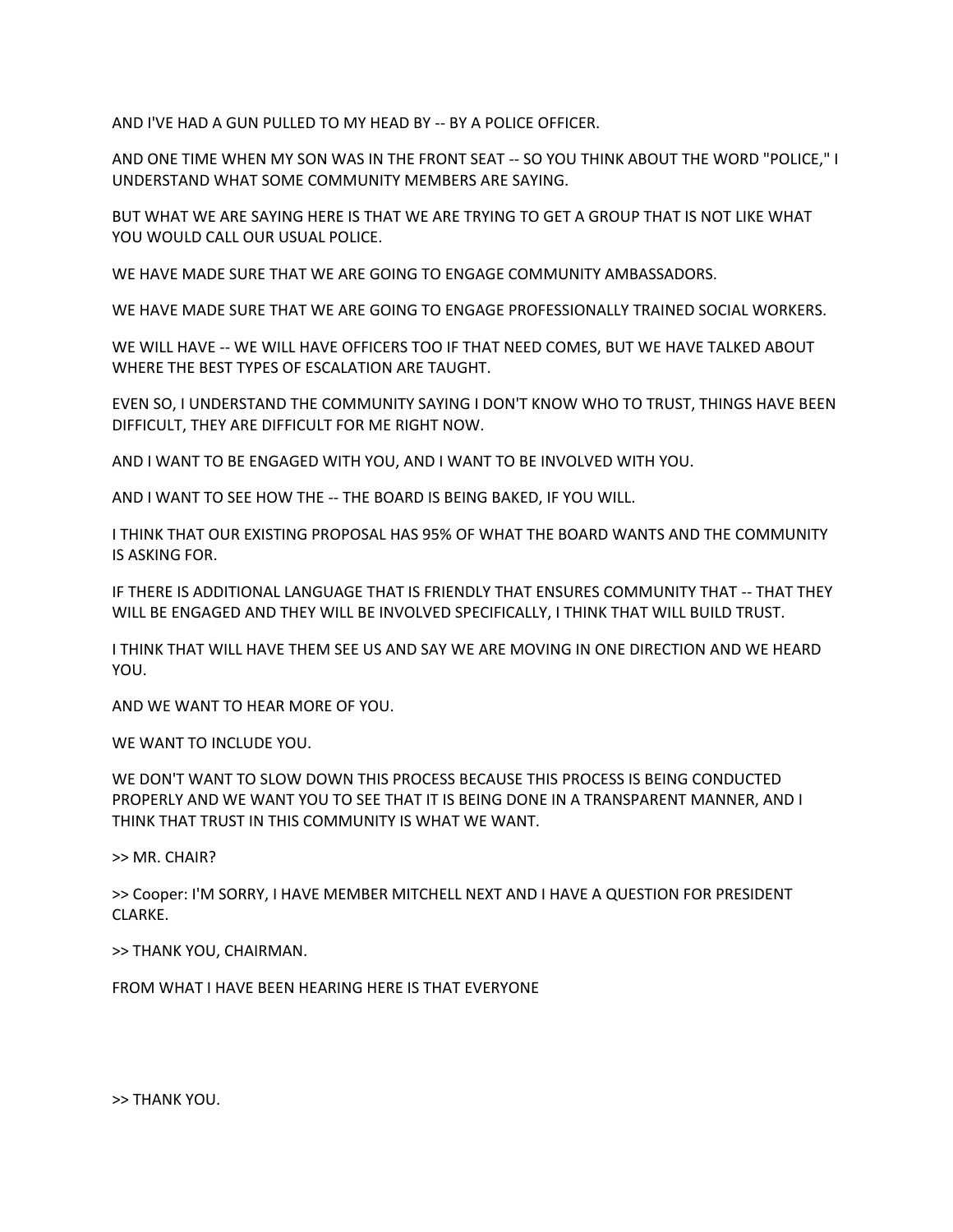EVERYBODY IS SAYING THE PROCESS IS PROCEEDING ALONG, AND IT'S PROCEEDING ALONG WELL, BUT WE WANT TO MAKE SURE THAT WE HAVE THE INPUT OF ALL INTERESTED PARTIES AND ORGANIZA-TIONS TO ENSURE THE SYSTEM THAT IS SET UP IS -- I DON'T KNOW WHAT THE RIGHT WORD IS, STATE-OF-THE-ART.

BUT ADDRESSES THE NEEDS OF OUR COMMUNITY AS THEY PRESENTLY EXIST.

AND SO TO THE EXTENT WE NEED TO ADD LANGUAGE THAT WOULD SAY YES, WE ARE GOING TO IN-CLUDE THESE PEOPLE IN THIS PROCESS AS WE TALK TO OUR CONSULTANTS, GET FEEDBACK FROM OUR CUSTOMERS, TALK TO OUR EMPLOYEES, THESE CONSIDERATIONS WILL ALSO BE VALUED AND CONSID-ERED.

THEN I WOULD BE IN SUPPORT OF US MOVING FORWARD.

>> I'VE GOT A QUESTION FOR PRESIDENT CLARK, THEN I HAVE MEMBER STRATTON AND MEMBER POOL -- TWO QUESTIONS.

CAN YOU, PRESIDENT CLARK, SPEAK TO MEMBERSHIP ON THE CAPITAL METRO DIVERSITY, EQUITY, AND INCLUSION COUNCIL, AND THEN SECONDLY, WHEN WE SAY CapMetro ADVISORY COMMITTEES, WOULD THAT INCLUDE THE TO BE FORMED?

>> IF I CAN, CHAIR, I'LL TAKE THE LATTER FIRST.

SO, YES, TO BE ENGAGED WOULD BE THE NEW CapMetro PUBLIC SAFETY COMMITTEE THAT YOU ALL WOULD APPROVE A CHARTER AND APPROVE OF THOSE MEMBERS, SO THEY WOULD BE YOUR MEM-BERS THAT ARE REPRESENTING YOU APPROVING THOSE DOCUMENTS.

TO THE FIRST, I DON'T HAVE THE ROSTER IN FRONT OF ME, BUT MANY OF THE INDIVIDUALS THAT HAVE BEEN NAMED TODAY, ORGANIZATIONS, ARE ON THAT DE&I COUNCIL.

ASHLEY MAY HAVE THE ABILITY TO MENTION SOME OF THOSE, BUT I'M VERY CONFIDENT THAT MOST OF THE GROUPS THAT HAVE BEEN -- SPOKEN TODAY ARE REPRESENTED IN THE DE&I COUNCIL, AND IF NOT, WE WELCOME THE MORE PARTICIPATION IN THE COUNCIL.

IF ASHLEY IS ABLE TO READ THAT, I WOULD DEFER IF SHE HAS THAT AVAILABLE.

>> GO AHEAD.

>> I AM LOOKING TO PULL UP THE LIST OF OUR COMMITTEE MEMBERS.

GIVE ME ONE SECOND.

>> CHAIRMAN COOPER?

>> GARDNER.

>> THERE WAS A QUESTION POSED EARLIER.

I'D LIKE TO PROVIDE THE ANSWER.

A LIST OF THOSE WHO HAD BEEN ENGAGED.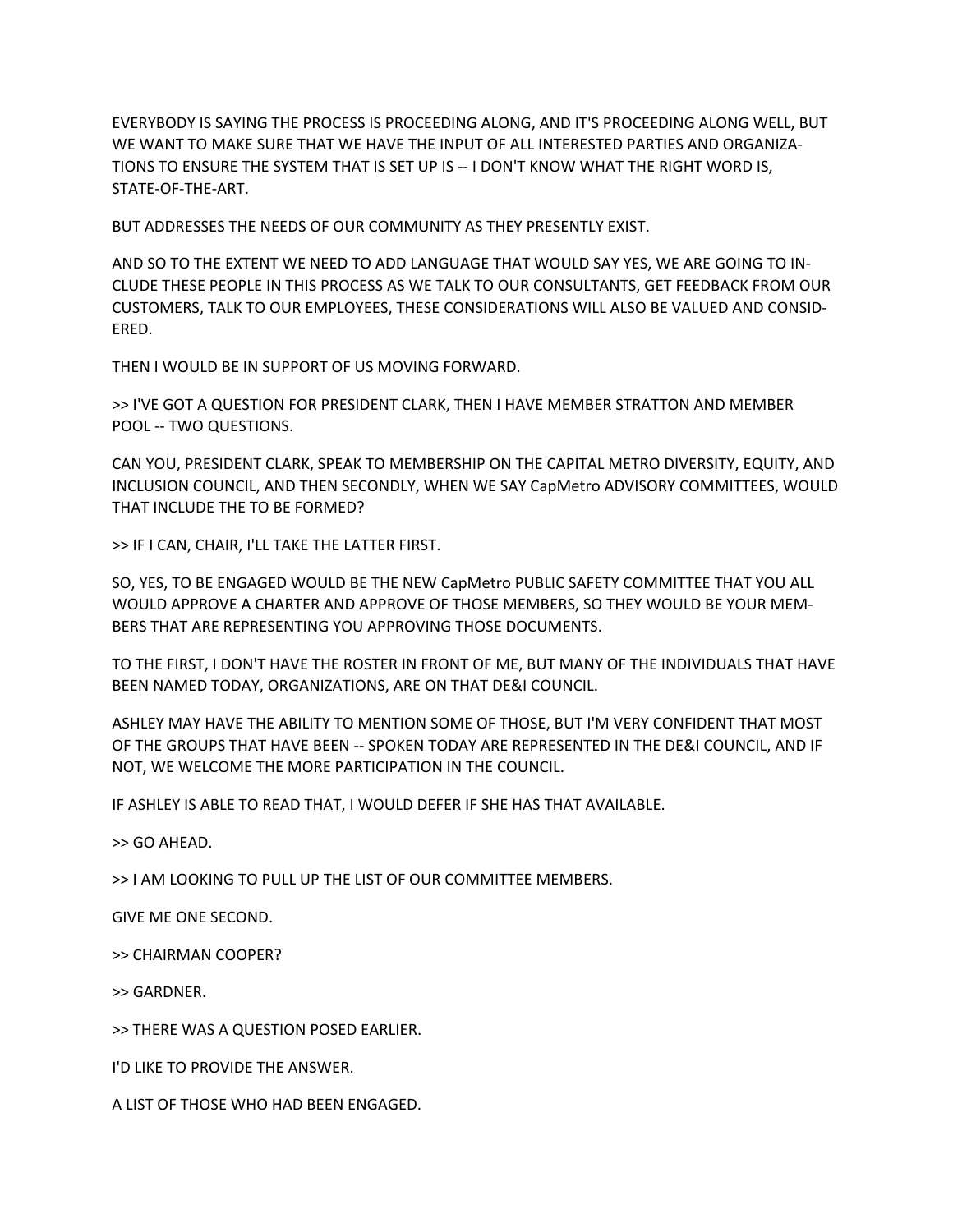>> GO AHEAD, WHILE --

>> THANK YOU, SIR.

SO, THE AUSTIN AREA URBAN LEAGUE, AUSTIN NAACP, AUSTIN JUSTICE COALITION, BAPTIST MINISTER UNION, THE MAYOR OF MANOR, AND HUSTON-TILLOTSON, DE&I COMMITTEE.

>> ASHLEY, WERE YOU ABLE TO FIND THE LIST?

>> YES.

>> THANK YOU.

SO, OUR DE&I COMMITTEE IS AZAR, DIRECTOR OF PLANNING OUR COMMUNITIES, KATHLEEN ARITHER, AWAITING TITLE ON VOICE OF CENTRAL TEXAS, DAWN BERNSIDE, SENIOR DIRECTOR OF SOCIAL JUSTICE AND RACIAL TECH, CHARLES, PRESIDENT OF JUMP ON IT, AUDREY, WHO IS A PUMA BOARD MEMBER AND COMMUNITY MEMBER, ACCESS COMMITTEE.

QUINCY DUNLAP, PRESIDENT AND CEO OF THE AUSTIN URBAN LEAGUE, GAVINO, PRESIDENT AND CEO OF LEAGUE OF LATIN AMERICAN CITIZENS, LULAC, NELSON, PRESIDENT OF THE NAACP AUSTIN BRANCH, MICHAEL, PRESIDENT AND CEO AND FOUNDER OF THE AFRICAN AMERICAN YOUTH HARVEST FOUNDA-TION, MARTINEZ, A BOARD MEMBER FOR THE AUSTIN GAY AND LESBIAN CHAMBER, CEO OF THE CYBER WAR FIGHTERS, HANNAH, PROGRAM AND EVENTS COORDINATOR FOR THE GREATER AUSTIN ASIAN CHAMBER, BJ TAYLOR, VICE CHAIR FOR CUSTOMER SATISFACTION ADVISORY COMMITTEE, JELINA, PROGRAM COORDINATOR FOR COMMUNITY ACTION NETWORK, MEG, PROGRAM DIRECTOR FOR AS-PIRE TO AGE, MITZY WRIGHT, DIRECTOR FOR THE COLONY PARK ASSOCIATION, RICHARD ZAVALA, DOVE SPRINGS CROWD, AND LAURA, EXECUTIVE DIRECTOR OF THE FINANCIAL LITERACY COALITION OF CEN-TRAL TEXAS.

>> THANK YOU, ASHLEY.

I'VE GOT MEMBER STRATTON, POOL, ROSS, AND THEN I'VE GOT A COMMENT.

MEMBER STRATTON.

>> THANK YOU, MR. CHAIRMAN.

I WAS GOING -- AS VICE CHAIR TRAVILLION WAS TALKING, I HAD AN A-HA MOMENT LISTENING IN PAR-TICULAR TO WHAT HE WAS SAYING AND POSITING WHAT EVERYBODY ELSE HAD BEEN THINKING ABOUT.

WHAT IF WE TOOK UNDER RESOLVED ACTION ITEM NUMBER 2, WHERE IT SAYS ENGAGE THE CAPITAL METRO ADVISORY COMMITTEES TO ADVISE STAFF ON ASPECTS OF THE ESTABLISHMENT, OF THE TRANSIT POLICE, WHAT IF WE INSERTED THE WORD COMMUNITY SUCH THAT IT SAID ENGAGE THE COMMUNITY COMMA, CAPITAL METRO DIVERSITY, EQUITY, AND INCLUSION COUNCIL, WOULD THAT KIND OF BRING TOGETHER WHAT EVERYBODY IS SAYING AND MOVE THE BALL FORWARD A LITTLE BIT?

IF SUCH AN AMENDMENT WERE OFFERED?

>> THANKS FOR THAT.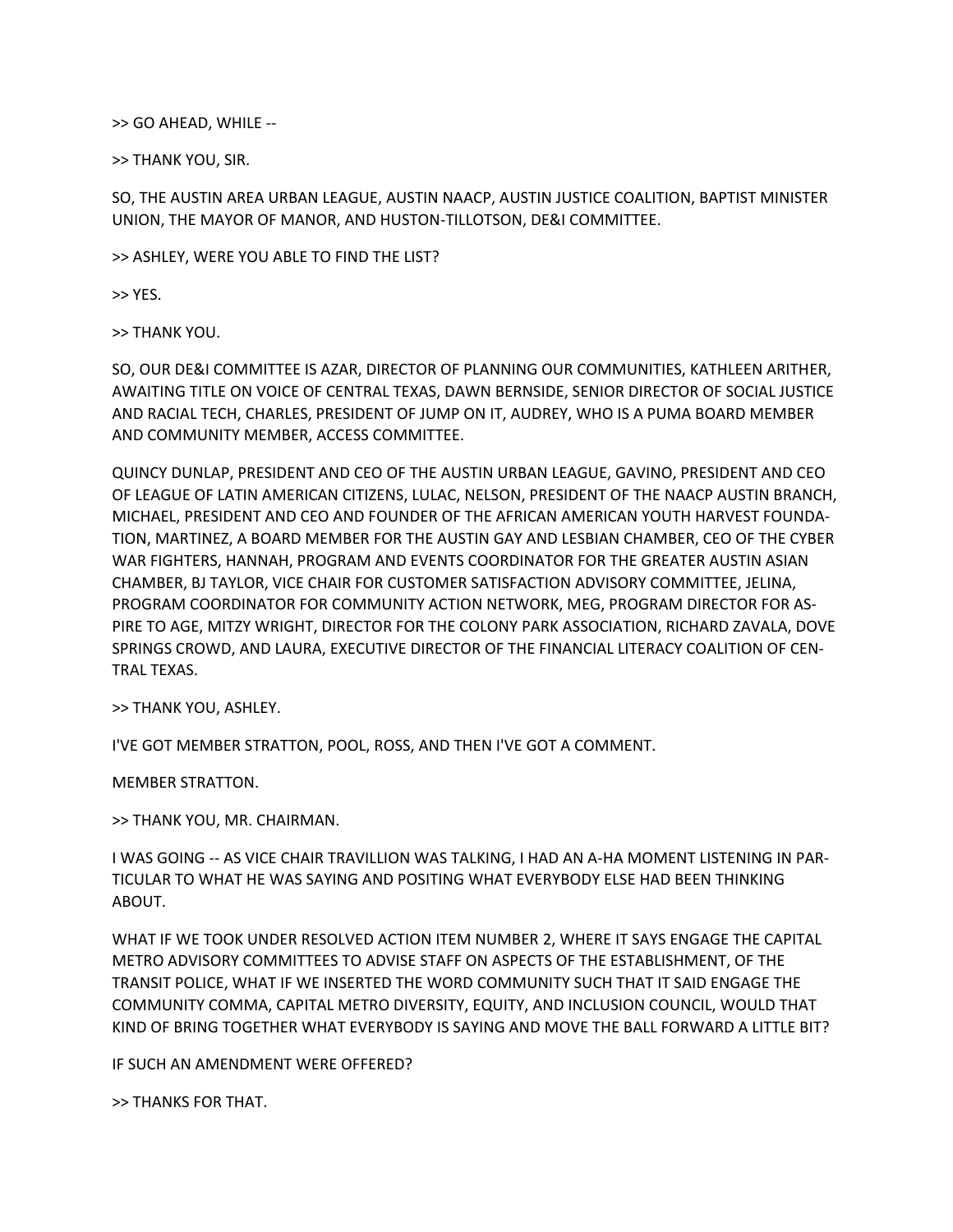LET ME MOVE DOWN THE LIST.

>> I'M NOT PUTTING IT FORWARD.

I AM POSITING A QUESTION FOR CONSIDERATION.

CHEW ON IT.

>> THANK YOU.

>> DO WITH IT AS YOU WILL.

>> MEMBER POOL?

>> THANK YOU FOR READING THE LIST OF THE VARIOUS GROUPS THAT WERE PART OF THE DISCUSSION OVER THE LAST 18 MONTHS.

I KNOW FROM THE COUPLE/THREE BRIEFINGS I'VE HAD THAT HAVE BEEN INCLUSIVE, THAT WAS SOME OF WHAT I WAS ASKING.

INCLUDING HOW CAN WE PRESENT THIS NEW INITIATIVE APPROPRIATELY IN OUR COMMUNITY GIVEN THE CONTEXT THAT WE ARE LIVING IN AT THIS TIME.

AND I FELT VERY CONFIDENT THAT THE WORK THAT MR. GARDNER AND THE STAFF ARE DOING, THAT THEY WILL GET IN THERE AND DECLARE ACKNOWLEDGMENT OF THE CONCERNS THAT THE COMMUNITY HAS VOICED FOR THE LAST YEAR PLUS WITH REGARD TO HOW WE MANAGE CONCERNS WHICH RAISE PERSONAL SAFETY ISSUES FOR OUR RIDERSHIP, AND THEN ON THE OTHER SIDE, PEOPLE WHO HAVE BEEN FREQUENTLY TARGETED FOR REASONS THAT DON'T RELATE TO THEIR POSITIONS.

SO IT'S A BALANCE THAT WE HAVE TO BRING TO THE COMMUNITY.

WE HAVE TO LAY THAT ON THE TABLE WITH THIS DISCUSSION TO ASSURE PEOPLE LISTENING THAT WE UNDERSTAND THAT AND THAT THIS WORK HERE, THE AMBASSADORS-TYPE APPROACH -- THAT WAS A QUESTION I ASKED.

CAN WE CALL THESE OFFICIALS SOMETHING OTHER THAN POLICE.

AND THAT QUESTION WAS ASKED TODAY.

THE ANSWER IS NO, THEY HAVE TO BE CALLED THAT IN ORDER TO HAVE SOME OF THE AUTHORITIES THAT THEY WILL NEED TO HAVE.

BUT IT'S THE TRAINING THAT GOES INTO THIS THAT MAKES ALL THE DIFFERENCE.

WE EXPLORED THAT AND I CAME AWARE ASSURED AND CONFIDENT THAT CapMetro IS CLEAR ON THE CONCEPTS.

SO I THINK MEMBER STRATTON, ROW HAD OFFERED TO PUT SPECIFIC MENTION OF COMMUNITY STAKEHOLDERS.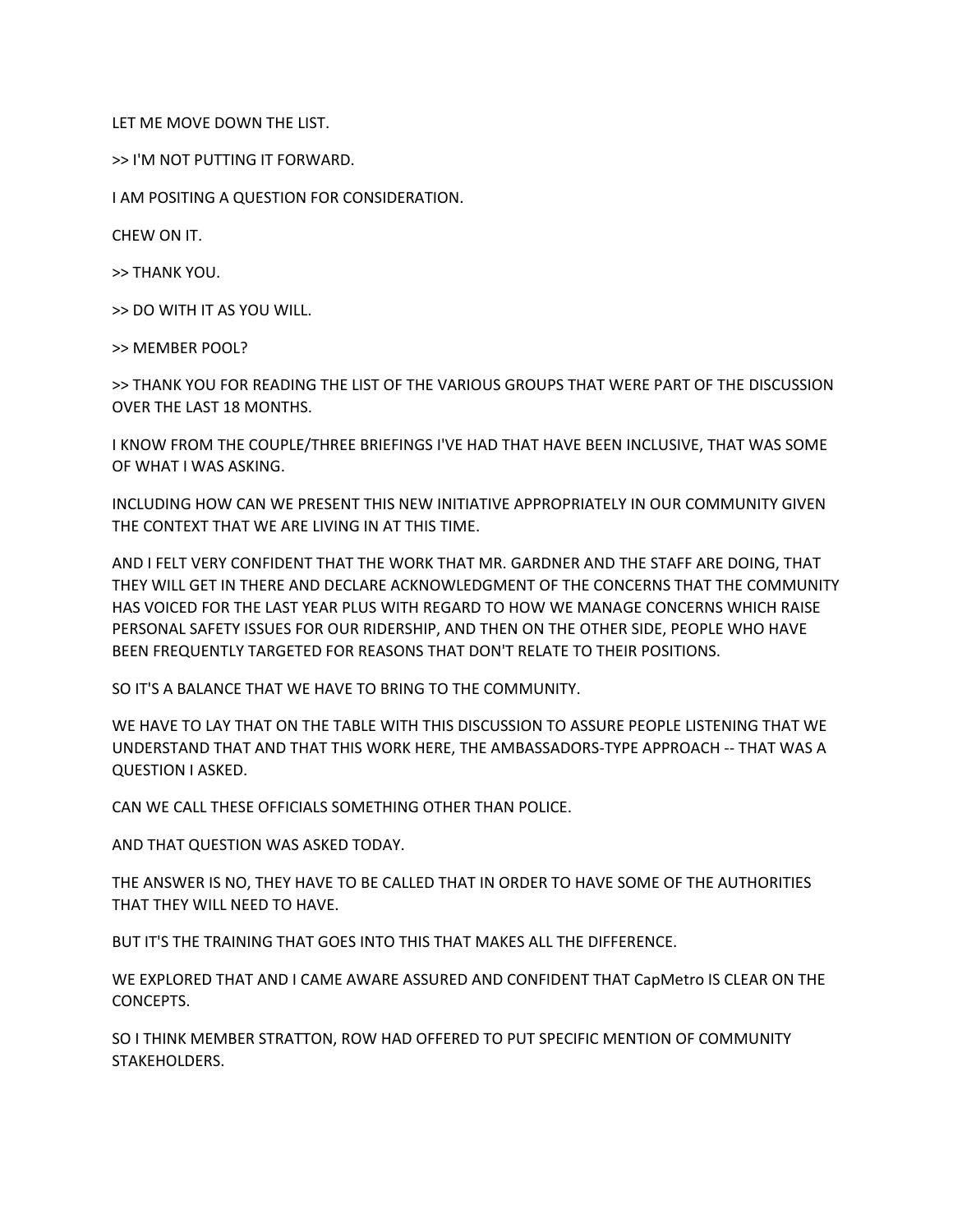THAT TRACKS WITH WHAT I WAS HOPING WE COULD DO AND I WOULD BE HAPPY TO SECOND THAT AMENDMENT TO VICE CHAIR TRAVILLION'S AMENDMENT TO THE MAIN MOTION.

[ LAUGHING ]

>> RIGHT?

BUT I AM HEARING EVERYTHING THAT THE GOOD FOLKS WHO ARE CALLING IN ARE ASKING.

I ASKED THOSE SAME QUESTIONS MYSELF.

WE HAVE A LOT OF WORK AHEAD OF US IN THIS REGARD.

BUT THE POINT IS WE DO HAVE THAT WORK AHEAD OF US.

THAT WORK HAS NOT YET BEEN COMPLETED.

WE'RE AT THE OPENING STAGES.

AND THAT IS WHY I AM CONFIDENT IN THE PLAN AND WILLING TO VOTE TO MOVE THIS FORWARD TO-DAY.

>> THANK YOU, MEMBER POOL.

MEMBER KITCHEN.

>> Kitchen: I HAVE A QUESTION AND THEN A COMMENT.

FIRST MY QUESTION ABOUT THE DEI COMMITTEE OR COUNCIL, SORRY.

IS THAT COUNCIL PUBLIC IN THE SENSE THAT PEOPLE KNOW WHEN THE MEETINGS ARE AND THEY CAN WATCH IT?

RANDY --

>> I'LL HANDLE THAT ONE FOR YOU.

I CAN GET YOU THAT SPECIFIC INFORMATION, BOARD MEMBER KITCHEN.

I BELIEVE THAT IS NOT THE CASE, THE WAY JACKIE IS RUNNING THAT WITH COMMUNITY MEMBERS.

I THINK THE CONCEPT IS THAT COMMUNITY MEMBERS HAVE A FORM THAT IS OPEN SO THEY CAN HAVE A FRANK, OPEN CONVERSATION ABOUT TOPICS.

I BELIEVE THAT WAS THE STRUCTURE OF HOW THAT GROUP NOT ONLY WAS STRUCTURED, BUT THEY WANT TO OPERATE.

WE NEED CONFIRMATION ON THAT.

>> I'D LIKE THAT.

I HAVE NO IDEA WHEN THEY HAPPEN.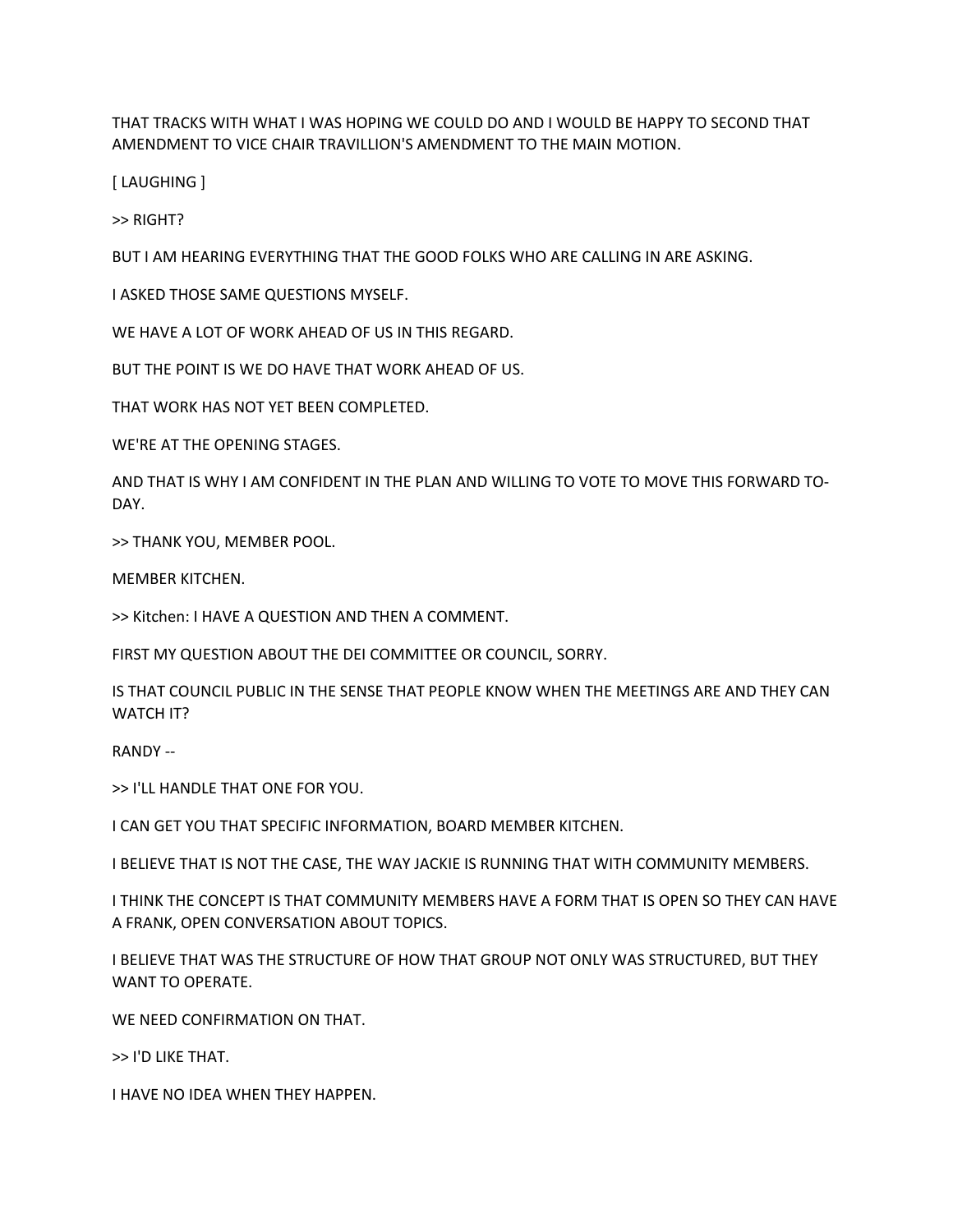SO, THAT'S A QUESTION.

SECOND, HERE'S MY COMMENT.

I THINK -- I AGREE WITH WHAT EVERYONE IS SAYING ABOUT THE VALUE OF MOVING FORWARD WITH THIS.

BUT I AM ALSO VERY CONCERNED AND CAUTIONED BY THE WORDS OF VICE CHAIR TRAVILLION.

THIS IS ABOUT PUBLIC [ INAUDIBLE ].

AND I THINK IN A TIME WHEN WE ARE PART OF A LARGE COMMUNITY-WIDE EFFORT TO BUILD AN AMAZING TRANSIT SYSTEM THAT WE SHOULD BENDING OVER BACKWARDS TO BUILD TRUST AND RE-SPECT THE VOICES OF THE COMMUNITY.

WE KNOW, AND WE KNOW THAT YOU GUYS HAVE BEEN REACHING OUT TO PEOPLE AND WE KNOW THAT YOU TALKED TO DEI, BUT OBVIOUSLY THERE'S A QUESTION.

WE HAD -- WHAT WAS IT, FOUR OR FIVE MAJOR COMMUNITY GROUPS ARE ASKING US FOR A BIT MORE TIME.

THAT TELLS ME THAT NO MATTER HOW MUCH COMMUNITY ENGAGEMENT IS DONE, THAT TELLS ME THAT THERE'S STILL QUESTIONS.

THEY DID NOT TESTIFY AND SAY WE HATE WHAT YOU'RE DOING.

THEY DID NOT SAY . . . I MEAN, THEY SAID OUT OF RESPECT FOR THEM, GIVE US A LITTLE MORE TIME.

THAT'S WHAT THEY ASKED FOR.

AND TO MY MIND, I AM NOT HEARING ANYTHING THAT TELLS ME WHY IT MAKES ANY DIFFERENCE WHETHER WE VOTE FOR THIS TODAY OR WE VOTE FOR THIS IN A FEW WEEKS.

OUR STAFF HAS BEEN ABLE TO TAKE THE ACTION SO FAR.

I'M NOT ASKING THEM TO STOP.

I'M NOT AWARE THAT THEY NEED OUR AUTHORITY THIS DAY TO CONTINUE THAT ACTION.

I JUST THINK THAT -- I JUST REALLY THINK THAT RESPECTING OUR COMMUNITY VOICES IS IMPORTANT TO TRUST.

AND WHEN GROUPS STAND UP -- WHEN THIS MANY GROUPS STAND UP AND SAY -- AND I WROTE DOWN THE LIST.

WHEN THIS MANY GROUPS STAND UP AND SAY WE HEAR THAT THEY'RE PART OF THE DE&I COUNCIL, OBVIOUSLY WHATEVER HAPPENED IN FRONT OF THE DE&I COUNCIL WAS NOT SUFFICIENT TO ANSWER THEIR QUESTIONS.

I DON'T THINK THEY MADE UP THAT THEY HAD QUESTIONS.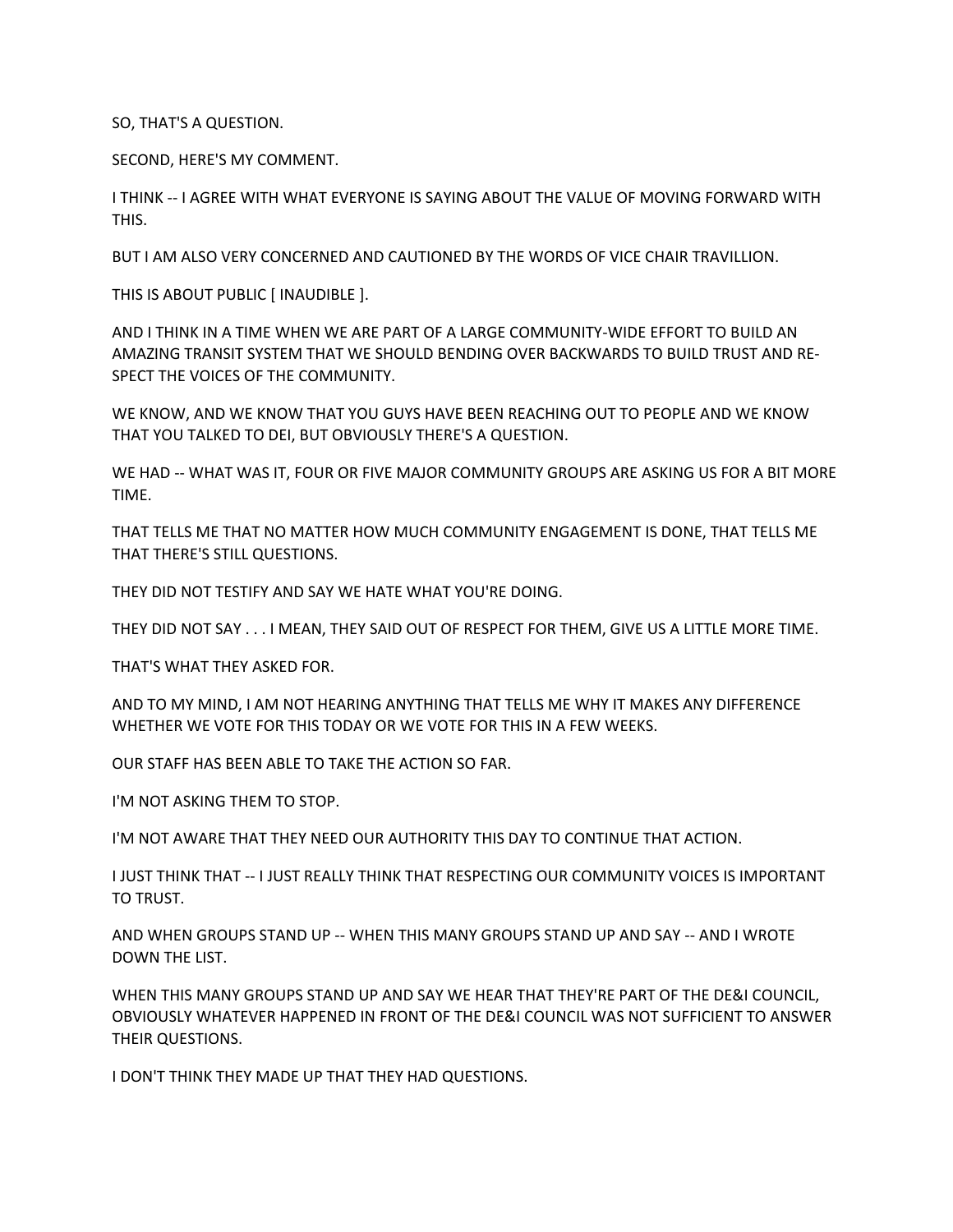I HEAR WHAT EVERYBODY IS SAYING.

I KNOW IT'S IMPORTANT TO PROCEED.

I RESPECT THE WORK THAT THE STAFF HAS BEEN DOING.

I THINK IT'S IMPORTANT WORK.

BUT I DON'T SEE THE DOWNSIDE OF HEARING THE PUBLIC AND SAYING TO THEM YES, WE HEAR YOU.

AND YES, WE WILL GIVE YOU THE GRACE OF A FEW MORE WEEKS.

>> THANK YOU.

MEMBER ROSS.

>> FROM THE LISTS THAT WERE READ OUT OF ALL THE PEOPLE THAT HAVE BEEN INVOLVED IN THIS PROCESS THUS FAR, I DON'T HAVE A PROBLEM PROVING THIS FORWARD.

I THINK IT WOULD BE A GOOD IDEA FOR US TO REACH OUT TO THOSE GROUPS AND TO SEE ABOUT ANSWERING SOME QUESTIONS AND THAT SORT OF THING AND HAVING A CONVERSATION.

BUT I THINK THERE'S ALWAYS GOING TO BE SOMEBODY THAT WISHES THAT THEY HAD MADE A COM-MENT, BECAUSE THE DECISION ISN'T IN THE DIRECTION THEY WANT IT TO BE IN.

IT'S A WAY OF KICKING THE CAN DOWN THE ROAD, SO IN EFFORT OF MOVING THIS PROJECT FORWARD, I WOULD BE MORE IN FAVOR TO MOVE IT FORWARD AND TRY TO REACH OUT AND COMMUNICATE WITH THOSE GROUPS FOR ANY DECISIONS OR MAYBE IT'S JUST A CLARIFICATION.

AND THEN, MAYBE IT'S OKAY, BUT I DON'T WANT TO GET INTO HAVING TO TOUCH BASE WITH SPECIFIC GROUPS ON SPECIFIC ITEMS.

THAT'S A REALLY BAD PRECEDENT TO SET.

>> THANK YOU, MEMBER ROSS.

I HAVE A COMMENT AND THEN I WANT TO INVITE ASHLEY TO GIVE US SOME LANGUAGE I KNOW SHE HAS BEEN TRYING TO GET THAT MIGHT TOUCH SOME OF THESE SPACES.

MY COMMENT IS IN RESPONSE TO MEMBER KITCHEN, I THINK WE HAVE AN IMPERATIVE AS A BOARD TO DO EVERYTHING WE CAN AS QUICKLY AS WE CAN TO PROTECT OUR FRONT LINE PERSONNEL.

AND WE'VE KNOWN FOR SOME TIME THAT WE HAVE PUT THEM IN HARM'S WAY IN MANY RESPECTS.

AND WE HEARD TODAY THE FIRST SPEAKER WE HAD IN OPEN COMMENT WAS FROM BRENT AND ATU SAYING THEY'RE ENDORSING THIS.

AND WE HEARD INSTANCES IN THE PAST WHERE OUR BUS DRIVERS IN PARTICULAR HAVE BEEN SUB-JECTED TO THINGS THAT NO EMPLOYEE AND NO PUBLIC SERVANT SHOULD HAVE TO DEAL WITH.

SO, I AM IN FAVOR OF MOVING THIS ALONG.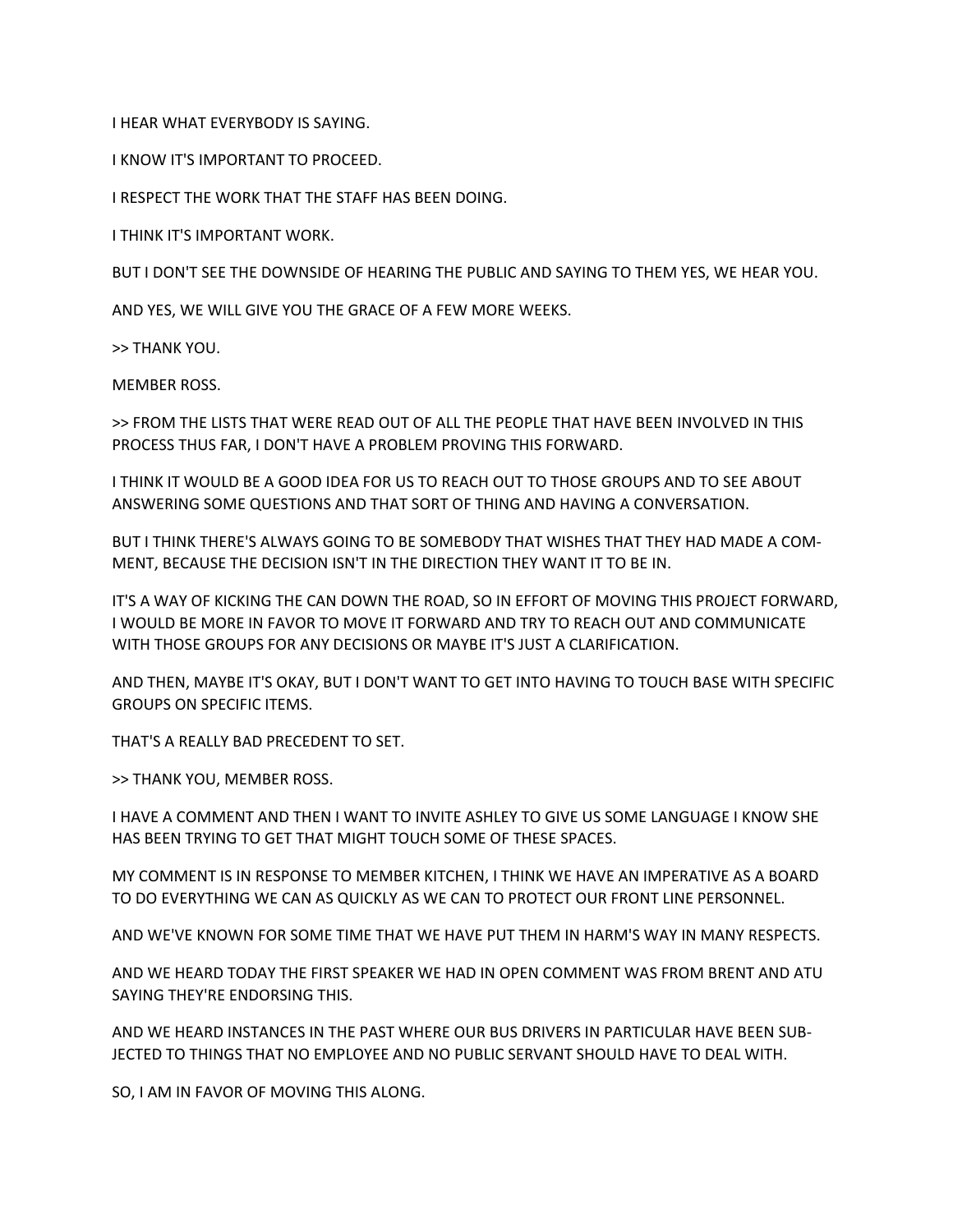I'M CERTAINLY COMFORTABLE WITH MEMBER STRATTON'S ADDITION.

I'M ALSO COMFORTABLE THAT THE PROCESS WE HAVE IN PLACE WILL GIVE US THE FEEDBACK THAT WE NEED AND THAT WE AS A BOARD DO NOT SURRENDER OUR ULTIMATE AUTHORITY TO GOVERN THIS.

BUT I THINK ASHLEY HAD WORKED ON SOME LANGUAGE THAT MIGHT TRY TO GET US ALL IN A PLACE, SO I'LL INVITE HER TO SHARE THAT.

THEN MEMBER KITCHEN, I HAVE YOU.

>> ASHLEY?

>> ASHLEY, PLEASE.

>> LOOKING AT THE SECOND BULLET POINT, IT COULD READ ENGAGE THE CapMetro DIVERSITY, EQUITY, AND INCLUSION COUNCIL, CapMetro BOARD ADVISORY COMMITTEES, AND THEN INSERT MEMBERS OF THE COMMUNITY, COMMUNITY STAKEHOLDER GROUPS, AND CAPITAL METRO STAFF TO ADVISE ON ASPECTS OF THE ESTABLISHMENT OF THE CAPITAL METRO TRANSIT POLICE.

>> THANK YOU, ASHLEY.

MEMBER KITCHEN?

>> SURE.

>> I THINK THAT THAT IS GOOD LANGUAGE.

I'D LIKE TO SUGGEST -- I THINK IT'S ITEM NUMBER FOUR ABOUT THE CREATION OF THE PUBLIC SAFETY ADVISORY COMMITTEE THAT WE PUT A DATE ON THAT.

I THINK THAT WOULD PROVIDE SOME ASSURANCE TO THE PUBLIC THAT THIS COMMITTEE IS DOING TO BE FORMED IN A TIME PERIOD THAT THEY CAN PARTICIPATE.

SO I WOULD ASK PRESIDENT CLARK WHAT HE THINKS APPROPRIATE THERE.

BUT MY INITIAL THOUGHT, WOULD IT BE POSSIBLE -- WHAT I'M UNDERSTANDING NUMBER 4 TO MEAN IS TO DEVELOP A CHARTER AND AN APPOINTMENT PROCESS TO BE BROUGHT BACK TO THE BOARD FOR APPROVAL.

DO YOU THINK YOU ALL COULD DO THAT AT LEAST BY THE END OF OCTOBER, OR PERHAPS SOONER?

>> I THINK THERE'S A BALANCE OF MAKING SURE WE ENGAGE THE ADVISORY COMMITTEES.

WE WANT TO GET THIS RIGHT.

BUT STAFF WILL COMMIT THE EFFORT NEEDED AND TODAY'S ACTION IS HELPFUL, BECAUSE WE CAN BRING ON OUR CONSULTANT TO HELP FORMULATE SOME OF THAT STUFF AS WELL.

WE WILL ENDEAVOR TO BRING THIS BACK BY THE END OF OCTOBER IF THAT IS THE BOARD'S DIRECTION.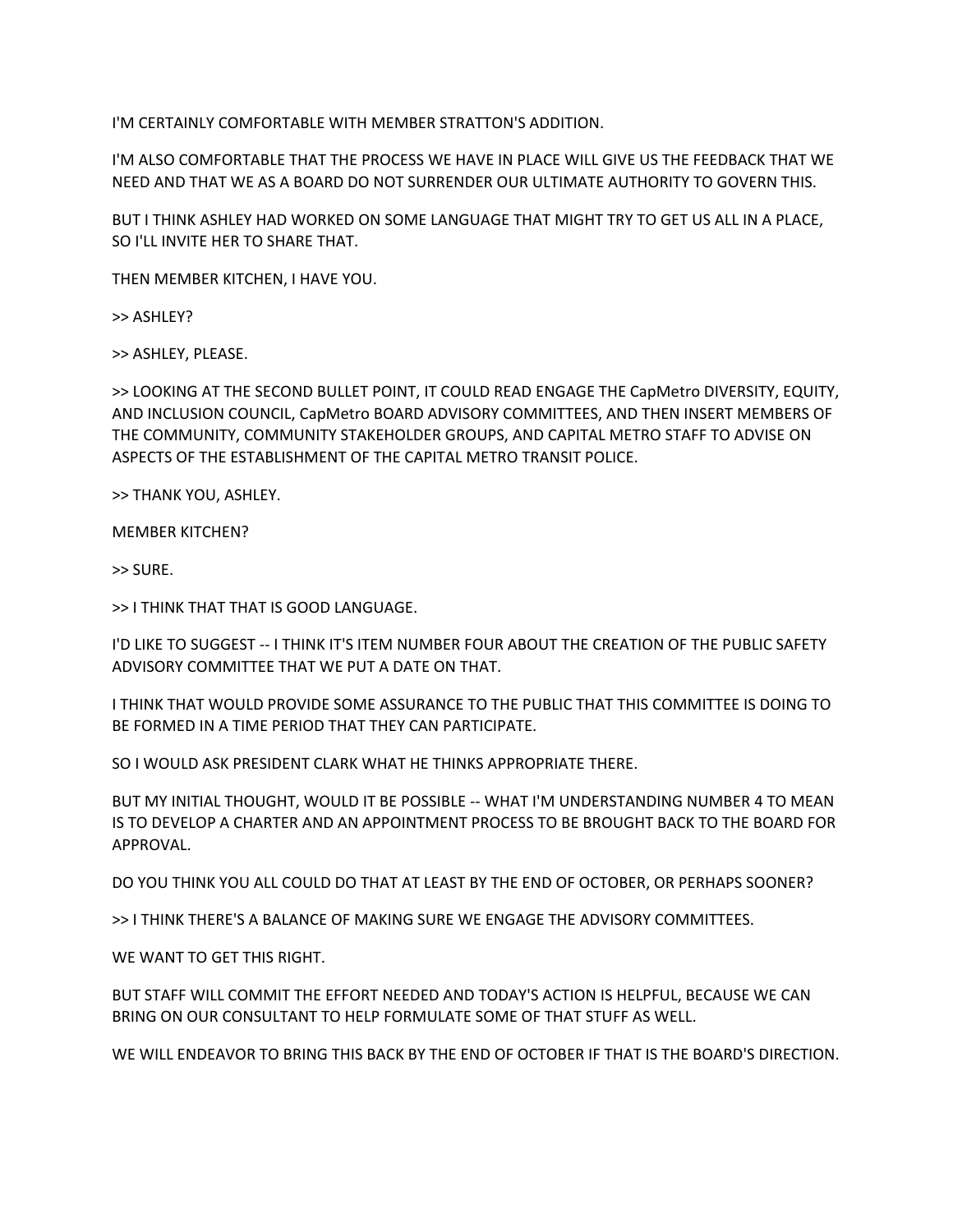THAT GIVES US THE APPROPRIATE AMOUNT OF TIME TO ENGAGE THOSE, MAKE A PUBLIC VIRTUAL MEETING SCENARIO, AND GET THE APPROPRIATE TECHNICAL SKILL SET ON BOARD, AND THEN MEET WITH ALL OF YOU INDIVIDUALLY AS WELL.

WE CAN WORK TOWARDS THAT.

>> SO THEN MY OTHER QUESTION IS -- SO, I THINK THAT THAT LANGUAGE THAT ASHLEY READ OUT, AND ALSO WITH THE TIME THAT YOU'RE TALKING ABOUT, MR. CLARKE, I THINK THAT WOULD BE HELPFUL.

I DIDN'T FINISH ASKING MY QUESTIONS BEFORE, I APOLOGIZE.

ON THE WAY DEI COUNCIL WORKS, DID THEY ACTUALLY TAKE A VOTE OR HOW DID THEY EXPRESS THEIR THOUGHTS ON -- AND THE REASON I'M ASKING THAT IS BECAUSE I HEAR US SAYING THAT WE CON-SULTED WITH THE COMMUNITY.

I HEAR THAT, AND I ALSO HEAR THE COMMUNITY SAYING THAT THEY HAVE CONCERNS.

IT WILL HELP US UNDERSTAND THE PROCESS, IF I COULD UNDERSTAND THE COUNCIL.

IT MAY NOT BE SET UP TO DO THIS, BUT IF THAT COUNCIL OPERATES IN A WAY TO PROVIDE SOME KIND OF FORMAL RECOMMENDATIONS OR APPROVAL TO THE STAFF.

DO THEY DO THAT?

HOW DO THEY PROVIDE INPUT?

>> IT'S AN ENGAGEMENT PROCESS, BOARD MEMBER, BUT THERE'S NO FORMAL ACTION ASPECT RE-LATED TO THAT.

THE IDEA IS WE WANT TO FORM IT PROACTIVELY TO GO TOWARDS OUR VALUES AS AN ORGANIZATION.

THERE'S AN INTERNAL PART AND AN EXTERNAL PART.

AND WITH OUR DIRECTOR OF DE&I, JACQUELINE EVANS, THE IDEA IS TO TAKE THAT FORWARD.

APTA JUST ANNOUNCED A NEW DE&I PROCESS FOR THE TRANSIT INDUSTRY AND WE'RE GOING TO BE JUMPING IN ONE OF THE EARLY AGENCIES AND GETTING ON THAT, WHICH I THINK JACQUELINE WILL COME BACK TO THE BOARD TO TALK ABOUT.

>> LAST, THIS IS A LITTLE BIT OFF-TOPIC, BUT FOR ME TO UNDERSTAND WHAT THE DEI COUNCIL IS AC-TUALLY DOING, I WOULD LIKE TO HAVE SOME MECHANISM TO SEE WHAT THEIR COMMENTS ARE, SINCE I DON'T KNOW WHEN THEIR MEETINGS ARE AND AS YOU EXPLAINED EARLIER, THEY'RE NOT OP-ERATING IN A WAY THAT THE PUBLIC CAN SEE.

I JUST NEED TO HAVE AN UNDERSTANDING OF HOW I CAN SEE WHAT THEIR COMMENTS ARE.

YOU DON'T HAVE TO ANSWER THAT RIGHT NOW, BUT IF YOU COULD LET ME KNOW HOW I CAN UN-DERSTAND THEIR COMMENTS.

I KNOW WE CONSULTED THEM ON THIS, BUT I DON'T KNOW WHAT THEY SAID.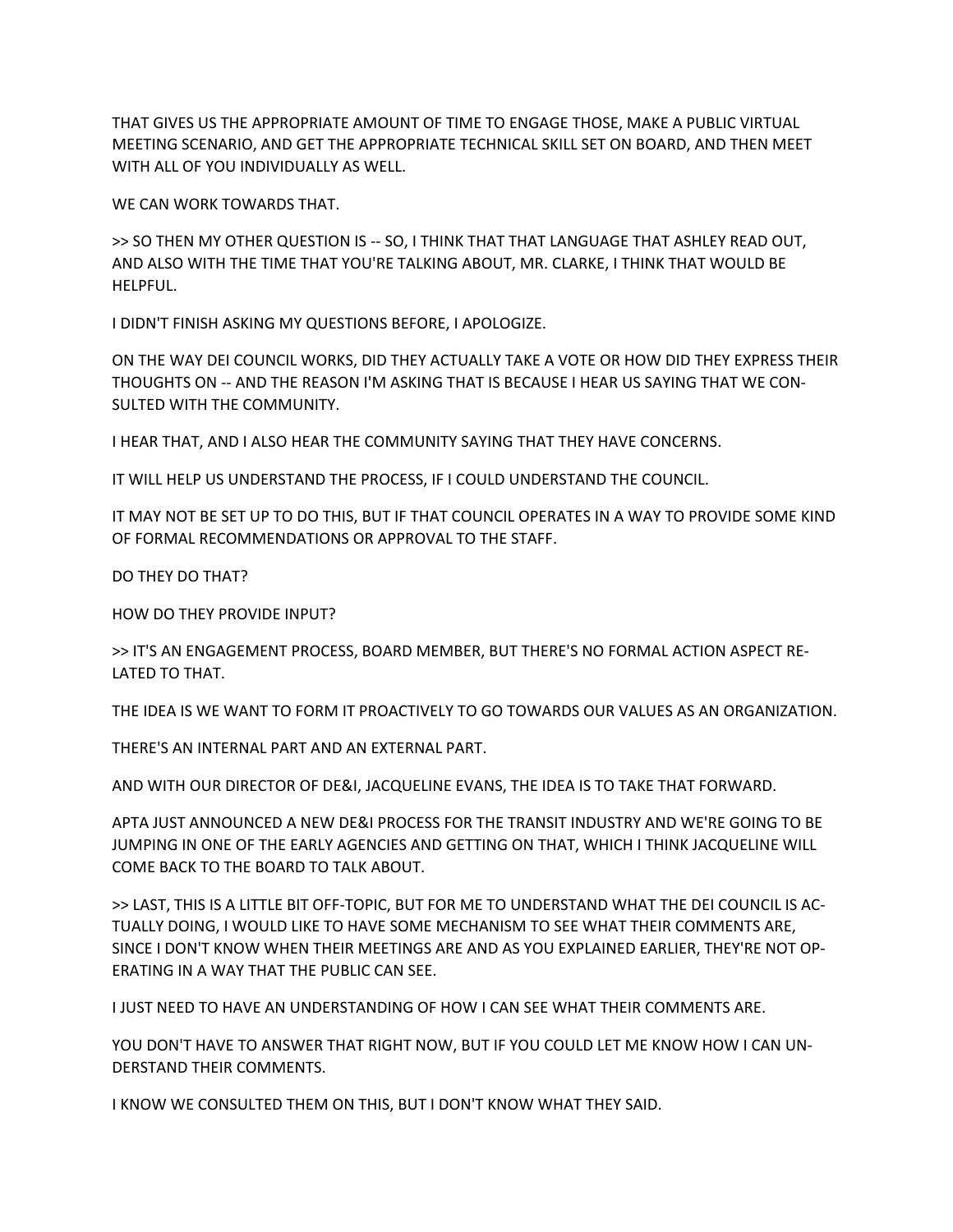>> SURE.

WE WILL WORK ON BETTER ENCAPSULATING WHAT HAPPENS AT THAT COUNCIL MEETING IN A WAY THAT THOSE MEMBERS ARE APPROPRIATELY OKAY WITH TO GET BACK TO THE BOARD.

THANK YOU.

WE'LL TAKE THAT AS AN ITEM TO FOLLOW UP ON.

>> MEMBER STRATTON.

>> YES, MR. CHAIRMAN, I PROPOSE TO AMEND THE RESOLUTION WHERE IT SAYS PRESIDENT AND CEO IS DIRECTED TO, AMEND ACTION ITEM NUMBER 2 TO READ -- ASHLEY, HELP ME OUT -- ENGAGE THE CAPITAL METRO DIVERSITY, EQUITY, AND INCLUSION COUNCIL, AND CAPITAL METRO ADVISORY COM-MITTEES.

ASHLEY.

>> MEMBERS OF THE COMMUNITY, COMMUNITY STAKEHOLDER GROUPS AND CAPITAL METRO STAFF.

INSERTING THAT LANGUAGE.

TO ADVISE ON ASPECTS OF THE ESTABLISHMENT OF THE CAPITAL METRO TRANSIT POLICE NECESSARY POLICIES.

>> I ACCEPT THAT AS FRIENDLY, MR. CHAIR.

>> VERY WELL.

SO WE HAVE A FRIENDLY AMENDMENT BY THE PROPONENT AND AGREEABLE TO THE PROPONENT AND TO THE SECOND.

SO THAT WILL BECOME OUR MOTION.

MEMBER KITCHEN?

>> YOU'RE MUTED.

>> DID YOU INCLUDE THE DEADLINE FOR NUMBER 4 OR TARGET DATE FOR NUMBER 4 TO BRING THAT BACK BY THE END OF OCTOBER TO THE BOARD?

>> YES.

>> I WOULD LIKE TO ADD A FRIENDLY AMENDMENT TO INCLUDE TO THE END OF NUMBER 4.

MAYBE SOMEONE CAN HELP ME -- TO BE BROUGHT TO THE CAPITAL METRO BOARD FOR APPROVAL AND APPOINTMENTS BY OCTOBER 31st, I THINK IS WHAT WE WERE SAYING.

DID I GET THAT RIGHT, PRESIDENT CLARK?

>> JUST TO BE CLEAR, I WAS BEING RESPONSIVE, BOARD MEMBER, TO THE CHARTER PART.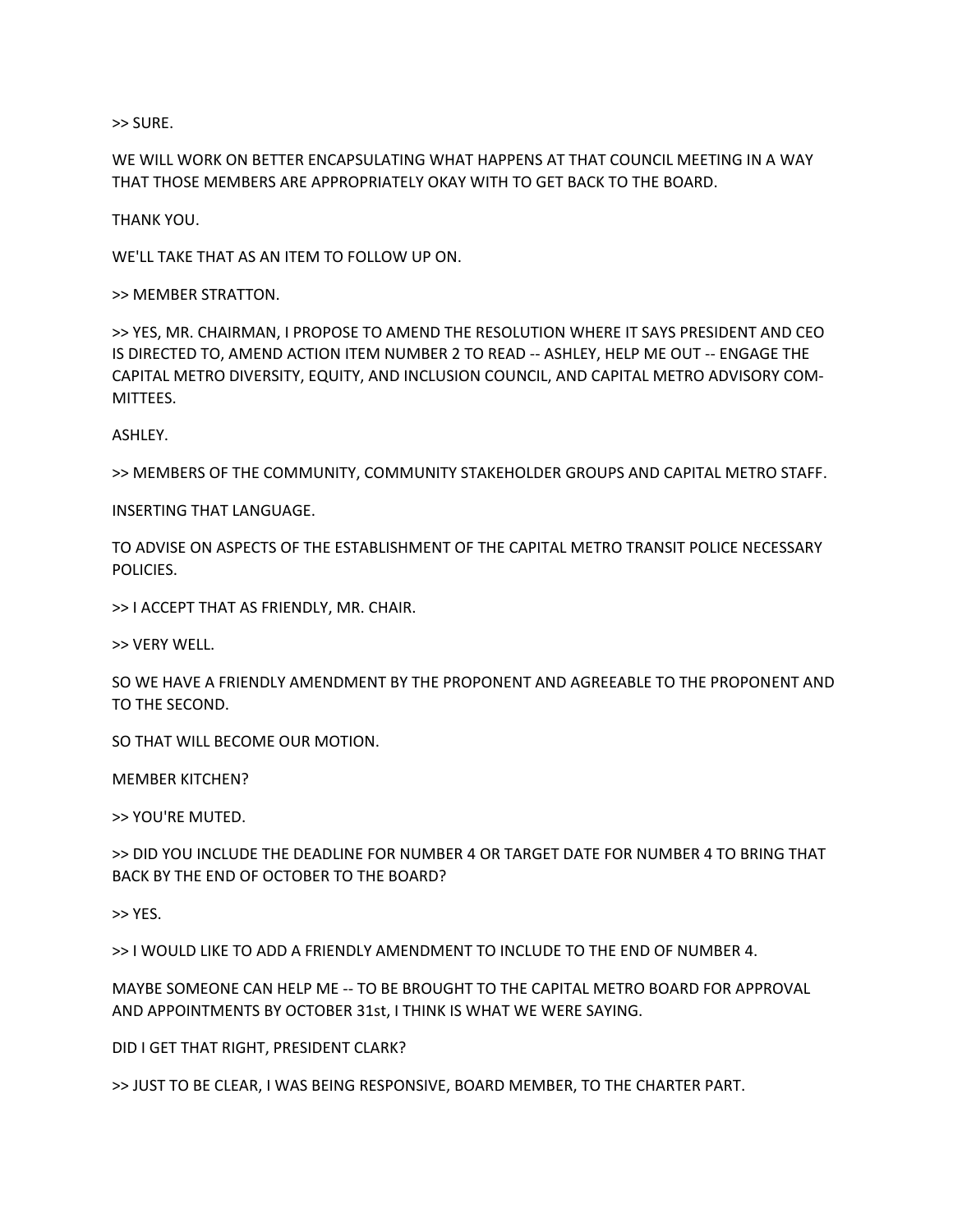>> OH, OKAY.

THAT'S FINE.

>> THE APPOINTMENT I WOULD RECOMMEND THAT WE DON'T SET A DATE OF OCTOBER.

I DON'T THINK THAT WOULD BE POSSIBLE.

>> SO THE CHARTER AND ADVISER APPOINTMENT PROCESS TO BE BROUGHT TO THE CAPITAL METRO BOARD BY OCTOBER 31st FOR APPROVAL.

>> MEMBER IS STRATTON, IS THAT ACCEPTABLE?

>> YEAH, NO.

I HATE TO DO THIS, BUT THE ONLY DATE THAT WE ACTUALLY HAVE IN THE CURRENT RESOLUTION IS THE CEO SHALL REPORT BACK AT A BOARD MEETING IN EARLY '22.

MY CONCERN IS THAT IF WE PUT A DATE ON THIS THING, WE COULD BE TYING OR BINDING THE OP-PORTUNITY FOR COMMUNITY INVOLVEMENT AND THE STAFF'S ABILITY TO DO THINGS.

I'D LIKE TO LEAVE THIS WITH THE FLEXIBILITY KNOWING THAT WE ARE GIVING STAFF THE GUIDANCE TO ENGAGE THE COMMUNITY AND THE COMMUNITY KNOWS THAT IS GOING TO HAPPEN.

WE WANT TO SPLIT THE QUESTION, THEN.

>> THE REASON I'M MAKING IT IS THIS IS A TRUST FACTOR WITH THE COMMUNITY, BECAUSE WITHOUT SOME KIND OF DAY -- ALL I'M DOING IS CAPTURING THE INTENT.

WITHOUT SOME KIND OF DATE, YOU COULD MAKE ALL THE DECISIONS ABOUT HOW THIS FUNCTION WILL BE SET UP AND THEN APPOINT YOUR COMMITTEE AFTER THAT.

AND IF I AM SOMEONE IN THE COMMUNITY, I DON'T HAVE ANY ASSURANCE OF THE INTENT BECAUSE THE WORDS THAT WE'RE ALL SPEAKING ARE ALL FINE AND GOOD, AND I TRUST WHAT YOU ALL INTEND.

BUT IF I AM SOMEONE SITTING IN THE COMMUNITY I HAVE NO WAY OF KNOWING IF THAT WILL ACTU-ALLY HAPPEN.

AND IT'S WHY WE PUT EVERYTHING -- THINGS IN WRITING IN THE FIRST PLACE.

SO I THINK -- I WOULD BE VERY CONCERNED AND I'M NOT SURE LEAVING IT OPEN-ENDED REALLY IS HELPFUL.

>> MEMBER STRATTON.

>> MR. CHAIR, IF I MAY, I WOULD SAY I BELIEVE THAT THE RESOLUTION DOES HAVE THE INFORMATION THAT TALKS ABOUT THE ADVISORY COMMITTEE AND IT SAYS BASED ON THE TIMELINE AND STRUC-TURE, THINGS CAN'T HAPPEN WITH MOVING ON WITH THE POLICE DEPARTMENT UNTIL THE COMMIT-TEE IS CHARTERED AND APPOINTED.

>> WHERE DOES IT SAY THAT?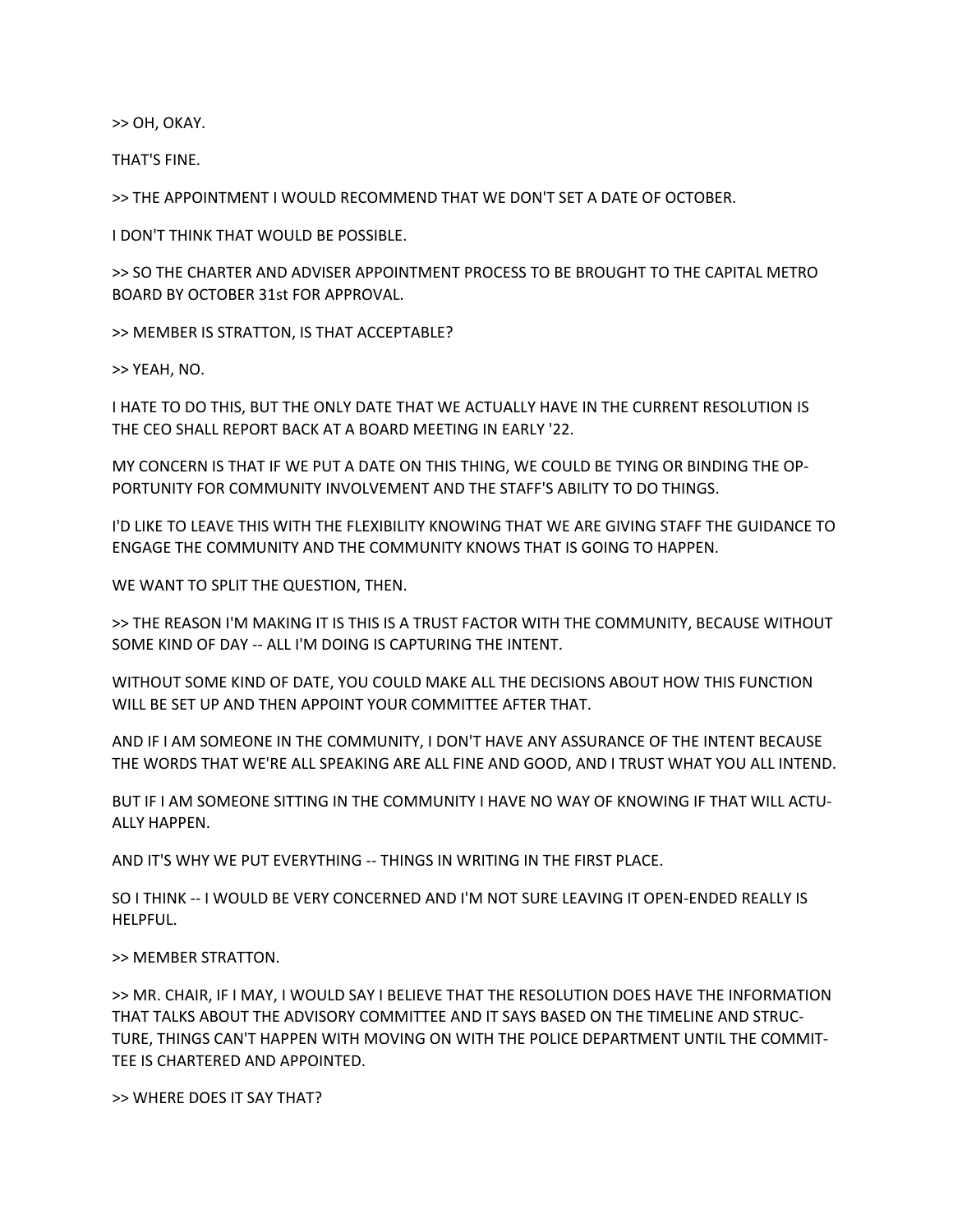>> BECAUSE IT DOES SAY THAT TO ADVISE STAFF ON ASPECTS OF THE ESTABLISHMENT OF THE Cap-Metro TRANSIT POLICE NECESSARY POLICIES.

THAT'S IN ITEM 2.

AND THEN IT SAYS DEVELOP THE PUBLIC SAFETY ADVISORY COMMITTEE CHARTER, AND ADVISE PRO-CESS TO BE BROUGHT BEFORE THE BOARD FOR APPROVAL AND APPOINTMENTS, AND FIVE, DEVELOP THE TRAINING PROGRAM FOR MEMBERS OF THE TRANSIT POLICE WITH INPUT FROM INDUSTRY BEST PRACTICES AND THE PUBLIC SAFETY ADVISORY COMMITTEE THAT SHALL INCLUDE INITIAL AND CON-TINUOUS TRAINING.

YOU CAN'T HAVE THE POLICIES UNTIL YOU HAVE THE PUBLIC SAFETY ADVISORY COMMITTEE, BUT I WOULD SUBMIT THAT YOU WERE PROPOSING IT AS FRIENDLY.

IT'S NOT FRIENDLY.

WE NEED TO DIVIDE THE QUESTION.

JEFF AND I HAVE AGREED TO THE AMENDMENT ON THE FLOOR, WHICH IS IS TO PUT THE LANGUAGE ON ABOUT THE STAKEHOLDERS.

WE NEED TO VOTE ON THAT.

THEN ANN CAN PUT FORTH THE TIMELINE ON THE ADVISORY COMMITTEE IF SHE WANTS TO AS A SEP-ARATE AMENDMENT.

>> I DON'T THINK THAT'S HOW IT WORKS.

I THINK I PROPOSE AN AMENDMENT RIGHT NOW AND I'M LOOKING FOR A SECOND.

IF IT'S NOT ACCEPTED, WE HAVE TO VOTE MY AMENDMENT FIRST.

 $>>$  ANN?

WHERE I HAVE US IS WE HAVE A FRIENDLY AMENDMENT THAT WAS APPROVED BY BOTH THE PROPO-NENT AND THE SECOND.

THAT'S WHERE WE STAND RIGHT NOW.

>> WELL, THEN I MAKE AN AMENDMENT TO THE AMENDMENT WITH THE LANGUAGE THAT I SUG-GESTED EARLIER.

>> THIS WOULD BE AN AMENDMENT TO THE MAIN MOTION.

IS THERE A SECOND TO THE AMENDMENT TO THE MAIN MOTION?

MEMBER POOL?

THERE'S A SECOND TO ADD ANN'S LANGUAGE ON ITEM 4.

ANY DISCUSSION OF THAT?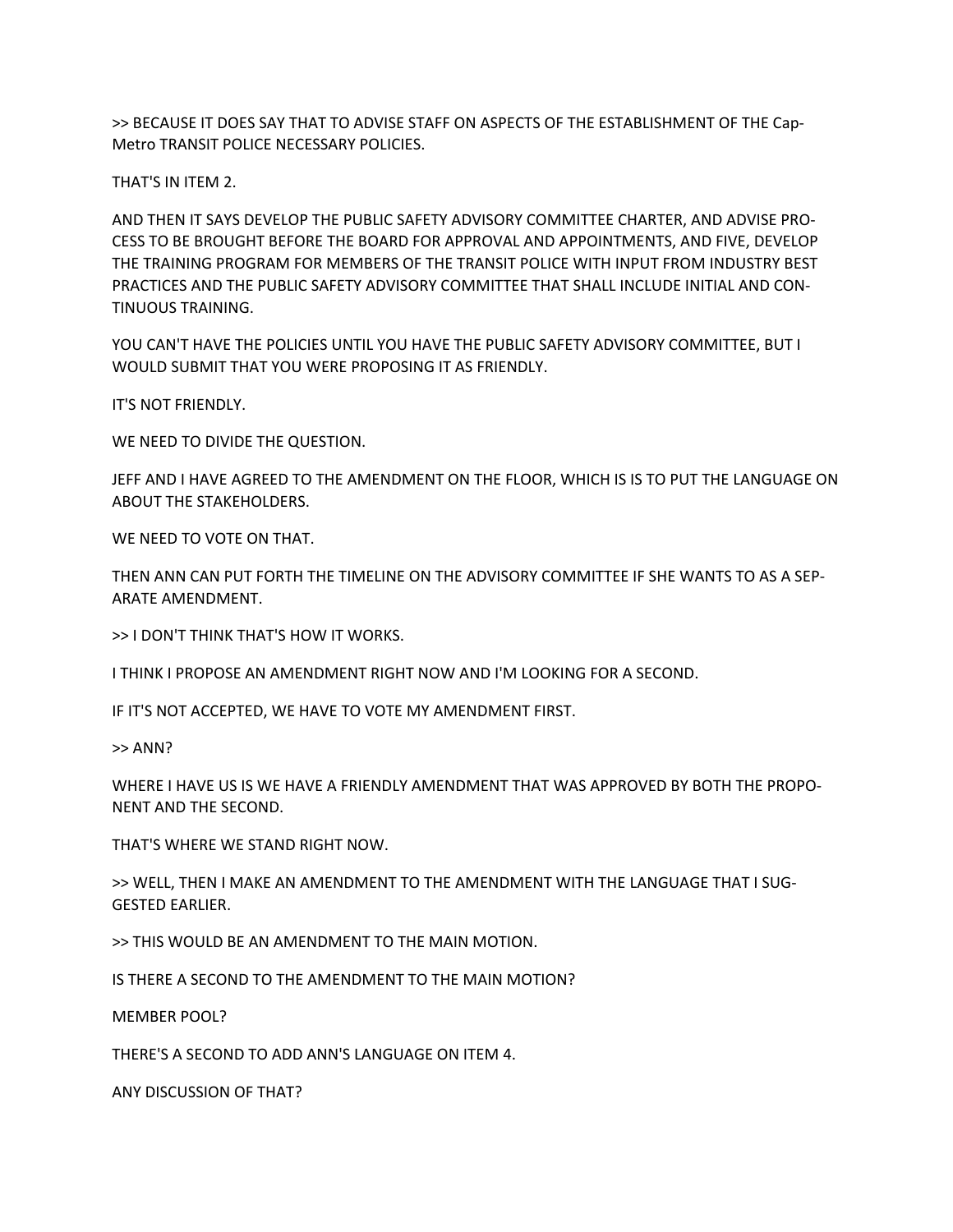>> COULD YOU REPEAT THE AMENDMENT TO THE AMENDMENT TO THE FIRST AMENDMENT?

[ LAUGHING ]

>> OKAY.

I'LL REPEAT IT.

>> JUST FOR CLARIFICATION PURPOSES, WE HAVE A MOTION THAT HAS BEEN BY FRIENDLY AMEND-MENT AMENDED WITH ASHLEY'S LANGUAGE.

SO WE HAVE A MAIN MOTION AND WE NOW HAVE A MOTION TO AMEND THE MAIN MOTION TO ADD A DATE ON ITEM 4.

SO MEMBER KITCHEN, IF YOU WANT TO SPELL OUT WHAT YOUR AMENDMENT TO THE MAIN MOTION IS.

>> OKAY.

AND PRESIDENT CLARKE, I THINK I'M CAPTURING WHAT YOU AND I JUST TALKED ABOUT.

BUT IT WOULD SAY -- LET'S SEE.

DEVELOP A PUBLIC SAFETY ADVISORY COMMITTEE CHARTER AND ADVISER APPOINTMENT PROCESS TO BE BROUGHT TO THE CAPITAL METRO -- TO BE BROUGHT TO THE CAPITAL METRO BOARD BY OCTO-BER 31ST FOR APPROVAL.

IS THAT RIGHT?

I THINK THAT CAPTURES IT.

>> IF THE BOARD ADOPTS THAT, YES, WE WILL DO THAT.

>> OKAY.

I HOPE THAT ANSWERED THE QUESTION.

IT'S ADDING THE LANGUAGE ON THE END OF NUMBER 4.

>> THAT'S THE MOTION.

IT'S BEEN SECONDED.

IT'S A MOTION TO AMEND THE MAIN MOTION.

IT'S BEEN MOVED AND SECONDED.

>> LET ME ASK --

>> IS THIS PERTAINING TO THE PROPOSED AMENDMENT?

>> YES.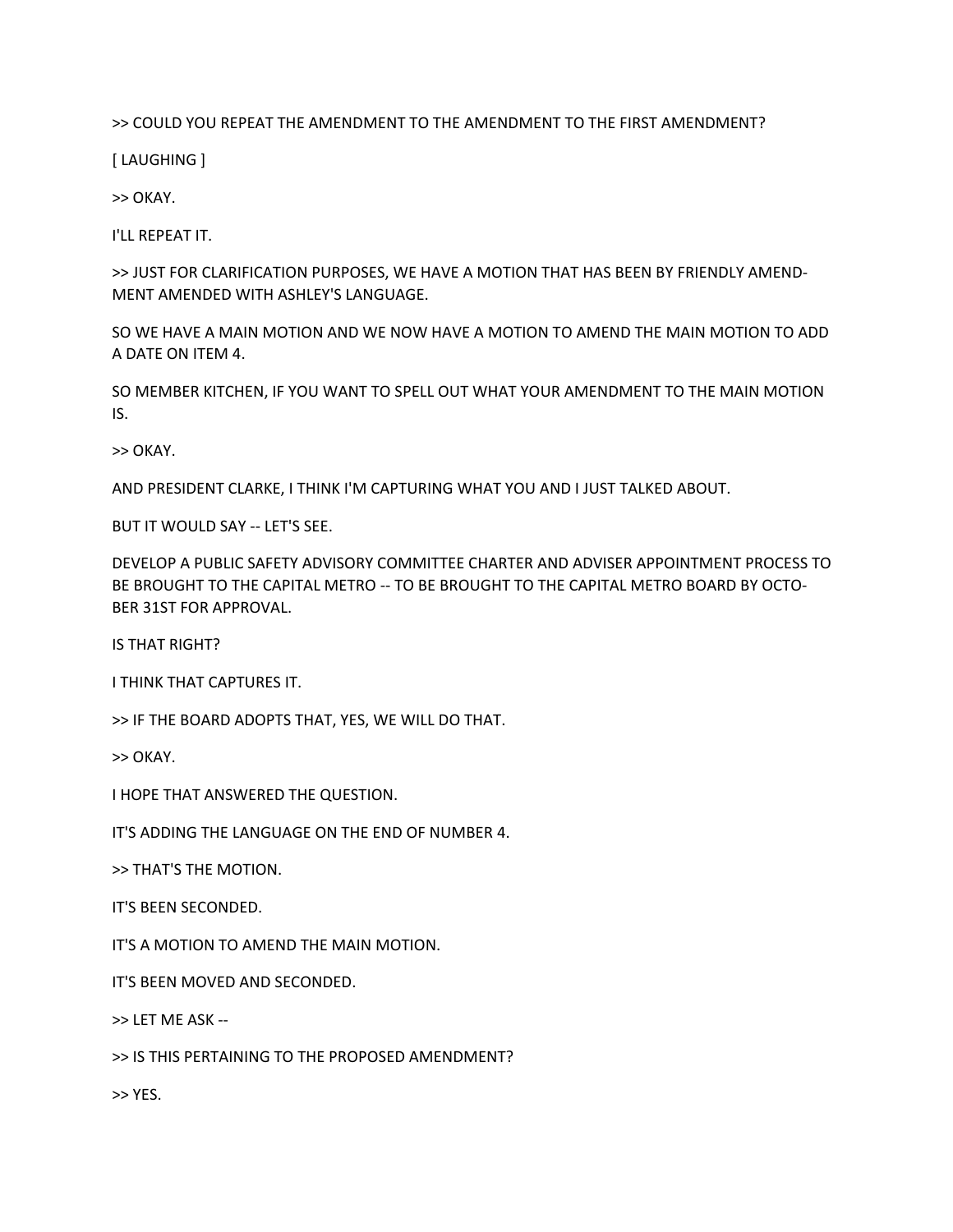I'M ASKING THIS.

LET'S SEE.

RANDY, YOU'RE SAYING THAT IF THE LANGUAGE IS ADDED IT IS ACHIEVABLE, OR ARE YOU SAYING -- OR ARE WE SAYING YOU WOULD PROVIDE A STATUS FOR US ANYWAY?

I'M TRYING -- I DON'T KNOW THAT THIS IS GIVING ME ANYTHING I DON'T HAVE ALREADY.

MY EXPECTATION IS EVERY TIME WE MEET I HAVE A STATUS ON WHERE WE ARE IN THIS PROCESS.

IS THIS GIVING ME SOMETHING OTHER THAN THAT?

>> I -- WHAT I'M COMMITTING IS IF THE BOARD ADOPTS -- FOR NUMBER -- SORRY, I'VE LOST WHAT NUMBER WE'RE AT HERE.

 $>> 4.$ 

>> TO SAY HAVE THAT PARTICULAR ACTION WHICH IS BASICALLY HAVE THE CHARTER DONE FOR YOUR APPROVAL, WE WILL HAVE THAT DONE -- BROUGHT TO YOU BY THE END OF OCTOBER.

WE WILL NOT OBVIOUSLY HAVE APPOINTMENTS READY AND THOSE TYPES OF THINGS, BUT STEP TWO AFTER STEP ONE.

AND YOUR QUESTION, BOARD MEMBER, YES, WE PLAN ON BRINGING BACK UPDATES PROBABLY ON A MONTHLY, OR CERTAINLY EVERY OTHER MONTH BASIS RELATED TO THIS PROGRAM.

>> UNDER THAT SCENARIO, MR. CHAIR, MAYBE THIS ITEM RATHER THAN BEING A COMPETING ITEM MAYBE CONSIDERED A COMPLEMENTARY ITEM THAT MAYBE THE MAKER OF THE MOTION WOULD RECONSIDER AS FRIENDLY.

[ LAUGHING ]

>> RATHER THAN UNRAVELING EVERYTHING, IF WE ADD THIS AS FRIENDLY, THEN WE WOULD GET ALL OF THE THINGS THAT WERE SOUGHT ACHIEVED AT ONCE.

>> THE MAKER DID NOT ACCEPT IT AS FRIENDLY.

WE'RE ON THE MOTION TO AMEND THE MAIN MOTION.

>> I DON'T -- BUT I WANT TO BE SURE THAT VOTING ON THIS DOES NOT REPLACE THE LANGUAGE.

IT IS NOT COMPETING.

>> THIS WOULD NOT REPLACE THE LANGUAGE THAT ASHLEY DRAFTED AND THAT YOU AND MEMBER STRATTON ACCEPTED AS THE MAIN MOTION.

>> REPLACE IT, I'M FINE.

>> THIS IS AN AMENDMENT TO IT.

AND WE'RE VOTING -- THE NEXT VOTE WILL BE ON THIS AMENDMENT TO THE MAIN MOTION.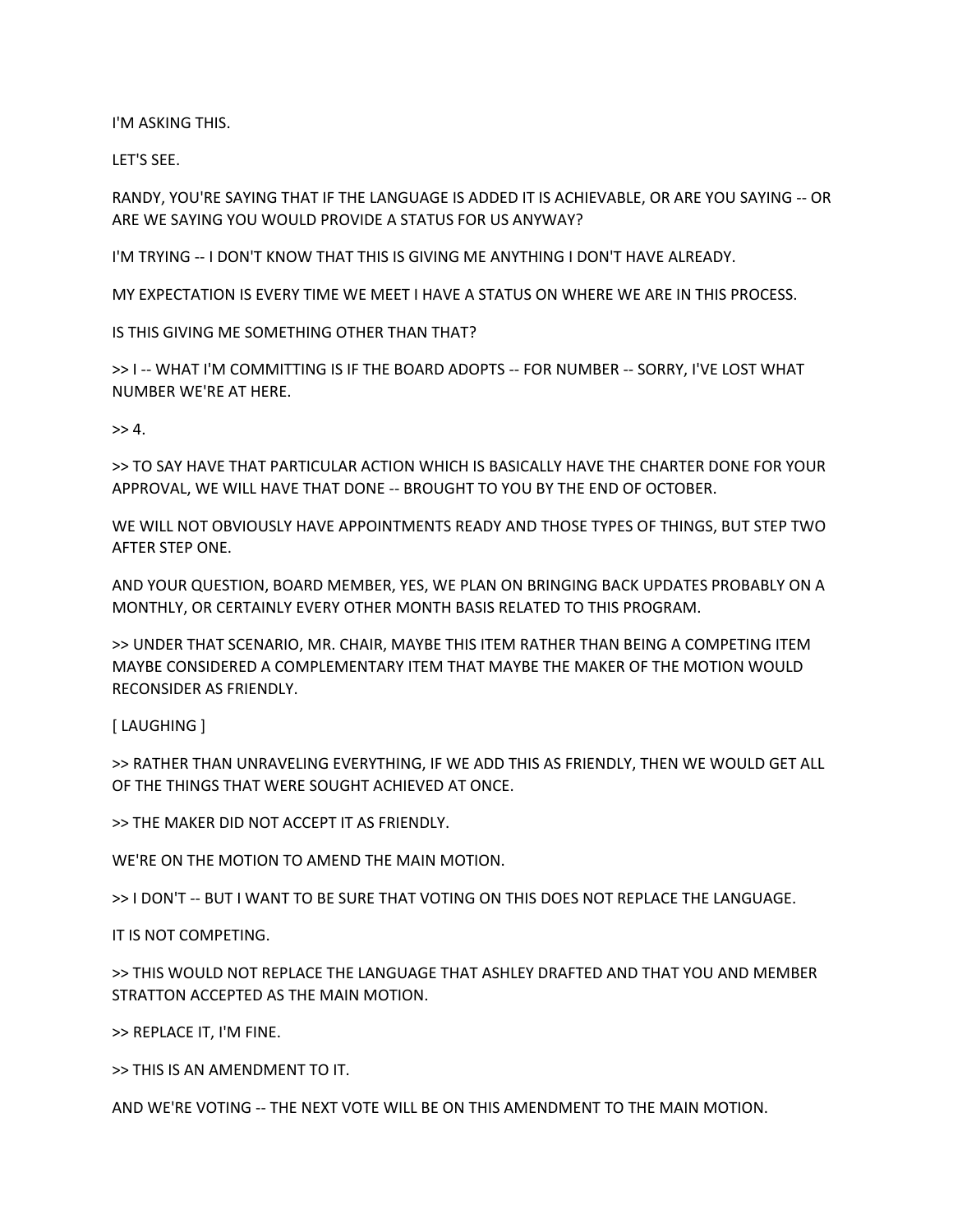WE WILL THEN HAVE TO VOTE ON THE MAIN MOTION, EITHER AMENDED OR NOT AMENDED.

>> OKAY.

I'M GOOD.

>> VERY GOOD.

MEMBER KITCHEN?

>> AS I READ THIS, WHAT THIS MOTION DOES IS JUST GIVES US SOME CERTAINTY ON OUR PROCESS FOR GETTING THE PUBLIC SAFETY ADVISORY COMMITTEE CREATED.

SO IT CAN'T BE CREATED UNTIL THE CHARTER AND THE APPOINTMENT PROCESS ARE BROUGHT BACK TO US FOR APPROVAL.

SO IT SIMPLY IS A STATEMENT TO THE PUBLIC, SIMPLY PUTTING IN WRITING, WHICH I THINK IS A TRUST ISSUE, THAT'S IMPORTANT FOR THE PUBLIC, WHAT PRESIDENT CLARKE SAYS THAT HE CAN DO, WHICH IS TO BRING US BACK FOR THE BOARD APPROVAL AT THE END OF OCTOBER.

>> CALL THE QUESTION.

>> I'M SORRY, I HAVE A QUICK COMMENT, WHICH IS THIS.

I THINK MEMBER TRAVILLION SAID IT RIGHT AT THE BEGINNING, WHICH IS I DON'T THINK THIS AMENDMENT TO THE MAIN MOTION DOES ANYTHING ADDITIVE.

I THINK WE -- THAT WILL GET APPROVED IN DUE COURSE AS WE GO THROUGH THIS PROCESS, IF WE HIT A HICCUP, THEN IT MEANS THE WHOLE THING -- THE WHOLE TIMELINE WE HAVE A HICCUP.

SO I'D BE A PROPONENT OF REJECTING THIS AMENDMENT, AND APPROVING THE MOTION THAT MEM-BER STRATTON PUT BEFORE THE COURT.

MEMBER STRATTON.

>> I JUST WANTED TO CLARIFY WHAT THE ACTUAL AMENDMENT LANGUAGE IS AT THIS POINT IN TIME.

>> IT WAS TO ITEM 4 TO ADD A DEADLINE.

>> WHERE IS THE VERBIAGE ITSELF?

WHERE IS IT GOING TO GO?

>> ANN?

>> THE DATE IS MODIFYING THE CHARTER AND APPOINTMENT PROCESS, SO WHETHER THAT CLAUSE GOES AFTER CHARTER ADVISORY PROCESS BY OCTOBER 31st.

OR WHERE EXACTLY IT GOES.

I DON'T CARE.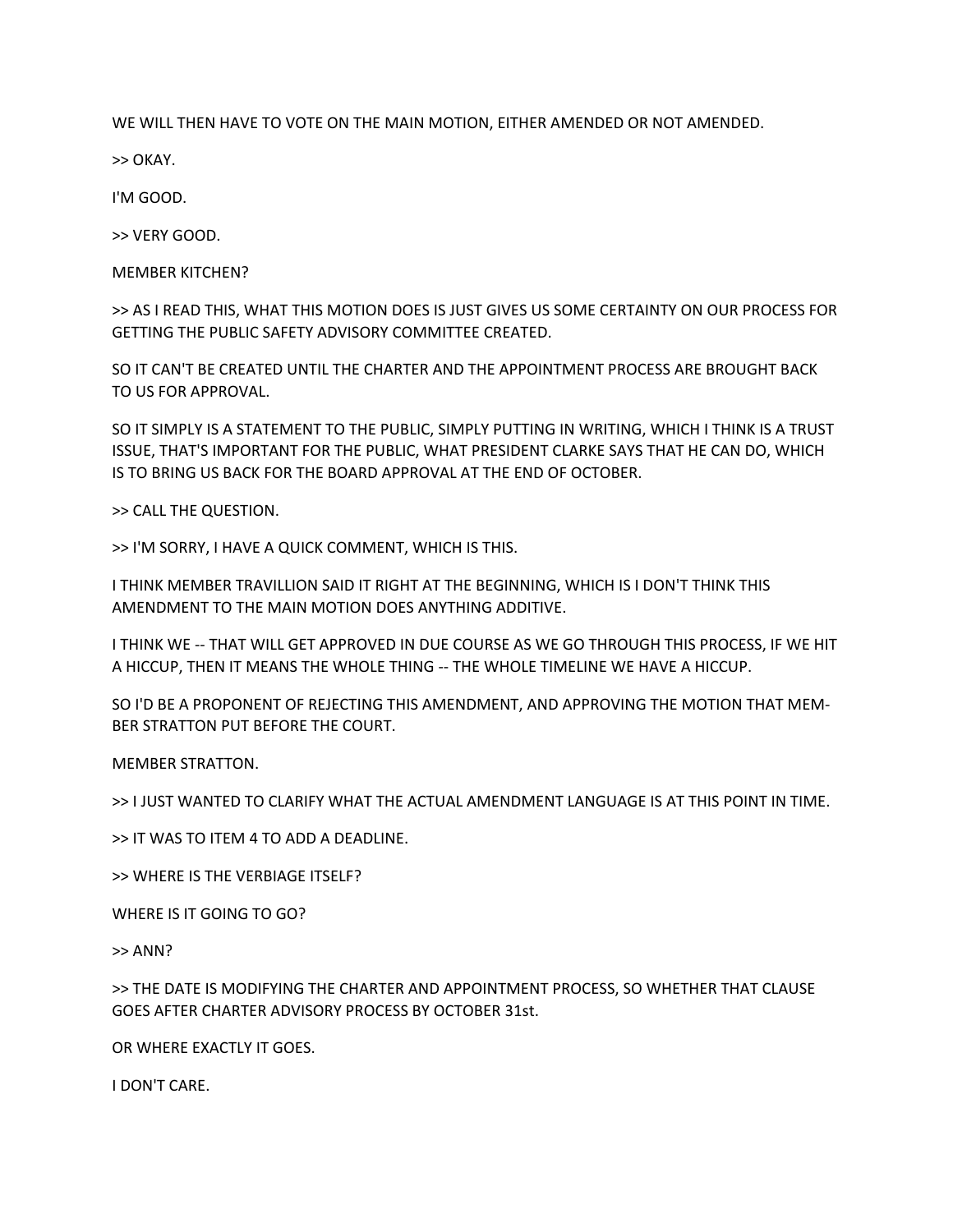IT'S HARD FOR ME TO WORDSMITH, BUT INTENT IS THE APPOINTMENT PROCESS COMES BACK FOR THE BOARD'S APPROVAL BY OCTOBER 31st.

THAT IS THE INTENT.

>> MEMBER POOL?

I'M SORRY, MEMBER STRATTON, WERE YOU DONE WITH YOUR COMMUNITY?

>> THIS IS A PRACTICALITY AND THE WAY THE RESOLUTION LANGUAGE IS WRITTEN CURRENTLY, BE-CAUSE IT WAS MORE BROAD TO GIVE THE FLEXIBILITY TO STAFF THE WAY IT WAS WRITTEN, IT WAS DE-SIGNED IN TWO PIECES IT SEEMS LIKE, BECAUSE IT WAS TO DEVELOP A PUBLIC SAFETY ADVISORY CHARTER AND PROCESS TO BE BROUGHT TO THE CAPITAL METRO BOARD FOR APPROVAL AND AP-POINTMENTS.

AND UNLESS I'M MISREADING IT, IT WAS THAT THAT WAS GOING TO BE TWO SEPARATE THINGS.

ONE WAS TO APPROVE THE PROCESS AND THE OTHER WAS TO LATER COME BACK AND APPROVE THE APPOINTMENTS.

YOU HAVE TO TRY TO SANDWICH YOUR LANGUAGE AND DATE INTO ONE PARTICULAR SPACE.

YEAH.

THANK YOU.

>> I HEAR WHAT YOU'RE SAYING, ERIC, AND I GET THAT.

I'M NOT QUITE SURE HOW TO WORDSMITH THAT RIGHT NOW.

THAT'S WHY I JUST STATED WHAT THE INTENT WAS.

>> OKAY.

>> MAYBE I SHOULD ASK ASHLEY IF SHE UNDERSTANDS.

 $>>$  I DO.

I THINK WE WOULD PUT IN TO BE BROUGHT BY THE CAPITAL METRO BOARD FOR APPROVAL NOT LATER THAN OCTOBER 31st AND THEN FOR SUBSEQUENT APPOINTMENTS.

WE'RE SAYING BY OCTOBER 31st WE WILL BRING BACK THE CHARTER AND THE APPOINTMENT PROCESS AND THEN AFTER THAT WILL BE THE APPOINTMENTS.

BUT I SEE WHAT YOU'RE SAYING, THE APPROVAL AND APPOINTMENTS, SANDWICHING THE 31st IS A LITTLE HARD, BUT I THINK WE CAN DO IT.

>> THAT'S THE MOTION IN FRONT OF US RIGHT NOW TO AMEND THE MAIN MOTION.

ANY OTHER COMMENTS ON THIS MOTION TO AMEND THE MAIN MOTION?

>> I'M GOING TO ASK A QUESTION AFTER WE DO THE VOTE.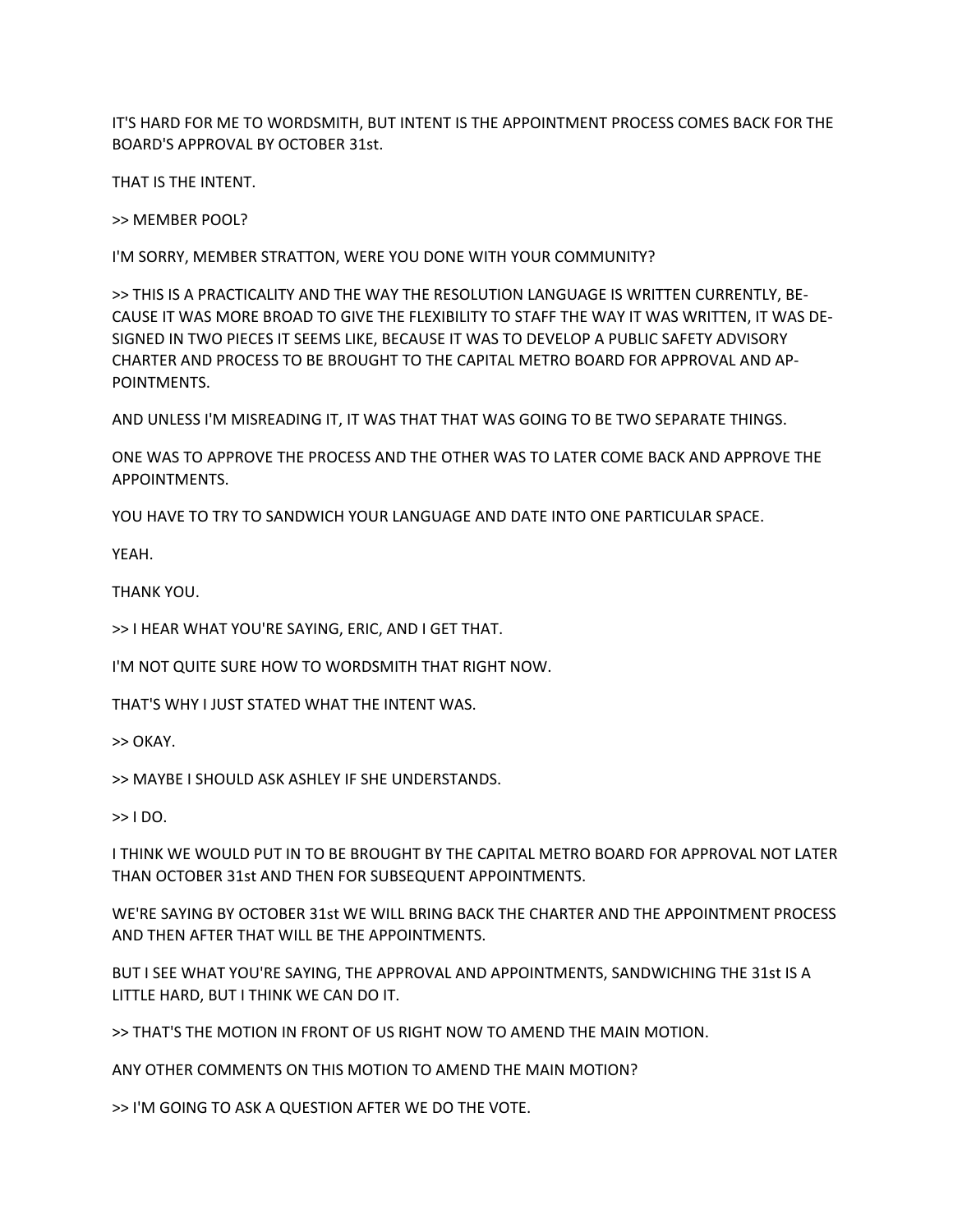>> IF THERE ARE NONE, CHAIR WILL ENTERTAIN A MOTION.

IF THERE ARE NO OTHER QUESTIONS, THEN I'D LIKE TO MOVE THE QUESTION AND HAVE A VOTE ON THIS.

ALL RIGHT.

ALL IN FAVOR OF THE MOTION TO AMEND THE MAIN MOTION TO ADD ANN'S PROPOSED LANGUAGE, PLEASE INDICATE BY SAYING AYE WHEN CALLED UPON.

MEMBER POOL?

>> AYE.

>> MEMBER TRAVILLION?

>> AYE.

>> MEMBER STRATTON?

>> NAY.

>> SORRY, I'M TAKING NOTES HERE.

MEMBER ROSS.

>> NAY.

>> MEMBER MITCHELL.

>> AYE.

>> I'M SORRY, THAT WAS AN AYE?

>> YES.

>> MEMBER KITCHEN.

>> AYE.

>> AND MEMBER RENTERIA?

IF YOU'RE OUT THERE, I NEED YOU TO TURN YOUR CAMERA ON.

>> WHO, ME?

[ LAUGHING ]

>> I CAN SEE HIM.

>> MY CAMERA HAS BEEN ON ALL THIS TIME.

[ LAUGHING ]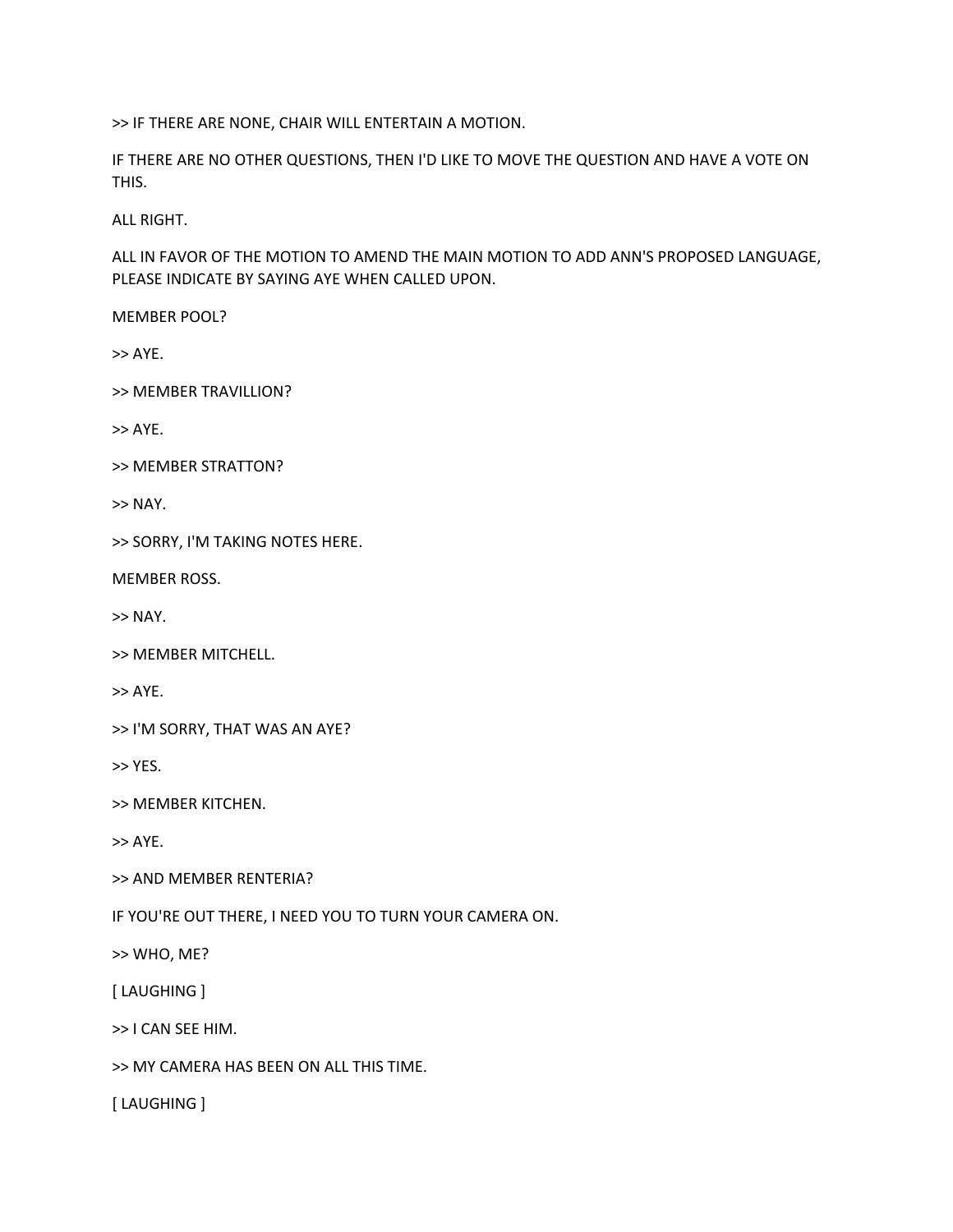>> ARE YOU AN AYE OR NAY?

>> AN AYE.

[ LAUGHING ]

>> COOPER IS A NAY.

THE MOTION CARRIES ONE, TWO, THREE, FOUR, FIVE IN FAVOR AND THREE AGAINST.

SO NOW WE'RE ON TO THE MAIN MOTION AGAIN, AS AMENDED, BOTH BY FRIENDLY AMENDMENT AND BY MEMBER KITCHEN'S AMENDMENT.

ANY OTHER DISCUSSION ON THE MAIN MOTION?

ALL RIGHT.

IF THERE'S NO OTHER DISCUSSION, THEN WE'LL PUT THAT TO A VOTE.

ALL IN FAVOR OF THE MAIN MOTION, PLEASE INDICATE BY SAYING AYE WHEN CALLED UPON.

MEMBER POOL?

>> AYE.

>> MEMBER TRAVILLION.

>> AYE.

>> MEMBER STRATTON.

>> AYE.

>> MEMBER ROSS.

>> AYE.

>> MEMBER MITCHELL?

>> AYE.

>> MEMBER KITCHEN?

>> I'M GOING TO ABSTAIN FOR ALL THE REASONS THAT I SAID EARLIER.

>> ABSTAINS.

THANK YOU.

MEMBER RENTERIA?

>> AYE.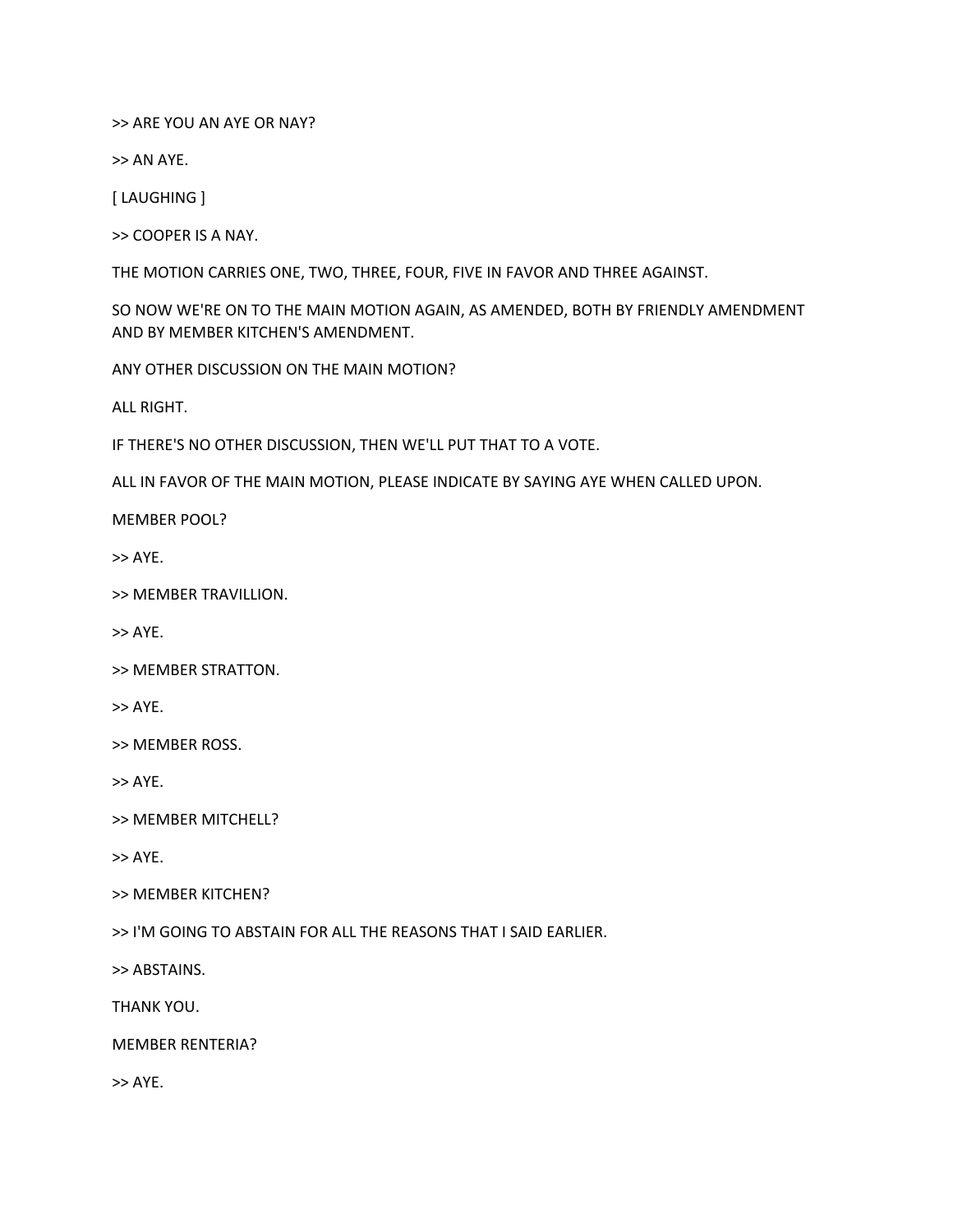>> COOPER IS AYE.

MOTION CARRIES WITH 7 IN FAVOR AND 1 ABSTENTION.

BOARD MEMBERS, THANK YOU ALL FOR THAT AND THANK YOU, COMMUNITY MEMBERS FOR YOUR PARTICIPATION AND ENGAGEMENT ON THIS ISSUE.

AND WE'LL LOOK FORWARD TO CONTINUING ENGAGEMENT AND PARTICIPATION AS WE MOVE FOR-WARD ON THIS.

THIS IS A BIG STEP FORWARD AND I KNOW ONE THAT RANDY HAS BEEN WORKING ON AS WELL.

WE'RE UNDER A BIT OF TIME PRESSURE.

I'D LIKE FOR, INSTEAD OF THE DISCUSSION ITEM, TO MOVE DIRECTLY INTO EXECUTIVE SESSION.

I KNOW SOME OF YOU HAVE GOT TO GO, BUT I'D LIKE AS MANY AS POSSIBLE TO STAY CONNECTED.

IN ORDER TO DO THAT, ED, AS I UNDERSTAND IT, YOU'RE GOING TO KEEP THIS LINK OPEN FOR MEM-BERS OF THE COMMUNITY.

AND THEN WE'LL ALL GO TO THE SEPARATE LINK.

WE'LL HOP OFF THIS LINK NOW, GO TO THE SEPARATE LINK THAT YOU PROVIDED FOR EXECUTIVE SES-SION, AND I THINK COME BACK TO THIS LINK.

MEMBER POOL?

>> I JUST HAD A QUICK QUESTION.

DO WE HAVE ANY MORE ACTION ITEMS?

>> WE DO.

>> I AM ONE OF THE ONES -- WE HAVE THE STATE OF THE CITY SCHEDULED FOR 4:00.

AND SINCE I'M AT HOME I HAVE TO GO DOWNTOWN, SO I'LL BE LEAVING ABOUT 3:30.

YOU PROBABLY ALREADY KNOW THAT.

I LET MR. EASTON KNOW.

>> WE'RE UNDER TIME.

I UNDERSTAND A NUMBER OF YOU HAVE TO GET OUT OF HERE.

WE'LL MOVE AS PROMPTLY AS WE CAN.

THANK YOU.

>> THANKS.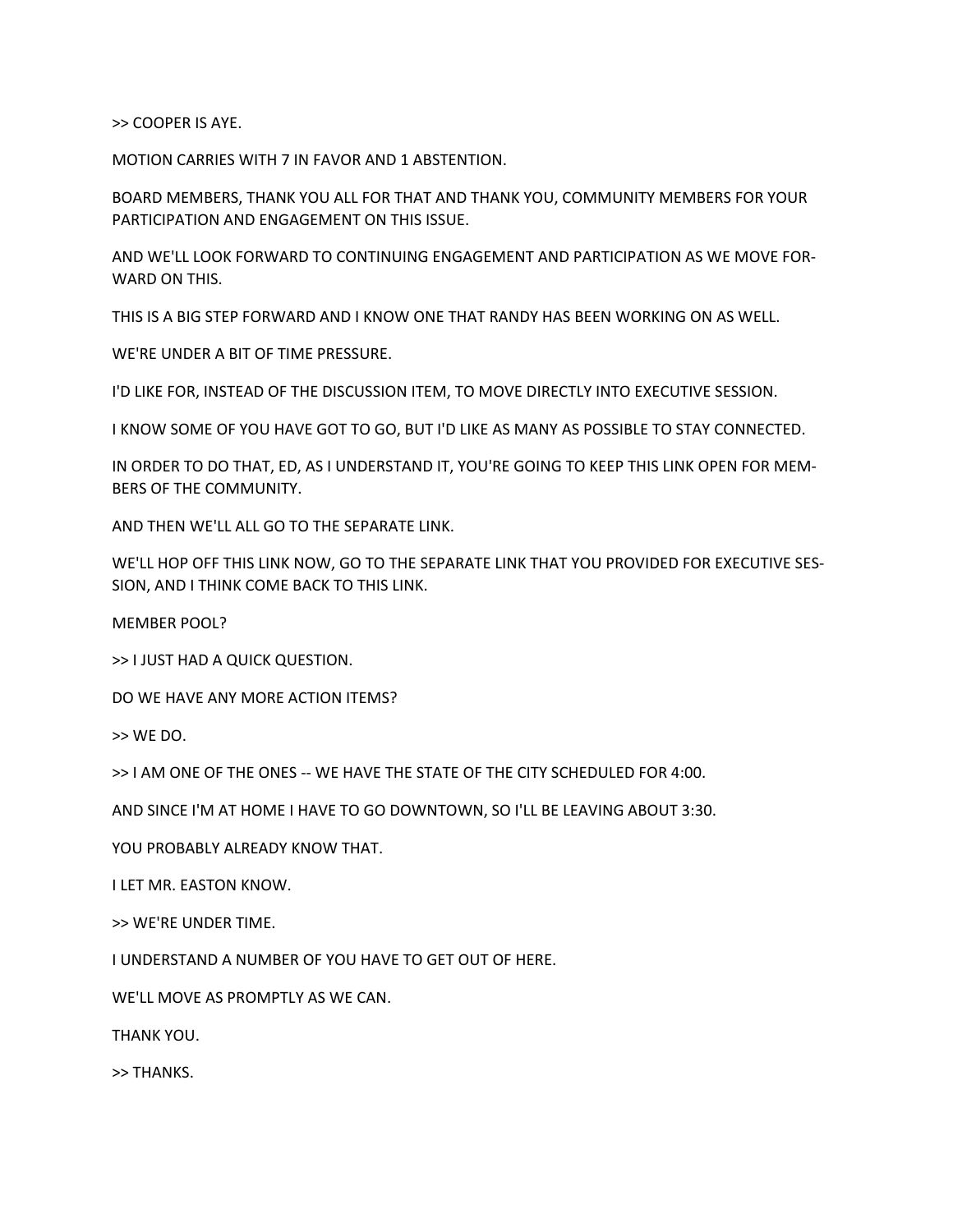I'LL SEE YOU OVER AT EXECUTIVE SESSION.

>> HELLO?

AM I IN THE RIGHT -- OKAY.

I THOUGHT I WAS IN THE WRONG PLACE FOR A SECOND.

OKAY.

YES.

BECAUSE EVIDENTLY I DON'T HAVE THE RIGHT ONE.

OKAY.

ALL RIGHT.

THANK YOU.

THEY'RE SENDING IT TO ME.

>> ED, ARE YOU ON THIS LINE?

>> YEAH.

I WAS A LITTLE TOO QUICK TO HOP OFF.

JUST FOR THE RECORD, I'D LIKE FOR US NOW TO MOVE INTO EXECUTIVE SESSION.

UNDER SECTION 551.071 OF THE TEXAS GOVERNMENT CODE FOR LEGAL ISSUES RELATED TO CONTRACT PROVISIONS.

AS EVERYBODY KNOWS, I THINK THE BOARD MEMBERS, THERE'S ANOTHER LINK FOR THE EXECUTIVE SESSION.

ED, I UNDERSTAND YOU'RE GOING TO LEAVE THIS MEETING RUNNING CONCURRENTLY WHILE WE HAVE THE EXECUTIVE SESSION AND WE WILL RETURN TO THAT MEETING -- TO THIS MEETING AFTER WE CONCLUDE EXECUTIVE SESSION.

THE TIME NOW IS 2:11 AND WE'LL RETURN ONCE WE GET OUT OF EXECUTIVE SESSION.

THANK YOU.

>> Cooper: THIS IS EXECUTIVE SESSION.

>> THIS IS WHAT ED WAS SHOWING DURING EXECUTIVE SESSION.

>> JUST REALIZED.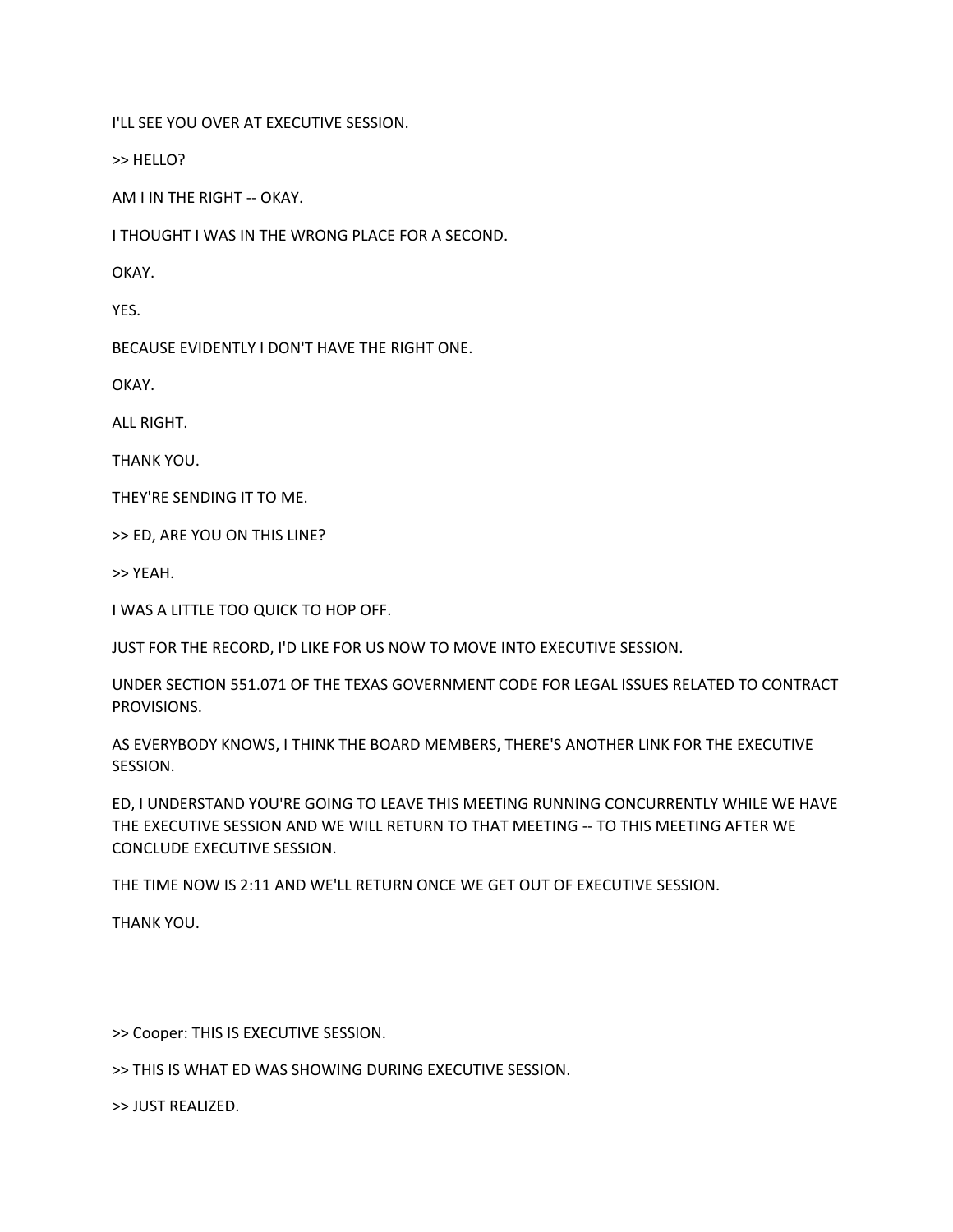>> IT CONFUSED ME FOR A SECOND.

>> IT'S MONDAY ALREADY?

>> Cooper: ARE WE ALL BACK, ONE, TWO ‑‑ THREE, FOUR, FIVE ‑‑ ENOUGH OF US ARE BACK.

BECKI, I DON'T SEE BECKI.

>> Travillion: A QUESTION.

>> Cooper: AND, ANN, ARE WE BACK ON THE RECORD?

ALL RIGHT, THANK YOU, EVERYBODY.

THAT CONCLUDES OUR EXECUTIVE SESSION.

TIME NOW IS 2:54 AND WE'LL GO BACK TO OUR REGULARLY SCHEDULED AGENDA ‑‑ WELL, WE'RE GOING TO JUMP AROUND A LITTLE BIT AND DO ONE DISCUSSION ITEM AND THEN OUR ACTION ITEMS.

SO, LET ME SKIP OVER TO DISCUSSION ITEM NUMBER 1, WHICH IS BUS OPERATIONS UPDATE AND THAT IS DOTTIE WATKINS TO DO THAT NOW AND THEN THE CONSENT AGENDA AND THEN OTHER ACTION ITEM AGENDAS.

>> THANK YOU, CHAIR COOPER AND GOOD AFTERNOON, CHAIR, AND MEMBERS OF THE BOARD.

I AM DOTTIE WATKINS, THE CHIEF CUSTOMER OFFICER AND CHIEF OPERATING OFFICER FOR CAPITAL METRO.

AND I KNOW THAT WE ARE IN A VERY TIGHT SCHEDULE SO I'LL DO MY BEST TO KEEP THIS BRIEF BUT WE THOUGHT THAT IT WAS VERY IMPORTANT THAT WE ADVISE YOU, OUR BOARD OF DIRECTORS, AND ANY OF THE PUBLIC THAT ARE WATCHING TODAY OF SOME OF THE ISSUES THAT WE ARE CURRENTLY EXPERIENCING IN BUS OPERATIONS.

AND IF YOU CAN PROCEED TO THE NEXT SLIDE, PLEASE.

THANK YOU.

SO CURRENTLY OUR BUS SERVICE QUALITY IS CLEARLY ‑‑ IT'S JUST NOT MEETING OUR STANDARDS.

AND YOU CAN SEE ON THE SLIDE HERE, UM, A PICTURE OF A TWEET THAT WE PUT OUT RIGHT AT A WEEK AGO, APOLOGIZING TO OUR CUSTOMERS FOR NOT ONLY HAVING SERVICE QUALITY ISSUES BUT ALSO FAILING TO PROPERLY COMMUNICATE ABOUT THOSE ISSUES AS THEY WERE HAPPENING.

THESE ARE BEING DRIVEN IN LARGE PART TO A STAFFING SHORTAGE.

AND SO I WANTED TO GO THROUGH WITH YOU JUST BRIEFLY WHAT THAT SHORTAGE IS AND THEN WE WILL ALSO ‑‑ I WILL ALSO GIVE YOU A HIGH LEVEL VIEW OF WHAT WE ARE LOOKING TO DO TO STABILIZE THE SERVICE.

NEXT SLIDE.

THERE WE GO.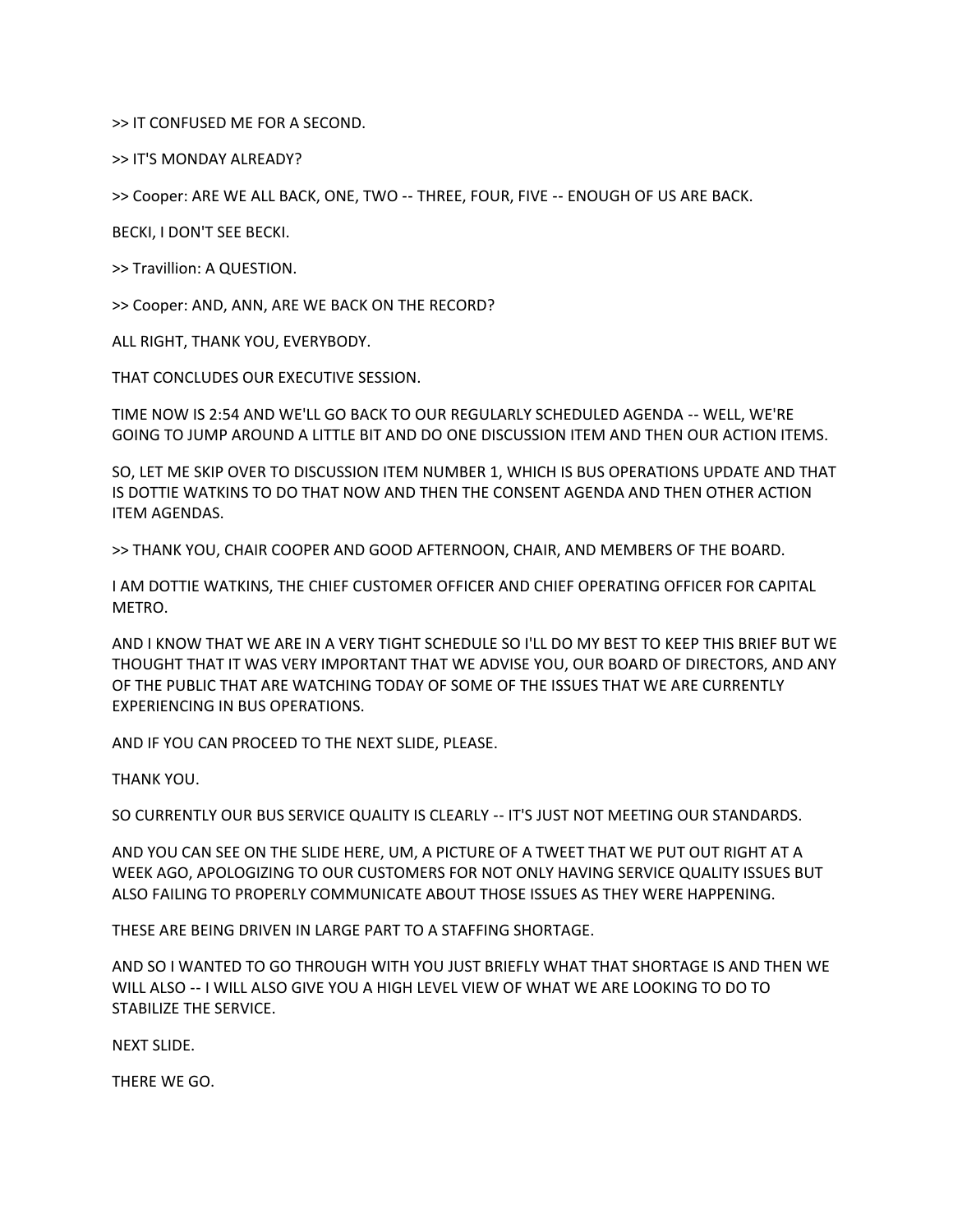THERE IT IS.

OUR STAFFING SHORTAGE IS NOT UNIQUE TO CAPITAL METRO.

IN FACT, AS YOU CAN SEE FROM THE VARIOUS HEADLINES THAT WE CAPTURED HERE, IT'S NOT UNIQUE TO AUSTIN AND IT'S NOT UNIQUE TO TRANSIT.

THE WORKFORCE AS A GENERAL, THE NATION WORKFORCE, HAS CHANGED A GOOD BIT OVER THE LAST 18 MONTHS AND OUR CURRENT SHORTAGE IS REALLY IN CRISIS.

WE ARE CURRENTLY TODAY 100 BUS OPERATORS SHORT WHAT IT WOULD TAKE TO OPERATE THE SERVICE LEVELS THAT WE COMMITTED FOR THE CURRENT SERVICE PERIOD WHICH STARTED AUGUST 19TH.

THAT IS IN TOTAL HEADCOUNT.

ON TOP OF THAT IS SOMEWHERE IN THE RANGE OF ABOUT 20 TO 25 PEOPLE EVERY DAY ADDITIONALLY ABSENT FOR COVID‑RELATED REASONS.

WHETHER IT IS SOMEONE THEY THEMSELVES HAVE COVID, OR THEY ARE QUARANTINED DUE TO AN EXPOSURE TO COVID.

AND THAT IS ALSO ADDING AN EXTRA LAYER OF IMPACT TO OUR ABILITY TO PROVIDE GOOD SERVICE.

SO NEXT SLIDE.

IN TERMS OF WHAT WE'RE DOING TO ‑‑ TO APPROACH THIS ISSUE, THE FIRST IS MINOR SERVICE REDUCTIONS.

AND SO OUR GOAL IS TO RIGHT‑SIZE OUR SERVICE COMMITMENTS TO OUR OPERATIONAL CAPACITY.

LATER THIS WEEK WE'LL RELEASE TO THE PUBLIC THE DETAILS OF OUR PLAN, BUT WE ARE CURRENTLY PUTTING THE FINAL TOUCHES ON A PLAN EFFECTIVE SEPTEMBER 19TH, TO REDUCE OUR SERVICE FREQUENCIES ON SOME ROUTES.

THE ONLY ROUTES WE HAVE SUSPENDED WE ACTUALLY SUSPENDED LAST WEEK THE E‑BUS ROUTES.

THOSE ARE LATE‑NIGHT SERVICE ROUTES DESIGNED PRIMARILY TO SERVE UNIVERSITY STUDENTS.

THOSE ROUTES RUN IN PARALLEL WITH OUR NIGHT OWL ROUTE SYSTEM, AND SO THAT GIVEN THAT THEY ARE DUPLICATIVE LATE NIGHT SERVICE, WE SUSPENDED THAT SERVICE LAST WEEK.

THAT IS THE ONLY SERVICE PROPOSED TO BE SUSPENDED, OTHERWISE, WE WILL BE REDUCING FREQUENCIES ON A TEMPORARY BASIS WHILE WE TAKE THE TIME TO STAFF UP.

WE WILL CONTINUE TO PROACTIVELY COMMUNITY WITH OUR CUSTOMERS ON SERVICE IMPACTS OCCURRING, BUT THE PRIMARY REASON FOR MAKING SERVICE REDUCTIONS IS TO BE ABLE TO GIVE OUR CUSTOMERS A RELIABLE SERVICE.

RIGHT NOW, QUITE HONESTLY, YOU NEVER KNOW WHEN THE BUS IS GOING TO COME BECAUSE YOU CAN CHECK THE SCHEDULE, BUT IF 10% OF THE BUS IS ON THE SCHEDULE JUST AREN'T RUNNING TODAY, YOUR ODDS OF BEING ABLE TO RELY ON THAT SERVICE ARE PRETTY LOW.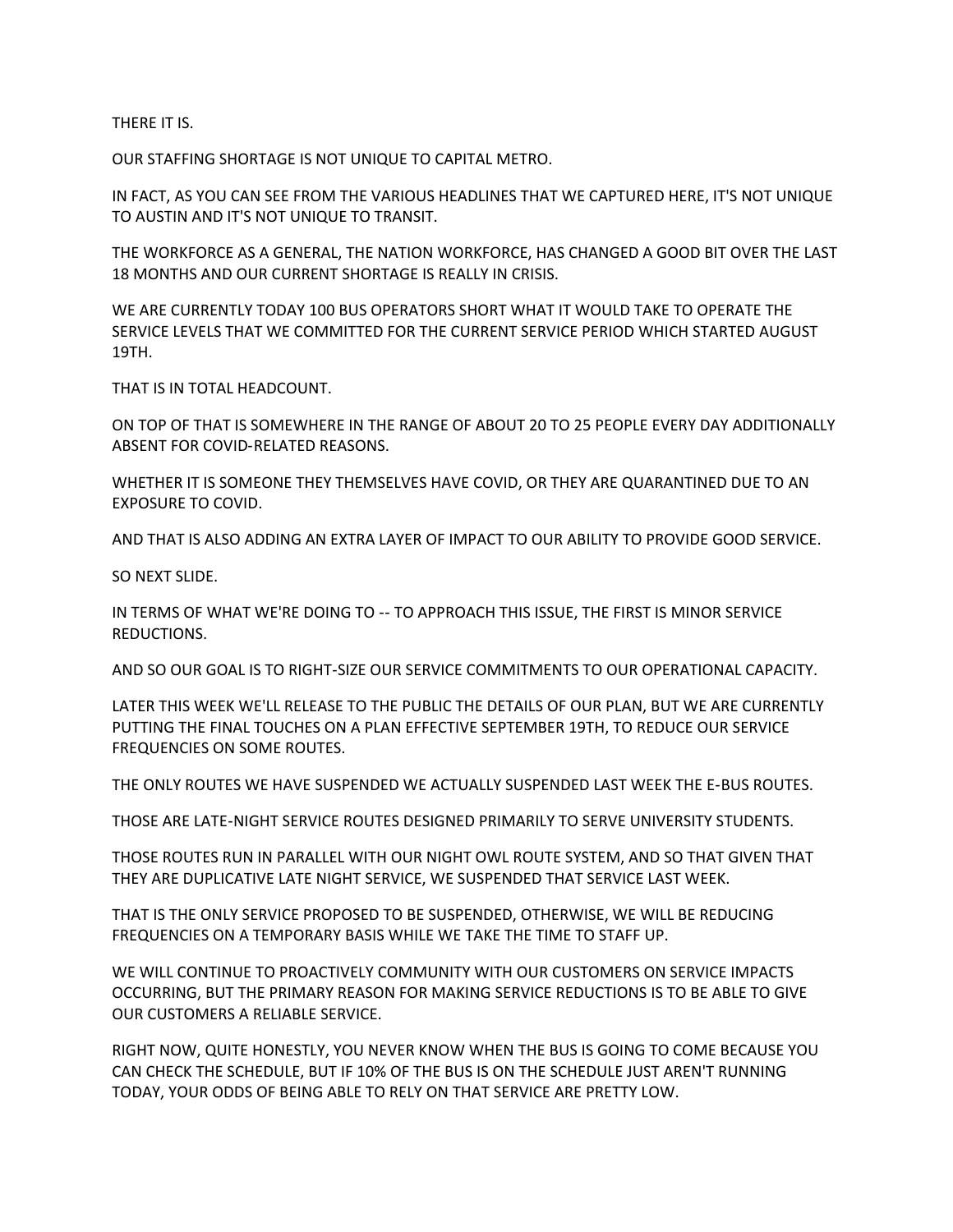AND THAT'S ABOUT WHERE WE'RE SITTING.

SOME DAYS WORSE.

SO WE NEED TO RIGHT‑SIZE OUR COMMITMENTS TO OUR OPERATIONAL CAPACITY.

AS WE GET STAFFED UP, WE WILL BE ADDING SERVICES BACK IN.

WE WILL BE SUPPLEMENTING WITH BUSES WHERE WE'RE SEEING CROWDS.

BUT EFFECTIVE SEPTEMBER 19TH, WE WILL PULL BACK, SO THAT WE CAN RETURN TO A STATE OF GIVING OUR COMMUNITY RELIABLE SERVICE.

AND I WOULD BE HAPPY TO ANSWER ANY QUESTIONS THAT YOU MAY HAVE.

>> Cooper: QUESTIONS?

MEMBER KITCHEN.

>> Kitchen: YES, JUST QUICKLY, JUST A REQUEST ‑‑ WHEN YOU RELEASE THOSE, IT WOULD BE HELPFUL FOR ME TO UNDERSTAND JUST THE -- UM, THE IMPACT OF THEM.

YOU KNOW, I'M SURE THAT YOU'RE DOING AN ANALYSIS OF THE IMPACT ON WHICH, YOU KNOW, WHICH ASPECTS OF OUR CUSTOMERS ARE IMPACTED BY THOSE.

AND I WOULD LIKE TO UNDERSTAND WHAT THAT IS.

AND IF YOU COULD SEND THAT TO ME AT THE SAME TIME THAT YOU ARE RELEASING THAT.

YOU KNOW, WE OBVIOUSLY WANT TO BE -- AND I KNOW THAT YOU GUYS ARE DOING THIS -- WE WANT TO BE, YOU KNOW, WE WANT TO BE LOOKING ACROSS THE NEEDS OF THE ENTIRE COMMUNITY AND REALLY BEING, YOU KNOW, CAREFUL ABOUT WHO WE'RE IMPACTING, AND I TRUST THAT YOU ALL ARE DOING THAT.

I JUST WANT THE INFORMATION SO THAT I CAN UNDERSTAND IT IF I GET ANY QUESTIONS.

>> ABSOLUTELY.

>> Cooper: OTHER QUESTIONS FOR DOTTIE?

WELL, LET ME JUST SAY, IT IS NOT SOMETHING THAT IS UNIQUE TO US.

WE SAW PUBLIC APOLOGY BY SOUTHWEST AIRLINES IN THE LAST WEEK ABOUT THE CHALLENGES THEY FACE BECAUSE OF LABOR SHORTAGES AS WELL, SOME OF THE OTHER AIRLINES.

NONETHELESS, I THINK THAT WE DO WANT TO GET TO A POINT WHERE PEOPLE TRUST THAT WITH WE SAY WE'RE RUNNING A BUS, WE'RE RUNNING A BUS.

AND UNDERSTAND, TO THE POINT, THAT WE NEED TO MAKE SOME QUICK DECISIONS AND DO THE BEST COST BENEFIT ANALYSIS THAT WE CAN TO SERVE THE RIGHT PEOPLE WITH THE RIGHT FREQUENCY.

BUT THAT'S A CHALLENGE, AND ONE I TRUST THAT WE'LL DO OUR BEST FOR, BUT WE'LL ALL BE INTERESTED IN HOW WE GO FORWARD.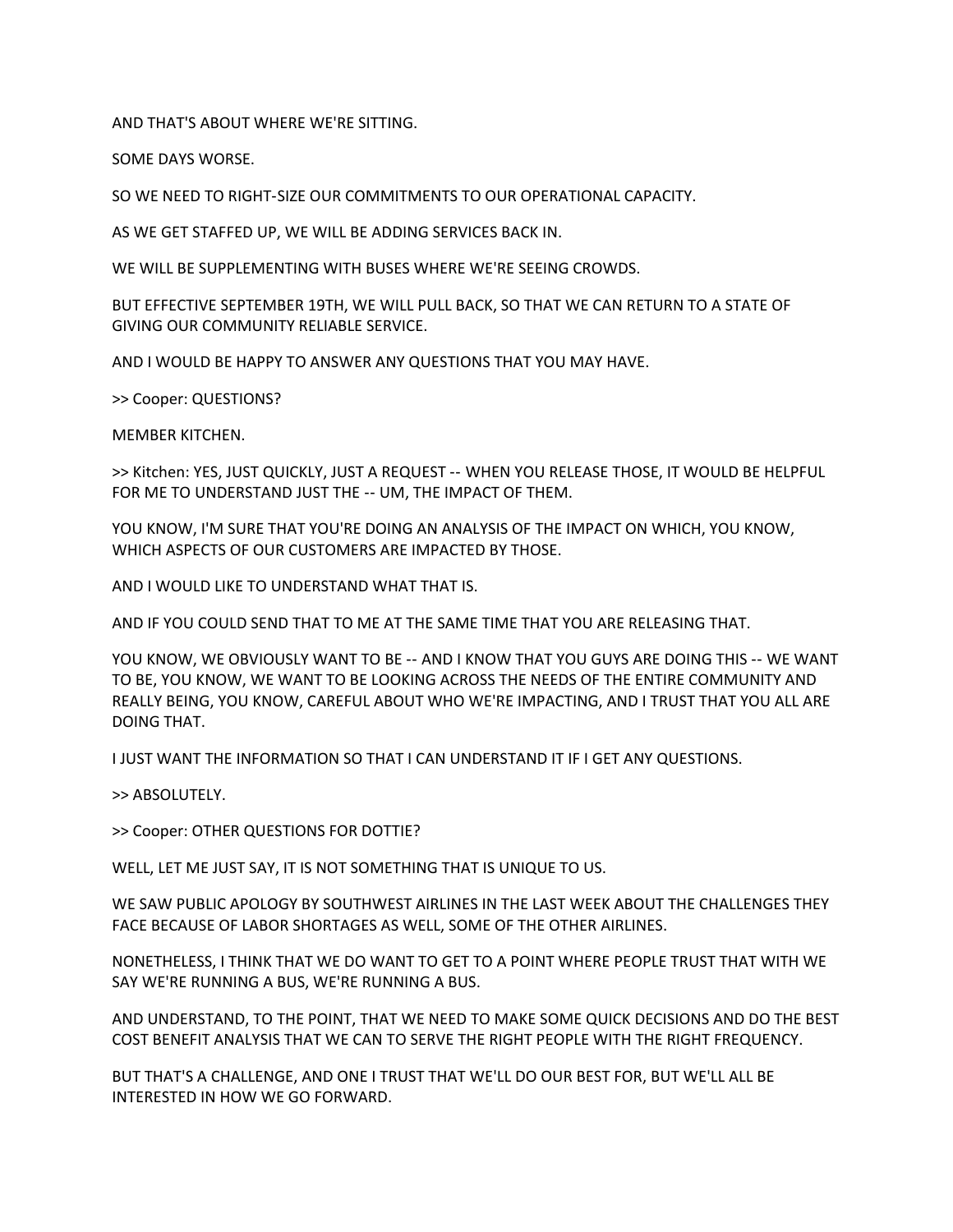SO, THANK YOU FOR THAT.

MEMBER ‑‑ I'M SORRY, PRESIDENT CLARKE?

>> Clarke: I WANTED TO MAKE A QUICK POINT AND I WANT TO APOLOGIZE THAT WE CAN'T FUND THE SERVICE THAT WE, THE STAFF, WOULD LIKE TO RUN.

IT'S ESPECIALLY CHALLENGING BECAUSE RIDERSHIP IS COMING BACK REALLY QUICKLY.

AND I ALSO WANT TO TAKE A QUICK MOMENT AND TO THANK DOTTIE, THE ENTIRE BUS MANAGEMENT TEAM, ALL OF OUR FRONTLINE STAFF.

I CAN'T OVERSTATE TO THE PUBLIC ‑‑ YES, WE ARE NOT DELIVERING AS GOOD AS WE WOULD LIKE TO, BUT THE EFFORT IS ALL IN.

AND DOTTIE AND HER TEAM ‑‑ ARE WORKING SIX, SEVEN DAYS A WEEK, SOMETIMES, YOU KNOW, A LOT LONGER THAN 12‑HOUR DAYS.

AND SOME PEOPLE ARE REALLY BURNT AND I WANT THEM TO KNOW PUBLICLY HOW MUCH ‑‑ I PERSONALLY THANK THEM AND I KNOW THAT YOU AS THE BOARD HAVE BEEN VERY BIG SUPPORTERS OF THE FRONTLINE STAFF AND THE BUS TEAM OUT THERE.

SO JUST WANTED TO JUST TAKE THAT MOMENT, SO, THANK YOU, CHAIR.

>> Cooper: THANK YOU FOR THAT.

AND IF YOU WANTED TO HELP US TO GET UP AND RUNNING, GET YOUR VACCINE AND WEAR YOUR MASK.

LET'S BE SAFE OUT THERE AND BE RESPONSIBLE MEMBERS OF THE COMMUNITY.

THAT'S ‑‑ SICK BUS DRIVERS DON'T HELP OR SICK FRONTLINE EMPLOYEES DON'T HELP AND SICK PASSENGERS DON'T HELP, SO LET'S ALL DO OUR SHARE HERE.

AND WHAT RANDY SAID IS TRUE ‑‑ NO GROUP IN THE COUNTRY HAS WORKED ANY HARDER THAN OUR FRONTLINE PEOPLE THROUGH PANDEMICS AND FREEZES AND TRYING TO GET "PROJECT CONNECT" UP AND RUNNING.

PEOPLE ARE WORKING REALLY HARD.

SO KUDOS, AND, THANKS TO ALL OF THEM.

WITH THAT, LET'S MOVE TO OUR ACTION ITEMS FIRST.

WE HAVE OUR CONSENT AGENDA.

CONSENT ITEM NUMBER 1 WOULD BE APPROVAL OF THE MINUTES FROM THE JULY 19, 2021, CAP METRO BOARD MEETING.

NUMBER TWO IS APPROVAL OF A RESOLUTION APPOINTING FANGDA LU TO THE CUSTOMER SATISFACTION ADVISORY COMMITTEE, CONSENT AGENDA NUMBER THREE IS APPROVAL OF A RESOLUTION APPOINTING MICHAEL MENA TO THE CUSTOMER SATISFACTION ADVISORY COMMITTEE.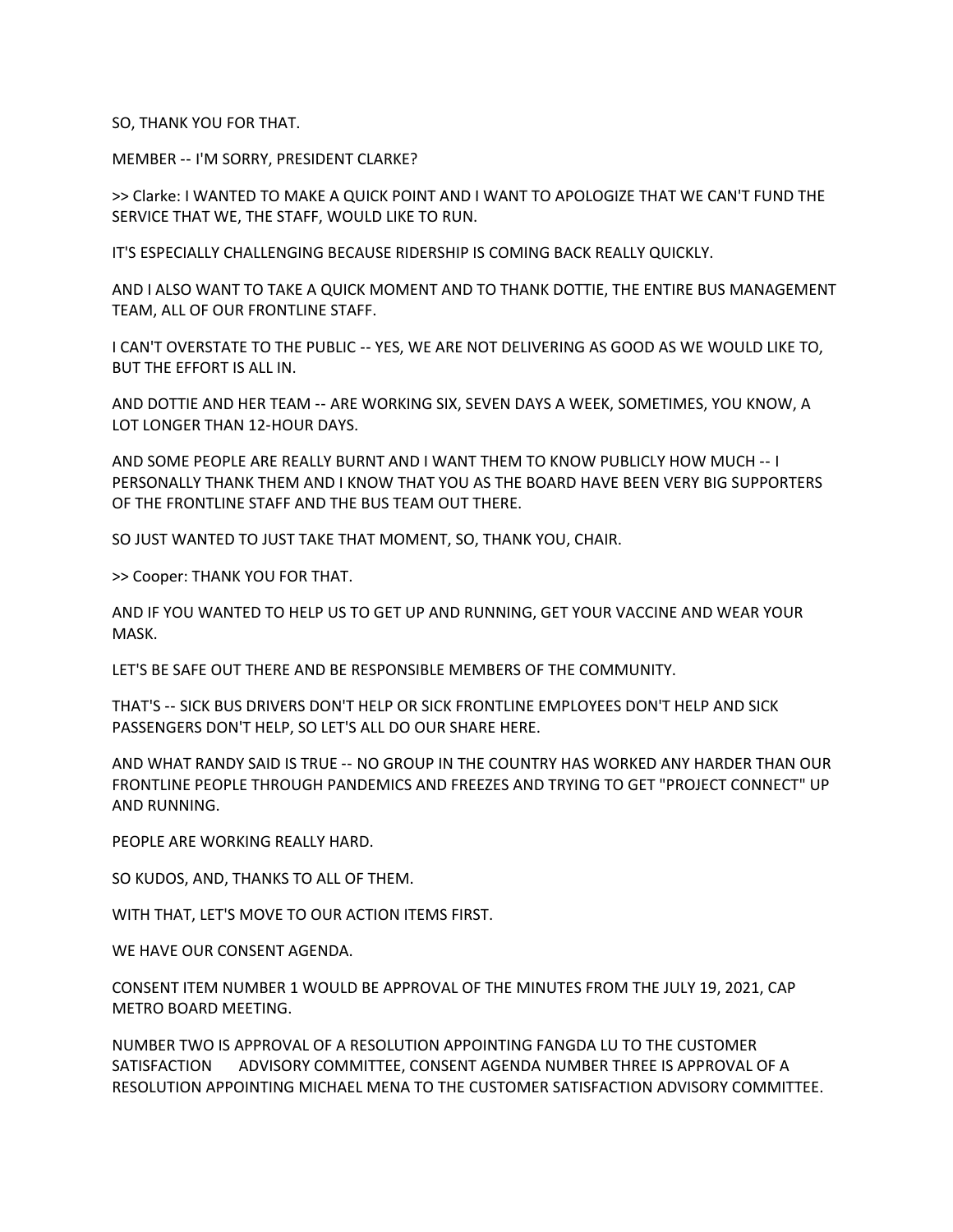AND ACTION NUMBER FOUR IS APPROVAL OF AUTHORIZING THE PRESIDENT AND THE CEO OR HIS DESIGNEE, TO FINALIZE AND EXECUTE A CONTRACT WITH UNUM FOR BASIC LIFE AND AD&D INSURANCE, LONG‑TERM AND SHORT‑TERM DISABILITY INSURANCE; AND FMLA ADMINISTRATION PAID BY CAP METRO, AND VOLUNTARY LIFE, LONG TERM DISABILITY BUY‑UP, ACCIDENT, WHOLE LIFE AND CRITICAL ILLNESS, PAID BY EMPLOYEES TO NOT EXCEED \$1,752,882.

AND I'M SORRY, CONSENT AGENDA ITEM NUMBER 5 HAS BEEN REMOVED FROM THE CONSENT AGENDA AND WILL BE BROUGHT BACK AT A LATER DATE.

ITEM 6, APPROVAL OF A RESOLUTION AUTHORIZING THE PRESIDENT AND THE CEO, OR HIS DESIGNEE, TO EXECUTE AN INTERLOCAL AGREEMENT WITH THE UNIVERSITY OF TEXAS AT AUSTIN FOR BUS SERVICES AND FARE PROGRAMS FOR AN ESTIMATED REVENUE OF \$21,050,000 FOR A PERIOD OF THREE YEARS, STARTING SEPTEMBER 1, 2021.

AND ITEM NUMBER 7 IS THE APPROVAL OF A RESOLUTION AUTHORIZING THE PRESIDENT AND THE CEO, OR HIS DESIGNEE, TO MODIFY THE HERZOG CONTRACTING MEMBER TO 200655 FOR THE REPLACEMENT OF FOUR BRIDGES, WITH THE ORIGINAL BOARD AUTHORIZED AMOUNT OF \$201,923, FOR REINFORCED CONCRETE BOX CULVERTS.

ITEM NUMBER 8 IS APPROVAL OF A RESOLUTION AUTHORIZING THE PRESIDENT AND THE CEO, OR HIS DESIGNEE, TO FINALIZE AND EXECUTE AN INTERLOCAL AGREEMENT WITH THE TEXAS TRANSPORTATION INSTITUTE, FOR A PERIOD OF FIVE YEARS FOR PROVISION OF RESEARCH IN A VARIETY OF AREAS TO FACILITATE CAP METRO'S DELIVERY OF TRANSIT SERVICES ON AN AS NEEDED SERVICE TO NOT EXCEED \$2.5 MILLION.

AND THEN THE FINAL ITEM NUMBER 9, IS APPROVAL OF A RESOLUTION AUTHORIZING THE PRESIDENT AND THE CEO, OR HIS DESIGNEE, TO EXTEND AN INTERLOCAL AGREEMENT WITH TRAVIS COUNTY FOR EMPLOYEE TRANSIT PASSES FOR A PERIOD OF ONE YEAR FROM OCTOBER 1ST, 2021, TO SEPTEMBER 30, 2022.

AND I BELIEVE THAT --

>> Travillion: [indiscernible]

>> I'LL MAKE THAT MOTION, CHAIR.

>> Cooper: DO WE HAVE A MOTION TO APPROVE THE CONSENT AGENDA ITEMS?

IS THERE A SECOND?

>> Travillion: I'LL SECOND IT IF THAT IS PUT IN PLACE BY A BOARD MEMBER POOL.

>> Cooper: OKAY, I RECORD MEMBER POOL WITH THE MOTION AND MEMBER ‑‑ VICE‑CHAIR TRAVILLION WITH THE SECOND.

AND I THINK THAT MS. JOSEPH WANTED TO BE HEARD ON THIS, IF SHE HAS COME BACK ON THE LINE.

>> CHAIR [indiscernible] MR. CHAIR?

>> Cooper: YES, MS. JOSEPH, WELCOME.

YOU HAVE THREE MINUTES.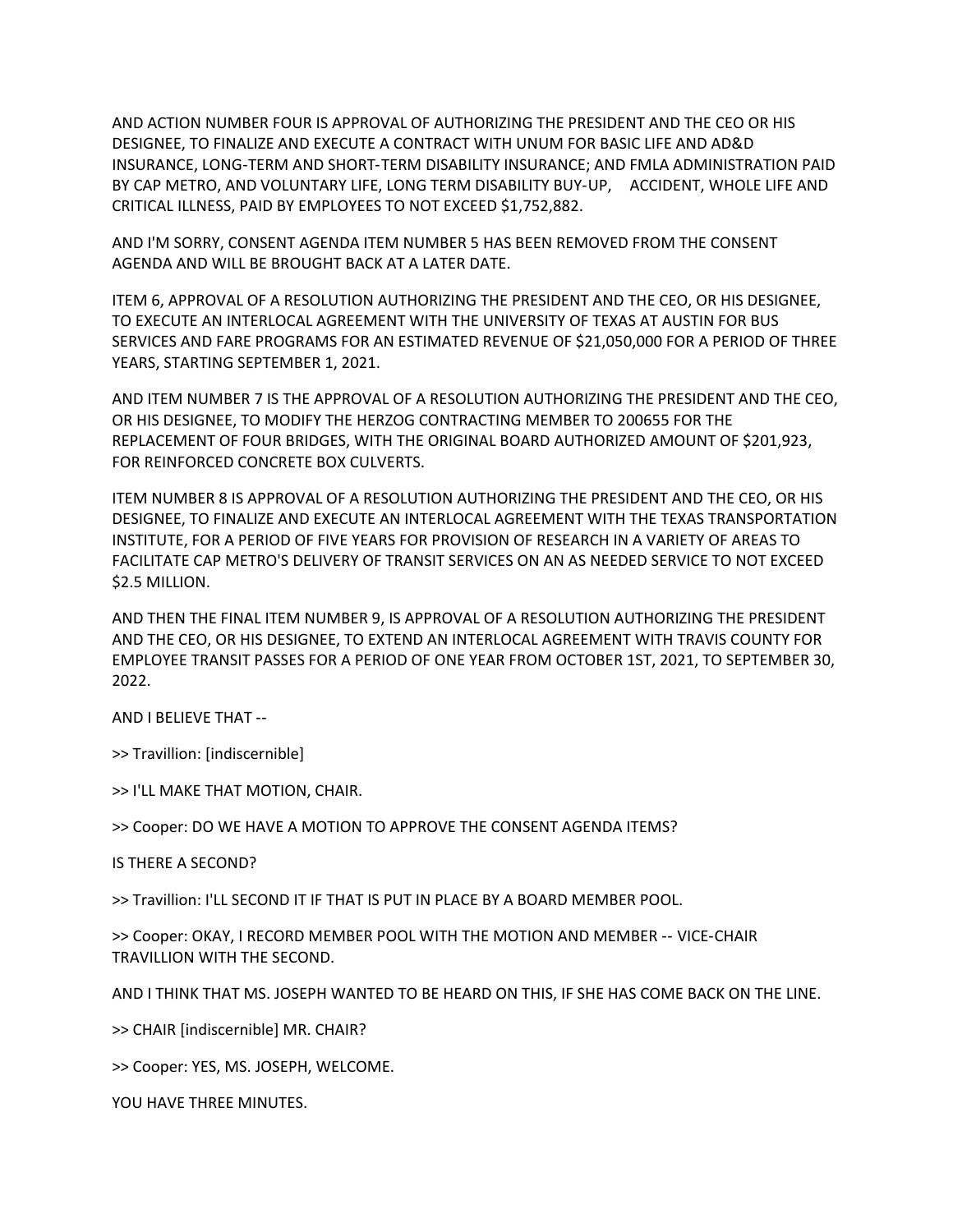>> THANK YOU, CHAIR.

MY COMMENT IS ON ITEM 8 FOR A TWO‑PART \$5 MILLION CONTRACT WITH TEXAS TRANSPORTATION INSTITUTE.

I MENTIONED THIS BEFORE, I DON'T HAVE ANY PROBLEMS WITH THE RESEARCH.

MY OPPOSITION IS TO CAPITAL METRO SPENDING TAXPAYER DOLLARS FOR RESEARCH SAKE

WHAT I MEAN BY THAT IS THAT SPECIFICALLY THE 2009 PEDESTRIAN STUDY IN JANUARY 7, 2009, BY JUNE HUDSON, AND I READ THIS INTO THE COMMITTEE MEETING BUT I'LL READ IT AGAIN.

FOR 20 MONTHS THE DEPARTMENT OF TRANSPORTATION, AND THE TEXAS TRANSPORTATION INSTITUTE AND THE CITY OF AUSTIN'S TRANSPORTATION DEPARTMENT, AND THE NEIGHBORHOOD PLANNING PROGRAMS, AUSTIN POLICE DEPARTMENT AND CAPITAL METRO MET TO DISCUSS DATA COLLECTED AND SHARE IDEAS.

IN THAT SAME REPORT ON PAGE 75, IT SPECIFIED THAT THE NEAR CROSSINGS WITH PEDESTRIANS GET KILLED THE MOST.

AND SO I JUST WANTED TO CALL TO YOUR ATTENTION IT WAS ON ABOUT FEBRUARY 25, 2019, WHEN A CEO CLARKE HAD BEEN AT THE RIBBON CUTTING [indiscernible] AND IT WAS MAY 2, 2019, WHEN DAVID JOHN McDONNELL WAS KILLED MID‑BLOCK TRYING TO GET TO WORK AT 6:00 a.m. IN THE MORNING.

SO IT'S IRRESPONSIBLE FOR CAPITAL METRO TO DO THE STUDY, HAVE THE [indiscernible] AND THEN TURN A BLIND EYE.

THERE'S ALSO MID‑BLOCK CROSSINGS AT CHINATOWN THEY TOLD YOU ABOUT REPEATEDLY, AND THEN THERE'S ONE OVER BY THE METRO PARK AS WELL.

AND SO I JUST WANT YOU TO CONSIDER THAT.

THERE'S NOTHING WRONG WITH DOING RESEARCH.

TEXAS TRANSPORTATION INSTITUTE DOES A GOOD JOB.

BUT YOU'RE SPENDING TAXPAYER DOLLARS FOR THE SAKE OF SPENDING IT WITHOUT BEING RESPONSIBILITY AND, APPLYING THE RESULTS IS WHAT IS PROBLEMATIC TO ME.

AND THEN I WOULD JUST SAY AS IT RELATES TO THE UNIVERSITY OF TEXAS AT AUSTIN, I KNOW THAT YOU'RE ALWAYS GOING TO HAVE A CONTRACT WITH THEM, BUT I WOULD JUST ASK YOU TO RECOGNIZE THAT IF THEIR RIDERSHIP DOESN'T INCREASING, THEN I THINK THAT YOU OUGHT TO RECOGNIZE THAT THERE'S OTHER SERVICE AREAS, MINORITIES, THAT ARE NORTH OF 83 THAT DON'T HAVE THE TRANSPORTATION THAT WE NEED.

SO I HOPE THAT YOU WILL CONSIDER THAT SEPTEMBER 19TH, BEFORE YOU MAKE THE REDUCTIONS ACROSS THE BOARD.

I THANK YOU FOR ALLOWING ME TO MAKE MY COMMENTS.

>> Cooper: THANK YOU, MS. JOSEPH.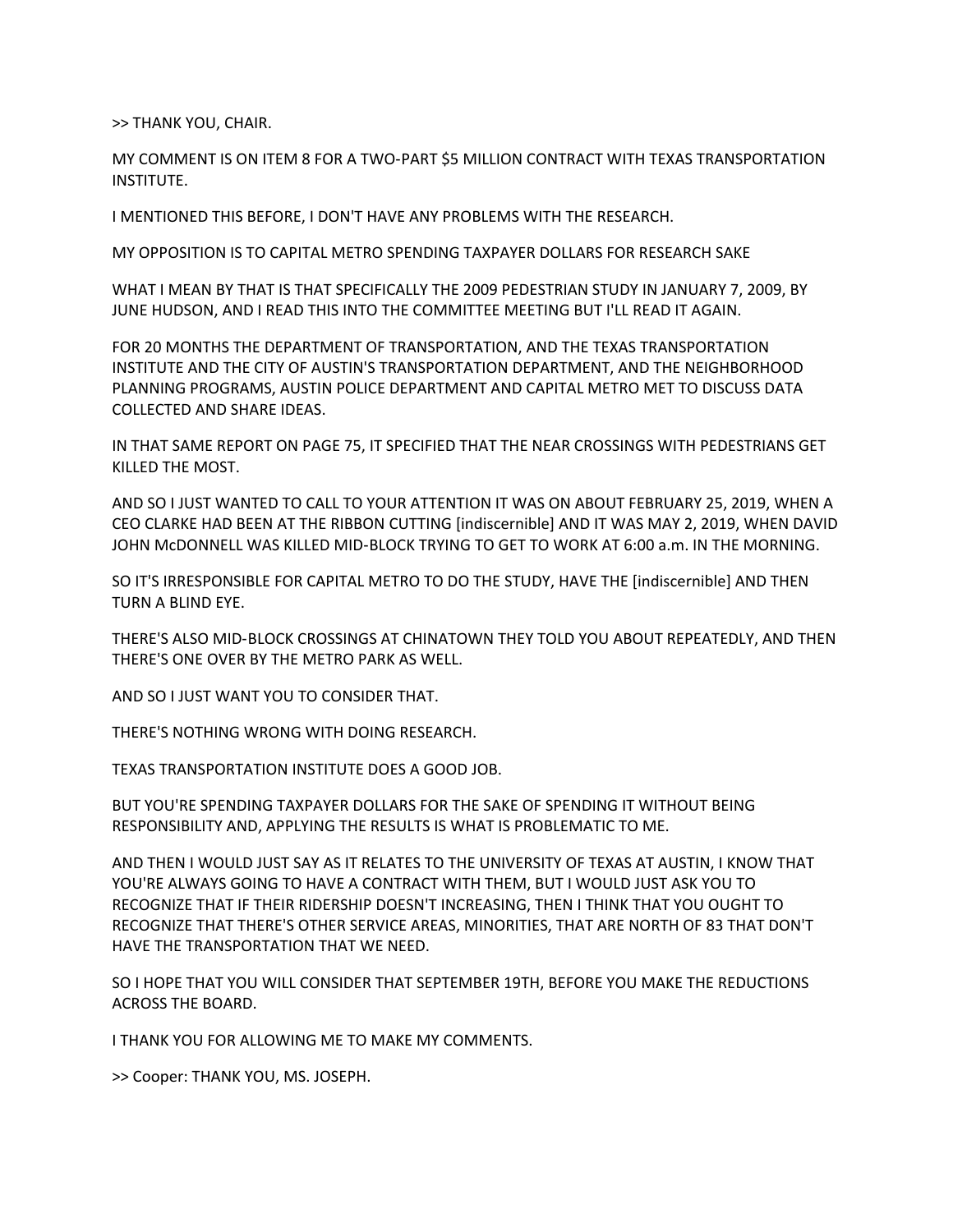>> YOU'RE WELCOME.

>> Cooper: SO WE HAVE A MOTION AND A SECOND.

IS THERE ANY DISCUSSION ON THE MOTION TO APPROVE THE CONSENT AGENDA ITEMS?

NONE?

VERY WELL.

LET ME CALL ROLL THEN AND I'LL REMIND YOU TO BE ON CAMERA TO VOTE.

MEMBER ROSS?

>> Ross: [indiscernible]

>> Cooper: MEMBER RENTERIA.

>> LOOKS LIKE HE'S AWAY FROM HIS DESK.

>> Cooper: THANKS.

MEMBER STRATTON IS I THINK OUT OF THE MEETING.

MEMBER POOL.

>> Pool: YES.

- >> Cooper: MEMBER KITCHEN?
- >> Kitchen: YES.
- >> Cooper: MEMBER TRAVILLION.
- >> Travillion: AYE.
- >> Cooper: MEMBER MITCHELL?
- >> Mitchell: AYE.

>> Cooper: COOPER SAID AYE.

MOTION CARRIES, SIX IN FAVOR, TWO NOT PRESENT, AND ‑‑ SIX IN FAVOR, TWO NOT PRESENT.

THANK YOU.

SO NOW MOVE OVER TO OUR REMAINING ACTION ITEMS.

ACTION ITEM NUMBER 2 IS APPROVAL OF A RESOLUTION AUTHORIZING THE PRESIDENT AND THE CEO OR HIS DESIGNEE TO FINALIZE AND EXECUTE A CONTRACT FOR HEALTH PLAN ADMINISTRATIVE SERVICES FOR THREE‑YEAR BASIC PERIOD IN THE THREE ONE‑YEAR OPTIONS WITH UNITED HEALTHCARE IN AN AMOUNT NOT TO EXCEED \$15,384,283 FOR ADMINISTRATION OF THIRD‑PARTY ADMINISTRATION SERVICES AND STOP‑LOSS INSURANCE FOR THE CAP METRO SELF‑INSURANCE HEALTH AND DENTAL PLANS.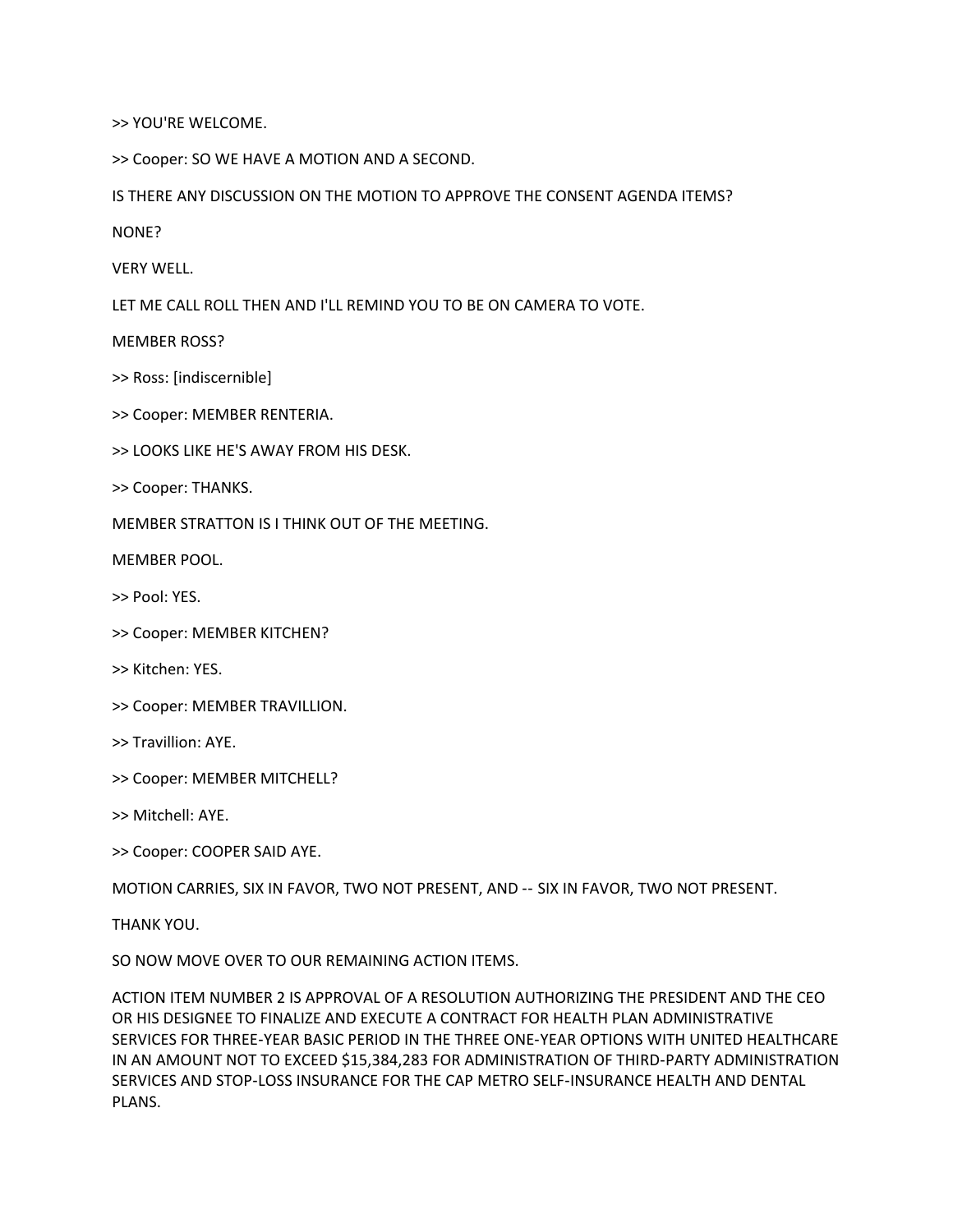DONNA SIMMONS WILL MAKE OUR STAFF PRESENTATION.

DONNA, THE FLOOR IS YOURS.

>> GOOD AFTERNOON, CHAIRMAN COOPER, AND BOARD MEMBERS AND PRESIDENT CLARKE.

I'M THE EXECUTIVE PRESIDENT OF ADMINISTRATION AND THE DIVERSITY AND INCLUSION OFFICER.

AND I KNOW THAT WE'VE GOT A SHORT TIME FRAME REMAINING FOR THE MEETING TODAY BUT I'VE GOT A BRIEF PRESENTATION THAT I WANT TO WALK THROUGH TO GIVE YOU BACKGROUND INFORMATION ON OUR HEALTH PLANS IN JUST A COUPLE OF SLIDES.

ED, IF YOU COULD GO AHEAD.

THIS IS A LITTLE BIT OF INFORMATION ON OUR CLAIMS HISTORY GOING BACK TO 2016 THAT SHOWS I THINK THE MAIN THING THAT IT SHOWED WITH OUR HEALTHCARE COSTS HAVE BEEN PRETTY STABLE OVER THE LAST SEVERAL YEARS, EXCEPT FOR A YEAR WHERE WE'VE HAD SOME HIGH COST CLAIMS.

INDIVIDUAL HIGH COST CLAIMS THAT WERE CONSIDERED CATASTROPHIC CLAIMS ABOVE OUR STOP‑LOSS AMOUNT.

SO WE CARRY A STOP‑LOSS OF \$150,000 PER PARTICIPANT IN THE PLAN PER YEAR.

AND EXCEPT FOR THOSE YEARS WHERE WE HAVE SEEN SOME OF THOSE HIGH COST CLAIMS, OUR COSTS HAVE REMAINED PRETTY STABLE.

THE OTHER THING THEY THINK IS IMPORTANT TO LOOK AT IS WHAT THE PLAN IS COSTING OUR EMPLOYEES.

SO IF YOU COULD GO TO THE NEXT SLIDE AND I'LL COVER THAT.

IT'S BEEN A VERY, VERY, VERY STABLE FROM 2017 THROUGH 2021.

AND IN 2021, WE MADE THE DECISION ‑‑ EVEN THOUGH OUR HEALTHCARE COSTS DID GO UP OVERALL A LITTLE BIT, WE DID NOT PASS THAT INCREASED COST ON TO OUR EMPLOYEES.

BECAUSE AS WE WERE IN THE PANDEMIC AND WE KNEW THAT EMPLOYEES WERE ALREADY UNDER A LOT OF STRAIN, BECAUSE OF THAT WE DECIDED NOT TO INCREASE THE HEALTHCARE PREMIUMS FOR EMPLOYEES IN 2021.

SO THIS IS AN EXAMPLE OF WHAT THE EMPLOYEES PAY ON A PER PAY PERIOD BASIS FOR OUR BUY‑UP PLAN.

WE HAVE THREE PLANS THAT WE OFFER AND THE BUY‑UP PLAN IS THE PLAN THAT OFFERS THE MOST RICH BENEFITS.

I WANTED TO MENTION AS PART OF WHAT WE ARE RECOMMENDING AWARDING THIS CONTRACT TO UNITED HEALTHCARE AND SOME OF THE ENHANCEMENTS THEY PROVIDE TO OUR EMPLOYEES AND THE FAMILY MEMBERS ‑‑ ONE OF THOSE IS THE RALLY HEALTH RISK ASSESSMENT TOOL THAT REWARDS EMPLOYEES FOR TAKING CONTROL OF THEIR HEALTH, COMPLETING A HEALTH RISK ASSESSMENT THAT IDENTIFIES AREAS IN THEIR LIFESTYLES THAT MIGHT -- THAT THEY MIGHT CONSIDER CHANGING IN ORDER TO IMPROVE THEIR HEALTH.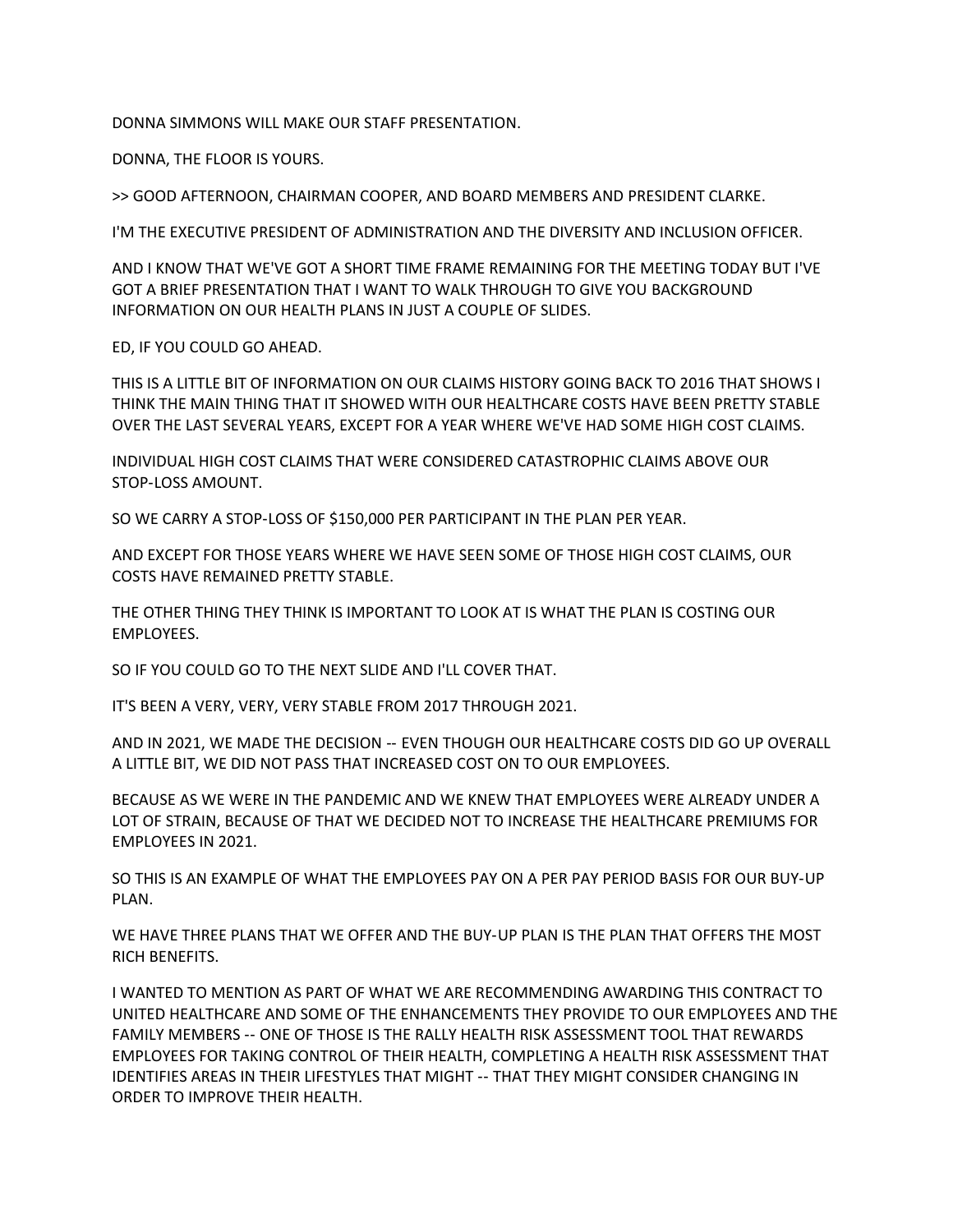THEY ALSO A REAL APPEAL PROGRAM, WHICH IS AN EVIDENCE‑BASED VIRTUAL WEIGHT LOSS PROGRAM THAT IS FREE TO EMPLOYEES.

THEY ALSO PROVIDE A TREATMENT COST ESTIMATOR SO THAT EMPLOYEES CAN GO ON TO UNITED HEALTHCARE WEBSITE AND ESTIMATE WHAT A PROCEDURE IS LIKELY TO COST BOTH CAPITAL METRO AND THE EMPLOYEE, AS LONG AS THEY REMAIN IN NETWORK.

THEY OFFER SOME FREE PREVENTIVE MEDICATIONS THROUGH THEIR PRESCRIPTION PLANS.

SO SOME OF THOSE, FOR EXAMPLE, ARE FOR THINGS THAT ARE PREVENTIONS FOR DIABETES, FOR COLONOSCOPY PREP, FOR HIGH BLOOD PRESSURE.

THE KINDS OF THINGS THAT CAN BE VERY DEVASTATING IF EMPLOYEES DON'T KEEP THOSE HEALTHCARE ISSUES UNDER CONTROL.

AND WE ARE ALSO OFFERING NEXT‑YEAR ENHANCED TELE‑MEDICINE OPERATING WITH A BIG PART BEING MENTAL HEALTH -- A BIGGER FOCUS ON MENTAL HEALTH.

I THINK THAT WE FOUND DURING THE PANDEMIC THAT A LOT OF PEOPLE WERE ABLE TO USE TELE‑MEDICINE VERY, VERY EFFECTIVELY SO UNITED HEALTHCARE IS ENHANCING THEIR OFFERINGS IN TELE‑MEDICINE.

NEXT SLIDE.

AS MENTIONED OUR ACTION THAT IS REQUESTED IS TO APPROVE THE AWARD OF THE CONTRACT TO UNITED HEALTHCARE FOR THREE BASE PERIODS AND THREE, ONE‑YEAR OPTIONS.

THE TOTAL BASE CONTRACT AMOUNT IS \$4,866,275.

AND THEN INCLUDING THE OPTION IS ABOUT \$15.3 MILLION.

THE BULK OF THAT COST IS FOR THE PURCHASE OF THE STOP‑LOSS INSURANCE, WHICH IS INCLUDED UNDER THIS CONTRACT AS WELL.

UNITED HEALTHCARE ACTUALLY ‑‑ ACTUALLY NO HEALTHCARE COMPANY WILL PROVIDE STOP‑LOSS ESTIMATES FOR ANYMORE THAN ONE YEAR AT A TIME.

SO WE BASE THIS ESTIMATE ON WHAT WE SAW IN OUR INCREASE IN STOP‑LOSS PREMIUMS FOR THIS CURRENT YEAR AND THEN PROJECTING THAT FORWARD THROUGHOUT THE TERM OF THE PROPOSED CONTRACT.

THE UNITED HEALTHCARE IS ALSO MADE A COMMITMENT TO A 5% SBE GOAL FOR PRINTING.

SO THAT GOAL WILL BE APPLIED TO ONLY THE ‑‑ THEIR ADMINISTRATIVE COSTS ‑‑ NOT THE COST OF THE STOP-LOSS.

AND I WILL BE HAPPY TO ANSWER ANY QUESTIONS THAT YOU MAY HAVE.

>> Cooper: DONNA, THANK YOU FOR THAT.

I ASSUME ON THE STOP‑LOSS ‑‑ AND I THINK THAT YOU TOLD ME THIS IN AN INDIVIDUAL BRIEFING, BUT WE STILL HAVE THE ABILITY TO GO BACK OUT TO THE MARKETPLACE IF WE'RE UNHAPPY WITH ANY OF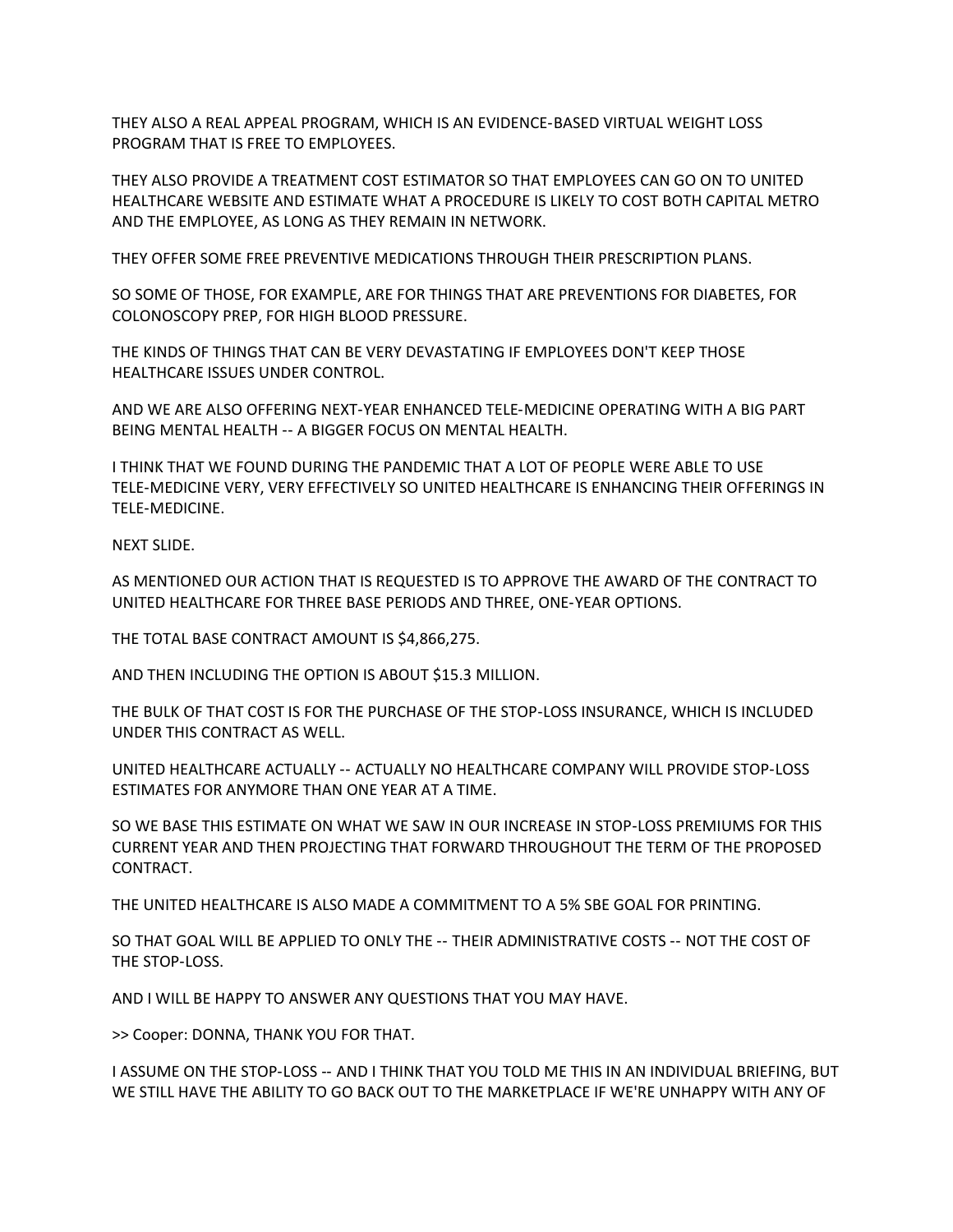THE QUOTES ON THE STOP-LOSS?

>> WE DO.

AND ALL OF THE STOP‑LOSS CARRIERS WILL ASK FOR AT LEAST A 10 TO 24 MONTHS OF PRIOR HISTORY.

AND THEN WILL BASE THEIR PREMIUMS ON THAT.

WE HAVE A SELF‑INSURED BOARD OF TRUSTEES THAT ADMINISTERS THIS PLAN THAT INCLUDES MEMBERS OF OUR BOARD RESOURCES TEAM AS WELL AS OUR FINANCE TEAM.

WE TAKE A LOOK EVERY YEAR AT THOSE QUOTES TO MAKE A DETERMINATION ABOUT WHAT THE LEVEL OF STOP‑LOSS IS THAT WE SHOULD CONTINUE TO HOLD.

WHETHER WE SHOULD INCREASE THAT OR NOT.

AND THAT'S BASED ON A COMPARISON OF WHAT WE WOULD EXPECT TO BE PAYING OUT IN CLAIMS IF WE DIDN'T HAVE A LEVEL OF STOP-LOSS.

SO THIS PAST YEAR, UNFORTUNATELY, WE GOT A COUPLE OF EMPLOYEES WHO -- WHOSE HEALTHCARE EXPENSES ARE QUITE HIGH, AND WE HOPE AND EXPECT THAT THOSE EMPLOYEES WILL BE WITH US FOR A LONG TIME, BUT BECAUSE THOSE CLAIMS SHOW UP IN OUR HISTORY IS ONE OF THE REASONS WHY THE STOP-LOSS PREMIUMS HAVE BEEN GOING UP.

>> Cooper: OTHER QUESTIONS FOR DONNA?

NONE?

THEN, THE CHAIR WILL WELCOME A MOTION WITH RESPECT TO ACTION ITEM NUMBER 2.

WE HAVE A MOTION BY MEMBER MITCHELL.

A SECOND IN

>> Travillion: I'LL SECOND.

>> Cooper: SECOND BY MEMBER TRAVILLION AND ANY DISCUSSION?

I'LL ASK FOR YOUR VOTE.

MEMBER ROSS?

>> Ross: AYE.

>> Cooper: DO YOU MIND TO TURN YOUR CAMERA ON QUICKLY.

>> Ross: IT IS ON.

>> Cooper: OKAY.

MEMBER RENTERIA.

>> Travillion: YOU'RE MUTED.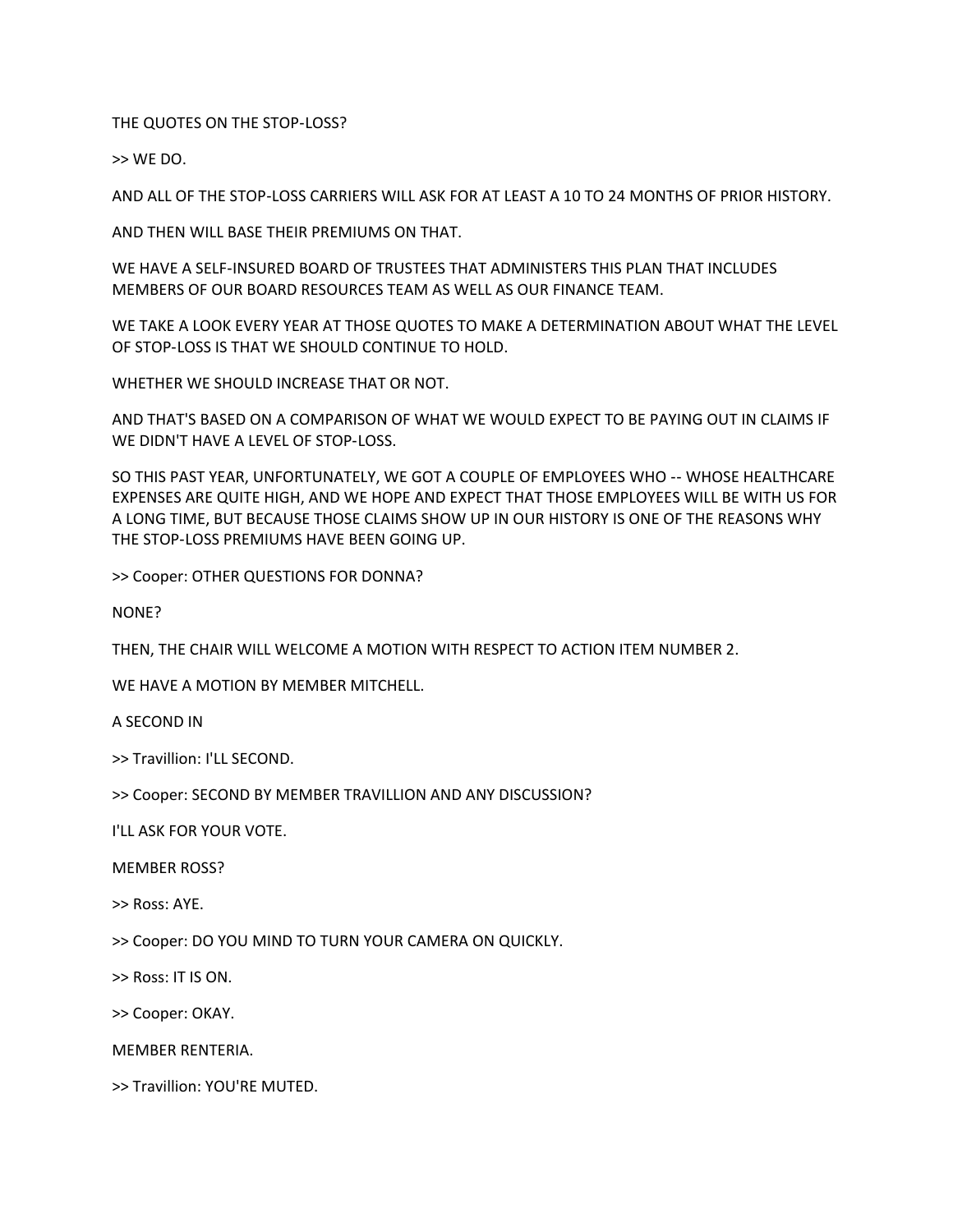>> Renteria: IT DIDN'T WANT TO WORK.

AYE.

>> Cooper: THANK YOU.

MEMBER STRATTON IS ABSENT.

MEMBER POOL.

>> Pool: YES.

>> Cooper: MEMBER KITCHEN?

>> Kitchen: YES.

>> Cooper: MEMBER TRAVILLION.

>> Travillion: AYE.

>> Cooper: MEMBER MITCHELL.

>> Mitchell: AYE.

>> Cooper: COOPER IS AN AYE AS WELL.

THE MOTION CARRIES, 6‑2, WITH TWO NOT PRESENT.

THANK YOU.

>> THANK YOU.

>> Cooper: NEXT ACTION ITEM IS ADOPTING A BOARD OPERATING PROCEDURE ‑‑ I'M SORRY, BOARD OPERATING PROCEDURES POLICY AND AMENDING THE CAPITAL AMENDMENT POLICY AND MARRY LEAN WILL MAKE THE PRESENTATION.

>> THANK YOU, GOOD DAY, PRESIDENT COOPER AND BOARD MEMBERS AND PRESIDENT AND CEO CLARKE.

I'M A STAFF ATTORNEY AND HERE TO PRESENT THE PROPOSED REVISIONS TO POLICIES ADOPTED BY THE BOARD.

THIS MONTH STAFF IS PRESENTING TWO POLICY FOR BOARD CONSIDERATION.

THE FIRST IS THE BOARD OPERATING PROCEDURES POLICY.

THIS IS A NEW POLICY THAT CONSOLIDATES SIX BOARD ADMINISTRATIVE POLICIES INTO ONE DOCUMENT.

ATP'S BOARD DID SOME CONSUMER ‑‑ AND WE BELIEVE THIS IS A GOOD EFFICIENT RECORD KEEPING PRACTICE.

THE SIX POLICIES ARE THE BOARD FINANCIAL STATEMENT POLICIES, THE PUBLIC COMMENT POLICY AND PROCEDURES, THE COMMUNITY INVOLVEMENT POLICY AND THREE POLICIES RELATED TO BOARD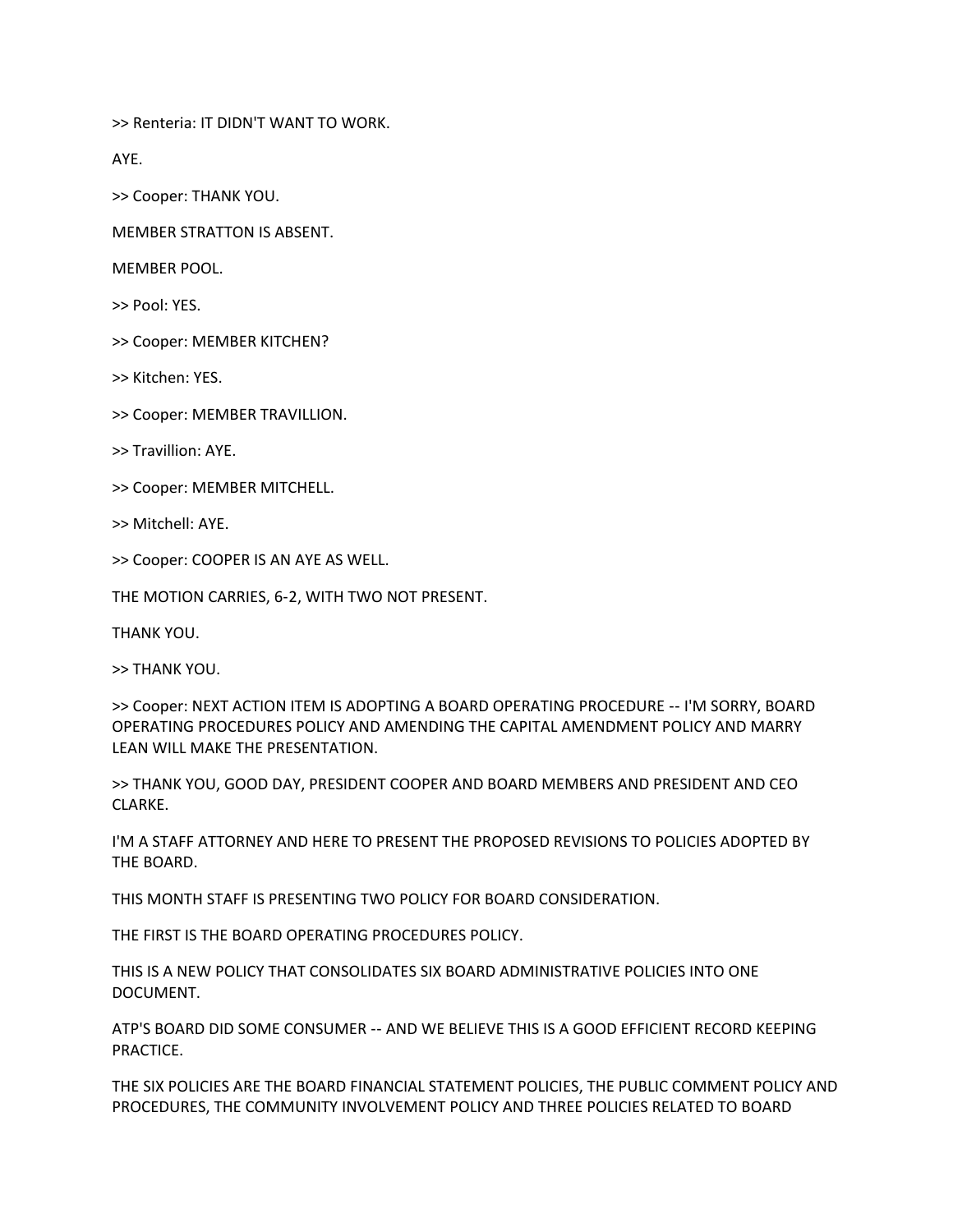TRAVEL.

FOR TRAVEL POLICY, BOARD MILEAGE AND REIMBURSEMENT AND STIPEND POLICY.

THE POLICIES ARE GENERALLY UNCHANGED, EXCEPT AS FOLLOWS: STAFF IS RECOMMENDING TWO CHANGES TO THE PUBLIC COMMENT POLICY AND PROCEDURES.

FIRST, STAFF IS RECOMMENDING EXPANDING THE PUBLIC'S ABILITY TO COMMENT AT CAPITAL METRO BOARD MEETINGS, OPEN MEETINGS, BY ALLOWING REMOTE PUBLIC COMMENT VIA VIDEO CONFERENCING.

TO SIGN UP FOR REMOTE COMMENTS, INDIVIDUALS MUST RESERVE TIME BY EMAIL OR PHONE, BY 9:00 a.m. ON THE DAY OF THE MEETING.

AND, OF COURSE, MEMBERS OF THE PUBLIC MAY CONTINUE TO MAKE PUBLIC COMMENT IN PERSON.

SECOND, TO COMPLEMENT THE EXPANSION OF WAYS THAT INDIVIDUALS CAN MAKE PUBLIC COMMENT AT OUR OPEN MEETINGS, AND TO REDUCE THE POSSIBILITY OF TECHNICAL CHALLENGES THAT ARE LIKELY TO OCCUR DURING THE COURSE OF THE MEETING, GIVEN REMOTE COMMENTING, STAFF IS RECOMMENDING IMPLEMENTING A SINGLE PUBLIC COMMENT PERIOD AT THE BEGINNING OF THE OPEN MEETING WHERE SPEAKERS WOULD RECEIVE UP TO FIVE MINUTES, DEPENDING ON THE NUMBER OF ITEMS THAT THEY WISH TO ADDRESS.

STAFF IS RECOMMENDING A COUPLE CHANGES TO THE BOARD TRAVEL POLICIES.

FIRST, TO ALLOW EXCEPTIONS TO BE MADE BY THE CHAIR.

CURRENTLY, EXCEPTIONS ARE MADE BY THE FULL BOARD.

AND OTHER CHANGES ARE BEING PROPOSED TO ALIGN WITH CAPITAL METRO FINANCE DEPARTMENT POLICIES ON TRAVEL.

FOR EXAMPLE, EMPLOYEES AND BOARD MEMBERS NO LONGER NEED TO SUBMIT TRAVEL REQUESTS 14 DAYS IN ADVANCE.

SO WE REMOVED THAT FROM THE POLICY.

AND MOVING ON TO THE SECOND POLICY THAT'S UP FOR CONSIDERATION, IT'S THE CAPITAL IMPROVEMENT POLICY.

CAPITAL METRO IS REQUIRED BY STATUTE TO ADOPT A FIVE‑YEAR PLAN FOR CAPITAL IMPROVEMENT PROJECTS.

THIS POLICY LAYS OUT WHAT NEEDS TO BE INCLUDED IN THE PLAN, AND IT IS INTENDED TO GUIDE FUNDING DECISIONS DURING THE CAPITAL METRO BUDGET REVIEW PROCESS.

THE ENTERPRISE PROJECT FULLY OWNED MANAGEMENT COMMITTEE, THE EPPM COMMITTEE OVERSEES THIS PROJECT HERE AT CAPITAL METRO, AND THERE ARE ONLY TWO SUBSTANTIVE CHANGES TO THIS POLICY THAT STAFF IS RECOMMENDING.

FIRST, STAFF IS DELETING LANGUAGE THAT WAS REFLECTIVE OF A SPECIFIC SOFTWARE THAT CAPITAL METRO USED TO USE.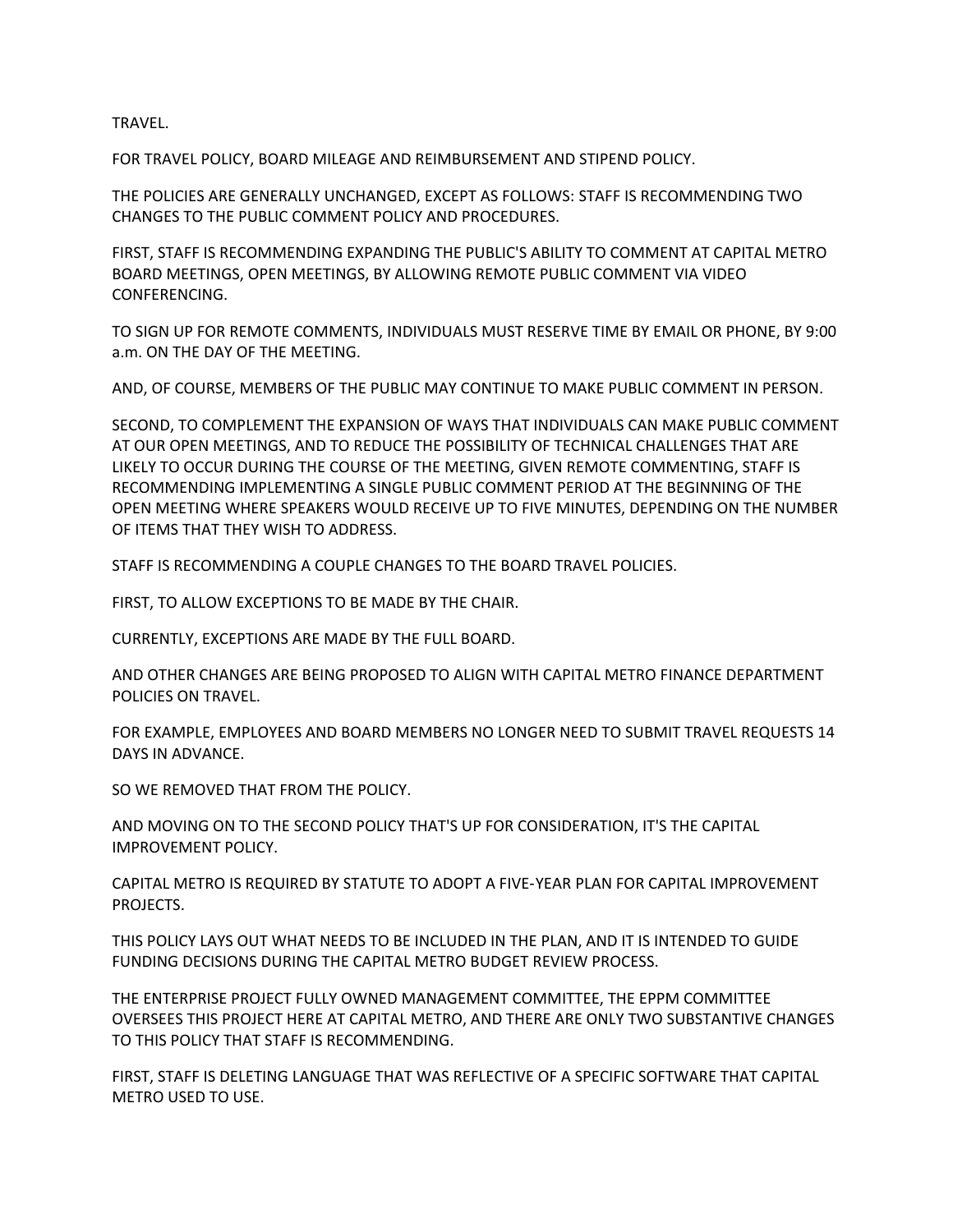THE SOFTWARE IS CALLED "DECISION LENS" AND THAT'S FOR INVESTMENT ANALYSES, BUT DUE TO SOFTWARE LIMITATIONS WE HAVE RETIRED THAT SOFTWARE AND WE CURRENTLY DO THESE ANALYSES USING EXCEL.

AND PRIORITIZATION OF OUR PROJECTS THAT STILL CONTINUES ‑‑ IT'S STILL [indiscernible] ‑‑ YES, SO THAT ANALYSIS STILL CONTINUES.

IT GOES THROUGH A RIGOROUS PROCESS AND THEN IT IS OUTLINED IN THE REMAINDER OF THE POLICY.

WE ALSO DELETED LANGUAGE THAT SPEAKS TO THE PRESIDENT AND CEO AND THE BOARD PRESCRIBING A FORMAT FOR ANALYSIS.

THIS IS JUST A FUNCTION OF THE PRESIDENT AND THE CEO OR THE BOARD AND IT IS A PROCESS THAT IS CONTROLLED BY THE FINANCE DEPARTMENT WITH INPUTS FROM EPPM COMMITTEE.

SECOND, STAFF REORGANIZED THE CRITERIA THAT IS USED TO DETERMINE PROJECT PRIORITY.

HOWEVER, WE CONTINUE TO ADDRESS THE SAME FACTORS, SUCH AS CUSTOMER EXPERIENCE, SAFETY, REGULATORY ‑‑ WHICH INCLUDES ENVIRONMENTAL ISSUES AND QUALITY OF LIFE.

AND THESE CHANGES ALIGN WITH RECOMMENDATIONS BY THE EPPM COMMITTEE.

THOSE ARE THE PROPOSED CHANGES THAT I WANTED TO PRESENT.

I'M HAPPY TO ANSWER ANY QUESTIONS THAT YOU HAVE.

YES?

>> Cooper: MEMBER KITCHEN, GO AHEAD.

>> Kitchen: I CAN'T HEAR MUTED.

>> Cooper: YOU'RE MUTED.

>> Kitchen: OKAY, A COUPLE QUESTIONS ON THE SECOND POLICY.

THE -- THE CAPITAL IMPROVEMENT PLAN POLICY.

SO THE CHANGES THAT RELATE TO THE PRIORITIZATION PROCESS, COULD YOU GO OVER THAT AGAIN?

MY DOCUMENT DOESN'T REALLY SHOW RED LINES.

SO CAN YOU ‑‑ I KNOW THAT YOU MENTIONED IT, BUT I DIDN'T QUITE CATCH WHAT YOU WERE SAYING THERE.

WHAT EXACTLY ARE THE CHANGES TO THE PRIORITIZATION PROCESS?

>> YES.

THOSE CHANGES ‑‑ WHAT WE REALLY DID IS REORGANIZED THE CRITERIA, THE FACTORS THAT WE LOOKED AT.

SO ALL OF THE FACTORS ARE THERE, AND WE STILL CONSIDER, FOR EXAMPLE, PUBLIC SAFETY,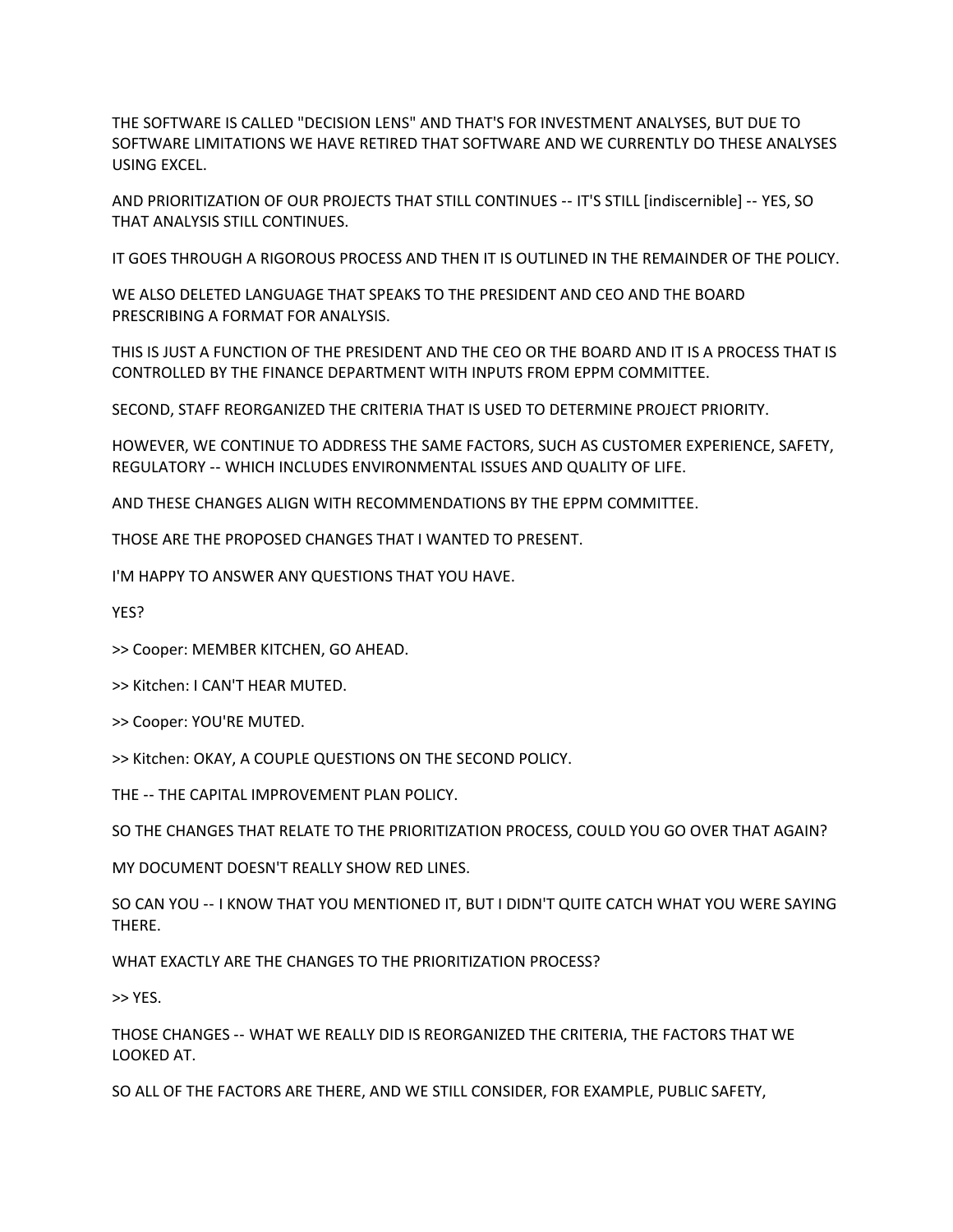REGULATORY ISSUES SUCH AS ENVIRONMENTAL ISSUES, QUALITY OF LIFE OF OUR CUSTOMERS AND THE CUSTOMER EXPERIENCE.

THOSE ARE ALL FACTORS THAT WE CONSIDER.

WE JUST REORGANIZED THEM TO ALIGN WITH THE EPPM COMMITTEE.

>> Kitchen: RE‑ORGANIZED.

DOES THAT MEAN CHANGE THE PRIORITY OR JUST RE‑WROTE THEM?

>> WE RE‑WROTE THEM.

>> Kitchen: OKAY, SO IT'S NOT A WAITING FACTOR AMONGST THE PRIORITIES OR ANYTHING LIKE THAT?

>> NO, IT'S NOT.

>> Kitchen: SO IT'S NOT A SUBSTANTIVE CHANGE, MORE OF A LANGUAGE CHANGE?

>> YES.

>> Kitchen: OKAY, OKAY, YEAH, I'M LOOKING AT THAT HERE.

SO WHAT SUBSTANCE CHANGES WERE MADE TO THE COMMUNITY INVOLVEMENT PROCESS ‑‑ NOT COMMUNICATE INVOLVEMENT ‑‑ I'M SORRY TO THE CAPITAL IMPROVEMENT PLAN POLICY?

>> WE JUST ‑‑ ONE, I WOULD SAY THAT WE REMOVED ‑‑ WE HAVE REMOVED ANY LANGUAGE THAT RELATED TO AN ANALYSIS, BECAUSE WE NO LONGER USE A SYSTEM.

REALLY, ALL WE'RE DOING REALLY IS ALIGNING WITH OUR CURRENT PROCESS.

SO THE CHANGES THAT WE MADE IN THAT POLICY IS TO ALIGN WITH HOW WE CURRENTLY DO THE ANALYSES, AND HOW WE ‑‑ TO MAKE SURE THAT THE FACTORS ARE THERE FOR THE PRIORITIZATION.

SO SUBSTANTIVELY, NOT THAT MUCH.

>> Kitchen: WELL, I'M JUST ASKING FOR SPECIFICS, BECAUSE I DON'T HAVE A RED LINE VERSION IN MY PACKET.

>> SURE.

>> Kitchen: AND, REALLY, I'M NOT CONCERNED ABOUT LANGUAGE CHANGES TO MOVE THINGS AROUND.

REALLY, JUST MORE CONCERNED ABOUT IF THERE'S A SUBSTANCE CHANGE, AND [indiscernible] HAVING TROUBLE IDENTIFYING WHAT THE CHANGES ARE IN THAT PARTICULAR ‑‑

>> OKAY.

>> Kitchen: SO IF I'M HEARING ‑‑ OKAY, GO AHEAD, THANK YOU.

>> SORRY, SORRY.

THERE ARE REALLY, IN MY OPINION, TWO SUBSTANTIVE CHANGES.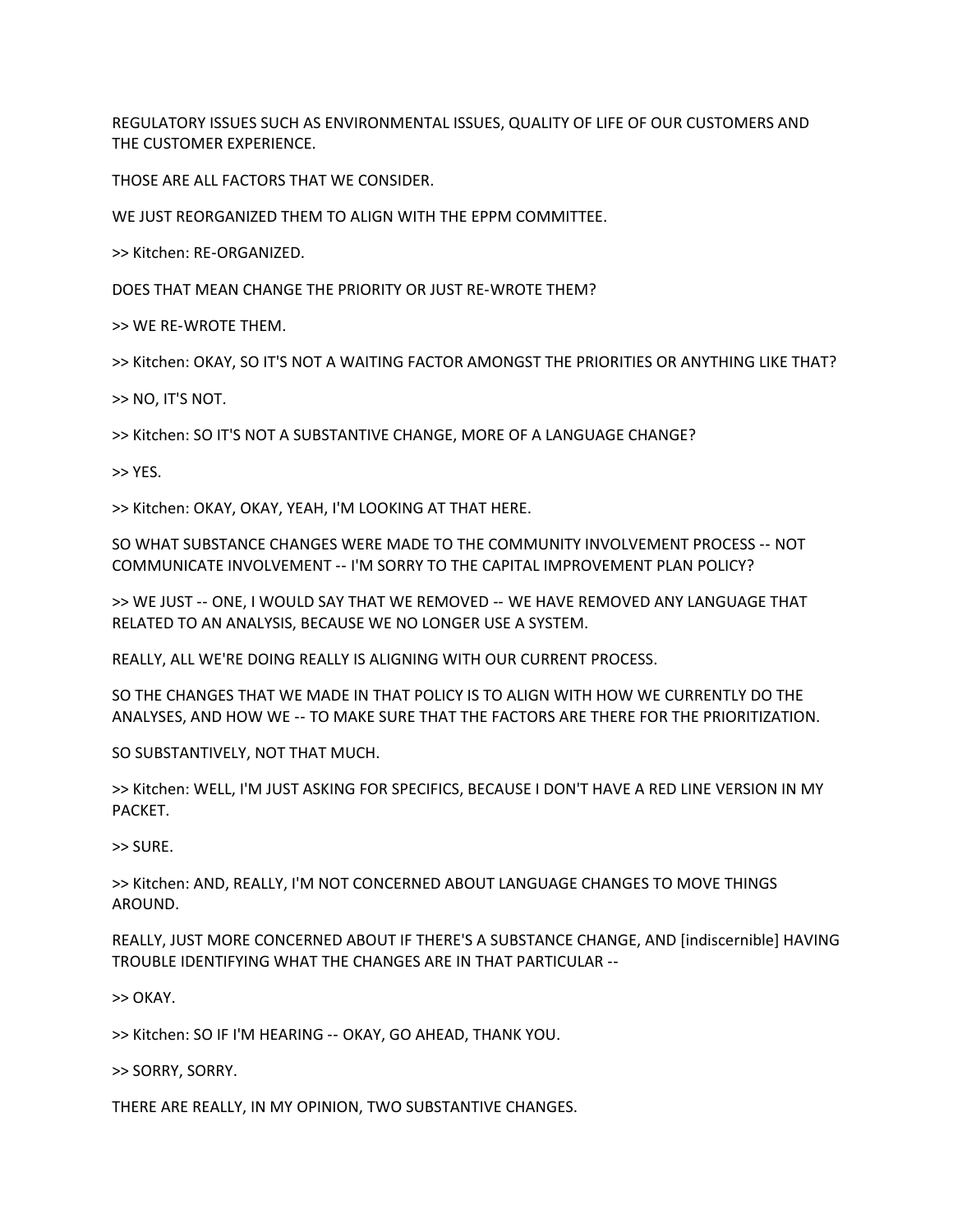>> Kitchen: OKAY.

>> ONE, WE FINALLY DISCUSSED ‑‑ YOU AND I KIND OF BRIEFED, AND IT WASN'T AS SUBSTANTIVE AS IT IS.

AND THE SECOND IS DELETING LANGUAGE THAT RELATED TO A SYSTEM THAT WE NO LONGER SUBSCRIBE TO.

AND REMOVE LANGUAGE THAT STATED THAT THE CEO AND THE BOARD WOULD PRESCRIBE A FORMAT FOR THE ANALYSES, THAT IS JUST NO -- THAT'S NOT THE ROLE OF THE PRESIDENT AND THE BOARD, THAT IS STAFF'S RESPONSIBILITY.

AND SO I REMOVED THAT LANGUAGE.

>> Kitchen: AND BY "FORMAT" DOES THAT JUST MEAN WHAT IT SOUNDS LIKE?

>> YES.

>> Kitchen: WHAT ‑‑ I MEAN, IT'S NOT A SUBSTANCE THING, IT'S MORE OF HOW INFORMATION IS PRESENTED?

>> THAT IS CORRECT.

>> Kitchen: OKAY.

ALL RIGHT, I HAVE TWO OTHER QUESTIONS, BUT, CHAIR, IF YOU WOULD LIKE TO CALL ON SOMEONE ELSE, YOU WANT TO DO THAT OR SHOULD I GO AHEAD?

>> Cooper: I DON'T THINK ‑‑ I DON'T SEE ANY OTHER HANDS.

I'LL JUST LET FOLKS KNOW THAT WE NEED TO GET TO ACTION ITEM NUMBER 4, AND I KNOW THAT A NUMBER OF YOU WANT TO GET TO THE STATE OF THE CITY.

SO IF YOU HAVE A LOT, MAYBE WE TABLE THIS ONE AND GO TO 4 WHILE WE HAVE A QUORUM AND COME BACK TO THIS ONE.

HOWEVER YOU WANT TO DO IT --

>> Kitchen: OKAY, I CAN BE VERY QUICK.

ONE IS A QUESTION THAT I'LL LEAVE TO LATER AND THEN I'LL ASK JUST ONE QUESTION.

THAT'S IN THE TRAVEL POLICY.

SO THERE'S A SUBSTANTIVE CHANGE TO HAVE THE CHAIR, NOT THE FULL BOARD, APPROVE CHANGES TO TRAVEL FUNDS FOR AN INDIVIDUAL BOARD MEMBER.

YOU KNOW, THIS IS NO REFLECTION ON THE CURRENT CHAIR, SO PLEASE DON'T TAKE IT THAT WAY, BUT IT IS JUST THAT I'M NOT CERTAIN WHAT THE REASON FOR THE CHANGE IS?

>> I GUESS THAT I CAN RESPOND TO THAT.

I THINK THAT, MEMBER, THE ONLY PURPOSE WAS IT WOULD BE EASIER TO DO SOMETHING AND THEN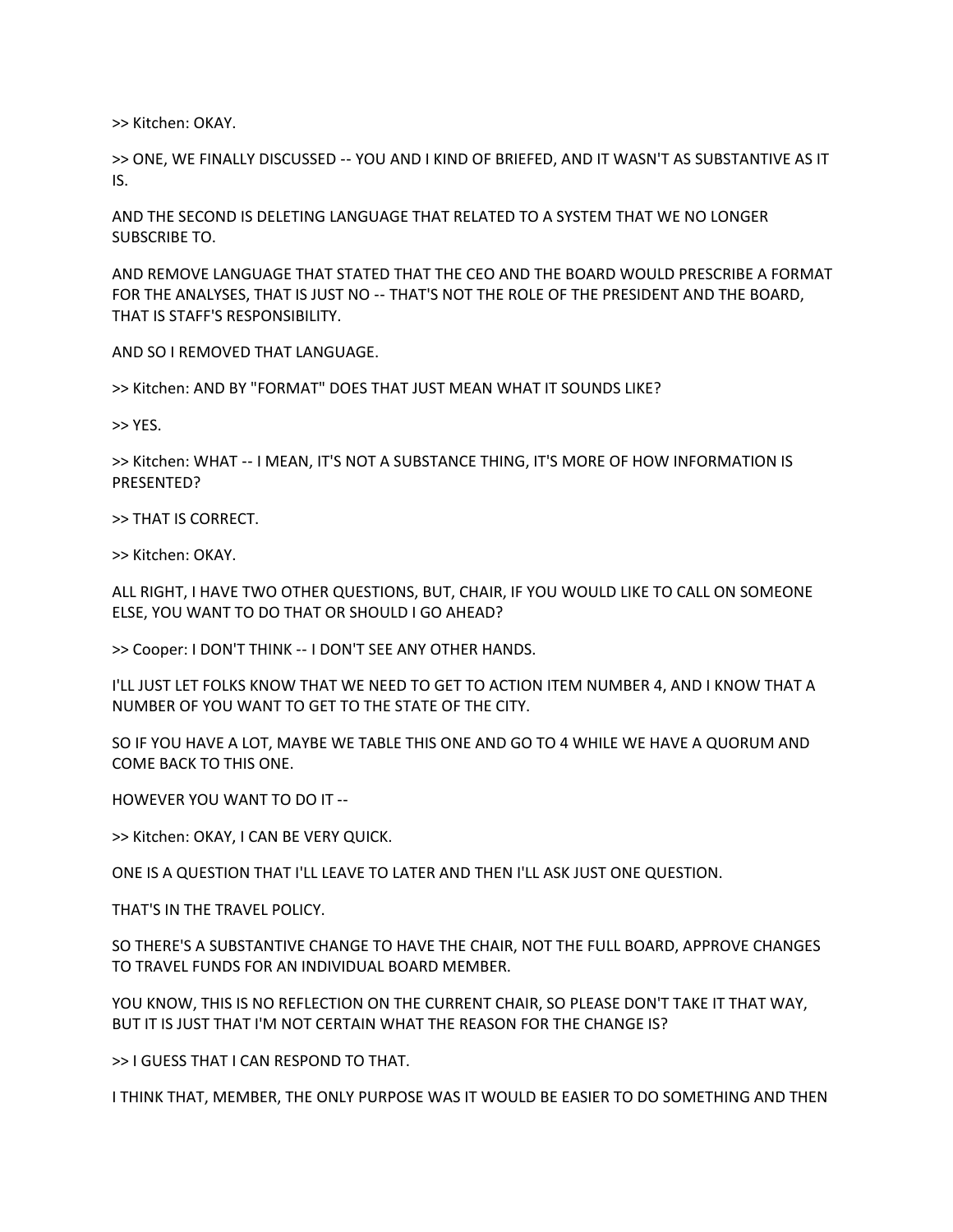THE BOARD WASN'T AVAILABLE TO MEET.

SO IF THE BOARD DOESN'T WANT TO CHANGE IT, THAT IS OKAY AT THIS TIME.

WE'RE JUST TRYING TO MAKE IT EASIER FOR THINGS.

>> Kitchen: HAS IT BEEN A PROBLEM IN THE PAST?

>> I DON'T BELIEVE SO.

I THINK THAT, AGAIN, THE IDEA IS TO HAVE MORE CONSISTENCY ACROSS DOCUMENTS, BUT, AGAIN, JUST TRYING TO STREAMLINE AND MAKE THINGS EASIER IF THE BOARD NEEDS THAT.

>> Kitchen: WELL, FROM MY PERSPECTIVE I WOULDN'T CHANGE IT UNLESS WE'RE TRYING TO SOLVE A PROBLEM SO I THINK IT MAKES MORE SENSE TO LEAVE IT WITH THE FULL BOARD, UNLESS THERE'S A PROBLEM THAT I'M NOT AWARE OF.

>> Clarke: WE HAVEN'T HAD A LOT OF ISSUES RELATED TO TRAVEL.

IT'S ONLY COME UP ONCE IN MY SEVEN YEARS.

I WOULD SAY THAT I'M NOT SURE FOR THE NEXT YEAR ‑‑ I DON'T CARE ONE WAY OR THE OTHER.

I DON'T FEEL THAT IT'S A GREAT PART OF MY PROBLEMS TO HAVE TO GET IN THE MIDDLE OF IT

ON THE OTHER HAND, I DON'T KNOW THAT WE NEED THE FULL BOARD TO DEAL WITH A \$50 ITEM, SO I THINK THAT IS SORT OF A WASTE OF EVERYBODY'S TIME MYSELF.

>> Kitchen: I HEAR THAT.

MY CONCERN IS TOTALLY A PROCESS CONCERN AND THINKING FROM A PROCESS PERSPECTIVE, BECAUSE WHAT IT SAYS IS THAT IT GIVES THE CHAIR THE DISCRETION TO MAKE EXCEPTIONS TO THE AMOUNT THAT AN INDIVIDUAL CAN INCUR FOR -- FOR TRAVEL.

AND IT JUST SEEMS TO ME THAT'S NOT SOMETHING THAT A CHAIR WOULD WANT, YOU KNOW, ONE PERSON WANT TO HAVE THE ABILITY TO DO THAT.

BUT, YOU KNOW, I DON'T CARE THAT MUCH ONE WAY OR THE OTHER, I THINK THAT IT'S JUST IMPORTANT FOR PEOPLE TO UNDERSTAND THAT'S WHAT WE'RE CHANGING.

>> THAT'S NOT A HILL THAT I'M GOING TO DIE ON, BUT --

>> Kitchen: YEAH, ME NEITHER.

I JUST DON'T SEE ‑‑ YOU KNOW, I THINK THAT IT'S ALWAYS HAVE MORE PEOPLE INVOLVED IN A DECISION -- LIKE I SAID, I DON'T SEE A REASON FOR MAKING A CHANGE, BUT --

>> Clarke: JUST PART OF MY CREEPING EXPANSION OF POWER.

I DIDN'T THINK THAT ANYBODY WOULD CATCH IT.

>> Kitchen: YOU KNOW, CHAIR, THAT I'M NOT BRINGING IT UP BECAUSE IT HAS NOTHING TO DO WITH YOU, IT'S JUST A PROCESS.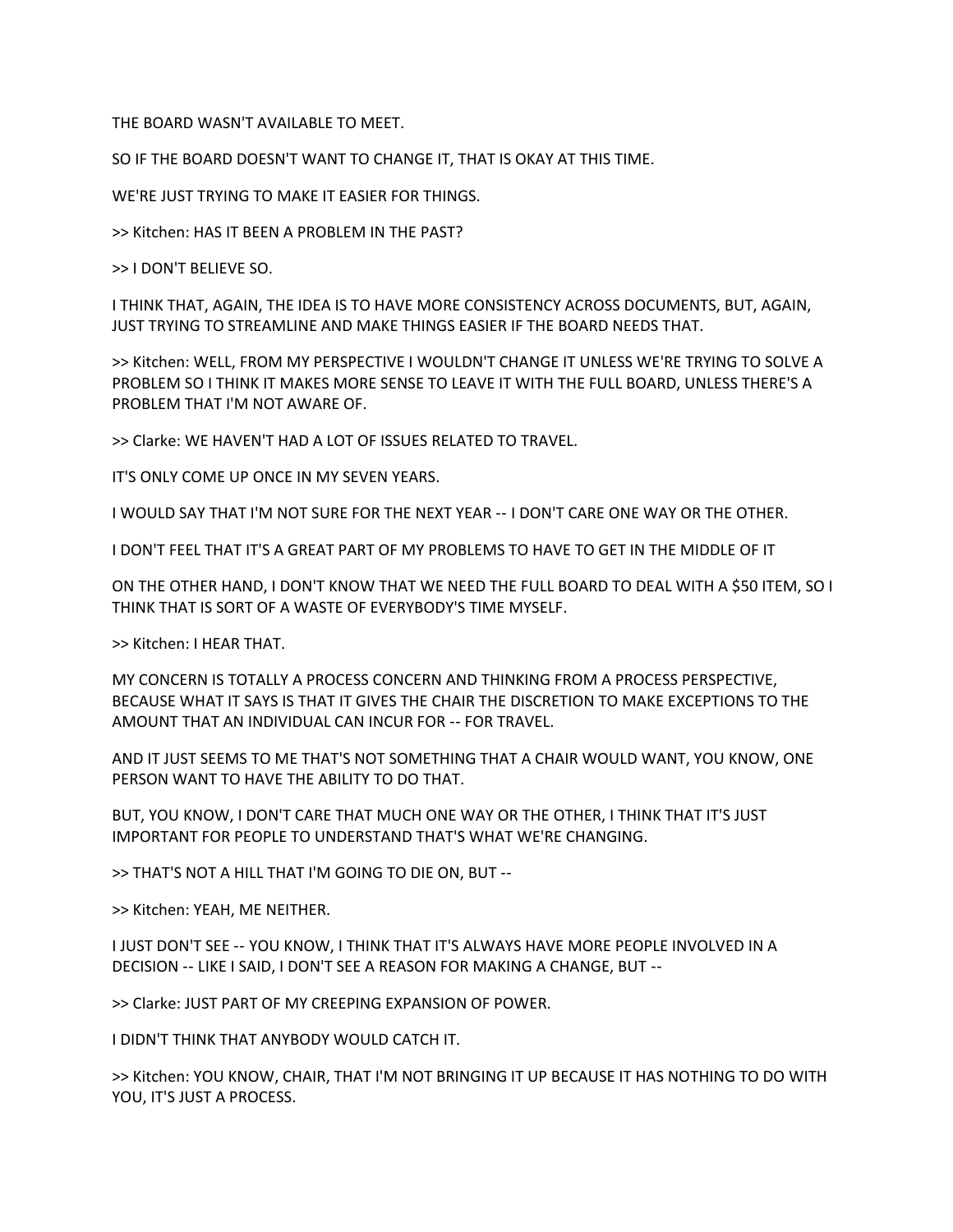I'M AN ATTORNEY LIKE YOU ARE AND SO I NOTICE STUFF LIKE THAT.

>> Cooper: WHATEVER Y'ALL WANT TO DO IS FINE WITH ME ON THIS.

>> Kitchen: IF THERE'S NO OBJECTION, I WOULD KEEP IT THE SAME IF PEOPLE FEEL THEY WANT TO CHANGE IT, THEY WILL CHANGE IT.

>>

>> Cooper: I WOULD LEAVE THE CHANGES AS IT IS MYSELF AND WE CAN MAKE IT EFFECTIVE IN THE NEXT BOARD CHAIR TO MAKE IT EASIER FOR THE BOARD.

I DON'T THINK THAT THE WHOLE BOARD NEEDS TO DEAL WITH IT MYSELF.

MEMBER ROSS?

>> Ross: I TEND TO AGREE.

MAYBE IF A COUPLE [indiscernible] FOR DOLLAR AMOUNTS, [indiscernible] WHAT THAT DISCRETION IS, BUT I WOULD THINK THAT IT IS A WASTE TO HAVE THE ENTIRE BOARD [indiscernible] BECAUSE IT IS PRETTY MINOR.

>> Cooper: ANY OTHER QUESTIONS OR COMMENTS ON THIS ITEM?

I THINK ‑‑ I THINK WE STILL HAVE MS. JOSEPH ON THE LINE WHO WANTED TO COMMENT ON THIS AS WELL BEFORE WE GET TO THE MOTION.

ED?

>> THANK YOU, MR. CHAIR, BOARD MEMBERS.

I'M ZENOBIA JOSEPH.

I JUST WANTED TO MAKE A FEW COMMENTS AS IT RELATED SPECIFICALLY TO THE PUBLIC COMMENT CHANGES.

FIRST, LET ME THANK COUNCILMEMBER KITCHEN FOR HER COMMENTS EARLIER AS SHE ADVOCATED FOR MORE TRANSPARENCY FOR THE PUBLIC.

AND I WANT TO THANK MS. WILLIAMS AS WELL, [indiscernible] AND COMMENTS RELATED TO NUMBER 2 WHICH WAS GOING TO ACTUALLY REQUIRE 24‑HOUR ADVANCED NOTICE WITH MEETINGS.

AND NOW IT SAYS 9:00 a.m. ON PAGE 122 OF YOUR BOARD PACKET.

SO I JUST WANT TO CALL TO YOUR ATTENTION ONCE AGAIN ‑‑ I'M NOT SURE WHY 9:00 a.m. IS THERE.

TRAVIS COUNTY COMMISSIONERS COURT LEAVES THEIR PHONE NUMBER ON THE SCREEN AND INDIVIDUALS CAN CALL IN THROUGHOUT THE MEETING.

AND SO IF YOU NEED TO LIMIT THE TIME, I WOULD JUST ASK IT MAYBE BE 30 MINUTES BEFORE IF THAT WOULD HELP MR. EASTON ACTUALLY INFORM THE CHAIR OF WHO ELSE IS GOING TO BE CALLING IN.

OTHERWISE, I WOULD JUST ASK THAT YOU JUST ALLOW THE PUBLIC TO CALL IN AND JUST AS YOU DID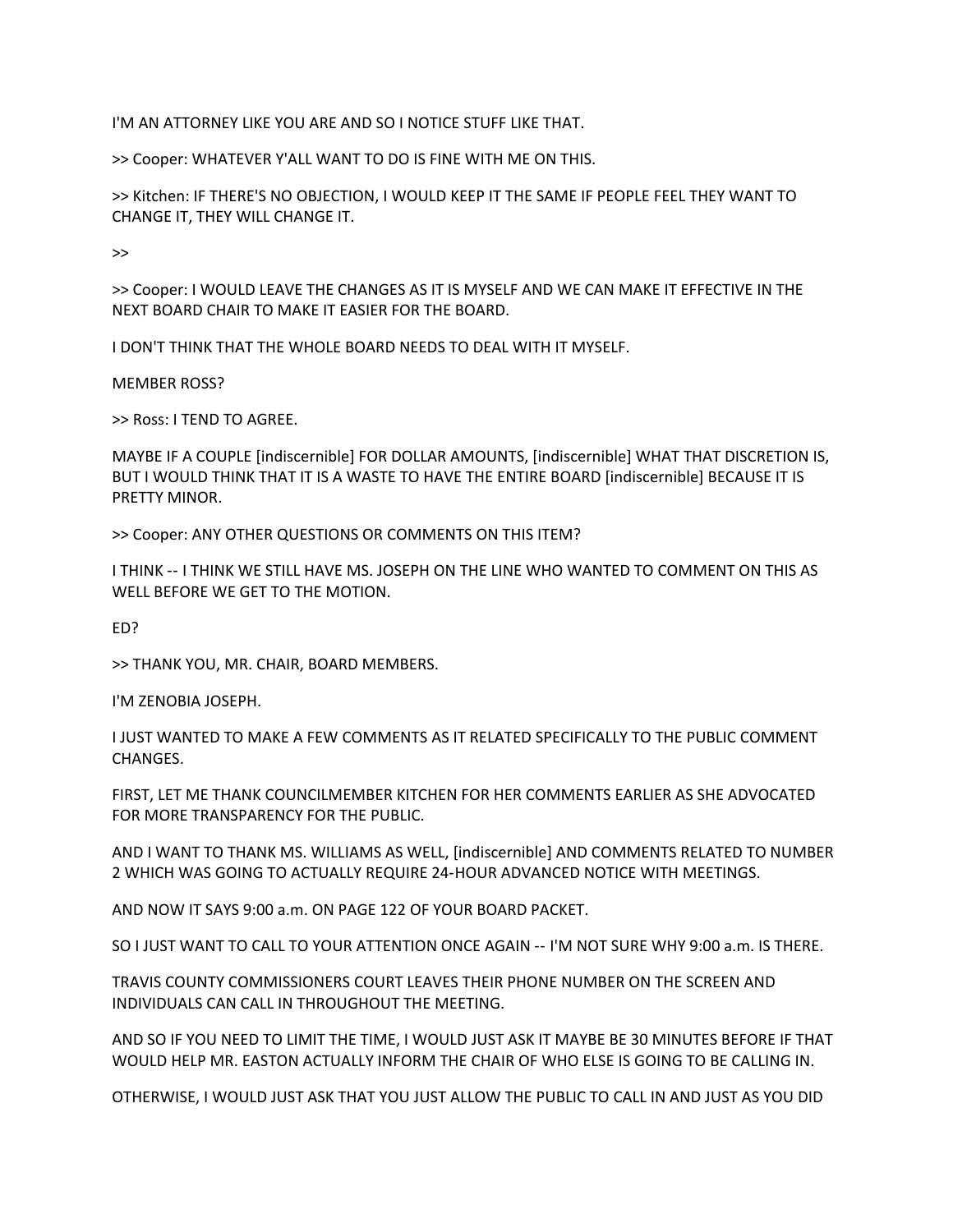TODAY TO ASK IF THERE'S ANYBODY ON THE LINE OR IF YOU CAN SEE THE PHONE NUMBERS AND JUST ACKNOWLEDGE THAT SOMEBODY IS ON THE LINE.

I WOULD ALSO ASK THAT YOU RECOGNIZE THE CONSOLIDATED POLICIES ON PAGE 122 IS PROBLEMATIC.

THIS POLICY WAS FIRST BEFORE THE FINANCE COMMITTEE, BUT I DIDN'T SEE IT THERE.

I DIDN'T REALIZE IT UNTIL IT WAS TIME FOR THE OPERATIONS COMMITTEE.

I WOULD NOT LOOK UNDER CAPITAL IMPROVEMENT PROGRAM FOR A PUBLIC COMMENT.

AND SO IF YOU ARE GOING TO MAKE SUCH A DRASTIC CHANGE, I WOULD JUST ASK YOU TO RECOGNIZE THAT THERE WOULD NEED TO BE SOME KIND OF COMMUNICATION WITH THE PUBLIC.

AND NOT KEEP THIS IN THE DARK.

I HAVE A FEW RECOMMENDATIONS.

I WOULD ASK YOU TO PUT THE CODE ON THE NOTICE, PHONE NUMBER AND THE CODE, JUST LIKE THE HOUSING AUTHORITY OF THE CITY OF AUSTIN.

THAT WOULD ALLEVIATE HAVING SOMEONE ACTUALLY HAVING TO EMAIL OR CALL.

AND THE PROBLEM THAT I HAVE WITH IT IS THAT, ONE, IS BACK ON JULY 8, 2020 FOR THE CSAC COMMUNITY MEETING FOR THE CUSTOMER SEACHGZ ADVISORY COMMITTEE, FOR EXAMPLE.

IT TOOK ME 20 MINUTES AND I FINALLY EMAILED MR. EASTON, THOUGH THAT'S NOT HIS AREA TO ASK IF HE COULD INTERVENE.

I DON'T THINK THAT THE STAFF SHOULD BE A BARRIER OR GATEKEEPERS AND THEY SHOULD LISTEN TO BOTH SIDES OF THE ISSUE.

SO I WOULD JUST ASK YOU TO BE TRANSPARENT POSTED ON THE NOTICE.

AND I WOULD ASK YOU TO ALLOW TO CALL IN ‑‑ CALLING INTO THE MEETING, I WOULD ASK YOU TO RECOGNIZE THAT CSAC DID VOTE TO MOVE FORWARD WITH THAT ON PAGE 12 OF YOUR PACKET.

AND I WOULD ASK THE POLICY TO ACTUALLY REFLECT THAT.

IT'S NOT A DIFFICULT PROCESS.

I USE MY PHONE SOMETIMES AND I USE AN MP3 PLAYER AND YOU JUST UPLOAD THAT AND THE CITY OF AUSTIN DOES THAT AS WELL.

THEY HAD A COMMITTEE MEETING FOR THE VISITOR IMPACT TASKS AND ALL OF THOSE MEETINGS ARE JUST RECORDED AUDIOS.

LASTLY, I WOULD ASK YOU TO RECOGNIZE THAT THE FIVE MINUTES IS PROBLEMATIC.

AT THE TEXAS LEGISLATURE WE HAD THE TEXAS [indiscernible] REMOVE, AND HOWEVER LONG IT TAKES.

AND NOT SAYING THAT YOUR MEETING GO 23 HOURS BUT TO RECOGNIZE THAT WE HAVE A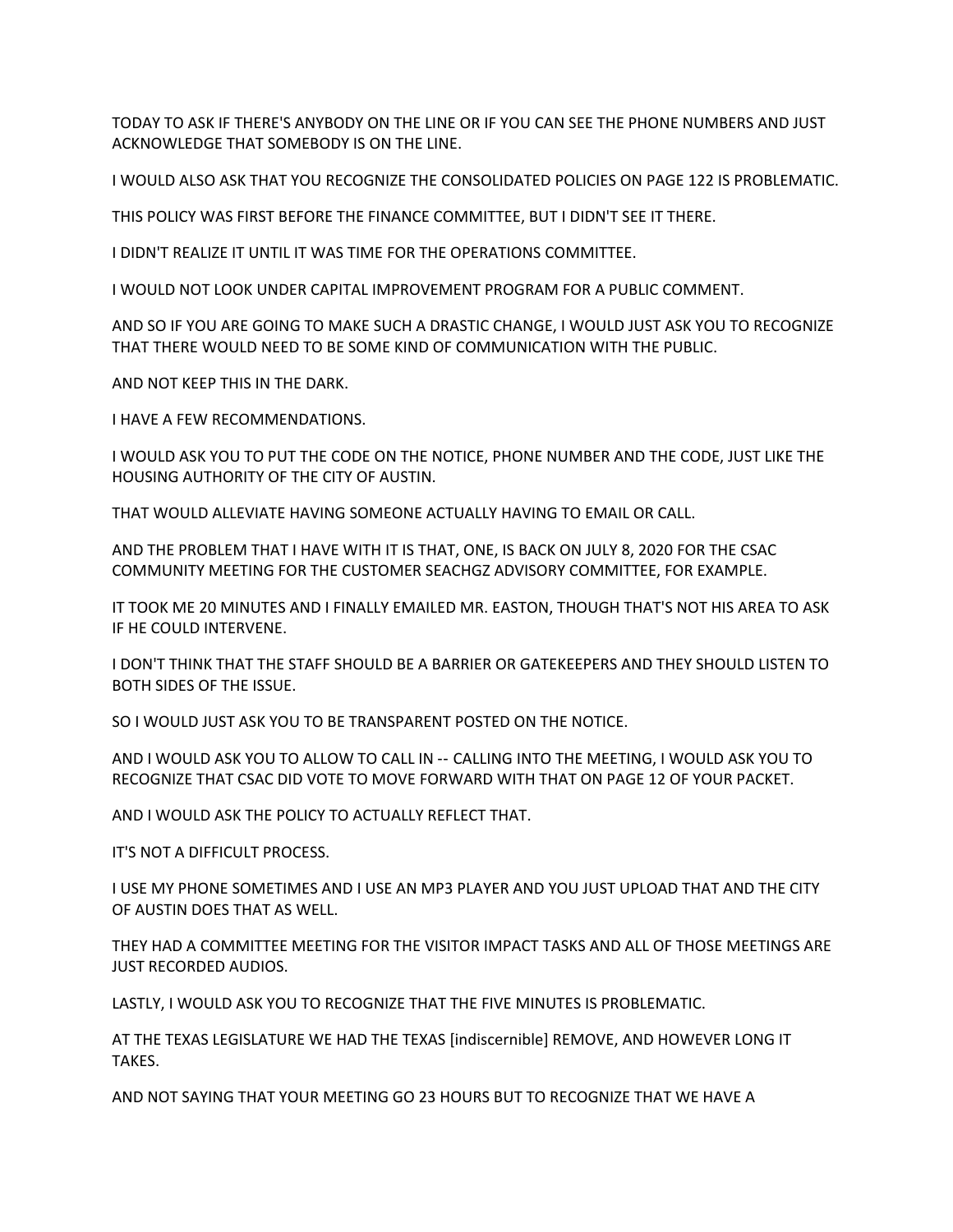PROTRACTED DISCUSSION AS YOU DID TODAY, THEN IF SOMEONE TESTIFIED AT THE BEGINNING, AND THEN THEIR COMMENTS WOULD PROBABLY BE LOST BY THE TIME YOU GOT TO THAT ACTION ITEM.

AND THEN IF I COULD, MR. CHAIR, JUST WITH THE STRATTON IDENTIFICATION.

IF YOU GO BACK TO PAGE 119, YOU WOULD SEE APPROXIMATELY 50 ORGANIZATIONS THAT WERE LISTED DURING THE [indiscernible] AND SO THERE ARE ORGANIZATIONS THAT ARE LISTED BY NAME.

IN FACT, THANK YOU FOR ALLOWING ME TO BE EXPANSIVE.

I KNOW THAT YOU HAVE A SHORT TIME FRAME RIGHT NOW BUT IF YOU HAVE ANY QUESTIONS, I ASK YOU TO LISTEN TO THE QUESTION.

AND I HAVE BEEN TALKING FOR MR. BANKS FOR 14 DAYS WITH HIS EMPLOYMENT AT CAPITAL METRO SO WE ARE GIVING INPUT [indiscernible]

THANK YOU.

IF YOU HAVE ANY QUESTIONS I'LL GLADLY ANSWER THEM AT THIS TIME.

>> Cooper: THANK YOU, MS. JOSEPH.

>> YOU'RE WELCOME.

>> Cooper: QUESTIONS FOR MS. WILLIAMS?

IF NOT, THE CHAIR WILL ENTERTAIN A MOTION WITH RESPECT TO ACTION ITEM NUMBER 3.

NO MOTION.

THE CHAIR WILL MOVE TO APPROVE ACTION ITEM NUMBER 3.

>> Stratton: SECOND.

>> Cooper: DISCUSSION?

MEMBER KITCHEN?

>> Kitchen: I JUST WANT TO UNDERSTAND THE REASON FOR THE 9:00 a.m., OUR SPEAKER ASKED ABOUT 9:00 a.m., HAVING THAT AS A DEADLINE.

CAN STAFF JUST PROVIDE ME WITH SOME BACKGROUND ON THE THINKING BEHIND SETTING THAT AS A DEADLINE?

>> WE SAID 9:00 a.m. ON THE DAY OF.

THAT ALLOWS TIME FOR ED EASTON TO INFORM THE CHAIR THAT THE SPEAKERS ARE WISHING TO PROVIDE COMMENT VIRTUALLY.

AND IT ENSURES THAT WE ARE ABLE TO GET SPEAKERS ONLINE AND CONNECTED TO THE MEETING.

AND SO JUST FOR PREPARATION PURPOSE, THE EVE OF DOING THE MEETING FOR EVERYBODY, AND TO ENSURE THE PUBLIC IS HEARD.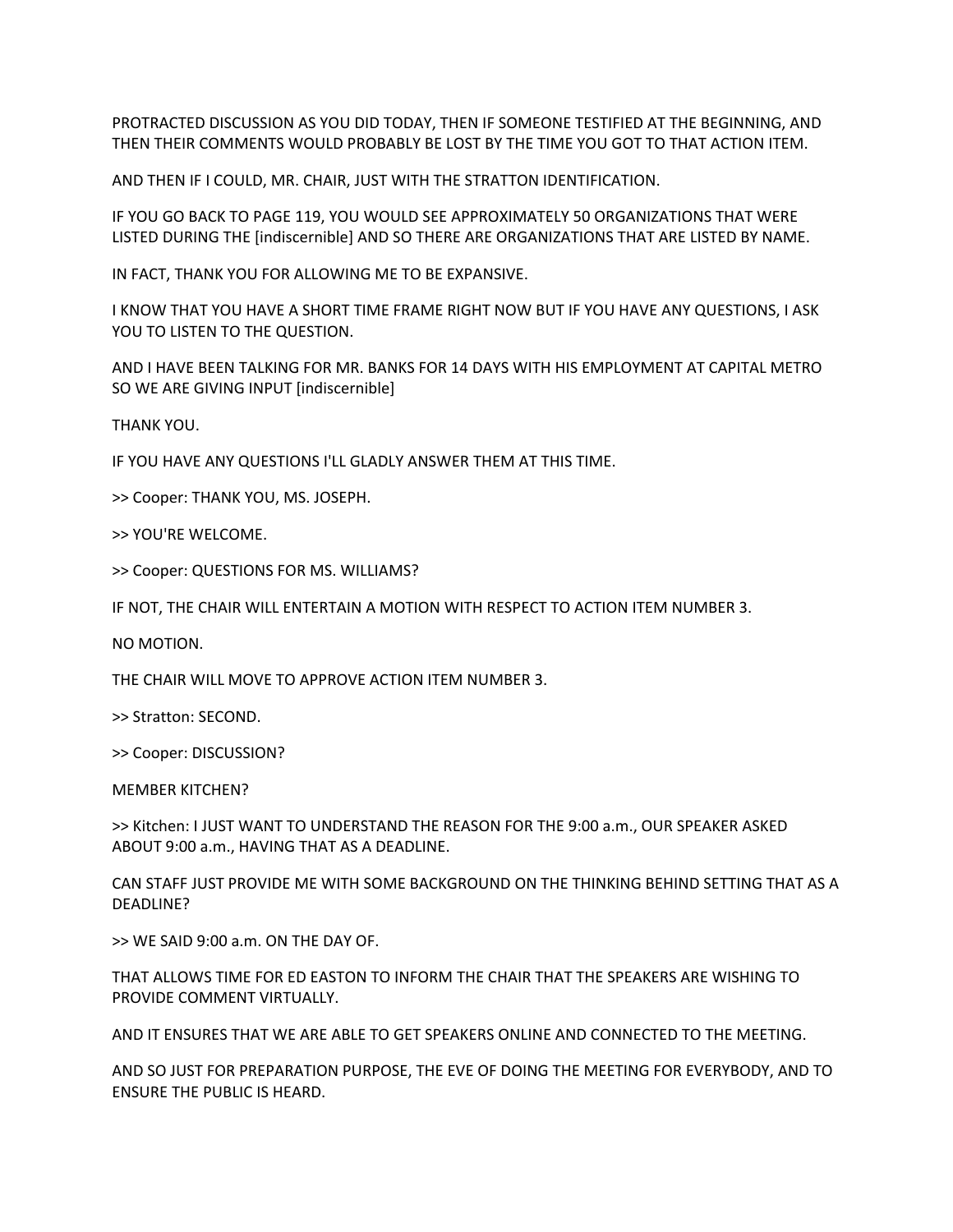>> Kitchen: IS THERE ‑‑ UM‑‑ ONE ‑‑ CHAIR, IF I MAY ‑‑ ONE QUICK FOLLOW‑UP?

>> Cooper: SURE.

>> Kitchen: OKAY.

SO ‑‑ WELL, I DON'T KNOW ‑‑ OKAY.

I HEAR THAT.

I AM NOT CERTAIN WHY IT TAKES THREE HOURS BUT I DON'T KNOW WHAT ALL THE TASKS ARE THAT HAVE TO BE ACCOMPLISHED DURING THAT TIME.

SO I JUST THINK THAT IT'S ‑‑ YOU KNOW, WE SHOULD DO EVERYTHING THAT WE CAN TO ALLOW THE PUBLIC SOME MORE TIME PERIOD, BECAUSE, YOU KNOW, SOMETIMES THEY FIGURE THINGS OUT --YOU KNOW, THEY WERE NOT AWARE OF THINGS.

AND THEY MAY DECIDE THEY WANT TO COMMENT.

SO, LIKE I SAID, I'M NOT CERTAIN WHAT TASKS HAVE TO BE ACCOMPLISHED BETWEEN 9:00 AND 12:00, IF IT'S JUST A MATTER OF LETTING THE CHAIR KNOW, I'M NOT CERTAIN THAT WE NEED THREE HOURS.

IF THERE'S MORE TO IT FROM A TECHNICAL PERSPECTIVE, THEN I'M NOT AWARE OF WHAT THAT IS,  $SO -$ 

>> MS. WILLIAMS, ONCE WE GO BACK TO IN‑PERSON MEETINGS, WHICH WILL HOPEFULLY BE IN THE NOT‑TOO‑DISTANT FUTURE, PEOPLE CAN COME TO THE MEETING AND SIGN UP OUTSIDE THE DOOR.

SO THIS WOULD PRIMARILY DEAL WITH THOSE WANTING TO SHOW UP AND DO VIDEO CALLS.

THE ONE THING THAT I WOULD SAY IS THAT WE'RE EXPANDING THE WAY THAT PEOPLE CAN PARTICIPATE.

FOR A PERIOD OF TIME IT MIGHT BE GOOD TO HAVE A LITTLE MORE.

STILL, IF YOU COME DOWN, YOU CAN SIGN UP OUTSIDE THE DOOR, AND HOPEFULLY PEOPLE WILL DO THAT.

BUT I'M EXCITED ABOUT THE IDEA THAT NOW PEOPLE ‑‑ WHETHER WE'RE REMOTE OR NOT OURSELVES, THAT THEY CAN APPEAR REMOTELY.

SO THIS ‑‑ I DON'T KNOW WHAT THE RIGHT AMOUNT OF TIME IS, BUT THREE HOURS IS PROBABLY NOT TOO MUCH TO ASK RANDY.

>> FOR A SECOND TIME I WOULD HOPE THAT WE DON'T LOSE A QUORUM.

I WAS JUST TOLD FOR COMPARISON SAKE, AND I'M NOT SAYING THAT ONE IS RIGHT OR WRONG, THAT THE CITY IS ALMOST 24 HOURS.

SO JUST FOR COMPARISON'S SAKE IF THAT IS HELPFUL FOR EVERYONE.

>> Kitchen: YEAH.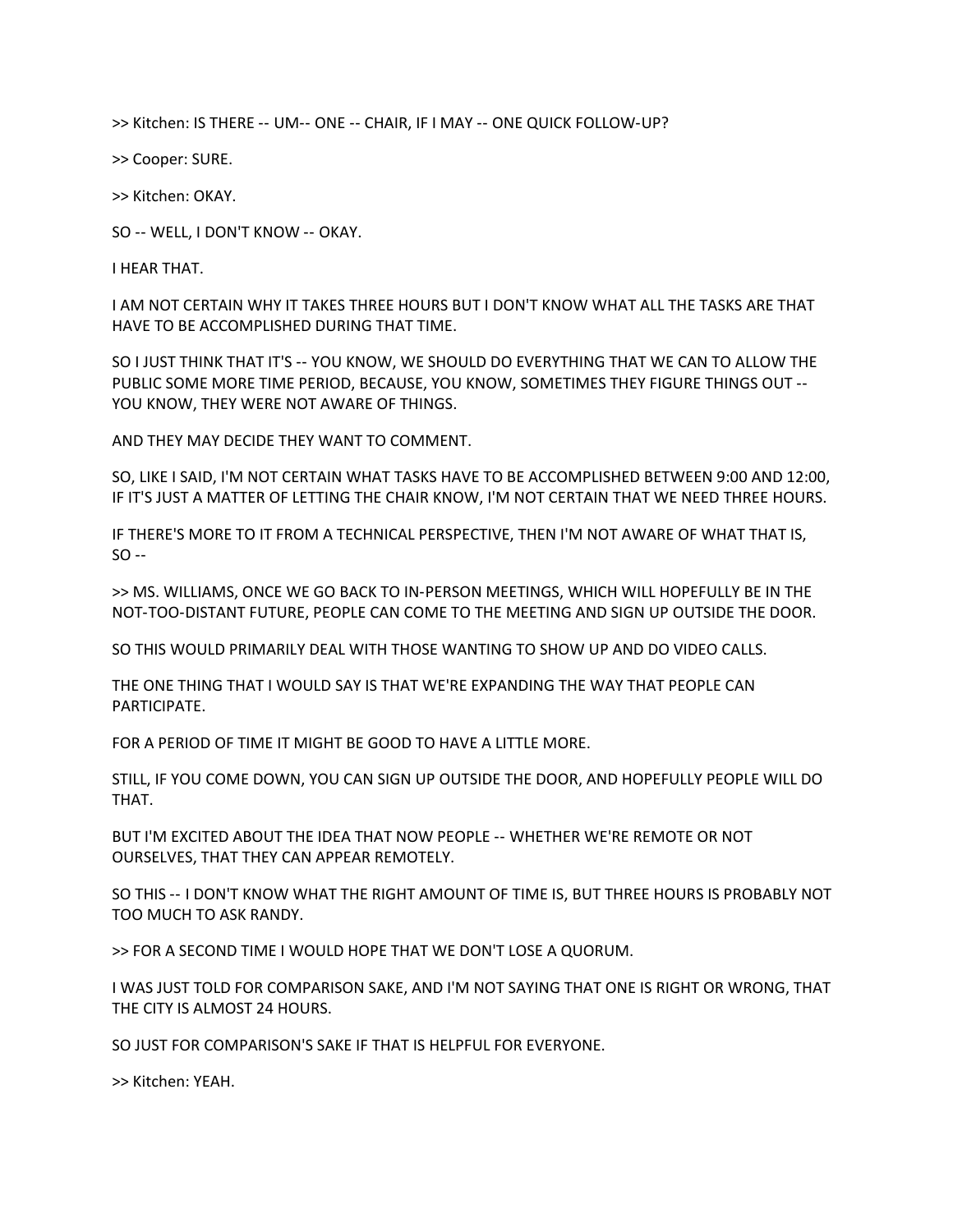I WAS LISTENING TO THE COMPARISON WITH THE COUNTY AND I DON'T PARTICULARLY AGREE WITH THE CITY'S DEADLINE.

BUT, AGAIN, IF THERE'S A CONCERN AND A REASON FOR IT, THAT IS FINE.

THAT WAS JUST MY QUESTION.

>> Cooper: I THINK THAT WE HAVE A MOTION AND A SECOND.

ANY OTHER DISCUSSION?

IF THERE'S NONE, ALL IN FAVOR OF THE MOTION, PLEASE INDICATE BY SAYING AYE WHEN I CALL ON YOU.

MEMBER ROSS?

SORRY?

THAT WAS AN AYE?

>> Ross: YES.

>> Cooper: THANK YOU.

MEMBER RENTERIA.

IS HE STILL WITH US?

MIGHT HAVE LOST ‑‑ I DON'T SEE HIM ON THE ‑‑ MEMBER STRATTON?

>> Stratton: AYE.

>> Cooper: MEMBER POOL.

LOOKS LIKE WE MIGHT HAVE LOST MEMBER POOL.

MEMBER KITCHEN?

>> Kitchen: AYE.

- >> Cooper: MEMBER TRAVILLION.
- >> Travillion: AYE.
- >> Cooper: MEMBER MITCHELL?
- >> Mitchell: AYE.

>> Cooper: AND COOPER IS AN EYE.

MOTION CARRIES.

SIX IN FAVOR, AND NONE AGAINST AND TWO NOT PRESENT.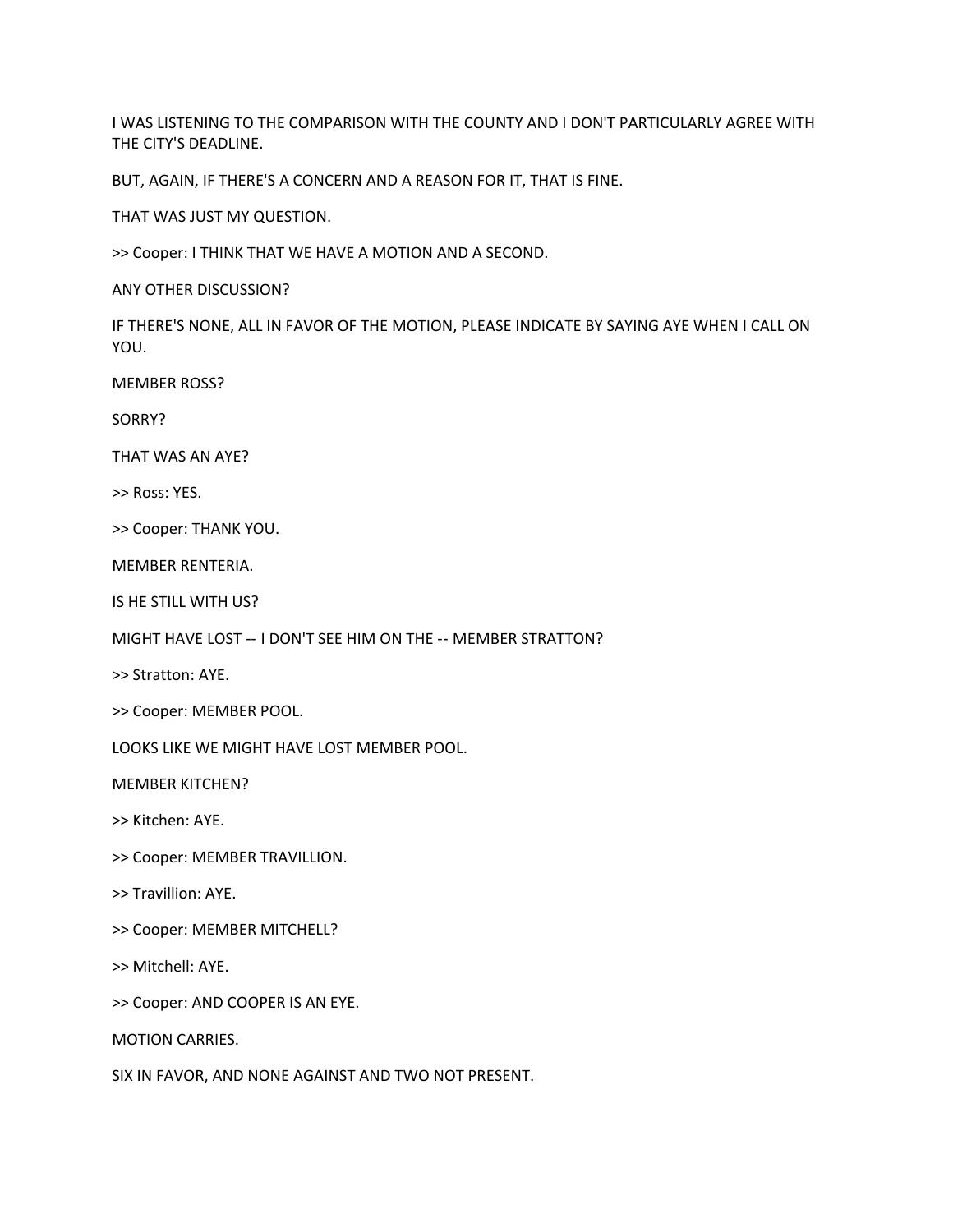THANK YOU.

>> Kitchen: CHAIR, CAN I MAKE A VERY, VERY QUICK 10‑SECOND REQUEST.

>> Cooper: SURE.

>> Kitchen: CAN I ASK PRESIDENT CLARKE AS WE PROCEED WITH THIS PROCESS AS WE LEARN FROM IT, CAN YOU GET BACK TO US, AND IF IT IS POSSIBLE TO ALLOW THE PUBLIC MORE TIME, THEN I'D LIKE TO DO THAT.

>> Clarke: YEAH, OF COURSE, DEFINITELY, BOARD MEMBER.

>> Cooper: OUR FINAL ACTION ITEM IS NUMBER 4, APPROVAL OF A RESOLUTION AUTHORIZING THE PRESIDENT AND CEO OR HIS DESIGNEE TO FINALIZE AND EXECUTE A CONTRACT WITH MODERN RAILWAY SYSTEMS INC FOR THE CONSTRUCTION OF THE LAKELINE TO LEANDER DOUBLE TRACK PROJECT AND THE MCKALLA PROJECT COMPONENTS FOR A TOTAL NOT TO EXCEED \$8,104,000 AND MR. CARTWRIGHT IS WITH US TO MAKE THE PRESENTATION.

>> THANK YOU, CHAIR COOPER AND BOARD MEMBERS AND PRESIDENT AND CEO CLARKE, I'M THE VICE PRESIDENT OF CONSTRUCTION FACILITIES AND THANK YOU FOR READING THAT RESOLUTION.

I DO HAVE A COUPLE QUICK SLIDES.

I WOULD LET YOU KNOW ON THIS PARTICULAR ITEM THAT IS FUNDING IS AVAILABLE IN THE BUDGET.

AND THE GOAL OF 19.7% WAS ESTABLISHED FOR THIS IN AND MODERN RAILWAY SYSTEMS IS PROPOSING TO EXCEED THAT 23.9%, SB COMPLIANCE.

I WILL MENTION THAT THIS ITEM WAS PRESENTED TO THE BOARD AND OPERATION PLANNING AND SAFETY COMMITTEE AND WAS RECOMMENDED FOR APPROVAL.

NEXT SLIDE PLEASE, ED.

SO VERY QUICKLY, CAPITAL METRO IS CONTINUOUSLY LOOKING FOR OPPORTUNITIES TO IMPROVE SERVICE RELIABILITY AND FREQUENCY IN OUR RED LINE REGIONAL RAIL SYSTEM.

AND WE HAVE THE LOCATIONS IDENTIFIED WAS OUR LONGEST SPAN OF TRACK, SINGLE TRACK, WHICH IS BETWEEN THE LAKELINE AND LEANDER STATIONS.

AND WE IDENTIFIED THAT WE NEED TO ADD A SECTION OF DOUBLE TRACK THERE TO ALLOW FOR TRAIN PASSING THAT WOULD SUPPORT THE IMPROVED RELIABILITY AND FREQUENCY, ESPECIALLY AS IT RELATES TO OUR RAIL SERVICE TO LEANDER.

THIS PARTICULAR PROJECT HAS CONSTRUCTION OF OUR NEW SECTION OF TRACK AND THE REALIGNMENT OF OUR EXISTING SINGLE TRACK AS WELL DRAINAGE AND BRIDGE WORK.

AND THE ITEMS FOR MCKALLA RAIL STATION PROJECT.

THE REASON THAT THESE ARE INCLUDED IN THIS PROJECT IS THAT THOSE PARTICULAR ITEMS CAN TAKE UP TO A YEAR TO MANUFACTURE, SO BY ADDING THESE INTO THIS WITH OUR CONTRACT, WE CAN FACILITATE THE TIMELINE FOR THE MCKALLA RAIL STATION PROJECT, WHICH IS CURRENTLY IN DESIGN.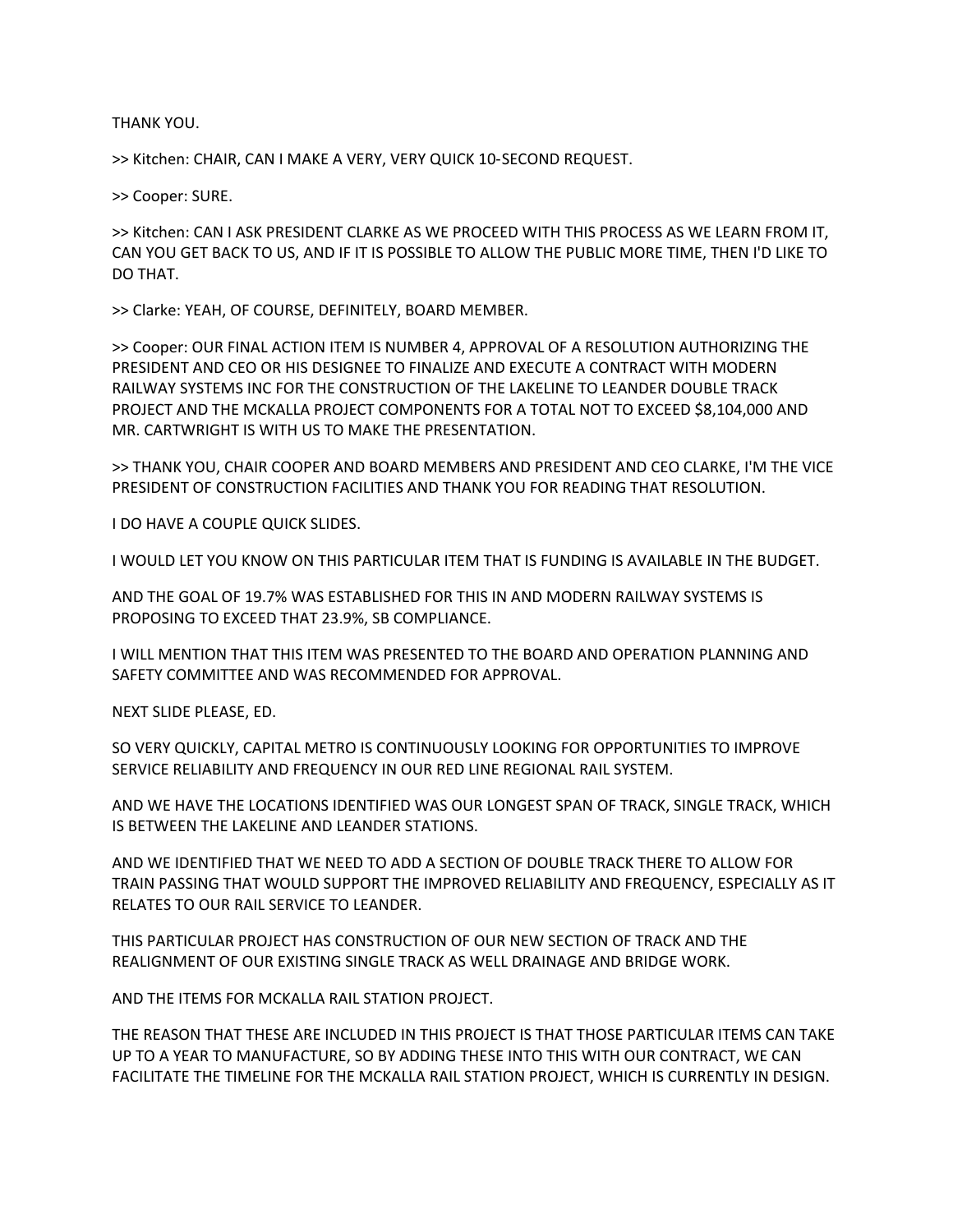SO THAT'S WHY THOSE ARE ADDED.

NEXT SLIDE, PLEASE.

SO THE TOTAL FOR THE DOUBLE TRACKING PROJECT IS JUST OVER \$6.5 MILLION.

THE COMPONENTS FOR THE MCKALLA RAIL STATION ARE \$390,800.

A CONTINGENCY OF JUST UNDER \$1.4 MILLION ARE REQUESTED FOR A TOTAL OF ABOUT \$8.3 MILLION THAT THE CHAIR MENTIONED.

IF THIS IS APPROVED TODAY WE WOULD BEGIN THE PROJECT IN SEPTEMBER AND COMPLETE IT IN APPROXIMATELY ONE YEAR.

WITH THAT, I'LL BE HAPPY TO ANSWER ANY QUESTIONS THAT YOU MAY HAVE REGARDING THIS QUESTION.

>> Cooper: THANK YOU, KEN.

ANY QUESTIONS FOR KEN?

I'LL MAKE A QUICK COMMENT.

AS SOMEBODY WHO HAS BEEN AROUND AND INVOLVED IN THE RED LINE SINCE ITS INCEPTION, IT'S, WHAT -- 17, 18 YEARS AGO -- IT IS NICE TO SEE US GROWING UP WITH THIS DEMONSTRATION PROJECT INTO A REAL RAIL LINE.

THIS IS NOT A VERY SEXY CAPITAL IMPROVEMENT ITEM BUT IT IS ONE THAT FUNCTIONALLY WILL MAKE A BIG DIFFERENCE IN THE ‑‑ IN THE USEFULNESS AND THE ABILITY OF THIS RED LINE TO DELIVER ON THE PROMISES MADE LONG AGO.

SO I'M PERSONALLY PRETTY EXCITED ABOUT THIS, AS MUCH AS YOU CAN GET EXCITED ABOUT A SECOND SET OF RAILROAD TRACKS.

BUT I THINK THAT THIS WILL BE SOMETHING THAT WILL BE VERY IMPORTANT IN YEARS TO COME.

SO I'M DELIGHTED TO SEE IT.

ANY OTHER QUESTIONS FOR KEN, IF NOT, THE CHAIR WILL ENTERTAIN A MOTION WITH RESPECT TO APPROVAL ACTION NUMBER 4.

>> Travillion: APPROVAL OF ACTION ITEM NUMBER 4.

>> Cooper: ANY DISCUSSION?

>> JUST A QUESTION HERE REAL QUICK.

BECAUSE I DON'T DISAGREE THAT THIS IS A NEEDED CHANGE.

BUT I DO HAVE A FEW QUESTIONS THAT AREN'T REALLY NECESSARY FOR THE SAKE OF THIS MEETING, BUT IF SOMEBODY COULD REACH OUT TO ME -- I WOULD JUST LIKE SOME CLARIFICATIONS ON JUST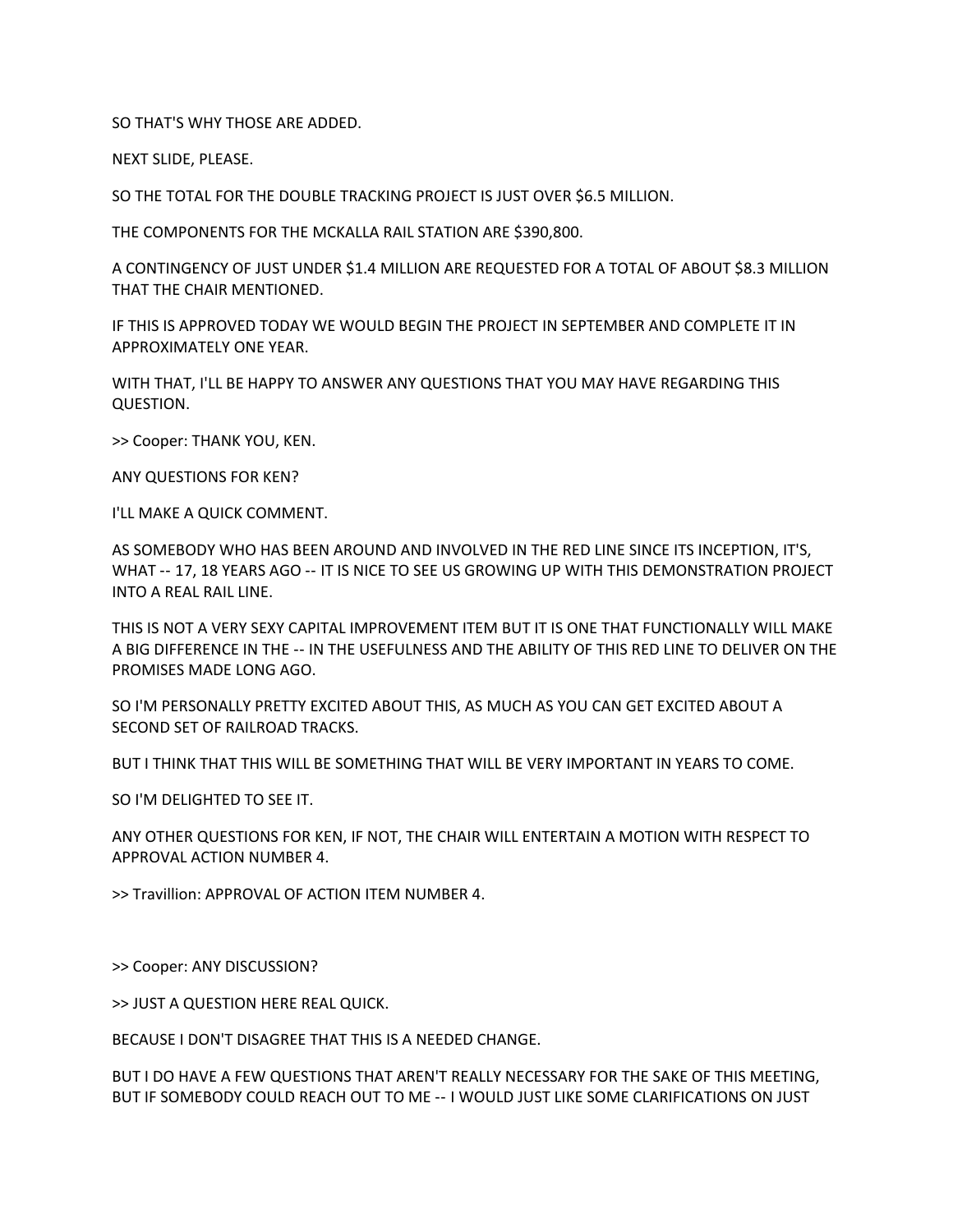SOME HISTORY AND THOSE SORT OF THINGS.

>> WE'LL BE HAPPY TO DO THAT.

>> THANK YOU VERY MUCH.

>> Cooper: MEMBER STRATTON.

>> Stratton: YEAH, MR. CHAIR, I JUST WANTED TO SAY THIS IS SOMETHING THAT I -- THAT I HAVE BEEN REALLY KEENLY INTERESTED AND AWARE IN FOR SOME TIME NOW.

REALLY, SINCE THE ‑‑ SHORTLY AFTER I GOT ON THE BOARD OF DIRECTORS REPRESENTING WILLIAMSON COUNTY, BEFORE LEANDER ACTUALLY RECEIVED AN OFFICIAL SEAT AT THE TABLE AS THE SMALL CITIES REPRESENTATIVE.

I RECEIVED LOTS OF FEEDBACK FROM FOLKS IN THE LEANDER AREA SAYING WHAT COULD WE DO TO IMPROVE THE RELIABILITY OF SERVICE TO LEANDER FOR THE RED LINE.

AND THIS IS A HUGE STEP, A VERY HUGE STEP IN THAT DIRECTION.

THERE ARE A LOT OF THINGS I KNOW THAT HAVE -- THAT HAVE BEEN SOME HICCUPS ALONG THE WAY TO YOUR POINT, CHAIRMAN COOPER.

THERE'S SOME PROMISES THAT HAVE BEEN MADE AND THERE WERE PROMISES THAT WERE NOT KEPT FOR MANY YEARS.

BUT I THINK THAT THIS IS A GREAT STEP IN THE RIGHT DIRECTION AND THE LEADERSHIP THAT WE HAVE HERE AT CAP METRO AND THE THINGS THAT I HAVE SEEN HAPPENING -- THE RESPONSIVENESS THAT THIS BOARD HAS SHOWN AND THAT RANDY'S LEADERSHIP AND THAT MEMBERS OF THE STAFF HAVE SHOWN TO LISTEN TO ME WHEN I GOT ON BOARD AND STARTED BRINGING SOME OF THESE CONCERNS TO THEM BEFORE, YOU KNOW, LEANDER ITSELF ACTUALLY HAD A VOICE ON THE BOARD, HAS BEEN REALLY -- REALLY, REALLY IMPRESSIVE AND A REAL EXPLANATION OF THE -- OF THE SUPPORT THAT I'M REALLY EXCITED TO SEE FOR THE COMMUNITY.

AND THIS IS ‑‑ THIS IS GOING TO BE A BIG DEAL.

I REALIZE THAT THERE'S BEEN SOME HICCUPS ALONG THE WAY.

YOU KNOW, POSITIVE TRAIN CONTROL AND FEDERAL MANDATES THAT WE CANNOT CONTROL THAT WE HAD TO SPEND MONEY ON, AND WE HAD TO SLOW SERVICES DOWN TO TAKE CARE OF THOSE KINDS OF THINGS.

AND THEN COVID, WHO KNEW, THOSE THINGS ARE OUT OF OUR CONTROL.

BUT THIS IS A REALLY BIG STEP IN THE RIGHT DIRECTION.

BETWEEN THIS AND "PROJECT CONNECT," I THINK THIS WILL BE A BIG THING FOR THE RESIDENTS OF LEANDER AND FOR THE COMMUNITY AS A WHOLE.

THIS IS GOING TO ALLOW FOLKS TO GET FROM LEANDER TO OTHER PARTS OF AUSTIN AND TO THE AIRPORT AND BEYOND ONCE WE GET "PROJECT CONNECT" UP AND RUNNING.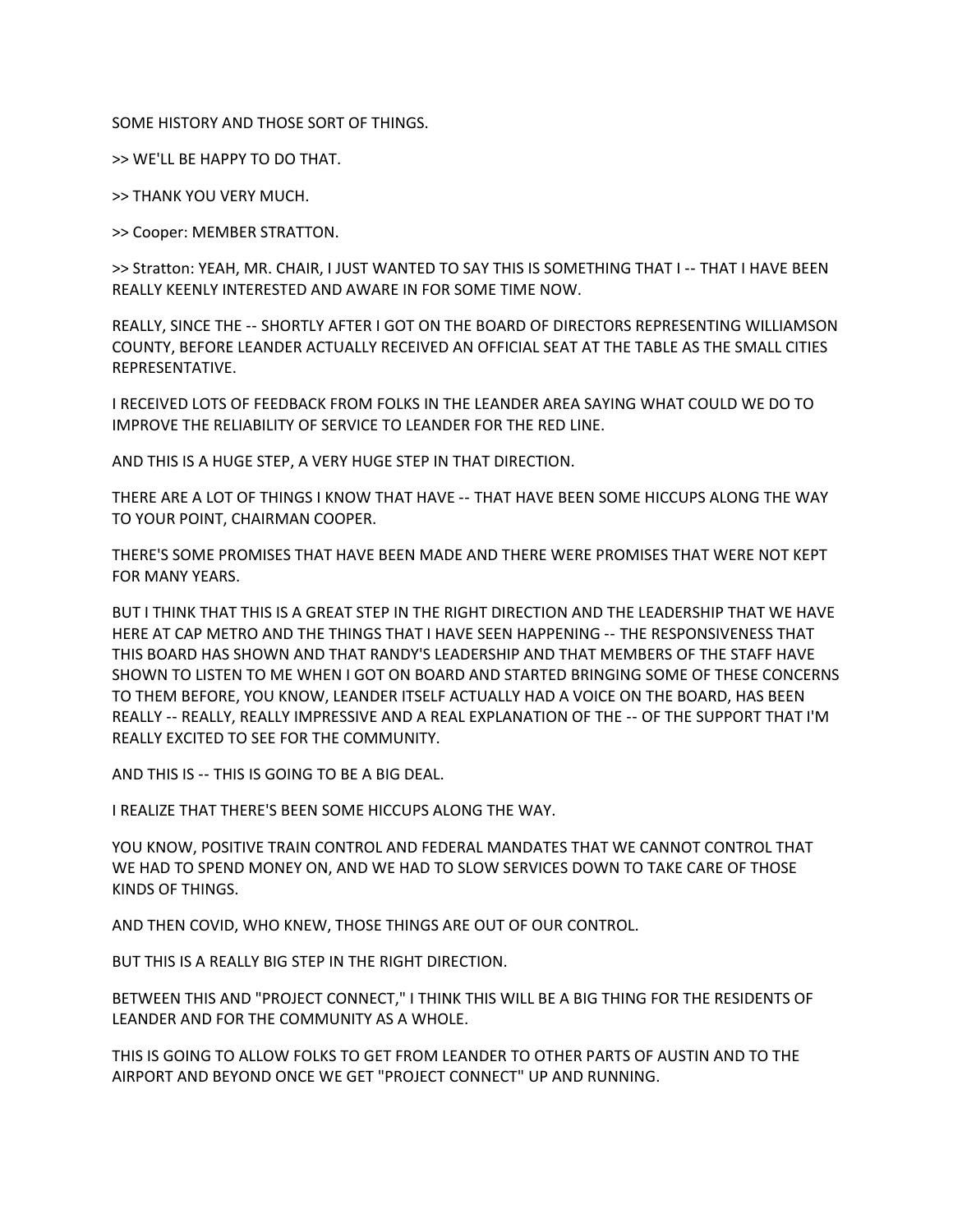BUT ON THE OTHER HAND THAT, BASED ON WHAT I'M SEEING THAT LEANDER IS WORKING ON, IT IS GOING TO BE AN OPPORTUNITY FOR PEOPLE TO GET UP TO LEANDER AND DO THINGS AS WELL.

SO I'M EXCITED AND I'M REALLY LOOKING FORWARD TO THIS AND ESPECIALLY LOOKING AT THE TIMELINE THAT THIS TIME NEXT YEAR THIS PROJECT WILL BE DONE, THAT IS PRETTY FRICKING EXCITING.

SO THANK YOU, MR. CARTWRIGHT, AND THANK YOU RANDY CLARKE, AND THANK YOU TO THE BOARD OF DIRECTORS HERE THAT I HAVE BEEN SERVING WITH FOR THE LAST ALMOST THREE YEARS NOW WHO HAVE BEEN RESPONSIVE TO THIS AND TO OUR CONCERNS AND HELPED TO BRING THIS ALONG TO GET US TO THIS POINT.

THANK YOU ALL VERY MUCH.

>> Cooper: THANK YOU, MEMBER STRATTON.

WITH THE BY‑PASS AND THE NEW DOWNTOWN STATION, WE HAVE TAKEN TWO GREAT STEPS INTO MAKING THIS REALLY ABLE TO RUN IN DIRECTIONS AND PROVIDE A FREQUENCY OF SERVICE THAT THE COMMUNITY IS GOING TO WANT.

ANY OTHER COMMENTS OR QUESTIONS ON THE MOTION?

IF NONE, THEN, PLEASE, VOTE AYE IF YOU'RE IN FAVOR AND NAY IF YOU'RE AGAINST WHEN I CALL YOUR NAME.

MEMBER ROSS?

>> Ross: AYE.

>> Cooper: THANK YOU.

MEMBER RENTERIA?

PROBABLY NOT PRESENT.

MEMBER STRATTON?

>> Stratton: AYE.

>> Cooper: MEMBER POOL I THINK IS NOT PRESENT.

MEMBER KITCHEN?

>> Kitchen: AYE.

>> Cooper: OKAY.

MEMBER TRAVILLION?

>> Travillion: AYE.

>> Cooper: OKAY, MEMBER MITCHELL.

>> Mitchell: MITCH COOPER IS AN A AS WELL.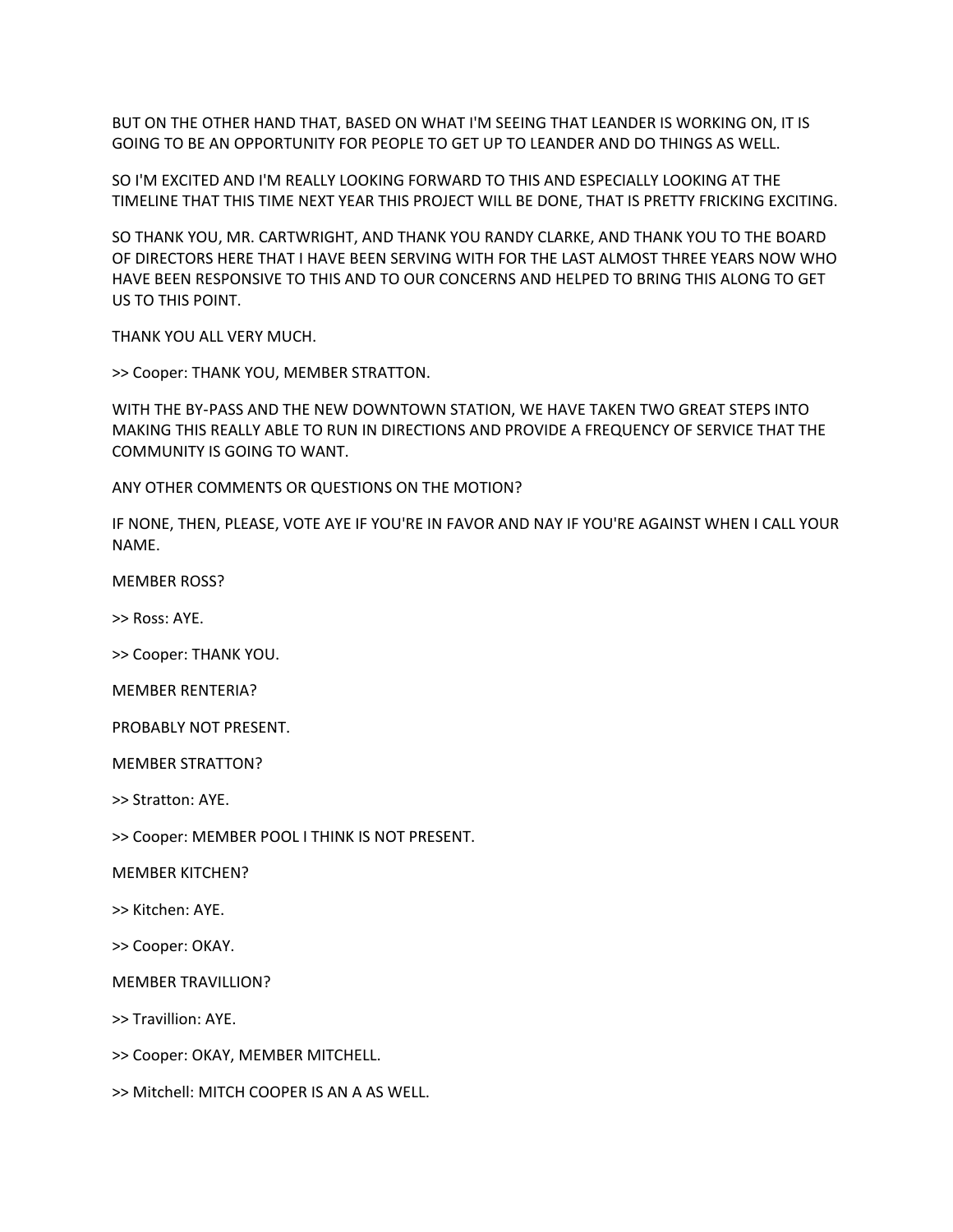AND NOBODY IS VOTING AGAINST.

MEMBER ‑‑ I'M SORRY, PRESIDENT CLARKE, WHAT IS YOUR SUGGESTION WITH RESPECT TO THE UPDATES AND THE REMAINING DISCUSSION ITEMS?

>> Clarke: THANK YOU.

I WOULD SAY, CHAIR, IF IT'S OKAY WE COULD BRING BACK THE REMAINING DISCUSSION ITEMS AND I KNOW THAT SOME MEMBERS HAVE TO LEAVE VERY QUICKLY.

AND THERE'S NOTHING THAT PERTAINS OF THE SENSE OF URGENCY THAT NEXT MONTH WE COULDN'T HANDLE THOSE, IF THAT'S OKAY WITH YOU ALL.

AND I COULD DO A TRUNCATED PRESIDENT'S ARE WANT AND I HAVE A COUPLE OF RECOGNITIONS THAT IS GOOD TO PUT OUT THERE IF THAT'S OKAY.

>> Cooper: SURE, WHY DON'T YOU GO AHEAD.

MEMBER KITCHEN?

>> Kitchen: I THINK THAT IS FINE.

I ASKED FOR A BRIEFING ON THE ITEM THAT WAS SUPPOSED TO COME FORWARD THAT INCLUDED THE OAK HILL AND NECHAKO EXPANSION AND SO YOU COULD DO THAT OFFLINE AND BRING THAT NEXT MONTH.

>> IF THERE'S A SLIDE DECK OR A MEMO FOR THAT TOPIC AND ANY OTHER BOARD MEMBER THAT WOULD LIKE AN UPDATE ON THAT, PLEASE LET US KNOW AND WE'LL HAPPY TO DO THAT BEFORE NEXT MONTH.

AND CARTER CAN DO THE 2021 SURVEY [indiscernible]

>> Kitchen: YEAH, I WOULD LIKE TO HEAR ABOUT THAT ALSO BUT I CAN DO THAT OFFLINE.

>> Clarke: OKAY, WITH THAT, CHAIR, I CAN DO MY PRESIDENT'S REPORT.

I KNOW THAT IT'S BEEN A FAIRLY LONG MEETING AND WE ALWAYS APPRECIATE THE BOARD MEMBERS DOING THAT.

FIRST, I WANT TO HIGHLIGHT A COUPLE OF RECOGNITIONS.

NUMBER ONE, VERY EXCITING NEWS.

LAST WEEK THE URBAN LAND INSTITUTE RECOGNIZED "PROJECT CONNECT" AND SO THAT'S OUR TRI‑AGENCY, THE TRI‑ORGANIZATION THAT WE ARE REFERRING TO NOW THAT WE HAVE A THIRD PART OF THAT WHICH IS CAP METRO AND THE CITY COMING TOGETHER WITH WHAT THEY CALL THE NEXT BIG IDEA.

A COOL AWARD AND WE'LL GET THAT PUT UP FOR THE CAP METRO BOARDROOM.

ONE FOR THE ATP BOARDROOM AND WE'LL GET ONE WITH THE CITY AND THE CITY WILL OBVIOUSLY DISPLAY WHERE THEY DECIDE THAT IT'S APPROPRIATE OVER THERE.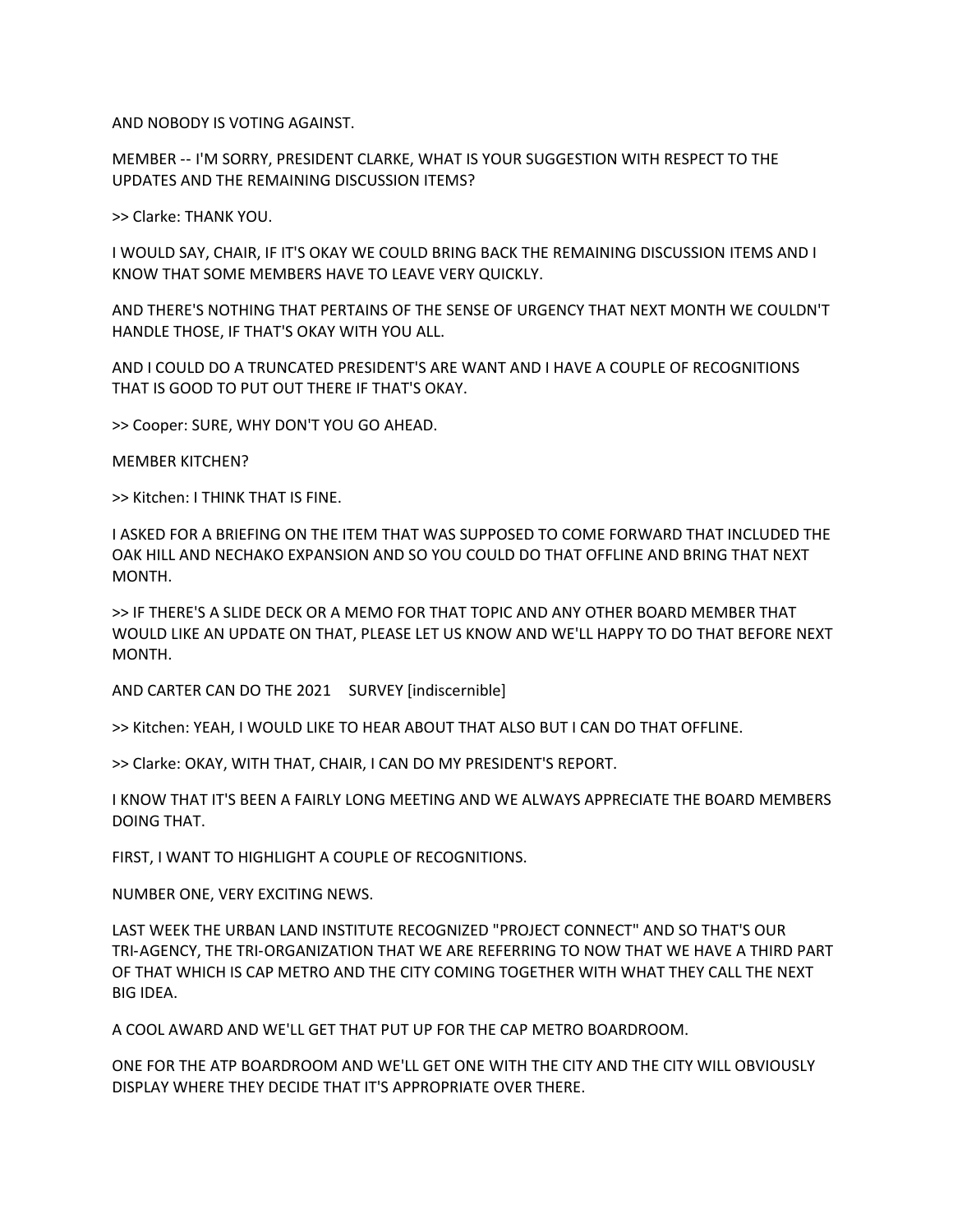COMMISSIONER TRAVILLION WAS THERE, I APPRECIATE HIS ‑‑ AND VICE‑CHAIR TRAVILLION ‑‑ THERE'S SO MANY TITLES THAT I APOLOGIZE, I FORGET WHAT ORGANIZATION WE'RE TALKING ABOUT.

BUT THE VICE‑CHAIR WAS THERE, I APPRECIATE IT.

AND VERONICA, THE CHAIR OF ATP WAS ALSO THERE.

AND IT GOES TO THE GREAT PARTNERSHIP AND THE WORK FROM EVERYONE AND I JUST ‑‑ IT REALLY FEELS GOOD FOR THE COMMUNITY TO RECOGNIZE SUCH A BIG TRANSFORMATIONAL PROJECT.

SO THAT WAS ONE.

NUMBER TWO, I WANTED TO HIGHLIGHT THE ONE AND ONLY JACKIE NIRENBERG AND AS MANY OF YOU KNOW THAT JACKIE -- THERE'S NOT MANY PEOPLE THAT PUT IN THE TIME AND THE HARD WORK AND THE DEDICATION TO THE COMMUNITY LIKE JACKIE.

AND WTS, THE HEART OF TEXAS CHAPTER EVERY YEAR, ON THEIR ANNUAL -- THEIR ANNUAL MEETING, THEY SELECT A WOMAN OF THE YEAR.

AND JACKIE RECEIVED THAT THIS YEAR FOR HER EXCEPTIONAL LEADERSHIP IN OUR COMMUNITY, LEADING COMMUNITY ENGAGEMENT.

THE LARGEST PROGRAM THAT THE REGION WILL EVER SEE AND SHE'S PUT IN JUST COUNTLESS HOURS ‑‑ NIGHTS, WEEKENDS, YOU NAME IT.

AND JUST REALLY PROUD OF JACKIE AND REALLY HAPPY FOR HER ON THIS AMAZING AWARD.

CHAIR, I DO HAVE AN UPDATE ON THE FEDERAL COMPONENTS OF WHAT'S GOING ON IN D.C., BUT I THINK THAT I'LL SKIP THOSE FROM A TIME POINT OF VIEW.

THEY ARE IN YOUR PACKET.

THERE'S A LOT GOING ON IN D.C.

HOPEFULLY BY SEPTEMBER I'LL BE ACTUALLY TO GIVE MORE CLARITY ON WHAT DOES GET PASSED.

BUT EVERYTHING IN D.C. IS SEEMINGLY POSITIVE FOR OUR PROGRAMS MOVING FORWARD.

SO WE'LL WAIT AND SEE HOW THEY FINALIZE THOSE

AND LASTLY, I WANTED TO MENTION PICK‑UP SERVICE.

SO THIS MONTH WE LAUNCHED THE SOUTH NECHAKO ON AUGUST 6TH AND THAT IS OFFICIALLY UNDERWAY AND THAT'S IN THE SLAUGHTER LANE, YOU KNOW, WEST IN BIRDIE LANE AREA.

AND I BELIEVE THAT BOARD MEMBER KITCHEN AND COUNCILMEMBER ELLIS DID A RIBBON CUTTING THERE.

AND THE NEXT ONE IS NORTH OAK HILL, AND TOMORROW I BELIEVE IS OUR OFFICIAL LAUNCH ON THAT AND THAT IS THE AREA KIND OF 290, THE PARKWAY, TRAVIS‑COOK ROAD, THAT KIND OF AREA.

AND THAT GOES WITH THE OTHER TWO ZONES THAT WE LAUNCHED EARLIER THIS YEAR WHICH IS THE -- ESCAPING ME RIGHT NOW, THE OTHER ZONE THAT WE JUST LAUNCHED -- NORTH -- NORTH OAK